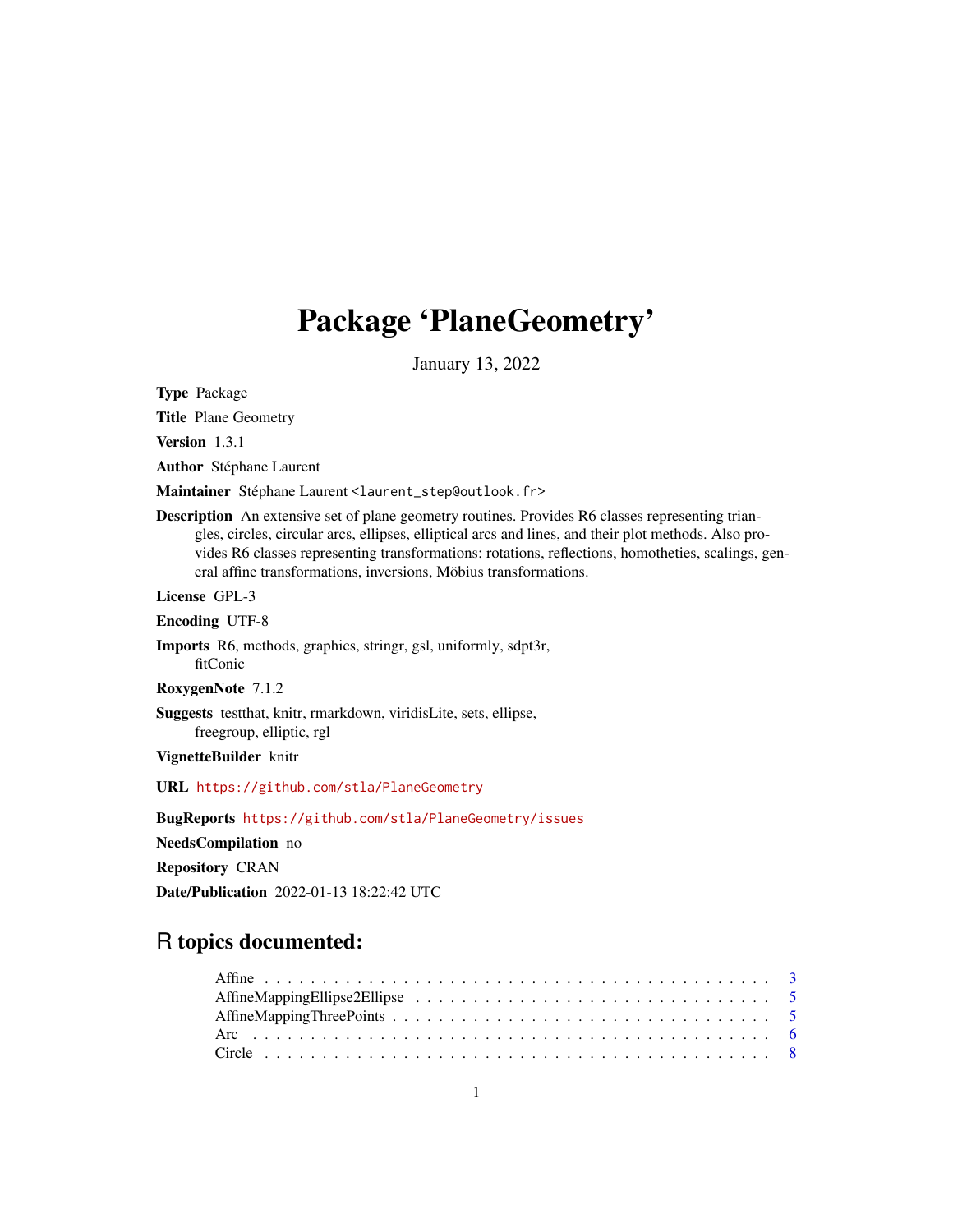| CircleAB<br>15            |
|---------------------------|
| 16                        |
| 16                        |
| 17                        |
| 18                        |
| 19                        |
| 27                        |
| 28                        |
| 28                        |
| 29                        |
| 30                        |
| 30                        |
| 31                        |
| 33                        |
| 34                        |
| 34                        |
| 36                        |
| 37                        |
| 38                        |
| 38                        |
| 39                        |
| 43                        |
| 43                        |
| 44                        |
|                           |
| 44                        |
| 45                        |
| 45                        |
| 50                        |
| 51                        |
| 52                        |
| 55                        |
| 56                        |
| 56                        |
| 57                        |
| 59                        |
| 60                        |
| 62                        |
| Scaling<br>66             |
| 68                        |
| 70<br>Shear               |
| 72                        |
| <b>SteinerChain</b><br>73 |
| 74<br>Translation         |
| 76<br>Triangle            |
| 90                        |
| 90                        |
|                           |

**Index** [91](#page-90-0)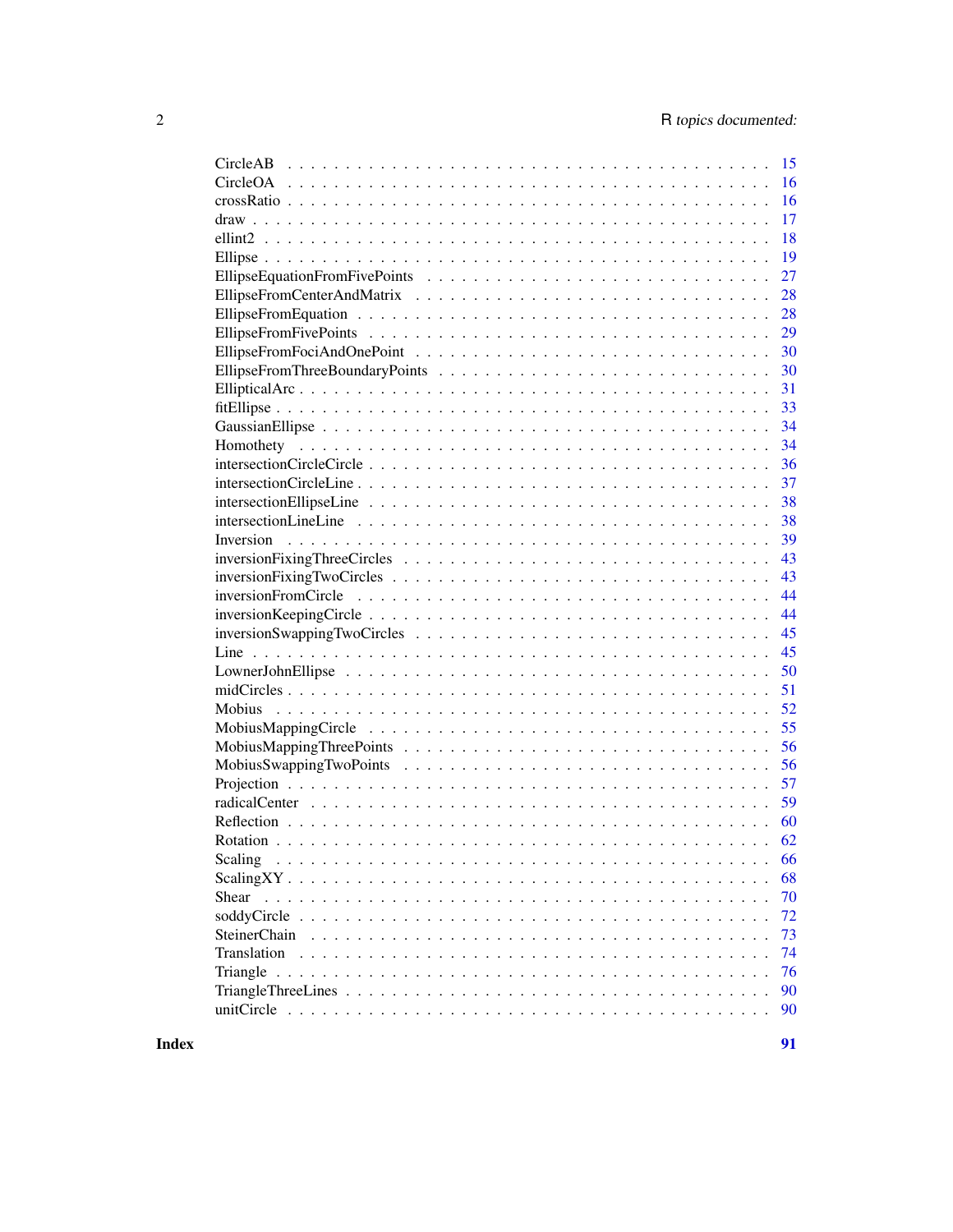<span id="page-2-0"></span>

### Description

An affine map is given by a 2x2 matrix (a linear transformation) and a vector (the "intercept").

### Active bindings

- A get or set the matrix A
- b get or set the vector b

### Methods

### Public methods:

- [Affine\\$new\(\)](#page-2-1)
- [Affine\\$print\(\)](#page-2-2)
- [Affine\\$get3x3matrix\(\)](#page-2-3)
- [Affine\\$inverse\(\)](#page-3-0)
- [Affine\\$compose\(\)](#page-3-1)
- [Affine\\$transform\(\)](#page-3-2)
- [Affine\\$transformLine\(\)](#page-3-3)
- [Affine\\$transformEllipse\(\)](#page-3-4)
- [Affine\\$clone\(\)](#page-3-5)

### <span id="page-2-1"></span>Method new(): Create a new Affine object.

*Usage:* Affine\$new(A, b) *Arguments:* A the 2x2 matrix of the affine map

b the shift vector of the affine map

*Returns:* A new Affine object.

<span id="page-2-2"></span>Method print(): Show instance of an Affine object.

```
Usage:
Affine$print(...)
Arguments:
... ignored
Examples:
Affine$new(rbind(c(3.5,2),c(0,4)), c(-1, 1.25))
```
<span id="page-2-3"></span>Method get3x3matrix(): The 3x3 matrix representing the affine map.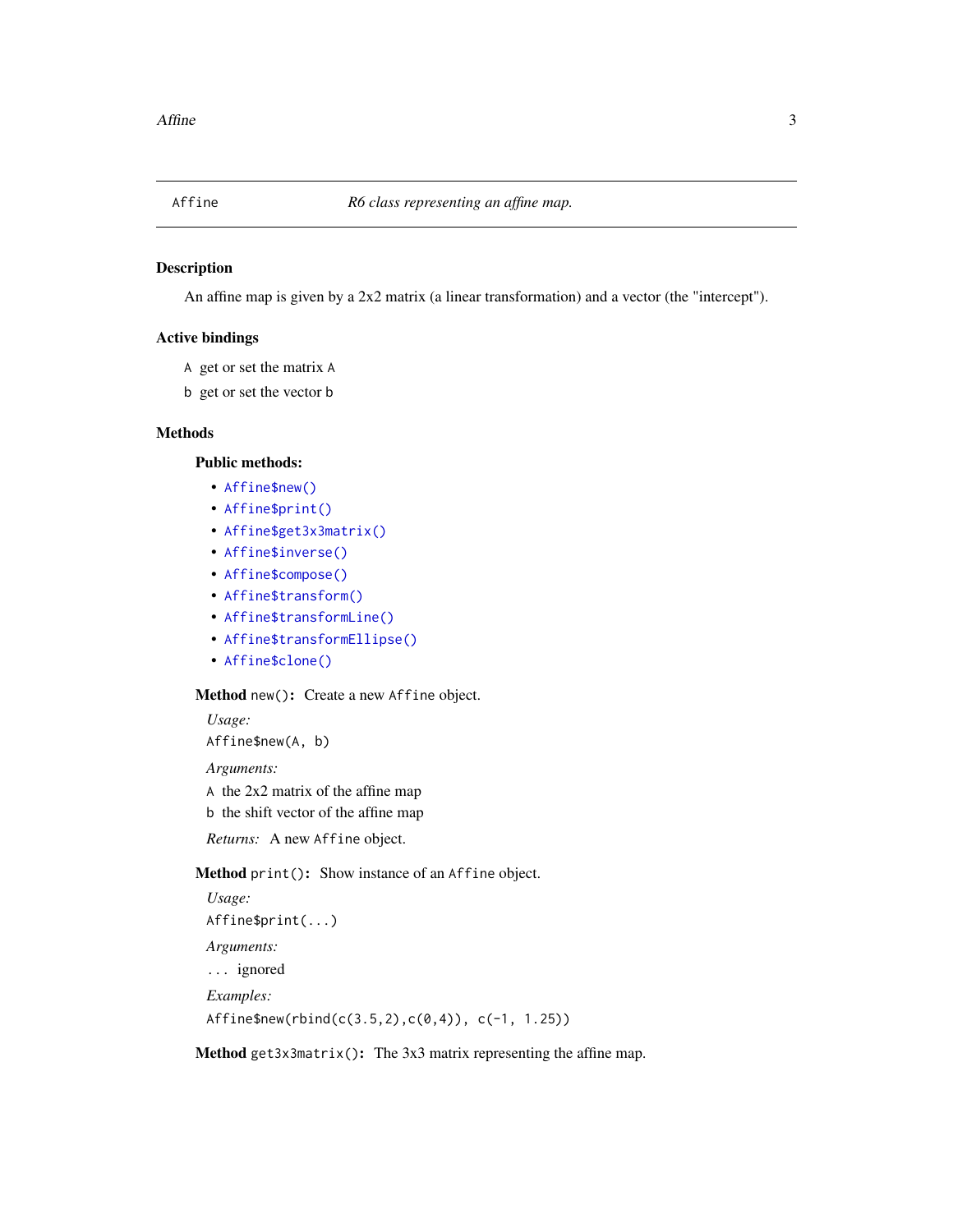*Usage:* Affine\$get3x3matrix()

<span id="page-3-0"></span>Method inverse(): The inverse affine transformation, if it exists.

*Usage:* Affine\$inverse()

<span id="page-3-1"></span>Method compose(): Compose the reference affine map with another affine map.

*Usage:*

Affine\$compose(transfo, left = TRUE)

*Arguments:*

transfo an Affine object

left logical, whether to compose at left or at right (i.e. returns f1 o f0 or f0 o f1)

*Returns:* An Affine object.

<span id="page-3-2"></span>Method transform(): Transform a point or several points by the reference affine map.

*Usage:* Affine\$transform(M) *Arguments:* M a point or a two-column matrix of points, one point per row

<span id="page-3-3"></span>Method transformLine(): Transform a line by the reference affine transformation (only for invertible affine maps).

*Usage:* Affine\$transformLine(line) *Arguments:* line a Line object *Returns:* A Line object.

<span id="page-3-4"></span>Method transformEllipse(): Transform an ellipse by the reference affine transformation (only for an invertible affine map). The result is an ellipse.

*Usage:*

Affine\$transformEllipse(ell)

*Arguments:*

ell an Ellipse object or a Circle object

*Returns:* An Ellipse object.

<span id="page-3-5"></span>Method clone(): The objects of this class are cloneable with this method.

*Usage:* Affine\$clone(deep = FALSE)

*Arguments:*

deep Whether to make a deep clone.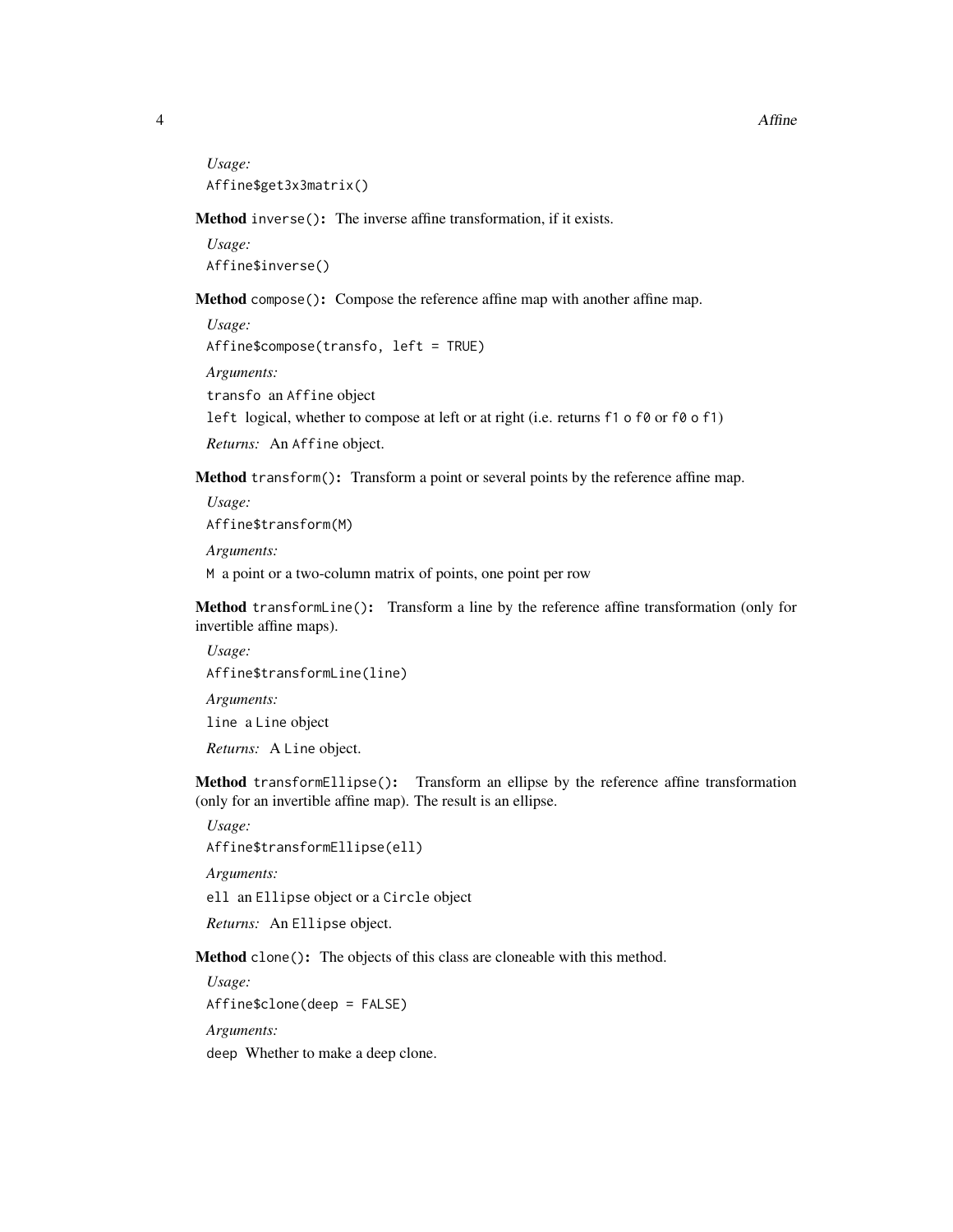### <span id="page-4-0"></span>Examples

```
## ------------------------------------------------
## Method `Affine$print`
## ------------------------------------------------
```
Affine\$new(rbind(c(3.5,2),c(0,4)), c(-1, 1.25))

AffineMappingEllipse2Ellipse

*Affine transformation mapping a given ellipse to a given ellipse*

### Description

Return the affine transformation which transforms ell1 to ell2.

### Usage

```
AffineMappingEllipse2Ellipse(ell1, ell2)
```
### Arguments

ell1, ell2 Ellipse or Circle objects

### Value

An Affine object.

#### Examples

```
ell1 <- Ellipse$new(c(1,1), 5, 1, 30)
( ell2 <- Ellipse$new(c(4,-1), 3, 2, 50) )
f <- AffineMappingEllipse2Ellipse(ell1, ell2)
f$transformEllipse(ell1) # should be ell2
```
AffineMappingThreePoints

*Affine transformation mapping three given points to three given points*

### Description

Return the affine transformation which sends P1 to Q1, P2 to Q2 and P3 to Q3.

#### Usage

```
AffineMappingThreePoints(P1, P2, P3, Q1, Q2, Q3)
```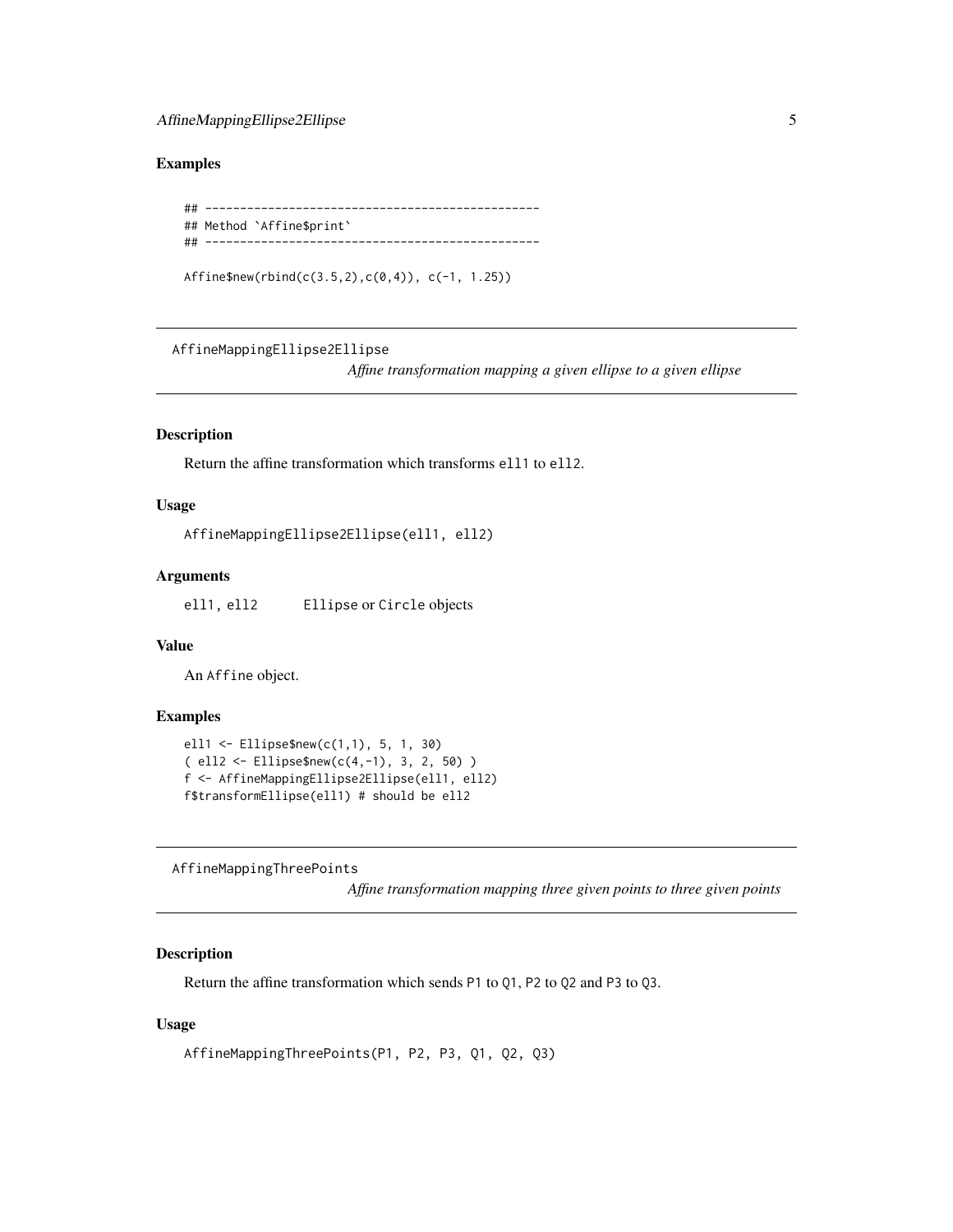### <span id="page-5-0"></span>Arguments

| P1, P2, P3 | three non-collinear points |
|------------|----------------------------|
| Q1, Q2, Q3 | three non-collinear points |

### Value

An Affine object.

Arc *R6 class representing a circular arc*

### Description

An arc is given by a center, a radius, a starting angle and an ending angle. They are respectively named center, radius, alpha1 and alpha2.

### Active bindings

center get or set the center

- radius get or set the radius
- alpha1 get or set the starting angle

alpha2 get or set the ending angle

degrees get or set the degrees field

### Methods

#### Public methods:

- [Arc\\$new\(\)](#page-2-1)
- [Arc\\$print\(\)](#page-2-2)
- [Arc\\$startingPoint\(\)](#page-6-0)
- [Arc\\$endingPoint\(\)](#page-6-1)
- [Arc\\$isEqual\(\)](#page-6-2)
- [Arc\\$complementaryArc\(\)](#page-6-3)
- [Arc\\$path\(\)](#page-6-4)
- [Arc\\$clone\(\)](#page-3-5)

### Method new(): Create a new Arc object.

*Usage:* Arc\$new(center, radius, alpha1, alpha2, degrees = TRUE) *Arguments:* center the center radius the radius alpha1 the starting angle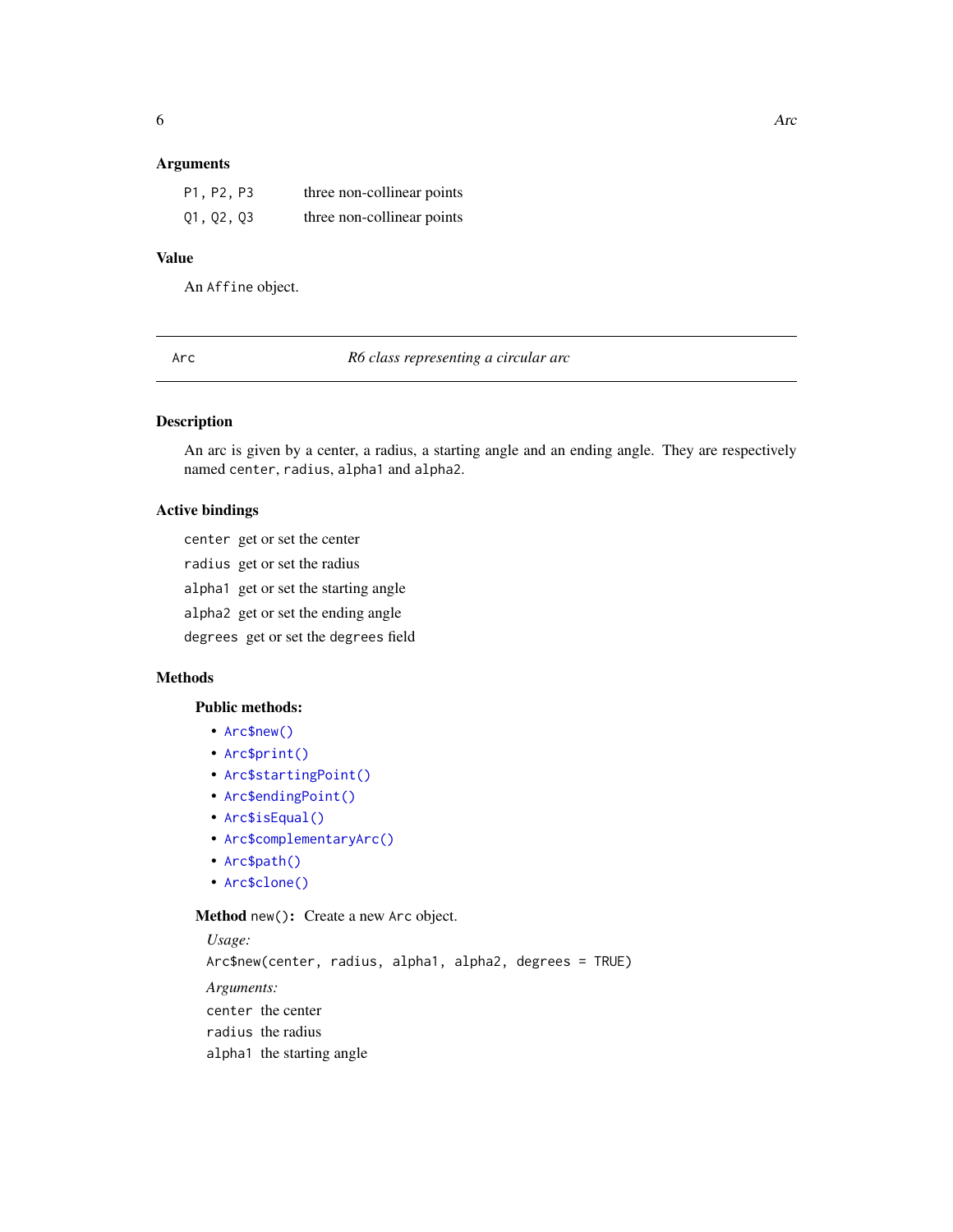Arc 7

alpha2 the ending angle degrees logical, whether alpha1 and alpha2 are given in degrees *Returns:* A new Arc object. *Examples:*  $\text{arc} <$  Arc\$new(c(1,1), 1, 45, 90) arc arc\$center  $arc$center < -c(0,0)$ arc

Method print(): Show instance of an Arc object.

*Usage:* Arc\$print(...) *Arguments:* ... ignored *Examples:* Arc\$new(c(0,0), 2, pi/4, pi/2, FALSE)

<span id="page-6-0"></span>Method startingPoint(): Starting point of the reference arc.

*Usage:* Arc\$startingPoint()

<span id="page-6-1"></span>Method endingPoint(): Ending point of the reference arc.

*Usage:* Arc\$endingPoint()

<span id="page-6-2"></span>Method isEqual(): Check whether the reference arc equals another arc.

*Usage:* Arc\$isEqual(arc) *Arguments:* arc an Arc object

<span id="page-6-3"></span>Method complementaryArc(): Complementary arc of the reference arc.

```
Usage:
Arc$complementaryArc()
Examples:
\text{arc} < Arc$new(c(0,0), 1, 30, 60)
plot(NULL, type = "n", asp = 1, xlim = c(-1,1), ylim = c(-1,1),
     xlab = NA, ylab = NA)
draw(arc, lwd = 3, col = "red")draw(arc$complementaryArc(), lwd = 3, col = "green")
```
<span id="page-6-4"></span>Method path(): The reference arc as a path.

*Usage:*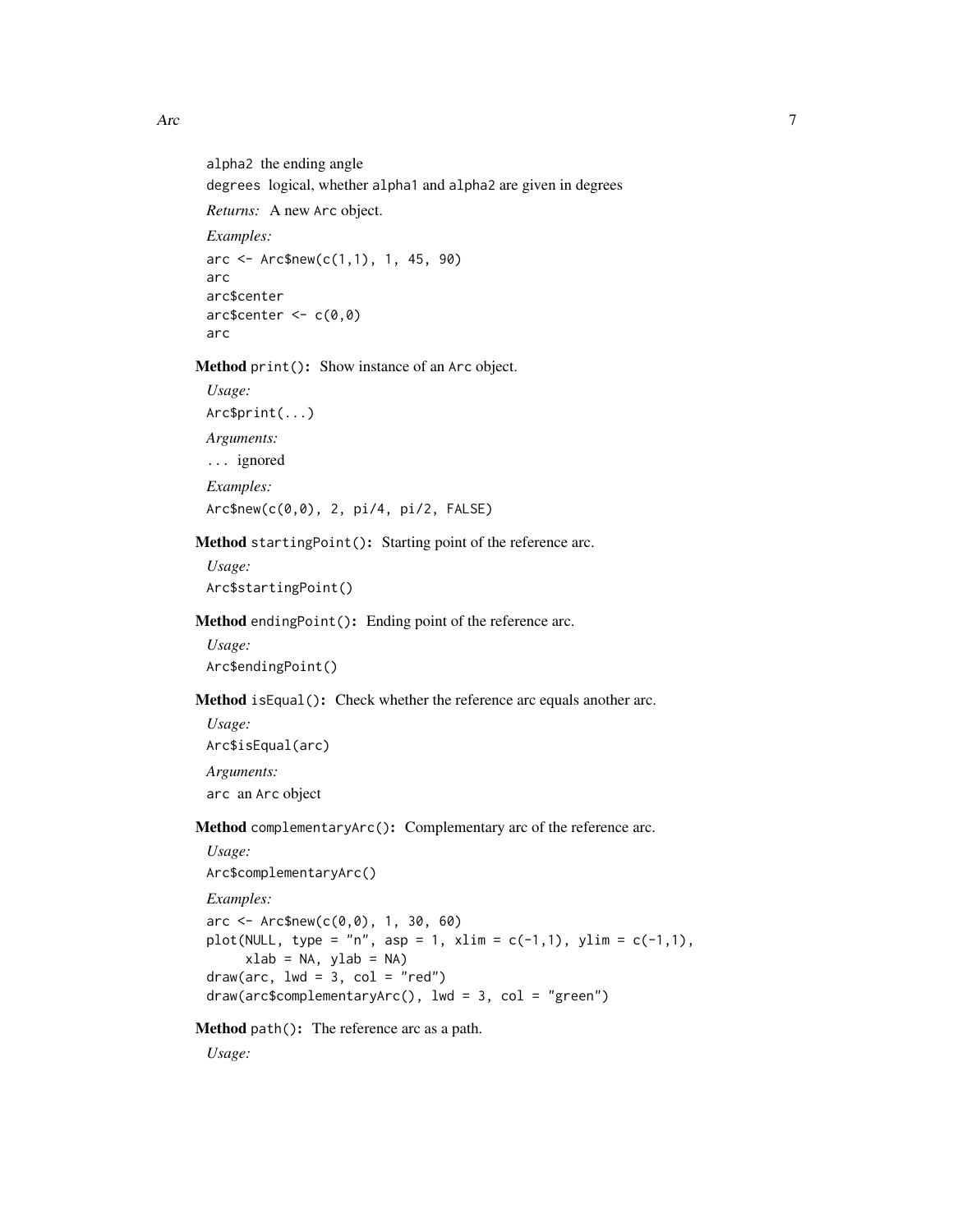```
Arc$path(npoints = 100L)
Arguments:
```
npoints number of points of the path

*Returns:* A matrix with two columns x and y of length npoints. See "Filling the lapping area of two circles" in the vignette for an example.

Method clone(): The objects of this class are cloneable with this method.

```
Usage:
Arc$clone(deep = FALSE)
Arguments:
deep Whether to make a deep clone.
```
#### Examples

```
## ------------------------------------------------
## Method `Arc$new`
## ------------------------------------------------
arc < - Arc$new(c(1,1), 1, 45, 90)
arc
arc$center
arc$center < -c(0,0)arc
## ------------------------------------------------
## Method `Arc$print`
## ------------------------------------------------
Arc$new(c(0,0), 2, pi/4, pi/2, FALSE)
## ------------------------------------------------
## Method `Arc$complementaryArc`
## ------------------------------------------------
arc < - Arc$new(c(0,0), 1, 30, 60)
plot(NULL, type = "n", asp = 1, xlim = c(-1,1), ylim = c(-1,1),
    xlab = NA, ylab = NA)
draw(arc, lwd = 3, col = "red")draw(arc$complementaryArc(), 1wd = 3, col = "green")
```
Circle *R6 class representing a circle*

### Description

A circle is given by a center and a radius, named center and radius.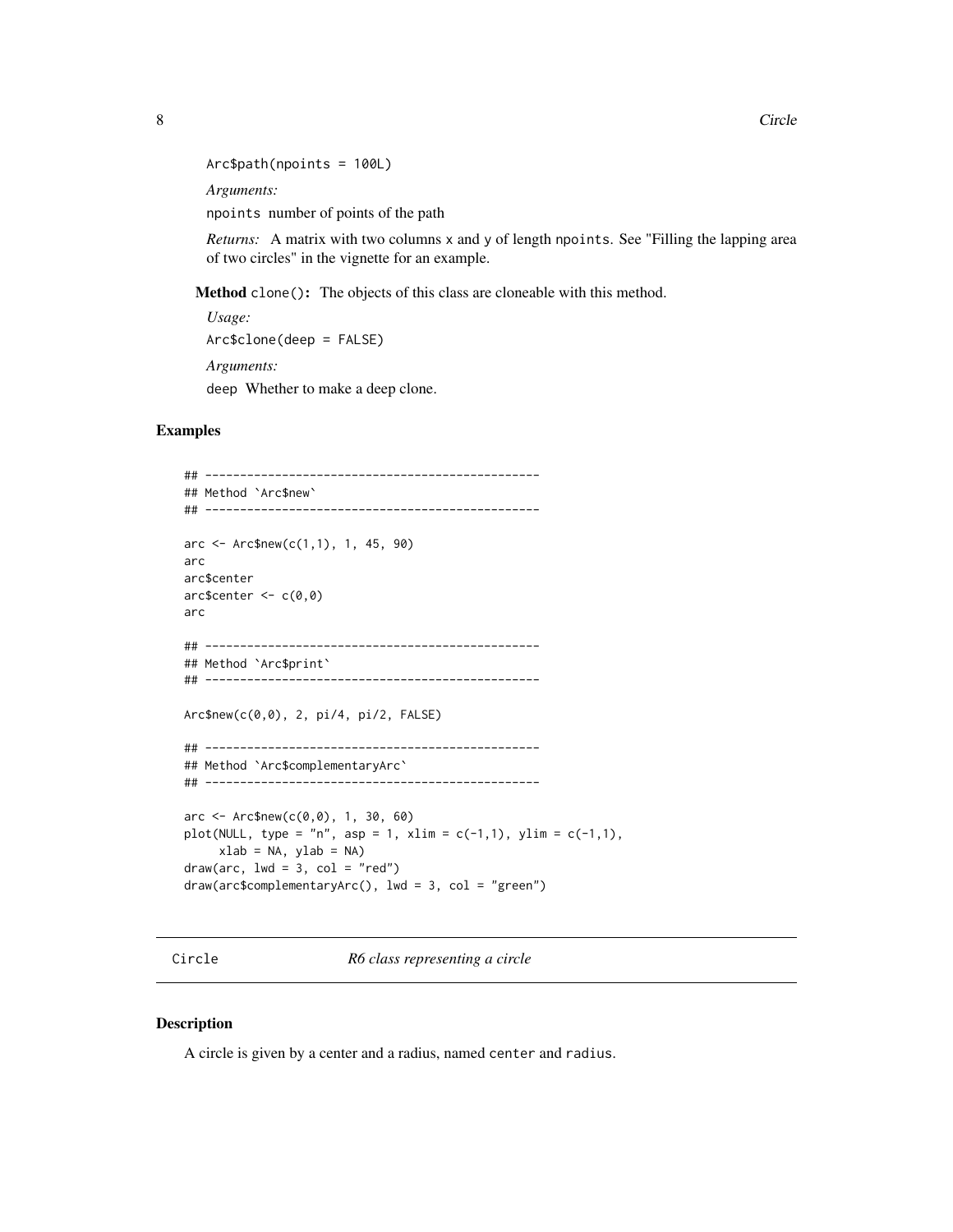Circle **9** 

### Active bindings

center get or set the center

radius get or set the radius

### Methods

### Public methods:

- [Circle\\$new\(\)](#page-2-1)
- [Circle\\$print\(\)](#page-2-2)
- [Circle\\$pointFromAngle\(\)](#page-9-0)
- [Circle\\$diameter\(\)](#page-9-1)
- [Circle\\$tangent\(\)](#page-9-2)
- [Circle\\$tangentsThroughExternalPoint\(\)](#page-9-3)
- [Circle\\$isEqual\(\)](#page-6-2)
- [Circle\\$isDifferent\(\)](#page-10-0)
- [Circle\\$isOrthogonal\(\)](#page-10-1)
- [Circle\\$angle\(\)](#page-10-2)
- [Circle\\$includes\(\)](#page-10-3)
- [Circle\\$orthogonalThroughTwoPointsOnCircle\(\)](#page-10-4)
- [Circle\\$orthogonalThroughTwoPointsWithinCircle\(\)](#page-11-0)
- [Circle\\$power\(\)](#page-11-1)
- [Circle\\$radicalCenter\(\)](#page-12-0)
- [Circle\\$radicalAxis\(\)](#page-12-1)
- [Circle\\$rotate\(\)](#page-12-2)
- [Circle\\$translate\(\)](#page-12-3)
- [Circle\\$invert\(\)](#page-12-4)
- [Circle\\$asEllipse\(\)](#page-12-5)
- [Circle\\$randomPoints\(\)](#page-12-6)
- [Circle\\$clone\(\)](#page-3-5)

Method new(): Create a new Circle object.

*Usage:* Circle\$new(center, radius)

*Arguments:*

center the center radius the radius

*Returns:* A new Circle object.

```
Examples:
circ \leftarrow Circle$new(c(1,1), 1)
circ
circ$center
circ$center <- c(0,0)circ
```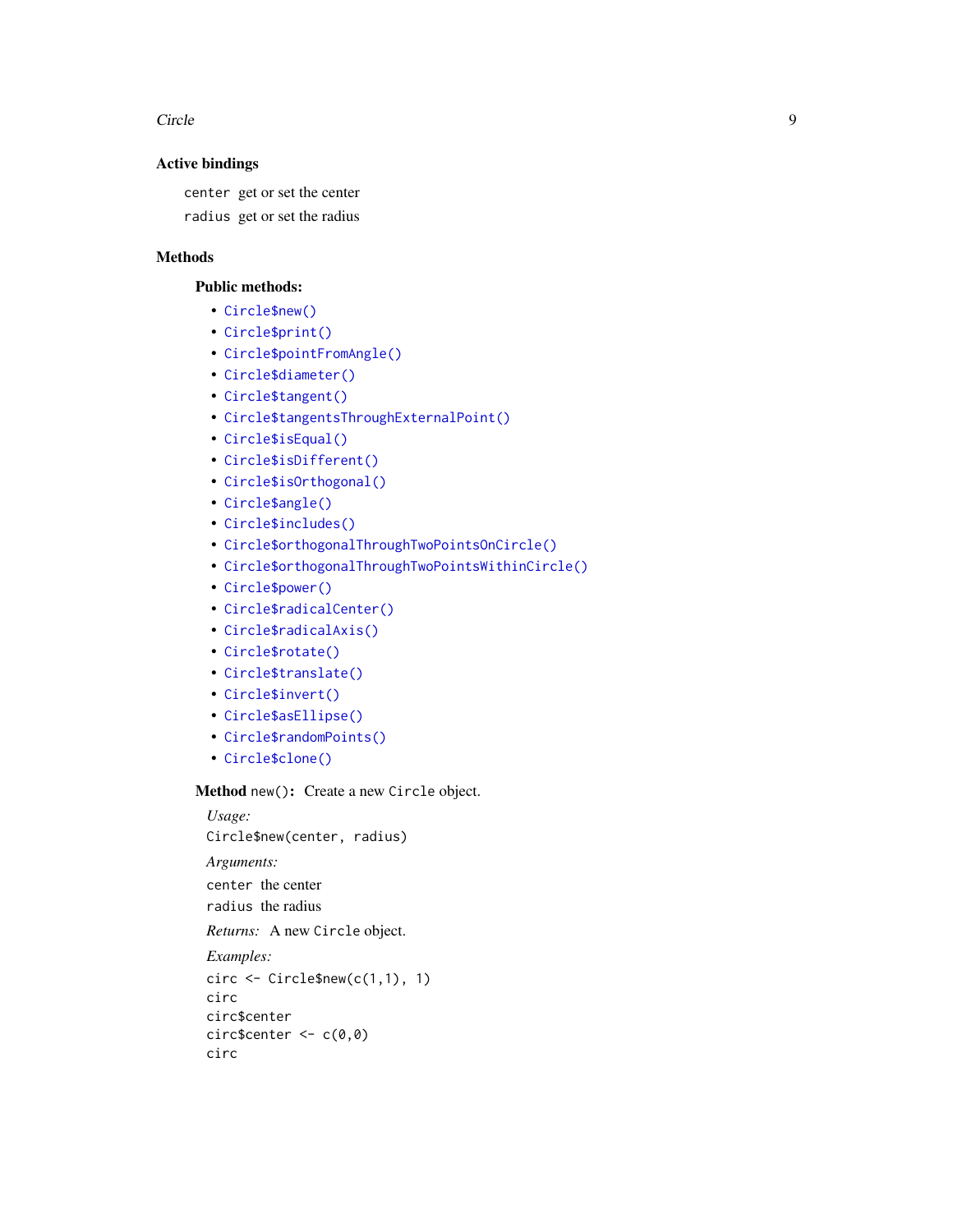```
Usage:
Circle$print(...)
Arguments:
... ignored
Examples:
Circle$new(c(<math>\theta</math>, <math>\theta</math>), 2)
```
<span id="page-9-0"></span>Method pointFromAngle(): Get a point on the reference circle from its polar angle.

*Usage:*

Circle\$pointFromAngle(alpha, degrees = TRUE)

*Arguments:*

alpha a number, the angle

degrees logical, whether alpha is given in degrees

*Returns:* The point on the circle with polar angle alpha.

<span id="page-9-1"></span>Method diameter(): Diameter of the reference circle for a given polar angle.

*Usage:* Circle\$diameter(alpha)

*Arguments:*

alpha an angle in radians, there is one diameter for each value of alpha modulo pi

*Returns:* A segment (Line object).

*Examples:*

```
circ \le Circle$new(c(1,1), 5)
diams <- lapply(c(0, pi/3, 2*pi/3), circ$diameter)
plot(NULL, type="n", asp=1, xlim = c(-4, 6), ylim = c(-5, 7),
     xlab = NA, ylab = NA)
draw(circ, lwd = 2, col = "yellow")invisible(lapply(diams, draw, col = "blue"))
```
<span id="page-9-2"></span>Method tangent(): Tangent of the reference circle at a given polar angle.

*Usage:* Circle\$tangent(alpha)

*Arguments:*

alpha an angle in radians, there is one tangent for each value of alpha modulo 2\*pi

*Examples:*

<span id="page-9-3"></span> $circ \leftarrow$  Circle\$new( $c(1,1)$ , 5) tangents <- lapply(c(0, pi/3, 2\*pi/3, pi, 4\*pi/3, 5\*pi/3), circ\$tangent) plot(NULL, type="n", asp=1, xlim =  $c(-4, 6)$ , ylim =  $c(-5, 7)$ ,  $xlab = NA$ ,  $ylab = NA$ )  $draw(circ, lwd = 2, col = "yellow")$ invisible(lapply(tangents, draw, col = "blue"))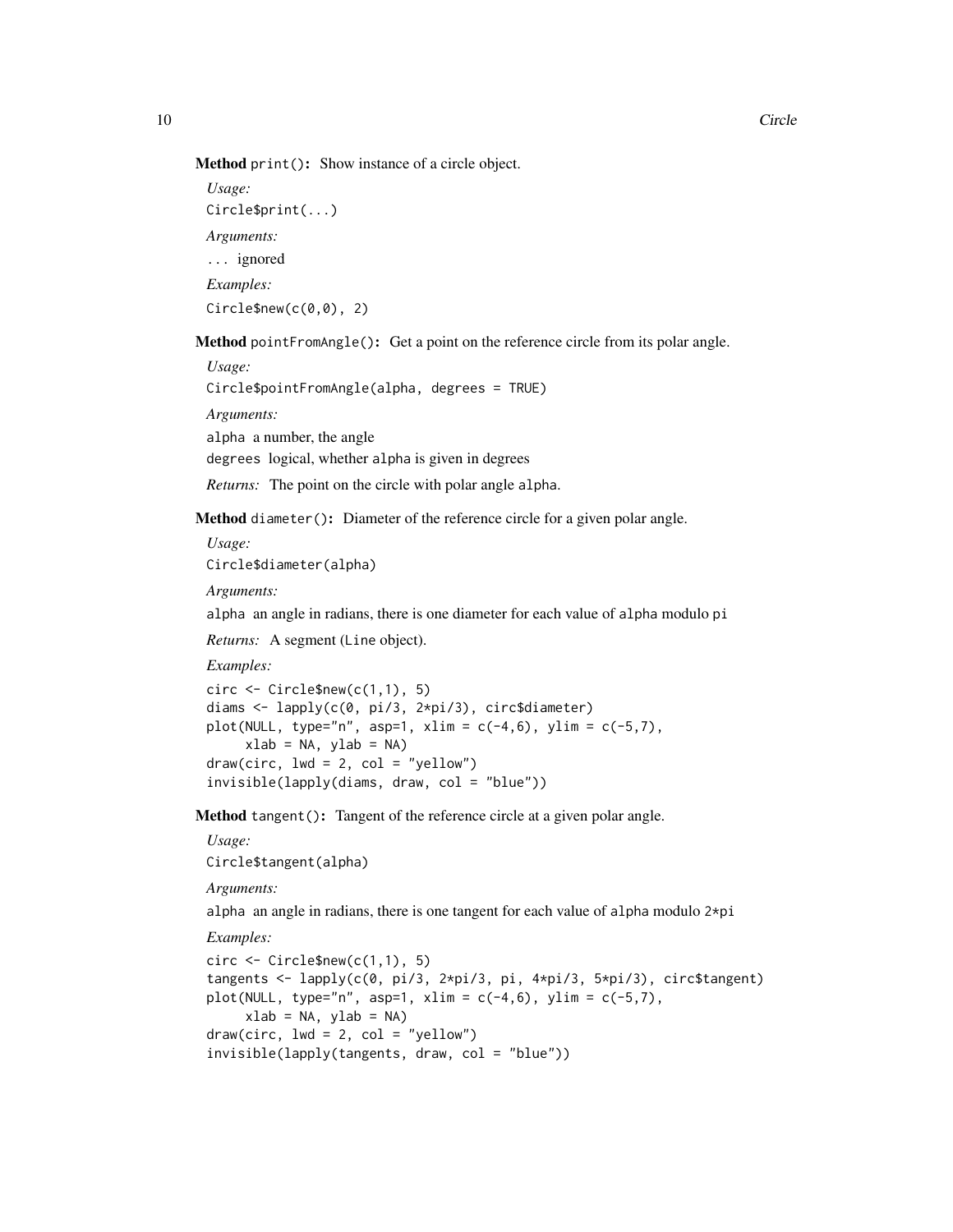Circle 2008 2012 2022 2023 2024 2022 2022 2023 2024 2022 2023 2024 2022 2023 2024 2022 2023 2024 2022 2023 202

Method tangentsThroughExternalPoint(): Return the two tangents of the reference circle passing through an external point.

*Usage:*

Circle\$tangentsThroughExternalPoint(P)

*Arguments:*

P a point external to the reference circle

*Returns:* A list of two Line objects, the two tangents; the tangency points are in the B field of the lines.

Method isEqual(): Check whether the reference circle equals another circle.

*Usage:* Circle\$isEqual(circ) *Arguments:* circ a Circle object

<span id="page-10-0"></span>Method isDifferent(): Check whether the reference circle differs from another circle.

*Usage:* Circle\$isDifferent(circ) *Arguments:* circ a Circle object

<span id="page-10-1"></span>Method isOrthogonal(): Check whether the reference circle is orthogonal to a given circle.

*Usage:* Circle\$isOrthogonal(circ) *Arguments:* circ a Circle object

<span id="page-10-2"></span>Method angle(): Angle between the reference circle and a given circle, if they intersect.

*Usage:* Circle\$angle(circ) *Arguments:* circ a Circle object

<span id="page-10-3"></span>Method includes(): Check whether a point belongs to the reference circle.

*Usage:* Circle\$includes(M) *Arguments:* M a point

<span id="page-10-4"></span>Method orthogonalThroughTwoPointsOnCircle(): Orthogonal circle passing through two points on the reference circle.

*Usage:*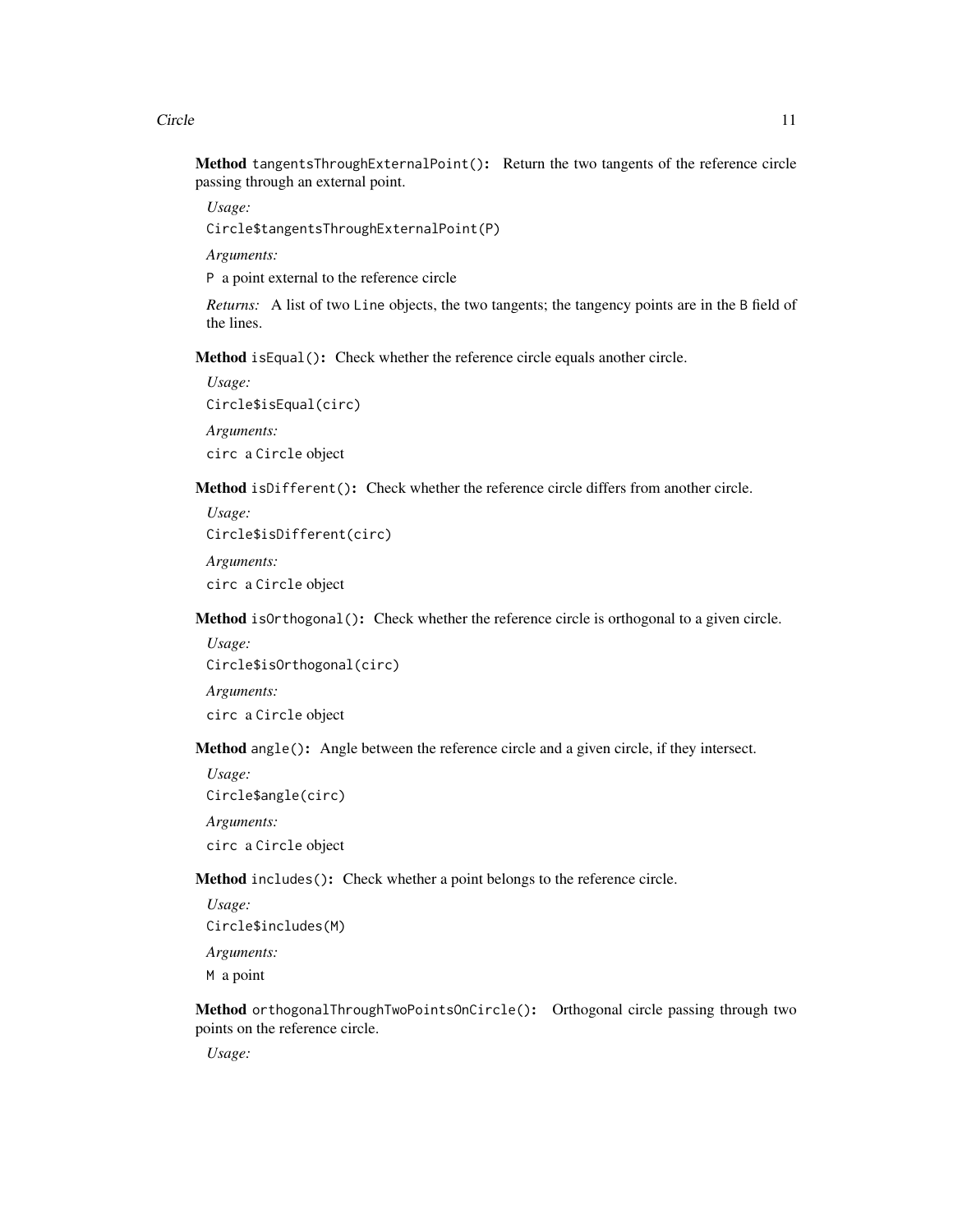```
Circle$orthogonalThroughTwoPointsOnCircle(alpha1, alpha2, arc = FALSE)
```
*Arguments:*

alpha1, alpha2 two angles defining two points on the reference circle

arc logical, whether to return only the arc at the interior of the reference circle

*Returns:* A Circle object if arc=FALSE, an Arc object if arc=TRUE, or a Line object: the diameter of the reference circle defined by the two points in case when the two angles differ by pi.

*Examples:*

```
# hyperbolic triangle
circ \leftarrow Circle$new(c(5,5), 3)
arc1 <- circ$orthogonalThroughTwoPointsOnCircle(0, 2*pi/3, arc = TRUE)
arc2 <- circ$orthogonalThroughTwoPointsOnCircle(2*pi/3, 4*pi/3, arc = TRUE)
arc3 <- circ$orthogonalThroughTwoPointsOnCircle(4*pi/3, 0, arc = TRUE)
opar <- par(mar = c(\emptyset, \emptyset, \emptyset, \emptyset))
plot(0, 0, type = "n", asp = 1, xlim = c(2,8), ylim = c(2,8))draw(circ)
draw(arc1, col = "red", lwd = 2)draw(arc2, col = "green", lwd = 2)draw(arc3, col = "blue", lwd = 2)par(opar)
```
<span id="page-11-0"></span>Method orthogonalThroughTwoPointsWithinCircle(): Orthogonal circle passing through two points within the reference circle.

*Usage:*

Circle\$orthogonalThroughTwoPointsWithinCircle(P1, P2, arc = FALSE)

*Arguments:*

P1, P2 two distinct points in the interior of the reference circle

arc logical, whether to return the arc joining the two points instead of the circle

*Returns:* A Circle object or an Arc object, or a Line object if the two points are on a diameter.

*Examples:*

```
circ \leq Circle$new(c(0,0),3)
P1 \leq c(1,1); P2 \leq c(1, 2)
ocirc <- circ$orthogonalThroughTwoPointsWithinCircle(P1, P2)
arc <- circ$orthogonalThroughTwoPointsWithinCircle(P1, P2, arc = TRUE)
plot(0, 0, type = "n", asp = 1, xlab = NA, ylab = NA,xlim = c(-3, 4), ylim = c(-3, 4)draw(circ, lwd = 2)draw(ocirc, lty = "dashed", lwd = 2)draw(arc, lwd = 3, col = "blue")
```
<span id="page-11-1"></span>Method power(): Power of a point with respect to the reference circle.

*Usage:* Circle\$power(M) *Arguments:*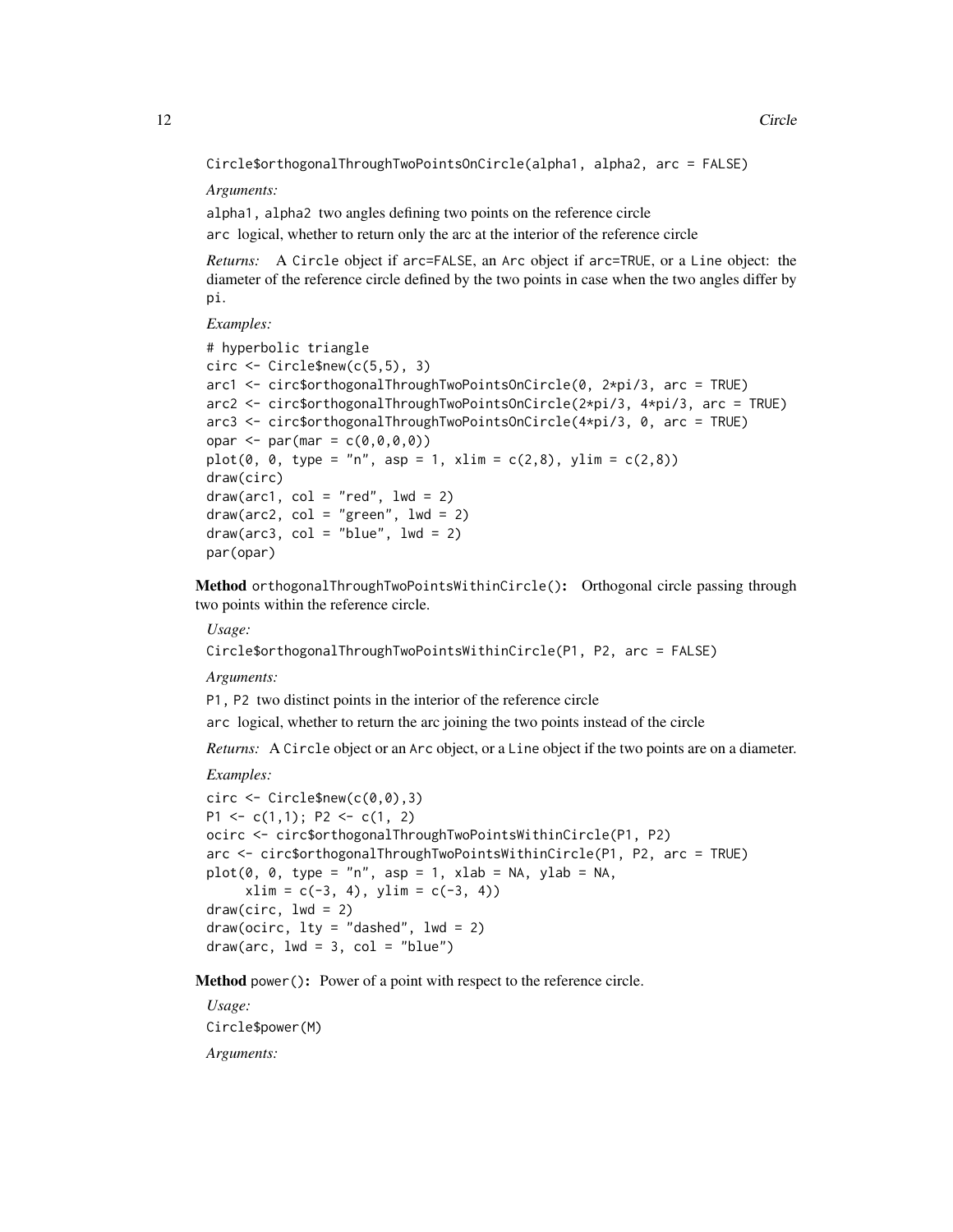#### Circle 13

M point *Returns:* A number.

### <span id="page-12-0"></span>Method radicalCenter(): Radical center of two circles.

*Usage:* Circle\$radicalCenter(circ2) *Arguments:* circ2 a Circle object

### <span id="page-12-1"></span>Method radicalAxis(): Radical axis of two circles.

*Usage:* Circle\$radicalAxis(circ2) *Arguments:* circ2 a Circle object

*Returns:* A Line object.

### <span id="page-12-2"></span>Method rotate(): Rotate the reference circle.

*Usage:* Circle\$rotate(alpha, O, degrees = TRUE) *Arguments:* alpha angle of rotation O center of rotation degrees logical, whether alpha is given in degrees *Returns:* A Circle object.

### <span id="page-12-3"></span>Method translate(): Translate the reference circle.

*Usage:* Circle\$translate(v) *Arguments:* v the vector of translation *Returns:* A Circle object.

#### <span id="page-12-4"></span>Method invert(): Invert the reference circle.

*Usage:* Circle\$invert(inversion) *Arguments:* inversion an Inversion object *Returns:* A Circle object or a Line object.

<span id="page-12-5"></span>Method asEllipse(): Convert the reference circle to an Ellipse object.

<span id="page-12-6"></span>*Usage:* Circle\$asEllipse()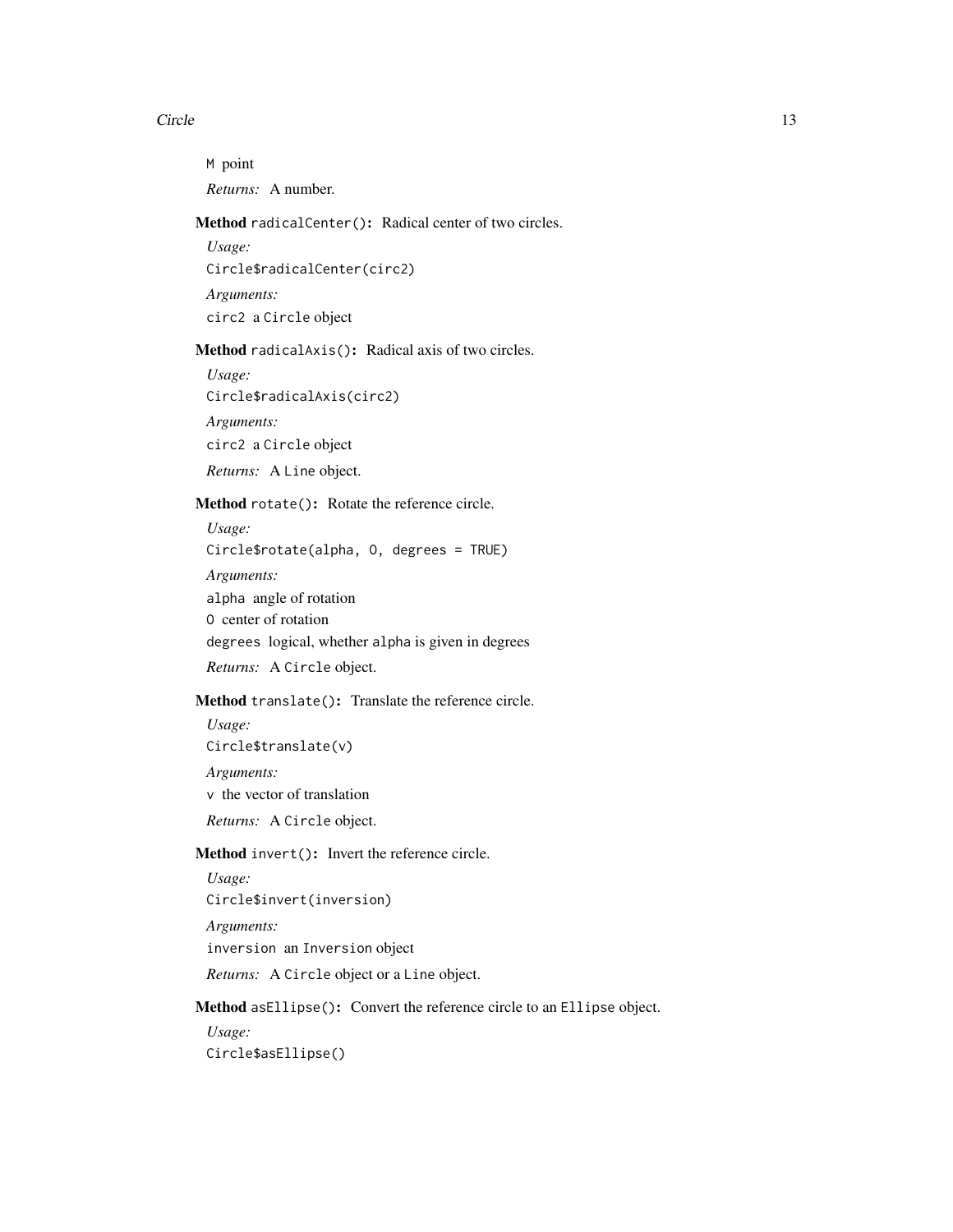Method randomPoints(): Random points on or in the reference circle.

*Usage:* Circle\$randomPoints(n, where = "in") *Arguments:* n an integer, the desired number of points where "in" to generate inside the circle, "on" to generate on the circle

*Returns:* The generated points in a two columns matrix with n rows.

Method clone(): The objects of this class are cloneable with this method.

*Usage:* Circle\$clone(deep = FALSE) *Arguments:* deep Whether to make a deep clone.

### See Also

[radicalCenter](#page-58-1) for the radical center of three circles.

### Examples

```
## ------------------------------------------------
## Method `Circle$new`
## ------------------------------------------------
circ \leftarrow Circle$new(c(1,1), 1)
circ
circ$center
circ$center <- c(0,0)
circ
## ------------------------------------------------
## Method `Circle$print`
## ------------------------------------------------
Circle$new(c(0,0), 2)
## ------------------------------------------------
## Method `Circle$diameter`
## ------------------------------------------------
circ \leftarrow Circle$new(c(1,1), 5)
diams <- lapply(c(0, pi/3, 2*pi/3), circ$diameter)
plot(NULL, type="n", asp=1, xlim = c(-4, 6), ylim = c(-5, 7),xlab = NA, ylab = NA)
draw(circ, lwd = 2, col = "yellow")invisible(lapply(diams, draw, col = "blue"))
## ------------------------------------------------
```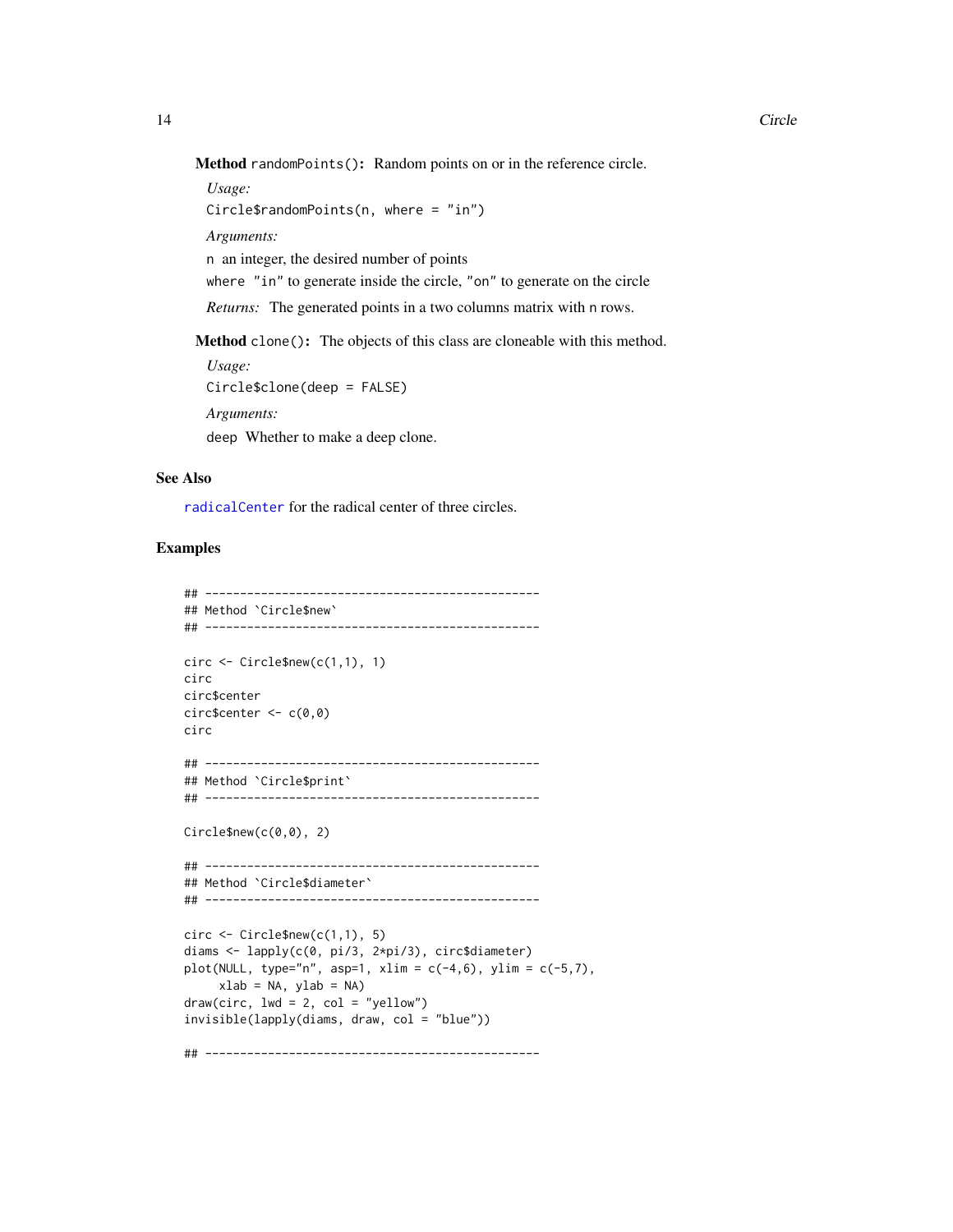#### <span id="page-14-0"></span>CircleAB 15

```
## Method `Circle$tangent`
## ------------------------------------------------
circ \leftarrow Circle$new(c(1,1), 5)
tangents <- lapply(c(0, pi/3, 2*pi/3, pi, 4*pi/3, 5*pi/3), circ$tangent)
plot(NULL, type="n", asp=1, xlim = c(-4, 6), ylim = c(-5, 7),xlab = NA, ylab = NA)
draw(circ, lwd = 2, col = "yellow")invisible(lapply(tangents, draw, col = "blue"))
## ------------------------------------------------
## Method `Circle$orthogonalThroughTwoPointsOnCircle`
## ------------------------------------------------
# hyperbolic triangle
circ <- Circle$new(c(5,5), 3)
arc1 <- circ$orthogonalThroughTwoPointsOnCircle(0, 2*pi/3, arc = TRUE)
arc2 <- circ$orthogonalThroughTwoPointsOnCircle(2*pi/3, 4*pi/3, arc = TRUE)
arc3 <- circ$orthogonalThroughTwoPointsOnCircle(4*pi/3, 0, arc = TRUE)
opar <- par(mar = c(\emptyset, \emptyset, \emptyset, \emptyset))
plot(0, 0, type = "n", asp = 1, xlim = c(2,8), ylim = c(2,8))draw(circ)
draw(arc1, col = "red", lwd = 2)draw(arc2, col = "green", lwd = 2)draw(arc3, col = "blue", lwd = 2)par(opar)
## ------------------------------------------------
## Method `Circle$orthogonalThroughTwoPointsWithinCircle`
## ------------------------------------------------
circ \le Circle$new(c(0,0),3)
P1 <- c(1,1); P2 <- c(1, 2)
ocirc <- circ$orthogonalThroughTwoPointsWithinCircle(P1, P2)
arc <- circ$orthogonalThroughTwoPointsWithinCircle(P1, P2, arc = TRUE)
plot(0, 0, type = "n", asp = 1, xlab = NA, ylab = NA,xlim = c(-3, 4), ylim = c(-3, 4)draw(circ, lwd = 2)draw(ocirc, 1ty = "dashed", 1wd = 2)draw(arc, lwd = 3, col = "blue")
```
CircleAB *Circle given by a diameter*

### Description

Return the circle given by a diameter

### Usage

CircleAB(A, B)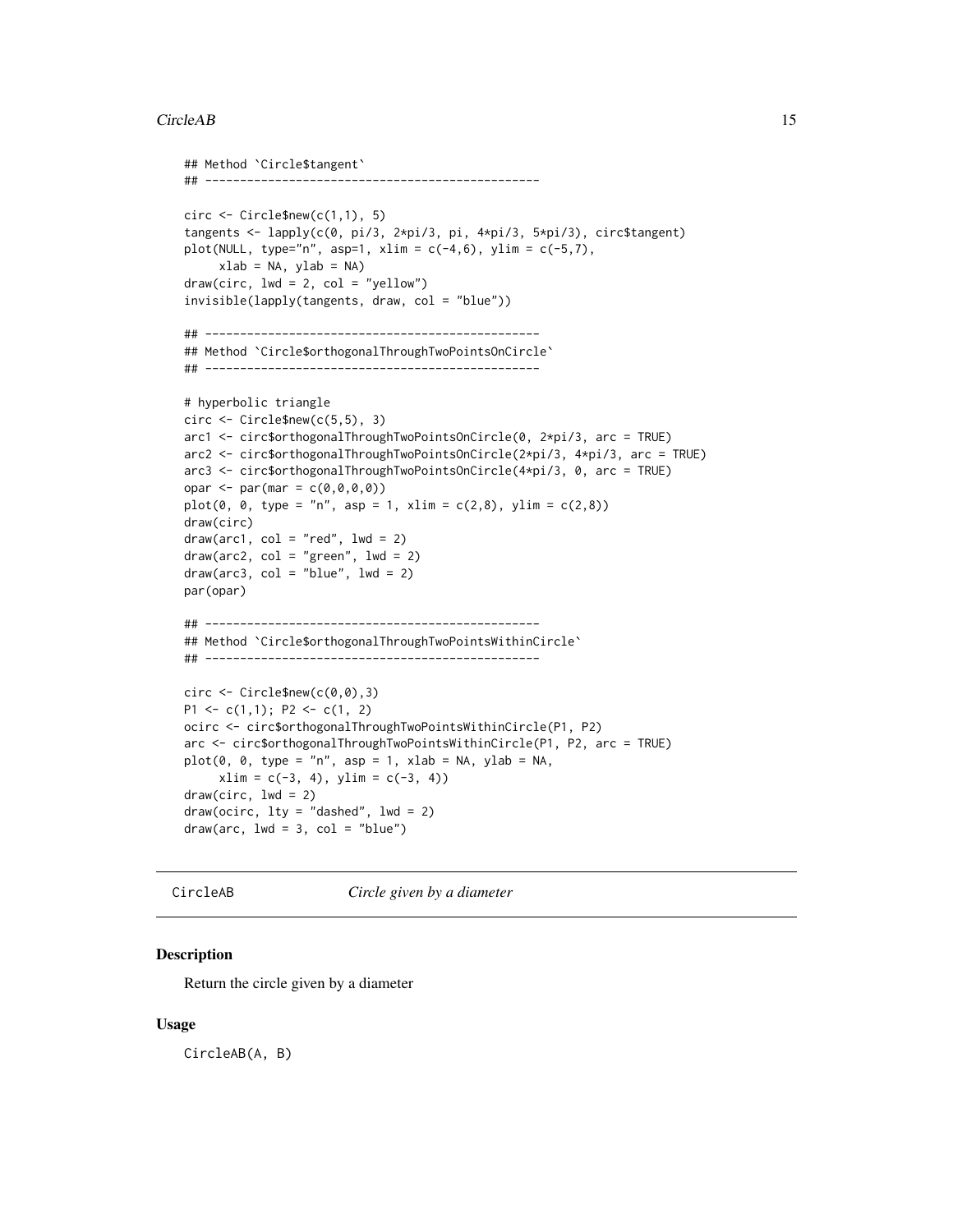### <span id="page-15-0"></span>Arguments

A, B the endpoints of the diameter

### Value

A Circle object.

CircleOA *Circle given by its center and a point*

### Description

Return the circle given by its center and a point it passes through.

#### Usage

CircleOA(O, A)

### Arguments

| $\Omega$ | the center of the circle |
|----------|--------------------------|
|          | a point of the circle    |

### Value

A Circle object.

crossRatio *Cross ratio*

### Description

The cross ratio of four points.

### Usage

crossRatio(A, B, C, D)

### Arguments

A, B, C, D four distinct points

#### Value

A complex number. It is real if and only if the four points lie on a generalized circle (that is a circle or a line).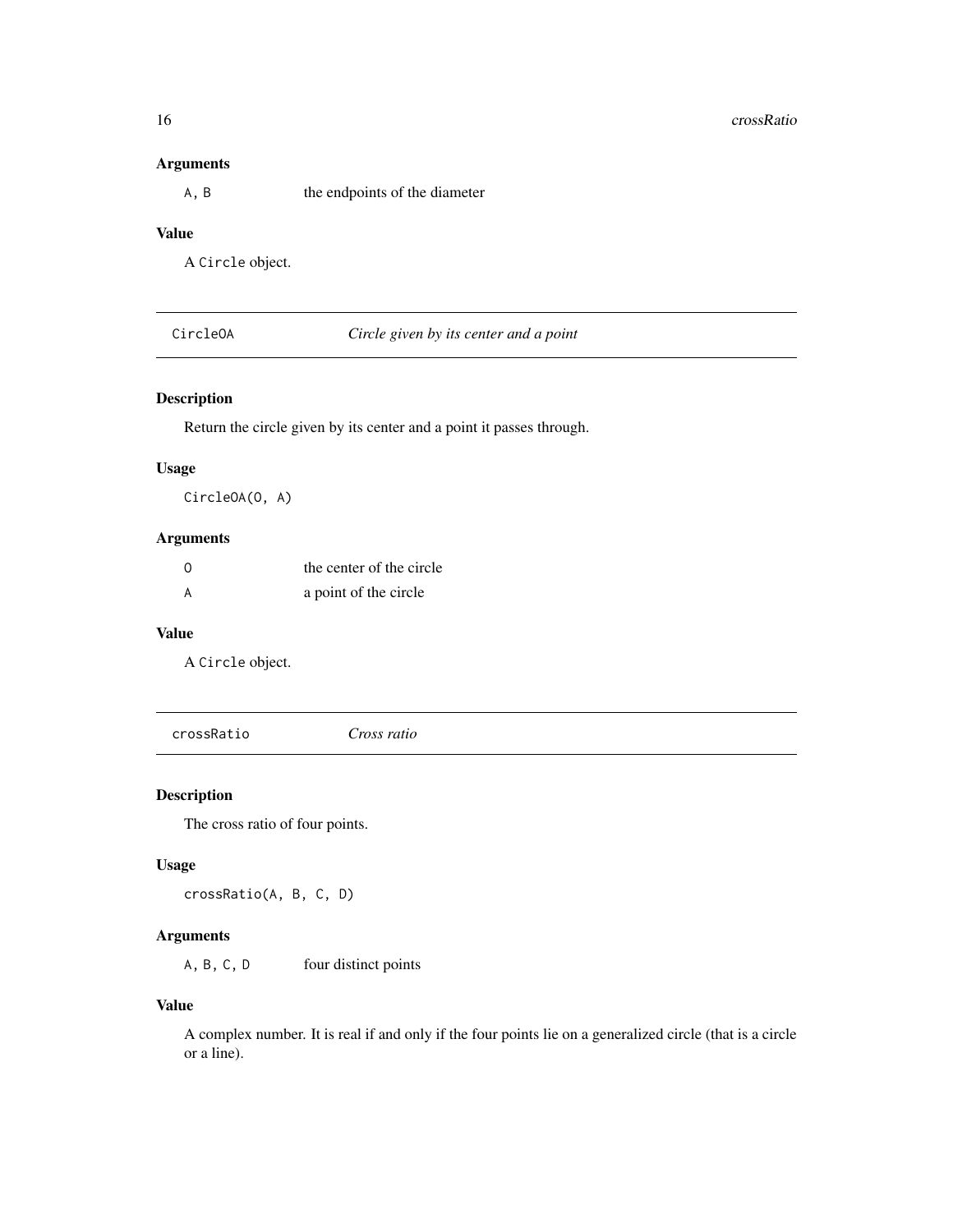<span id="page-16-0"></span>draw 17

#### Examples

```
c \le Circle$new(c(0, 0), 1)
A <- c$pointFromAngle(0)
B <- c$pointFromAngle(90)
C <- c$pointFromAngle(180)
D <- c$pointFromAngle(270)
crossRatio(A, B, C, D) # should be real
Mob \leq Mobius$new(rbind(c(1+1i,2),c(0,3-2i)))
MA <- Mob$transform(A)
MB <- Mob$transform(B)
MC <- Mob$transform(C)
MD <- Mob$transform(D)
crossRatio(MA, MB, MC, MD) # should be identical to `crossRatio(A, B, C, D)`
```
#### draw *Draw a geometric object*

#### Description

Draw a geometric object on the current plot.

#### Usage

```
draw(x, \ldots)## S3 method for class 'Triangle'
draw(x, \ldots)## S3 method for class 'Circle'
draw(x, npoints = 100L, ...)## S3 method for class 'Arc'
draw(x, npoints = 100L, ...)## S3 method for class 'Ellipse'
draw(x, \text{ npoints} = 100L, \ldots)## S3 method for class 'EllipticalArc'
draw(x, npoints = 100L, ...)## S3 method for class 'Line'
draw(x, \ldots)
```
#### Arguments

x geometric object (Triangle, Circle, Line, Ellipse, Arc, EllipticalArc)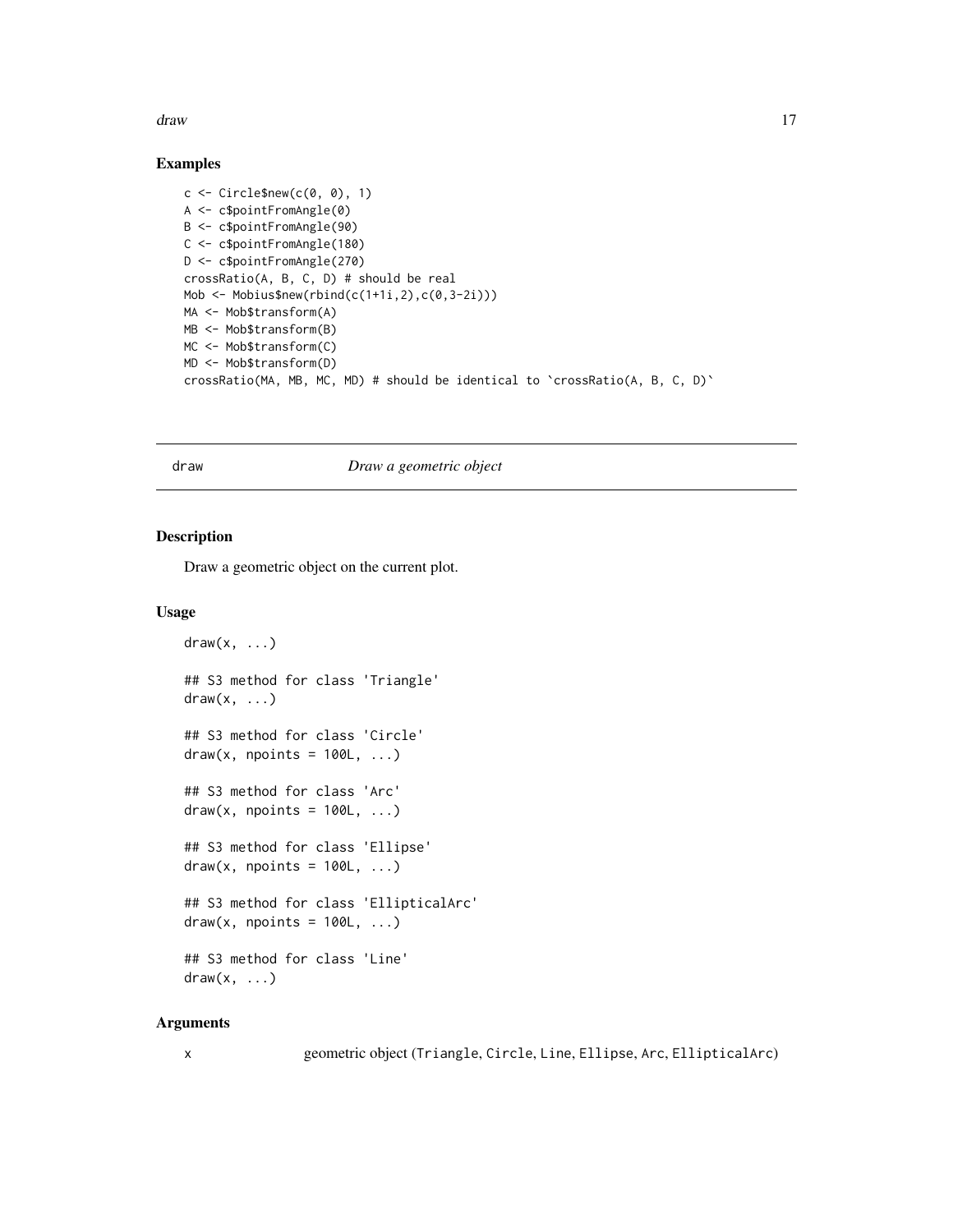<span id="page-17-0"></span>18 ellint2

| $\ddotsc$ | arguments passed to lines for a Triangle object, an Arc object or an ElipticalArc |
|-----------|-----------------------------------------------------------------------------------|
|           | object, to polypath for a Circle object or an Ellipse object, general graphical   |
|           | parameters for a Line object, passed to lines, curve, or abline.                  |
| npoints   | integer, the number of points of the path                                         |
|           |                                                                                   |

### Examples

```
# open new plot window
plot(0, 0, type="n", asp = 1, xlim = c(0, 2.5), ylim = c(0, 2.5),xlab = NA, ylab = NA)
grid()
# draw a triangle
t < - Triangle$new(c(0,0), c(1,0), c(0.5,sqrt(3)/2))
draw(t, col = "blue", lwd = 2)draw(t*)rotate(90, t*C), col = "green", lwd = 2)# draw a circle
circ <- t$incircle()
draw(circ, col = "orange", border = "brown", lwd = 2)# draw an ellipse
S \leq Scaling$new(circ$center, direction = c(2,1), scale = 2)
draw(S$scaleCircle(circ), border = "grey", lwd = 2)
# draw a line
1 < - Line$new(c(1,1), c(1.5,1.5), FALSE, TRUE)
draw(1, col = "red", lwd = 2)perp <- l$perpendicular(c(2,1))
draw(perp, col = "yellow", lwd = 2)
```
#### ellint2 *Extended elliptic integral of the second kind*

#### **Description**

Evaluates the extended incomplete elliptic integral of the second kind. The function is vectorized in m but not in phi.

#### Usage

ellint2(phi, m)

#### Arguments

| phi | amplitude, a number                                                                 |
|-----|-------------------------------------------------------------------------------------|
| m   | values of the parameter, a vector of numbers lower than $1/\sin(\pi h i)^2$ (NaN is |
|     | returned if this condition is not satisfied)                                        |

### Details

For  $-pi/2 \leq phi \leq pi/2$ , this is the integral of sqrt(1 -m\*sin(t)^2) for t between 0 and phi. Then the function is extended to arbitrary phi by the formula ellint2(phi + k\*pi,m) =  $2*k*ellint2(pi/2,m)$ + ellint2(phi,m) for any integer k.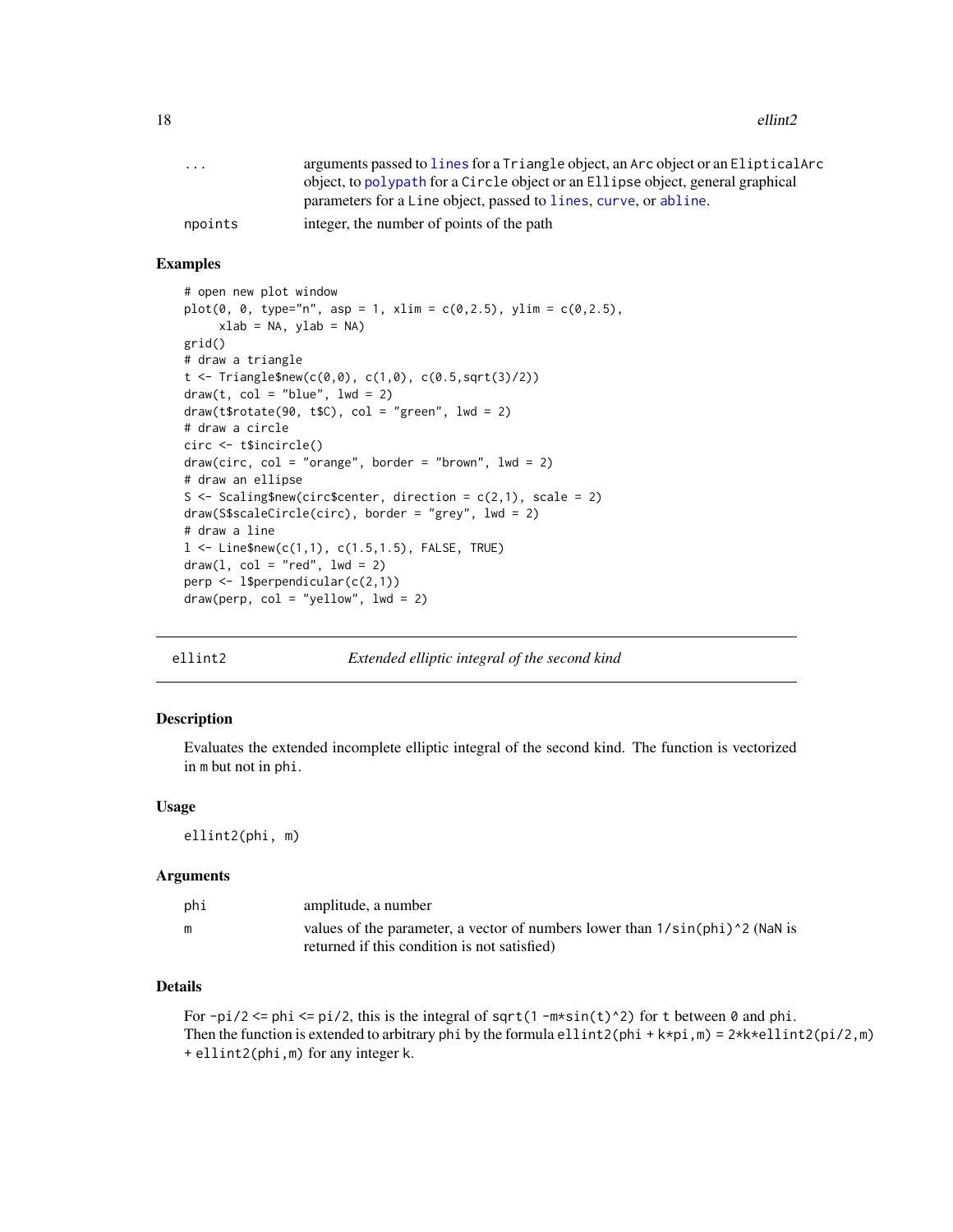#### <span id="page-18-0"></span>Ellipse and the set of the set of the set of the set of the set of the set of the set of the set of the set of the set of the set of the set of the set of the set of the set of the set of the set of the set of the set of t

### Value

A numeric vector of the same length as m.

#### Note

This function is used to calculate the length of an elliptical arc (method length of EllipticalArc).

### Examples

```
phi <- pi/4; m <- 0.6
ellint2(phi, m)
gsl::ellint_E(phi, sqrt(m))
curve(ellint2(phi, x), -5, 1/sin(phi)^2)
```
#### Ellipse *R6 class representing an ellipse*

### Description

An ellipse is given by a center, two radii (rmajor and rminor), and the angle (alpha) between the major axis and the horizontal direction.

#### Active bindings

center get or set the center

rmajor get or set the major radius of the ellipse

rminor get or set the minor radius of the ellipse

alpha get or set the angle of the ellipse

degrees get or set the degrees field

### Methods

### Public methods:

- [Ellipse\\$new\(\)](#page-2-1)
- [Ellipse\\$print\(\)](#page-2-2)
- [Ellipse\\$isEqual\(\)](#page-6-2)
- [Ellipse\\$equation\(\)](#page-19-0)
- [Ellipse\\$includes\(\)](#page-10-3)
- [Ellipse\\$contains\(\)](#page-20-0)
- [Ellipse\\$matrix\(\)](#page-20-1)
- [Ellipse\\$path\(\)](#page-6-4)
- [Ellipse\\$diameter\(\)](#page-9-1)
- [Ellipse\\$pointFromAngle\(\)](#page-9-0)
- [Ellipse\\$pointFromEccentricAngle\(\)](#page-21-0)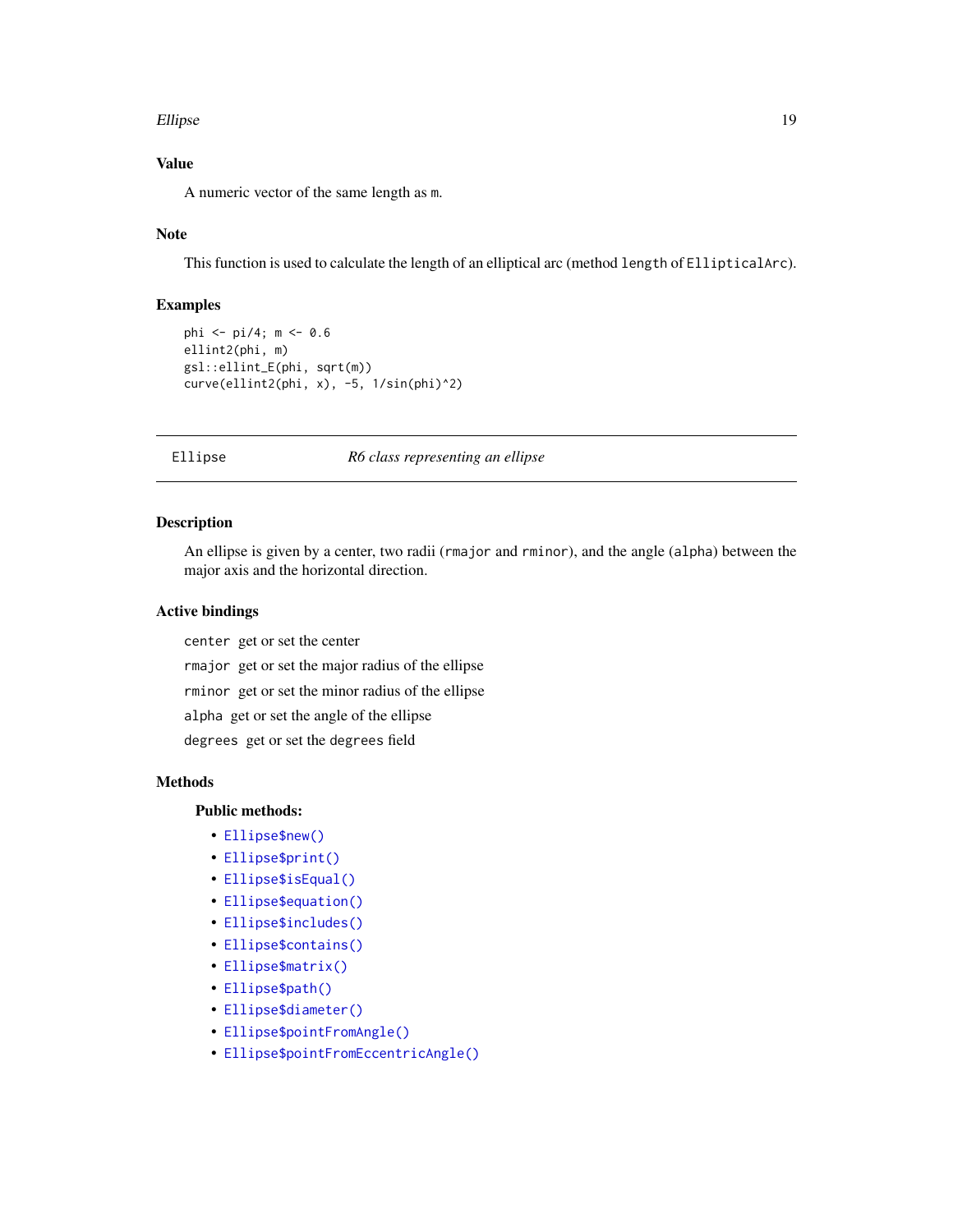20 Ellipse

- [Ellipse\\$semiMajorAxis\(\)](#page-21-1)
- [Ellipse\\$semiMinorAxis\(\)](#page-21-2)
- [Ellipse\\$foci\(\)](#page-21-3)
- [Ellipse\\$tangent\(\)](#page-9-2)
- [Ellipse\\$normal\(\)](#page-22-0)
- [Ellipse\\$theta2t\(\)](#page-22-1)
- [Ellipse\\$regressionLines\(\)](#page-23-0)
- [Ellipse\\$boundingbox\(\)](#page-23-1)
- [Ellipse\\$randomPoints\(\)](#page-12-6)
- [Ellipse\\$clone\(\)](#page-3-5)

Method new(): Create a new Ellipse object.

#### *Usage:*

Ellipse\$new(center, rmajor, rminor, alpha, degrees = TRUE)

*Arguments:*

center a point, the center of the rotation

rmajor positive number, the major radius

rminor positive number, the minor radius

alpha a number, the angle between the major axis and the horizontal direction degrees logical, whether alpha is given in degrees

*Returns:* A new Ellipse object.

*Examples:*

Ellipse\$new(c(1,1), 3, 2, 30)

Method print(): Show instance of an Ellipse object.

*Usage:* Ellipse\$print(...) *Arguments:* ... ignored

Method isEqual(): Check whether the reference ellipse equals an ellipse.

*Usage:*

Ellipse\$isEqual(ell)

*Arguments:*

ell An Ellipse object.

<span id="page-19-0"></span>Method equation(): The coefficients of the implicit equation of the ellipse.

*Usage:*

Ellipse\$equation()

*Details:* The implicit equation of the ellipse is  $Ax^2 + Bxy + Cy^2 + Dx + Ey + F = 0$ . This method returns A, B, C, D, E and F.

*Returns:* A named numeric vector.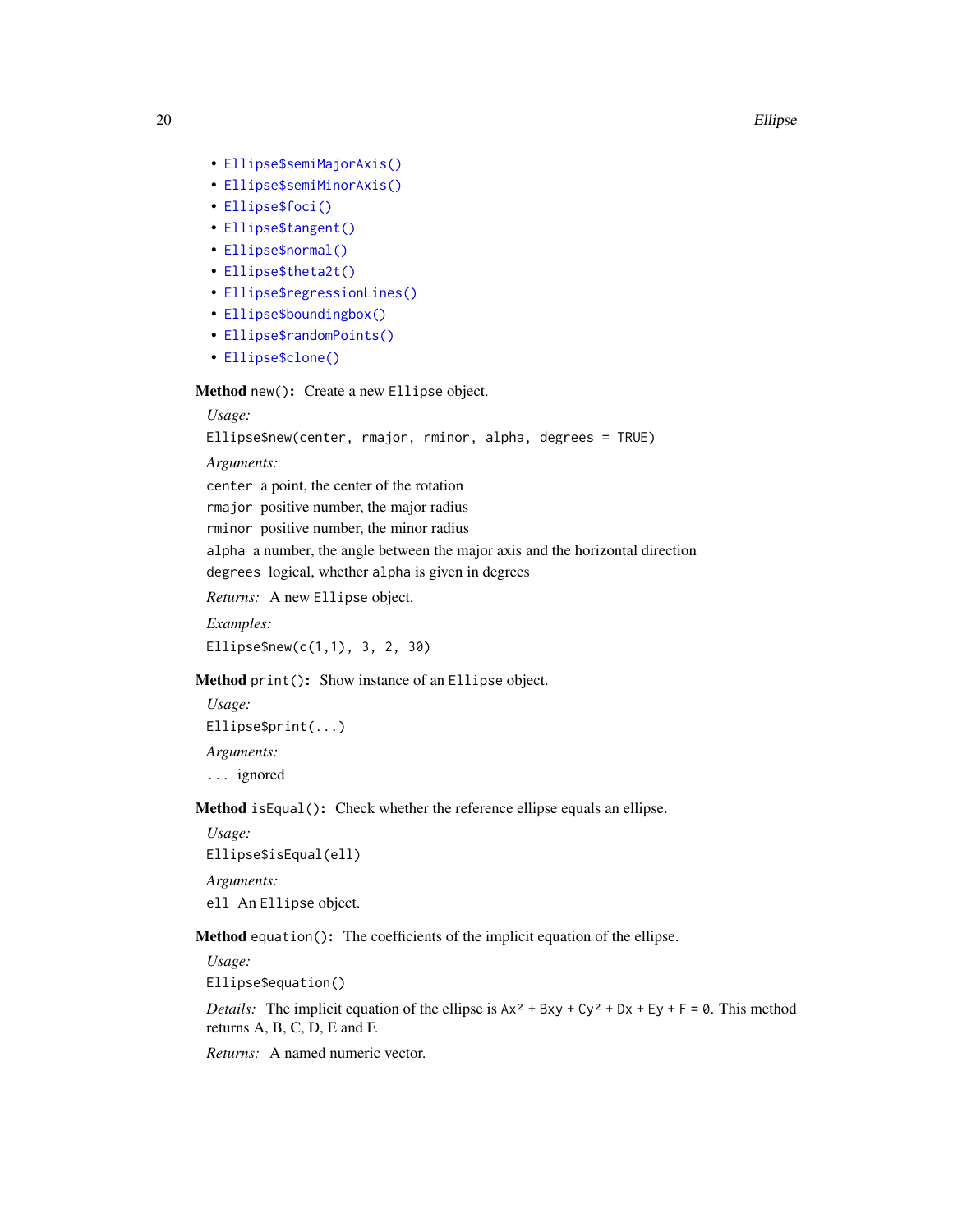#### Ellipse 21

Method includes(): Check whether a point lies on the reference ellipse.

*Usage:* Ellipse\$includes(M) *Arguments:* M a point

<span id="page-20-0"></span>Method contains(): Check whether a point is contained in the reference ellipse.

*Usage:* Ellipse\$contains(M) *Arguments:* M a point

<span id="page-20-1"></span>Method matrix(): Returns the 2x2 matrix S associated to the reference ellipse. The equation of the ellipse is  $t(M-0)$  %  $*$  \$  $*$  \$  $(M-0) = 1$ .

```
Usage:
Ellipse$matrix()
Examples:
ell <- Ellipse$new(c(1,1), 5, 1, 30)
S \leftarrow ell$matrix()
O <- ell$center
pts <- ell$path(4L) # four points on the ellipse
apply(pts, 1L, function(M) t(M-O) %*% S %*% (M-O))
```
Method path(): Path that forms the reference ellipse.

```
Usage:
Ellipse$path(npoints = 100L)
Arguments:
npoints number of points of the path
```
*Returns:* A matrix with two columns x and y of length npoints.

Method diameter(): Diameter and conjugate diameter of the reference ellipse.

*Usage:*

Ellipse\$diameter(t, conjugate = FALSE)

*Arguments:*

```
t a number, the diameter only depends on t modulo pi; the axes correspond to t=0 and t=pi/2conjugate logical, whether to return the conjugate diameter as well
```
*Returns:* A Line object or a list of two Line objects if conjugate = TRUE.

*Examples:*

```
ell <- Ellipse$new(c(1,1), 5, 2, 30)
diameters <- lapply(c(0, pi/3, 2*pi/3), ell$diameter)
plot(NULL, asp = 1, xlim = c(-4, 6), ylim = c(-2, 4),xlab = NA, ylab = NA)
draw(ell)
invisible(lapply(diameters, draw))
```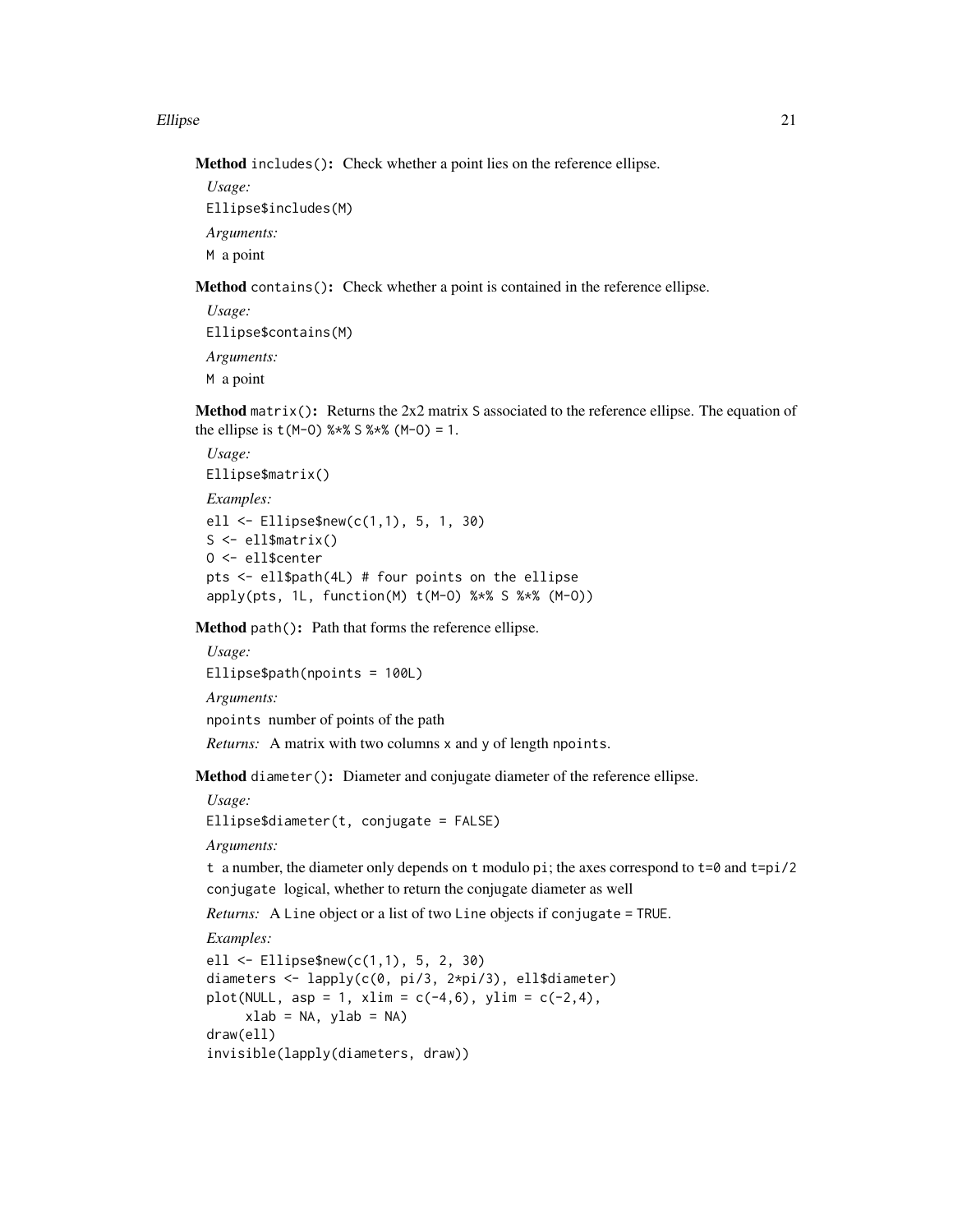Method pointFromAngle(): Intersection point of the ellipse with the half-line starting at the ellipse center and forming angle theta with the major axis.

*Usage:*

Ellipse\$pointFromAngle(theta, degrees = TRUE)

*Arguments:*

theta a number, the angle, or a numeric vector

degrees logical, whether theta is given in degrees

*Returns:* A point of the ellipse if length(theta)==1 or a two-column matrix of points of the ellipse if length(theta) > 1 (one point per row).

<span id="page-21-0"></span>Method pointFromEccentricAngle(): Point of the ellipse with given eccentric angle.

*Usage:*

Ellipse\$pointFromEccentricAngle(t)

*Arguments:*

t a number, the eccentric angle in radians, or a numeric vector

*Returns:* A point of the ellipse if  $length(t) == 1$  or a two-column matrix of points of the ellipse if length $(t)$  > 1 (one point per row).

<span id="page-21-1"></span>Method semiMajorAxis(): Semi-major axis of the ellipse.

*Usage:*

Ellipse\$semiMajorAxis()

*Returns:* A segment (Line object).

<span id="page-21-2"></span>Method semiMinorAxis(): Semi-minor axis of the ellipse.

*Usage:*

```
Ellipse$semiMinorAxis()
```
*Returns:* A segment (Line object).

<span id="page-21-3"></span>Method foci(): Foci of the reference ellipse.

*Usage:* Ellipse\$foci()

*Returns:* A list with the two foci.

Method tangent(): Tangents of the reference ellipse at a point given by its eccentric angle.

*Usage:*

Ellipse\$tangent(t)

*Arguments:*

t eccentric angle, there is one tangent for each value of t modulo  $2*pi$ ; for  $t = 0$ ,  $pi/2$ ,  $pi$ ,  $-pi/2$ , these are the tangents at the vertices of the ellipse

*Examples:*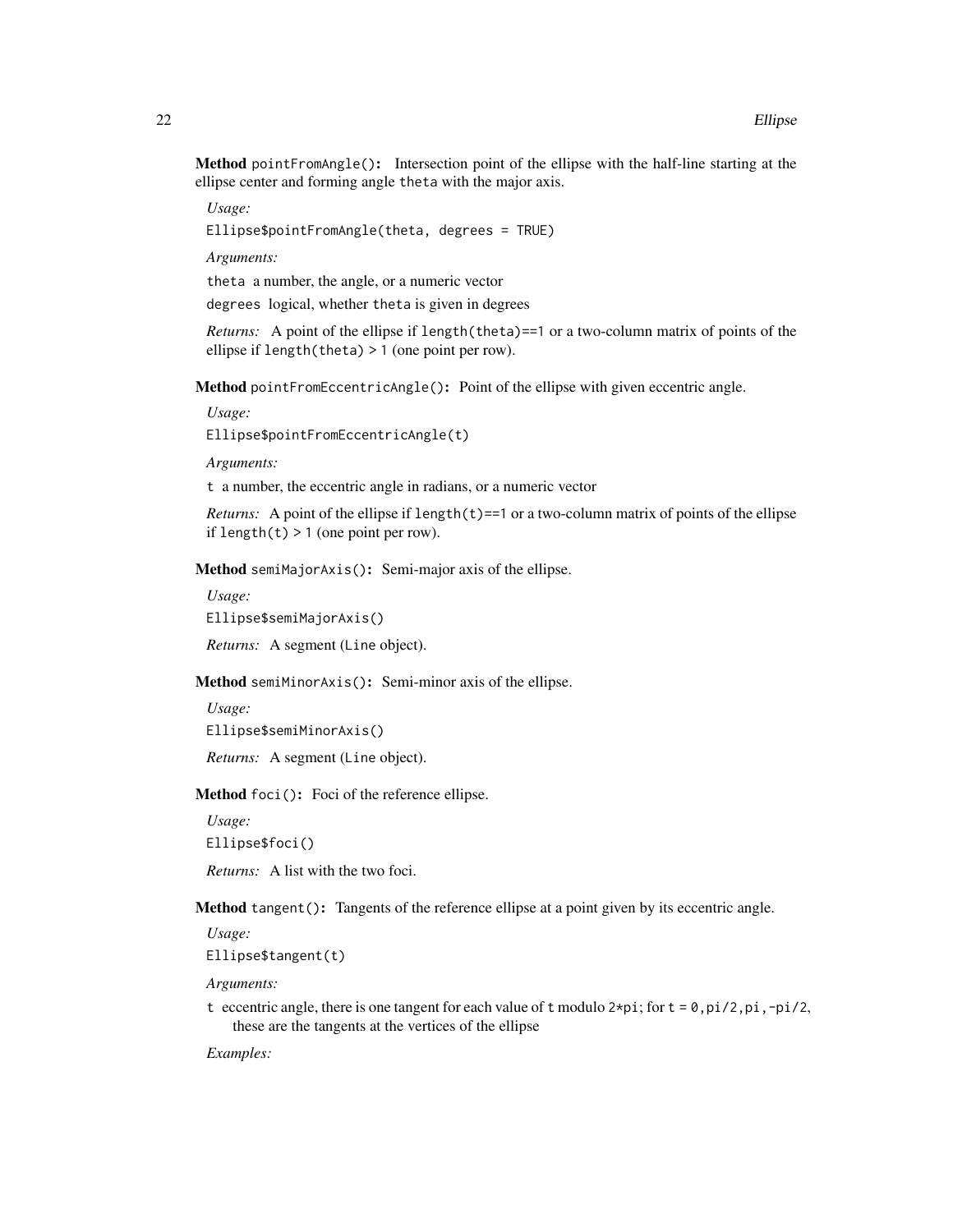```
ell <- Ellipse$new(c(1,1), 5, 2, 30)
tangents \leq lapply(c(0, pi/3, 2*pi/3, pi, 4*pi/3, 5*pi/3), ell$tangent)
plot(NULL, asp = 1, xlim = c(-4, 6), ylim = c(-2, 4),
     xlab = NA, ylab = NA)
draw(ell, col = "yellow")invisible(lapply(tangents, draw, col = "blue"))
```
<span id="page-22-0"></span>Method normal(): Normal unit vector to the ellipse.

*Usage:*

Ellipse\$normal(t)

*Arguments:*

t a number, the eccentric angle in radians of the point of the ellipse at which we want the normal unit vector

*Returns:* The normal unit vector to the ellipse at the point given by eccentric angle t.

*Examples:*

```
ell <- Ellipse$new(c(1,1), 5, 2, 30)
t_{-} <- seq(0, 2*pi, length.out = 13)[-1]
plot(NULL, asp = 1, xlim = c(-5,7), ylim = c(-3,5),xlab = NA, ylab = NAdraw(e11, col = "magenta")for(i in 1:length(t<sub>-</sub>)){
  t \leftarrow t[i]
 P <- ell$pointFromEccentricAngle(t)
  v <- ell$normal(t)
  draw(Line$new(P, P+v, FALSE, FALSE))
}
```
<span id="page-22-1"></span>Method theta2t(): Convert angle to eccentric angle.

*Usage:* Ellipse\$theta2t(theta, degrees = TRUE)

*Arguments:*

theta angle between the major axis and the half-line starting at the center of the ellipse and passing through the point of interest on the ellipse

degrees logical, whether theta is given in degrees

*Returns:* The eccentric angle of the point of interest on the ellipse, in radians.

```
Examples:
```

```
0 \leq c(1, 1)ell <- Ellipse$new(O, 5, 2, 30)
theta <-20P <- ell$pointFromAngle(theta)
t <- ell$theta2t(theta)
tg <- ell$tangent(t)
OP <- Line$new(O, P, FALSE, FALSE)
plot(NULL, asp = 1, xlim = c(-4, 6), ylim = c(-2, 5),xlab = NA, ylab = NA)
```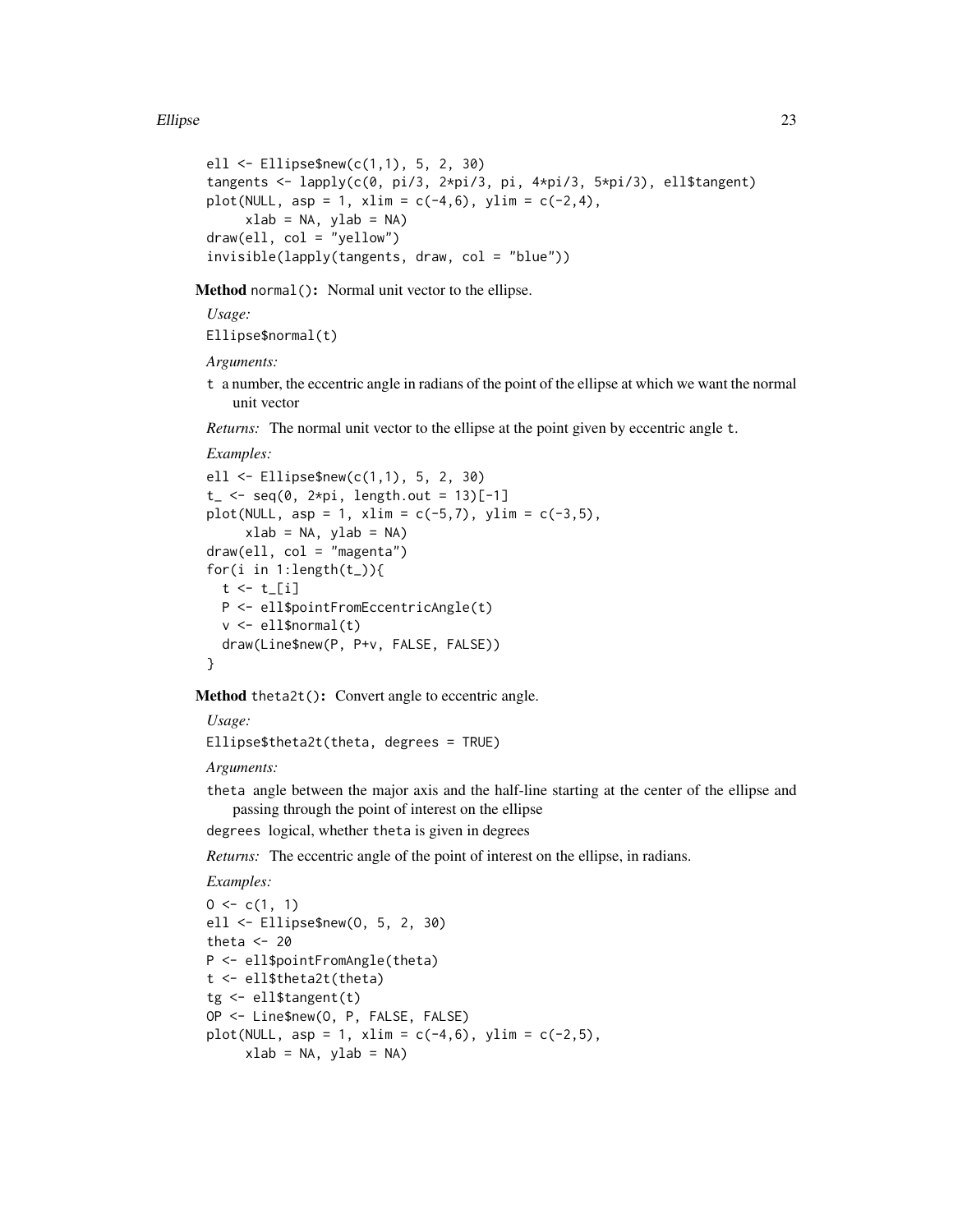```
draw(ell, col = "antiquewhite")
points(P[1], P[2], pch = 19)
draw(tg, col = "red")draw(OP)
draw(ell$semiMajorAxis())
text(t(O+c(1,0.9)), expression(theta))
```
<span id="page-23-0"></span>Method regressionLines $()$ : Regression lines. The regression line of y on x intersects the ellipse at its rightmost point and its leftmost point. The tangents at these points are vertical. The regression line of x on y intersects the ellipse at its topmost point and its bottommost point. The tangents at these points are horizontal.

*Usage:*

Ellipse\$regressionLines()

*Returns:* A list with two Line objects: the regression line of y on x and the regression line of x on y.

*Examples:*

```
ell <- Ellipse$new(c(1,1), 5, 2, 30)
reglines <- ell$regressionLines()
plot(NULL, asp = 1, xlim = c(-4, 6), ylim = c(-2, 4),xlab = NA, ylab = NA)
draw(e11, 1wd = 2)draw(reglines$YonX, lwd = 2, col = "blue")
draw(reglines$XonY, lwd = 2, col = "green")
```
<span id="page-23-1"></span>Method boundingbox(): Return the smallest rectangle parallel to the axes which contains the reference ellipse.

*Usage:* Ellipse\$boundingbox()

*Returns:* A list with two components: the x-limits in x and the y-limits in y.

*Examples:*

```
ell <- Ellipse$new(c(2,2), 5, 3, 40)
box <- ell$boundingbox()
plot(NULL, asp = 1, xlim = box$x, ylim = box$y, xlab = NA, ylab = NA)
draw(ell, col = "seaShell", border = "blue")
abline(v = box*x, lty = 2); abline(h = box*y, lty = 2)
```
Method randomPoints(): Random points on or in the reference ellipse.

*Usage:*

Ellipse\$randomPoints(n, where = "in")

*Arguments:*

n an integer, the desired number of points

where "in" to generate inside the ellipse, "on" to generate on the ellipse

*Returns:* The generated points in a two columns matrix with n rows.

*Examples:*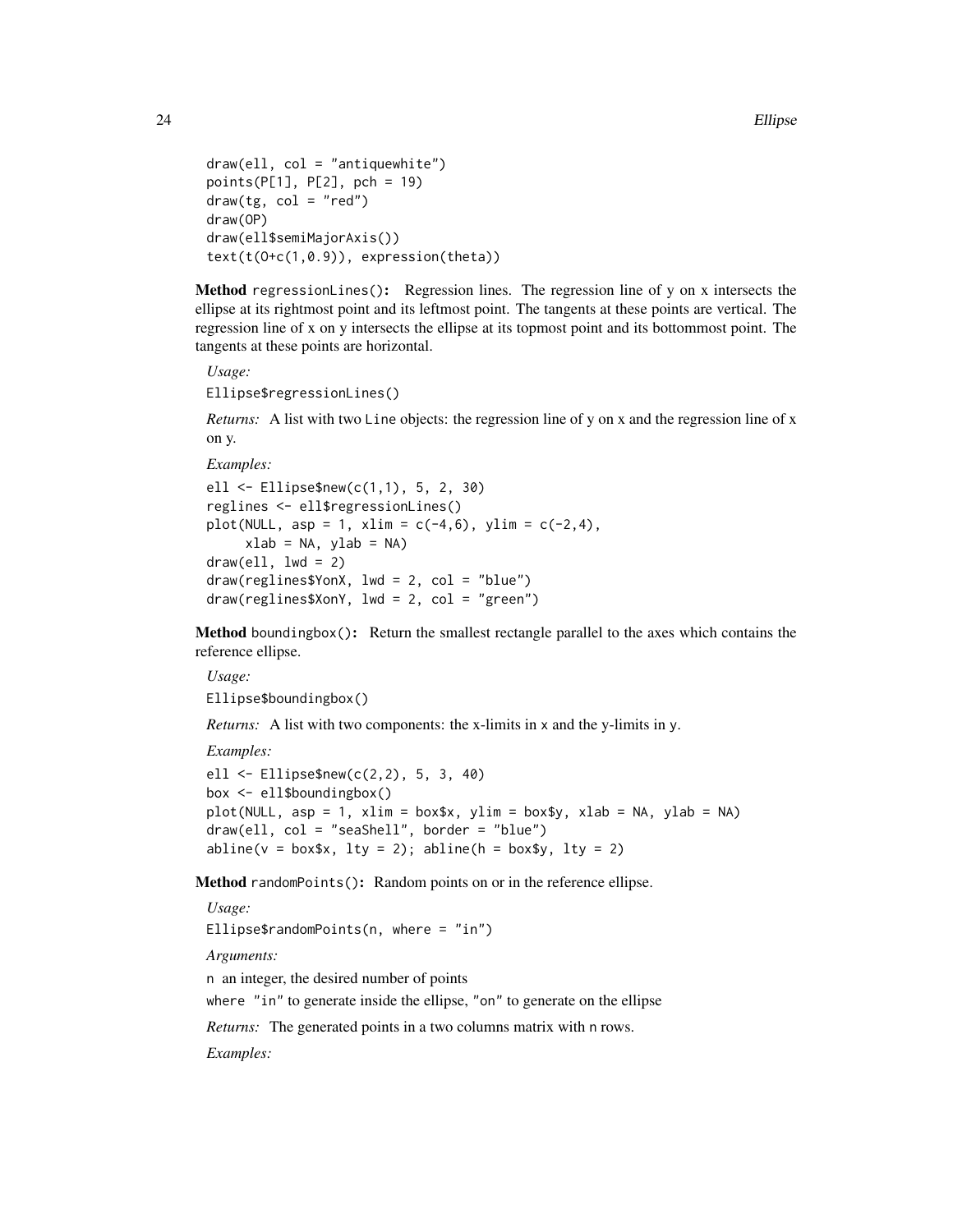#### Ellipse 25

```
ell <- Ellipse$new(c(1,1), 5, 2, 30)
pts <- ell$randomPoints(100)
plot(NULL, type="n", asp=1, xlim = c(-4, 6), ylim = c(-2, 4),xlab = NA, ylab = NAdraw(e11, 1wd = 2)points(pts, pch = 19, col = "blue")
```
Method clone(): The objects of this class are cloneable with this method.

```
Usage:
Ellipse$clone(deep = FALSE)
Arguments:
deep Whether to make a deep clone.
```
#### Examples

```
## ------------------------------------------------
## Method `Ellipse$new`
## ------------------------------------------------
Ellipse$new(c(1,1), 3, 2, 30)
## ------------------------------------------------
## Method `Ellipse$matrix`
## ------------------------------------------------
ell <- Ellipse$new(c(1,1), 5, 1, 30)
S <- ell$matrix()
O <- ell$center
pts <- ell$path(4L) # four points on the ellipse
apply(pts, 1L, function(M) t(M-O) %*% S %*% (M-O))
## ------------------------------------------------
## Method `Ellipse$diameter`
## ------------------------------------------------
ell <- Ellipse$new(c(1,1), 5, 2, 30)
diameters <- lapply(c(0, pi/3, 2*pi/3), ell$diameter)
plot(NULL, asp = 1, xlim = c(-4, 6), ylim = c(-2, 4),xlab = NA, ylab = NA)
draw(ell)
invisible(lapply(diameters, draw))
## ------------------------------------------------
## Method `Ellipse$tangent`
## ------------------------------------------------
ell <- Ellipse$new(c(1,1), 5, 2, 30)
tangents <- lapply(c(0, pi/3, 2*pi/3, pi, 4*pi/3, 5*pi/3), ell$tangent)
plot(NULL, asp = 1, xlim = c(-4, 6), ylim = c(-2, 4),xlab = NA, ylab = NA)
```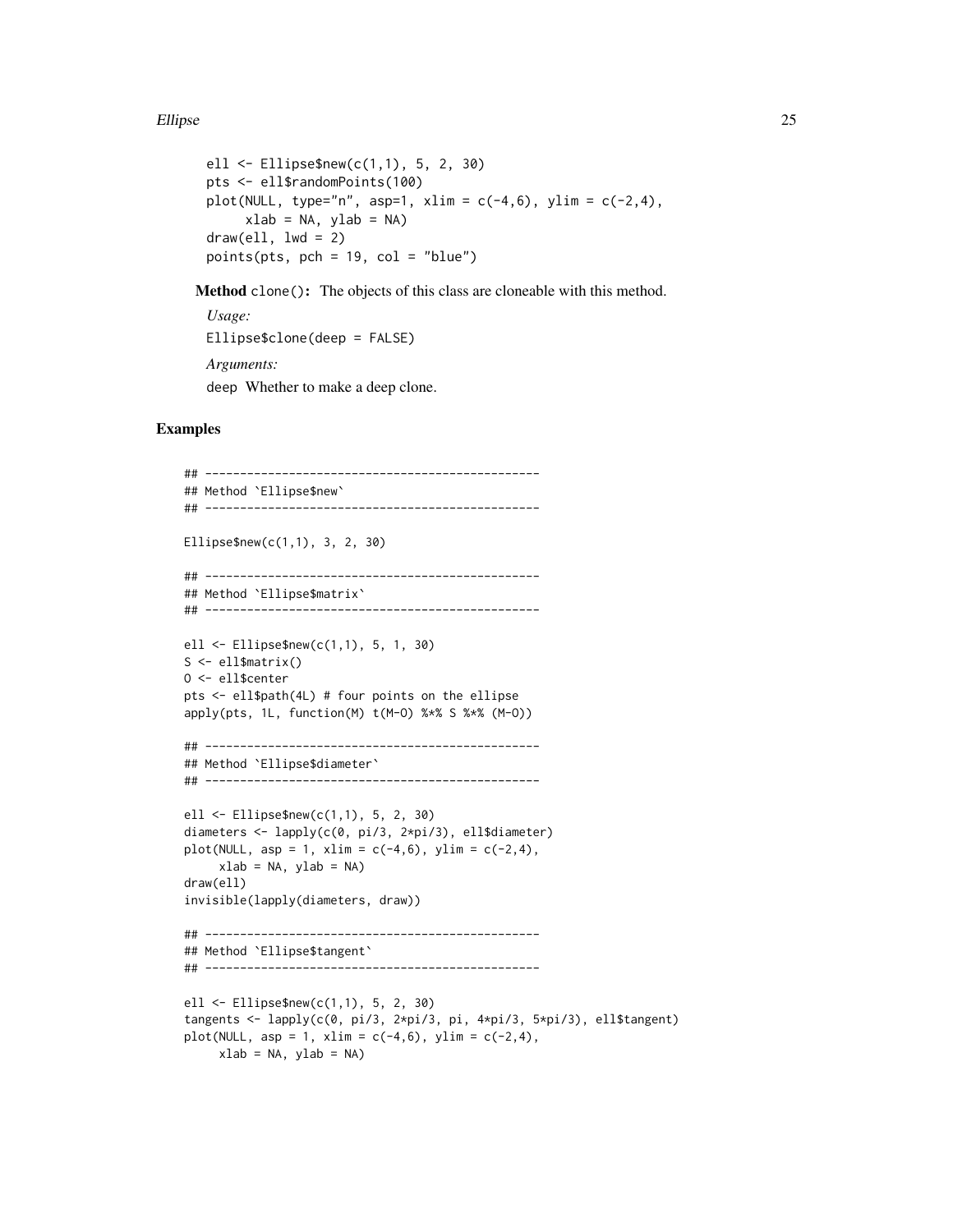26 Ellipse

```
draw(ell, col = "yellow")
invisible(lapply(tangents, draw, col = "blue"))
## ------------------------------------------------
## Method `Ellipse$normal`
## ------------------------------------------------
ell <- Ellipse$new(c(1,1), 5, 2, 30)
t_{-} <- seq(0, 2*pi, length.out = 13)[-1]
plot(NULL, asp = 1, xlim = c(-5,7), ylim = c(-3,5),xlab = NA, ylab = NA)
draw(ell, col = "magenta")
for(i in 1:length(t_)){
  t \leftarrow t[i]
  P <- ell$pointFromEccentricAngle(t)
  v <- ell$normal(t)
  draw(Line$new(P, P+v, FALSE, FALSE))
}
## ------------------------------------------------
## Method `Ellipse$theta2t`
## ------------------------------------------------
0 \leq c(1, 1)ell <- Ellipse$new(O, 5, 2, 30)
theta <-20P <- ell$pointFromAngle(theta)
t <- ell$theta2t(theta)
tg <- ell$tangent(t)
OP <- Line$new(O, P, FALSE, FALSE)
plot(NULL, asp = 1, xlim = c(-4, 6), ylim = c(-2, 5),xlab = NA, ylab = NA)
draw(ell, col = "antiquewhite")
points(P[1], P[2], pch = 19)
draw(tg, col = "red")draw(OP)
draw(ell$semiMajorAxis())
text(t(O+c(1,0.9)), expression(theta))
## ------------------------------------------------
## Method `Ellipse$regressionLines`
## ------------------------------------------------
ell <- Ellipse$new(c(1,1), 5, 2, 30)
reglines <- ell$regressionLines()
plot(NULL, asp = 1, xlim = c(-4, 6), ylim = c(-2, 4),xlab = NA, ylab = NA)
draw(ell, lwd = 2)draw(reglines$YonX, lwd = 2, col = "blue")
draw(reglines$XonY, lwd = 2, col = "green")
## ------------------------------------------------
## Method `Ellipse$boundingbox`
```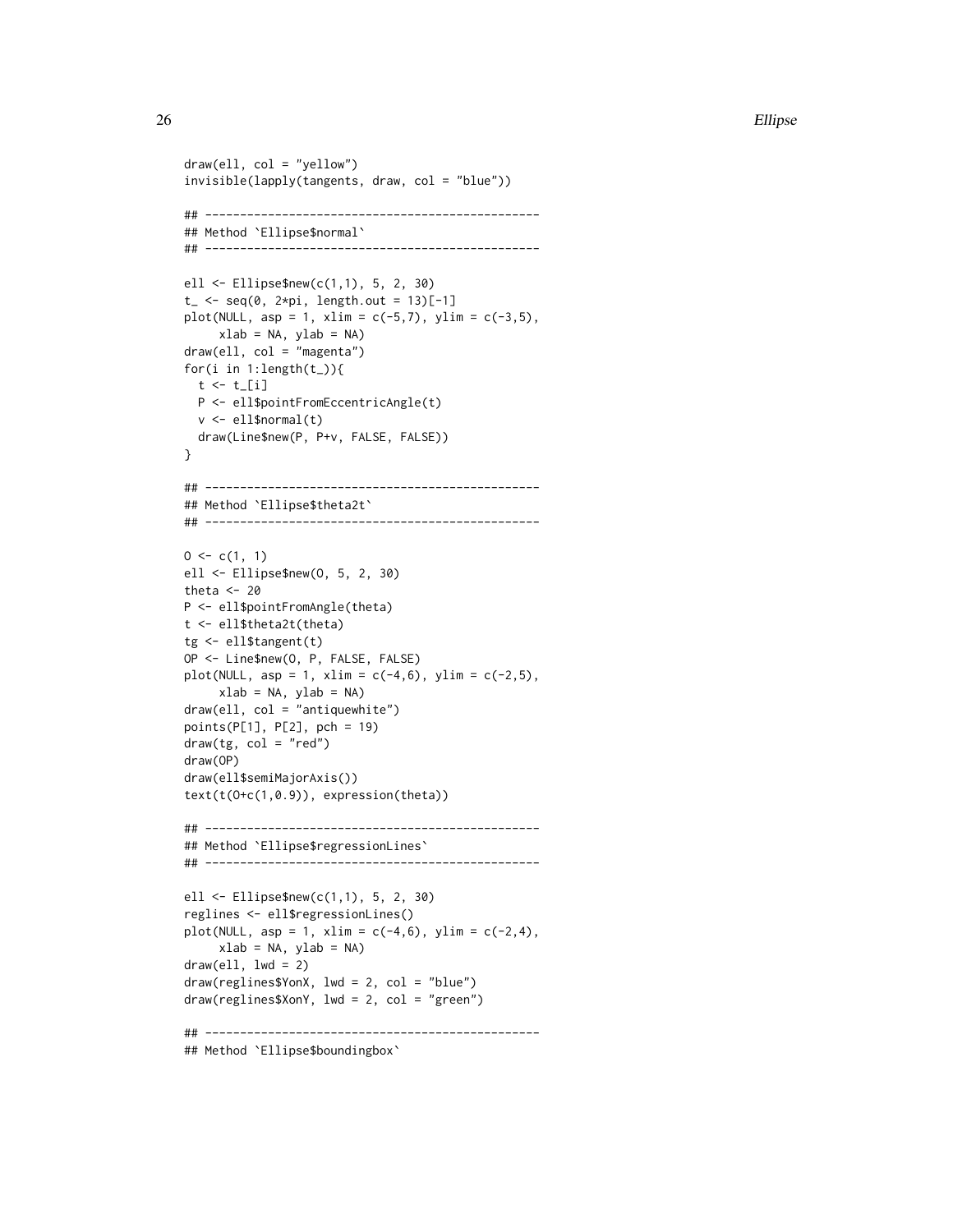```
## ------------------------------------------------
ell <- Ellipse$new(c(2,2), 5, 3, 40)
box <- ell$boundingbox()
plot(NULL, asp = 1, xlim = box$x, ylim = box$y, xlab = NA, ylab = NA)
draw(ell, col = "seaShell", border = "blue")
abline(v = box*x, lty = 2); abline(h = box*y, lty = 2)## ------------------------------------------------
## Method `Ellipse$randomPoints`
## ------------------------------------------------
ell <- Ellipse$new(c(1,1), 5, 2, 30)
pts <- ell$randomPoints(100)
plot(NULL, type="n", asp=1, xlim = c(-4, 6), ylim = c(-2, 4),xlab = NA, ylab = NA)
draw(e11, 1wd = 2)points(pts, pch = 19, col = "blue")
```
EllipseEquationFromFivePoints

*Ellipse equation from five points*

#### Description

The coefficients of the implicit equation of an ellipse from five points on this ellipse.

### Usage

EllipseEquationFromFivePoints(P1, P2, P3, P4, P5)

#### Arguments

P1, P2, P3, P4, P5 the five points

### Details

The implicit equation of the ellipse is  $Ax^2 + Bxy + Cy^2 + Dx + Ey + F = 0$ . This function returns A, B, C, D, E and F.

### Value

A named numeric vector.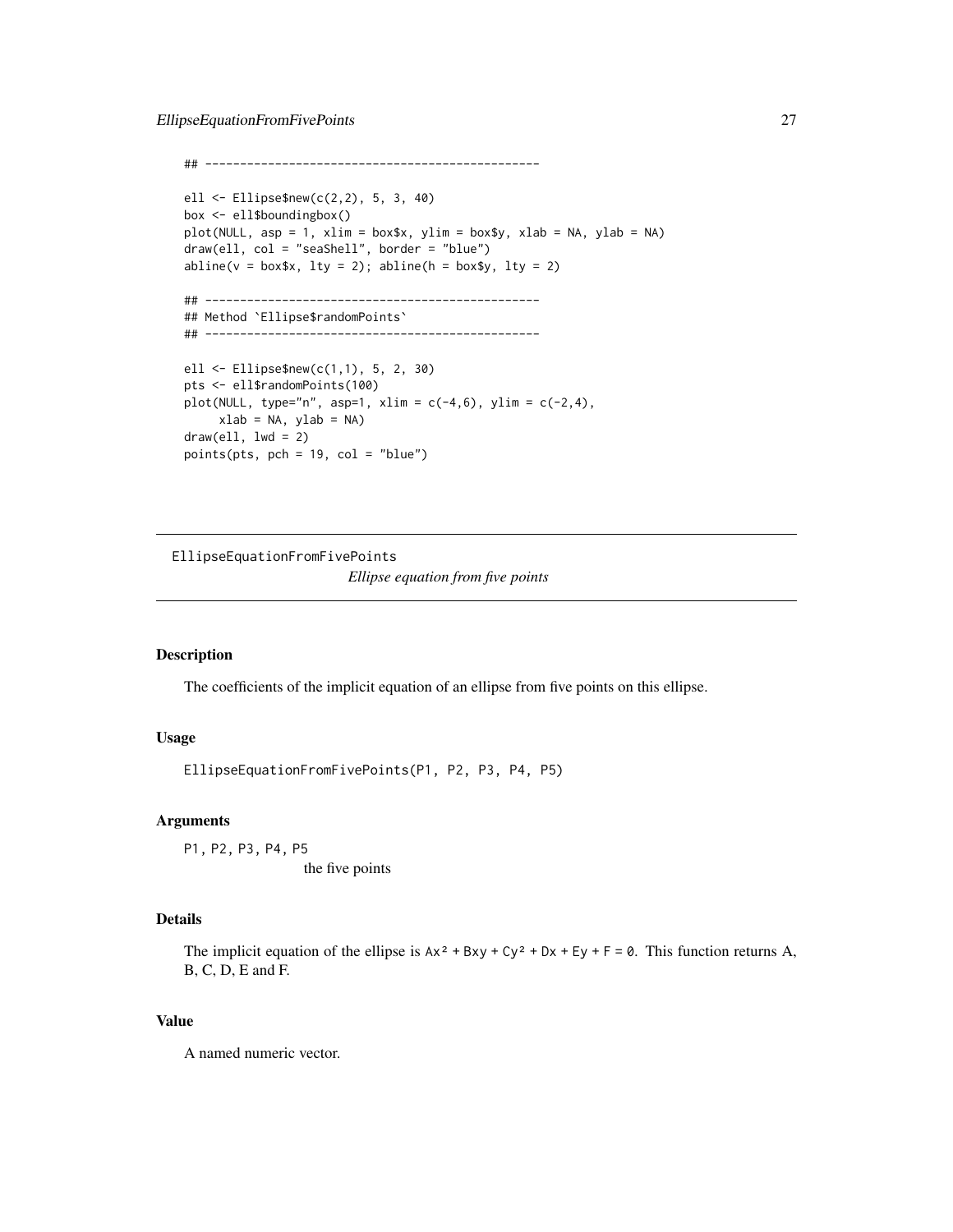### Examples

```
ell <- Ellipse$new(c(2,3), 5, 4, 30)
set.seed(666)
pts <- ell$randomPoints(5, "on")
cf1 <- EllipseEquationFromFivePoints(pts[1,],pts[2,],pts[3,],pts[4,],pts[5,])
cf2 <- ell$equation() # should be the same up to a multiplicative factor
all.equal(cf1/cf1["F"], cf2/cf2["F"])
```

```
EllipseFromCenterAndMatrix
```
*Ellipse from center and matrix*

### Description

```
Returns the ellipse of equation t(X-center) % x X S * (X-center) = 1.
```
#### Usage

```
EllipseFromCenterAndMatrix(center, S)
```
### Arguments

| center | a point, the center of the ellipse |
|--------|------------------------------------|
| - S    | a positive symmetric matrix        |

#### Value

An Ellipse object.

### Examples

```
ell <- Ellipse$new(c(2,3), 4, 2, 20)
S <- ell$matrix()
EllipseFromCenterAndMatrix(ell$center, S)
```
EllipseFromEquation *Ellipse from its implicit equation*

### Description

Return an ellipse from the coefficients of its implicit equation.

### Usage

EllipseFromEquation(A, B, C, D, E, F)

<span id="page-27-0"></span>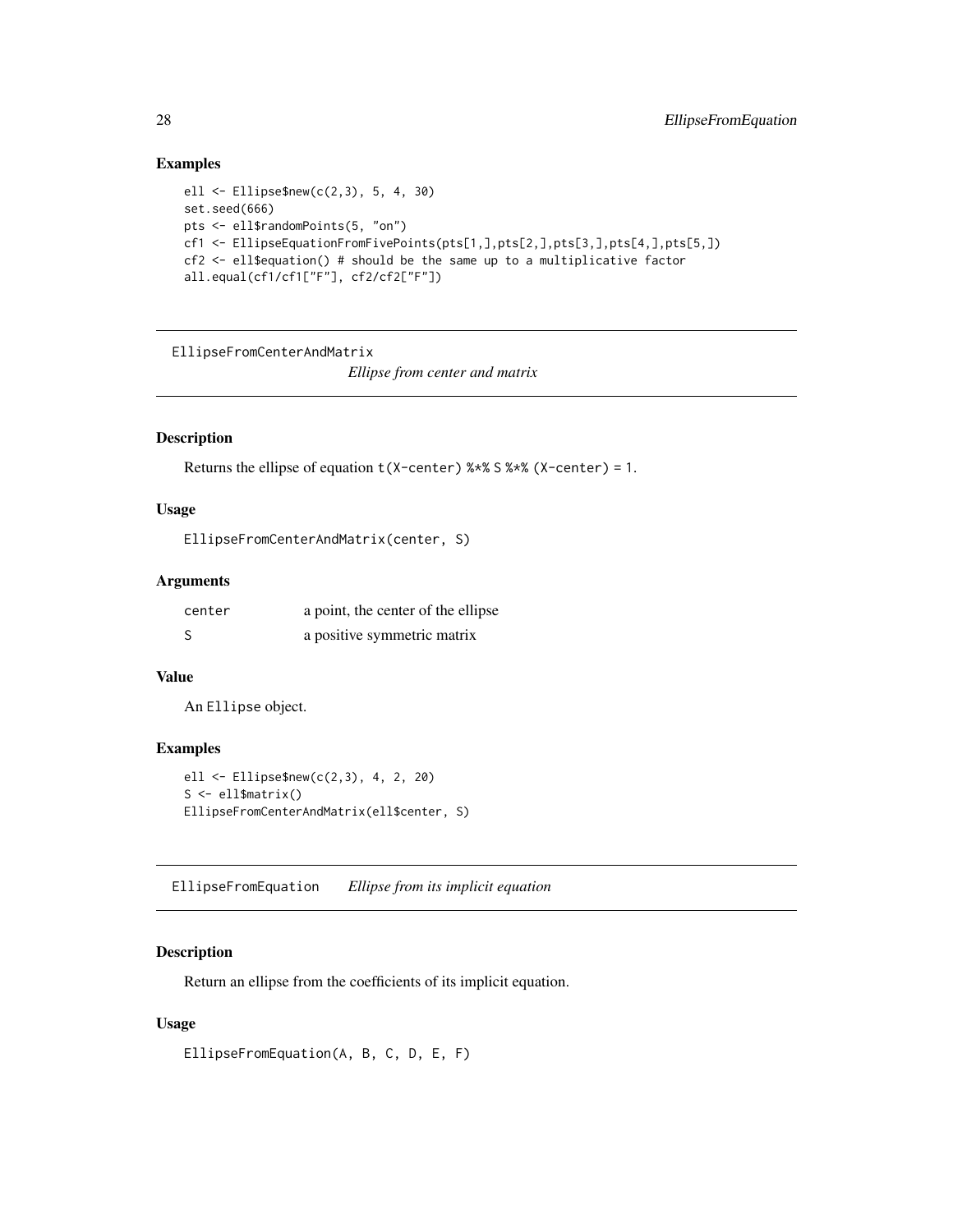### <span id="page-28-0"></span>Arguments

A, B, C, D, E, F the coefficients of the equation

### Details

The implicit equation of the ellipse is  $Ax^2 + Bxy + Cy^2 + Dx + Ey + F = 0$ . This function returns the ellipse given A, B, C, D, E and F.

### Value

An Ellipse object.

#### Examples

```
ell <- Ellipse$new(c(2,3), 5, 4, 30)
cf <- ell$equation()
ell2 <- EllipseFromEquation(cf[1], cf[2], cf[3], cf[4], cf[5], cf[6])
ell$isEqual(ell2)
```
EllipseFromFivePoints *Ellipse from five points*

### Description

Return an ellipse from five given points on this ellipse.

### Usage

EllipseFromFivePoints(P1, P2, P3, P4, P5)

#### Arguments

P1, P2, P3, P4, P5 the five points

### Value

An Ellipse object.

#### Examples

```
ell <- Ellipse$new(c(2,3), 5, 4, 30)
set.seed(666)
pts <- ell$randomPoints(5, "on")
ell2 <- EllipseFromFivePoints(pts[1,],pts[2,],pts[3,],pts[4,],pts[5,])
ell$isEqual(ell2)
```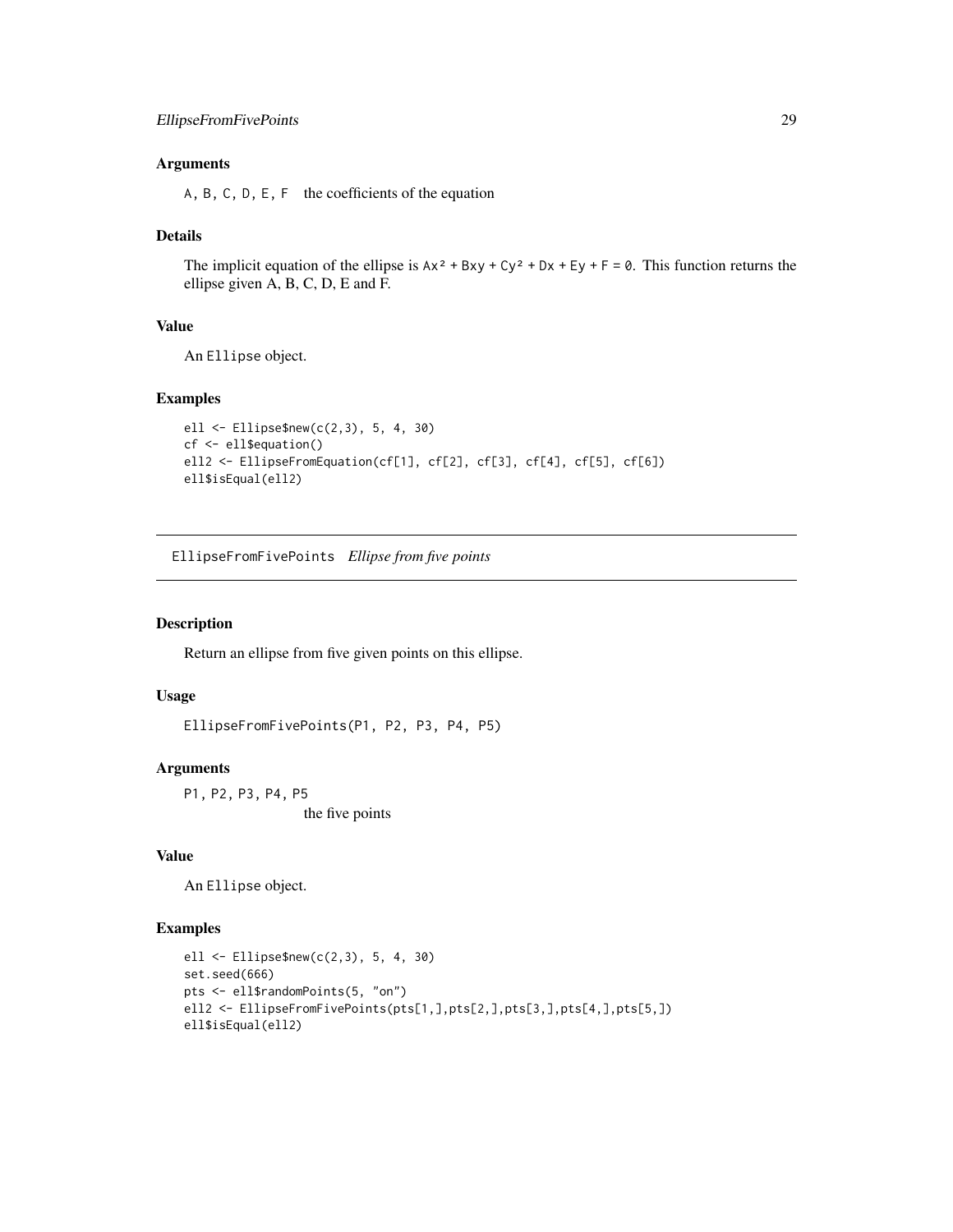```
EllipseFromFociAndOnePoint
```
*Ellipse from foci and one point*

### Description

Derive the ellipse with given foci and one point on the boundary.

#### Usage

```
EllipseFromFociAndOnePoint(F1, F2, P)
```
### Arguments

| F1, F2 | points, the foci                       |
|--------|----------------------------------------|
| - P    | a point on the boundary of the ellipse |

#### Value

An Ellipse object.

EllipseFromThreeBoundaryPoints *Smallest ellipse that passes through three boundary points*

#### Description

Returns the smallest area ellipse which passes through three given boundary points.

### Usage

EllipseFromThreeBoundaryPoints(P1, P2, P3)

### Arguments

P1, P2, P3 three non-collinear points

### Value

An Ellipse object.

### Examples

```
P1 <- c(-1,0); P2 <- c(0, 2); P3 <- c(3,0)
ell <- EllipseFromThreeBoundaryPoints(P1, P2, P3)
ell$includes(P1); ell$includes(P2); ell$includes(P3)
```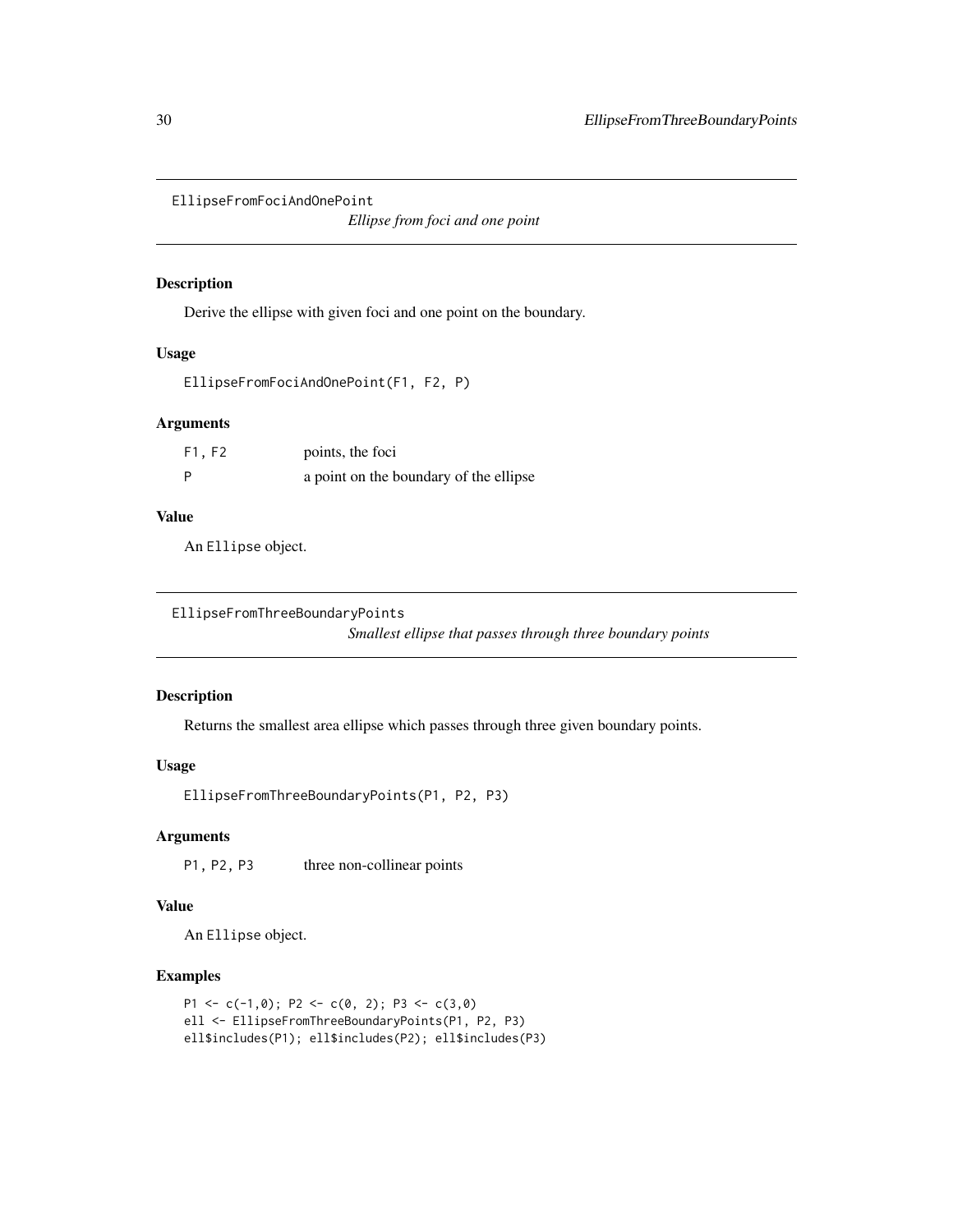<span id="page-30-0"></span>

### Description

An arc is given by an ellipse (Ellipse object), a starting angle and an ending angle. They are respectively named ell, alpha1 and alpha2.

#### Active bindings

ell get or set the ellipse

alpha1 get or set the starting angle

alpha2 get or set the ending angle

degrees get or set the degrees field

#### Methods

### Public methods:

- [EllipticalArc\\$new\(\)](#page-2-1)
- [EllipticalArc\\$print\(\)](#page-2-2)
- [EllipticalArc\\$startingPoint\(\)](#page-6-0)
- [EllipticalArc\\$endingPoint\(\)](#page-6-1)
- [EllipticalArc\\$isEqual\(\)](#page-6-2)
- [EllipticalArc\\$complementaryArc\(\)](#page-6-3)
- [EllipticalArc\\$path\(\)](#page-6-4)
- [EllipticalArc\\$length\(\)](#page-31-0)
- [EllipticalArc\\$clone\(\)](#page-3-5)

Method new(): Create a new EllipticalArc object.

*Usage:*

EllipticalArc\$new(ell, alpha1, alpha2, degrees = TRUE)

*Arguments:*

ell the ellipse

alpha1 the starting angle

alpha2 the ending angle

degrees logical, whether alpha1 and alpha2 are given in degrees

*Returns:* A new EllipticalArc object.

*Examples:*

ell <- Ellipse\$new(c(-4,0), 4, 2.5, 140) EllipticalArc\$new(ell, 45, 90)

Method print(): Show instance of an EllipticalArc object.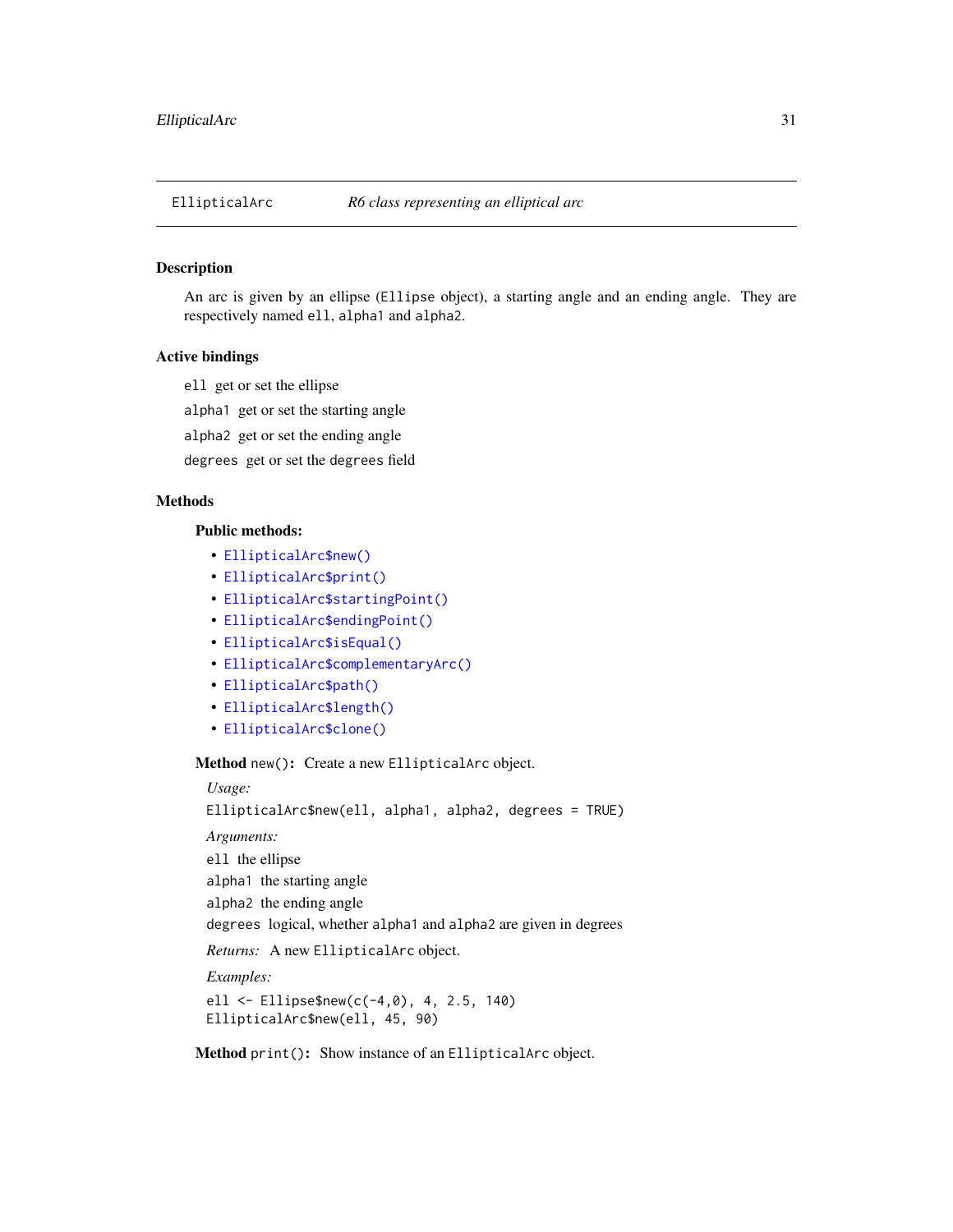```
Usage:
EllipticalArc$print(...)
Arguments:
... ignored
```
Method startingPoint(): Starting point of the reference elliptical arc.

*Usage:* EllipticalArc\$startingPoint()

Method endingPoint(): Ending point of the reference elliptical arc.

*Usage:* EllipticalArc\$endingPoint()

Method isEqual(): Check whether the reference elliptical arc equals another elliptical arc.

*Usage:* EllipticalArc\$isEqual(arc) *Arguments:* arc an EllipticalArc object

Method complementaryArc(): Complementary elliptical arc of the reference elliptical arc.

```
Usage:
EllipticalArc$complementaryArc()
Examples:
ell <- Ellipse$new(c(-4,0), 4, 2.5, 140)
arc <- EllipticalArc$new(ell, 30, 60)
plot(NULL, type = "n", asp = 1, xlim = c(-8, 0), ylim = c(-3.2, 3.2),
     xlab = NA, ylab = NA)
draw(arc, lwd = 3, col = "red")draw(arc$complementaryArc(), lwd = 3, col = "green")
```
Method path(): The reference elliptical arc as a path.

```
Usage:
EllipticalArc$path(npoints = 100L)
Arguments:
npoints number of points of the path
Returns: A matrix with two columns x and y of length npoints.
```
<span id="page-31-0"></span>Method length(): The length of the elliptical arc.

*Usage:* EllipticalArc\$length() *Returns:* A number, the arc length.

Method clone(): The objects of this class are cloneable with this method.

*Usage:* EllipticalArc\$clone(deep = FALSE) *Arguments:* deep Whether to make a deep clone.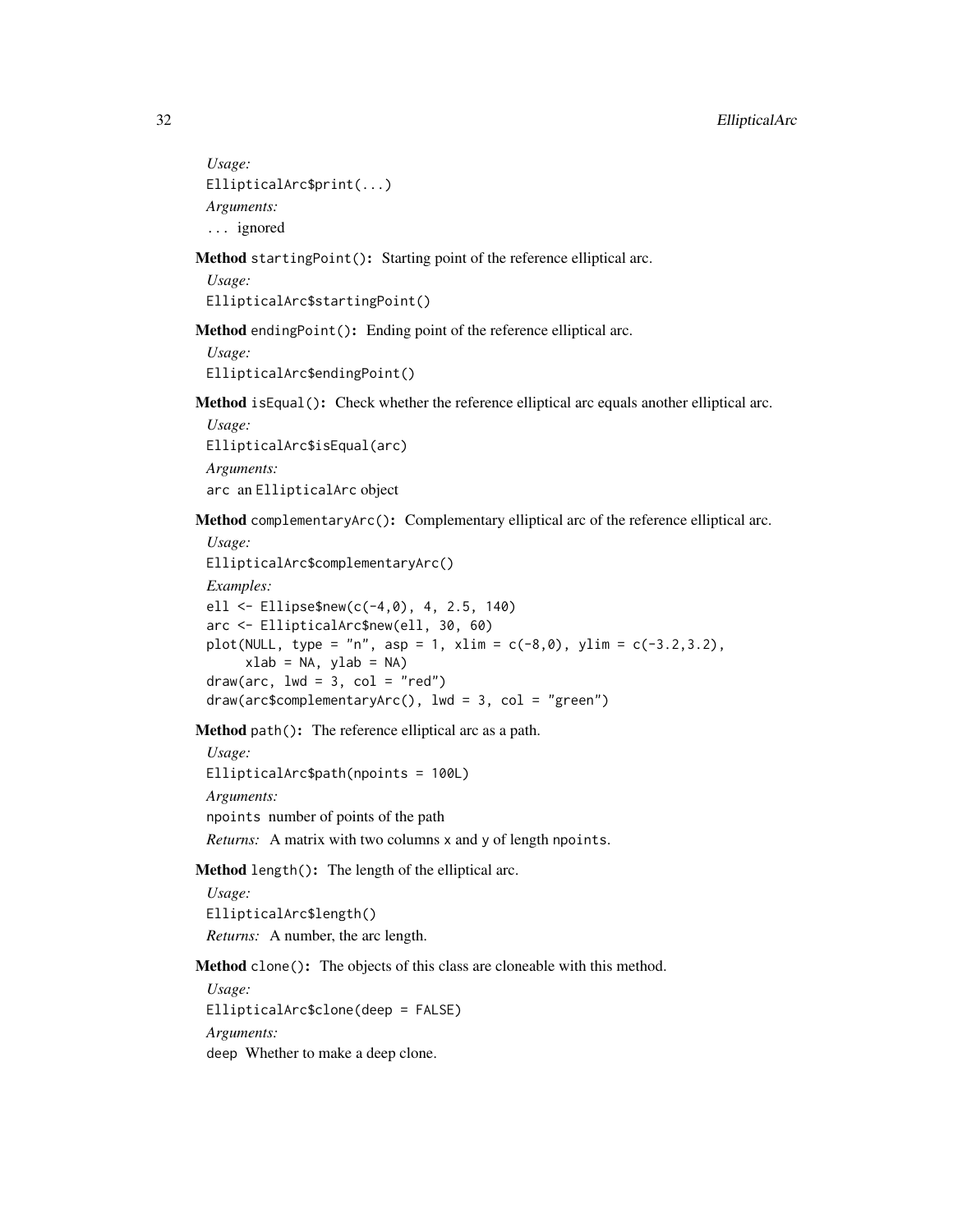#### <span id="page-32-0"></span>fitEllipse 33

### Examples

```
## ------------------------------------------------
## Method `EllipticalArc$new`
## ------------------------------------------------
ell <- Ellipse$new(c(-4,0), 4, 2.5, 140)
EllipticalArc$new(ell, 45, 90)
## ------------------------------------------------
## Method `EllipticalArc$complementaryArc`
## ------------------------------------------------
ell <- Ellipse$new(c(-4,0), 4, 2.5, 140)
arc <- EllipticalArc$new(ell, 30, 60)
plot(NULL, type = "n", asp = 1, xlim = c(-8, 0), ylim = c(-3.2, 3.2),
     xlab = NA, ylab = NAdraw(arc, lwd = 3, col = "red")draw(arc$complementaryArc(), lwd = 3, col = "green")
```
fitEllipse *Fit an ellipse*

#### Description

Fit an ellipse to a set of points.

### Usage

fitEllipse(points)

#### Arguments

points numeric matrix with two columns, one point per row

#### Value

An Ellipse object representing the fitted ellipse. The residual sum of squares is given in the RSS attribute.

### Examples

```
library(PlaneGeometry)
# We add some noise to 30 points on an ellipse:
ell <- Ellipse$new(c(1, 1), 3, 2, 30)
set.seed(666L)
points \le ell$randomPoints(30, "on") + matrix(rnorm(30*2, sd = 0.2), ncol = 2)
# Now we fit an ellipse to these points:
ellFitted <- fitEllipse(points)
```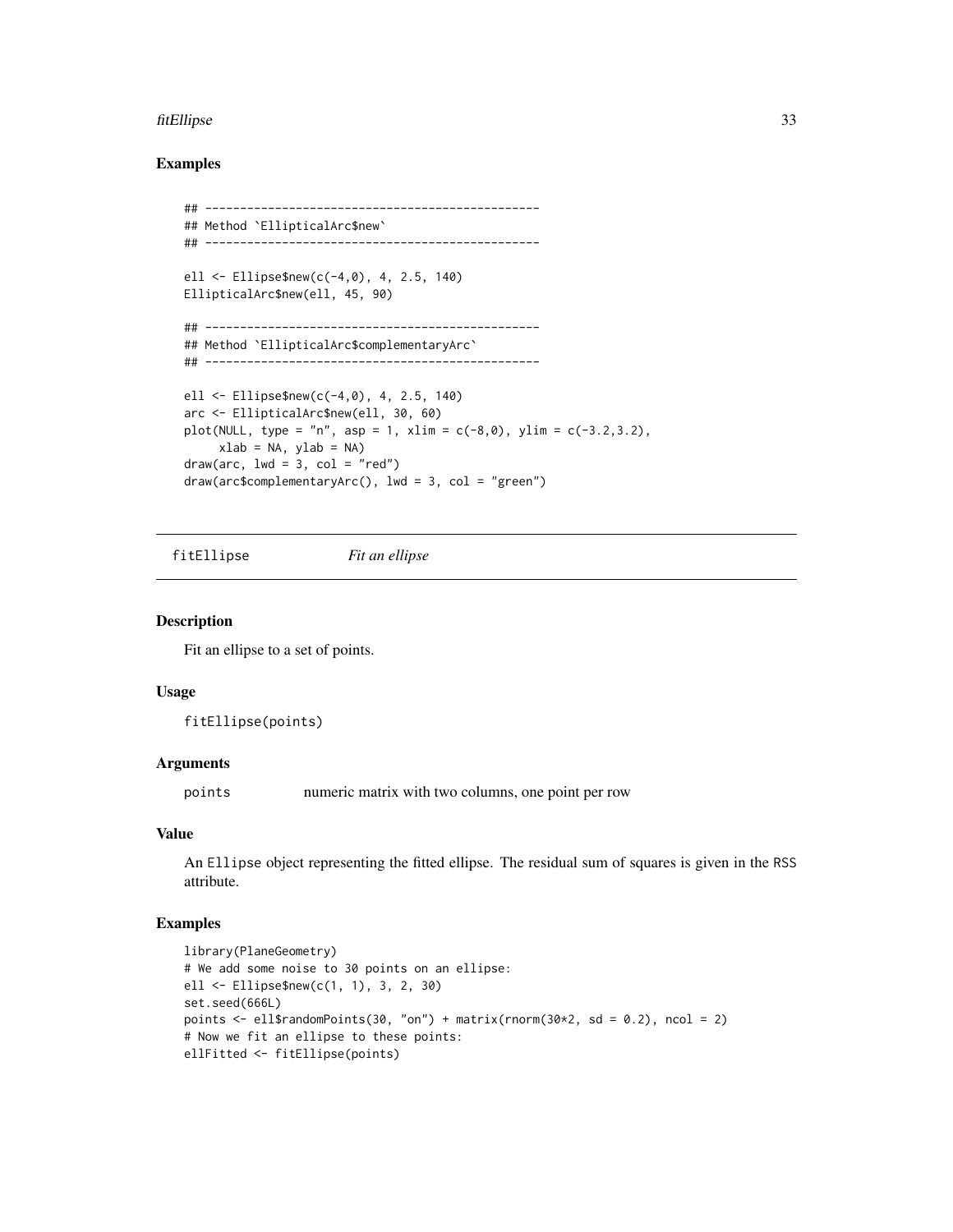### <span id="page-33-0"></span>34 Homothety

```
# let's draw all this stuff:
box <- ell$boundingbox()
plot(NULL, asp = 1, xlim = box$x, ylim = box$y, xlab = NA, ylab = NA)
draw(ell, border = "blue", lwd = 2)points(points, pch = 19)
draw(ellFitted, border = "green", lwd = 2)
```
GaussianEllipse *Gaussian ellipse*

#### Description

Return the ellipse equal to the highest *pdf* region of a bivariate Gaussian distribution with a given probability.

#### Usage

```
GaussianEllipse(mean, Sigma, p)
```
### Arguments

| mean  | numeric vector of length 2, the mean of the bivariate Gaussian distribution; this<br>is the center of the ellipse |
|-------|-------------------------------------------------------------------------------------------------------------------|
| Sigma | covariance matrix of the bivariate Gaussian distribution                                                          |
| p     | desired probability level, a number between $0$ and $1$ (strictly)                                                |

### Value

An Ellipse object.

Homothety *R6 class representing a homothety*

#### Description

A homothety is given by a center and a scale factor.

### Active bindings

center get or set the center

scale get or set the scale factor of the homothety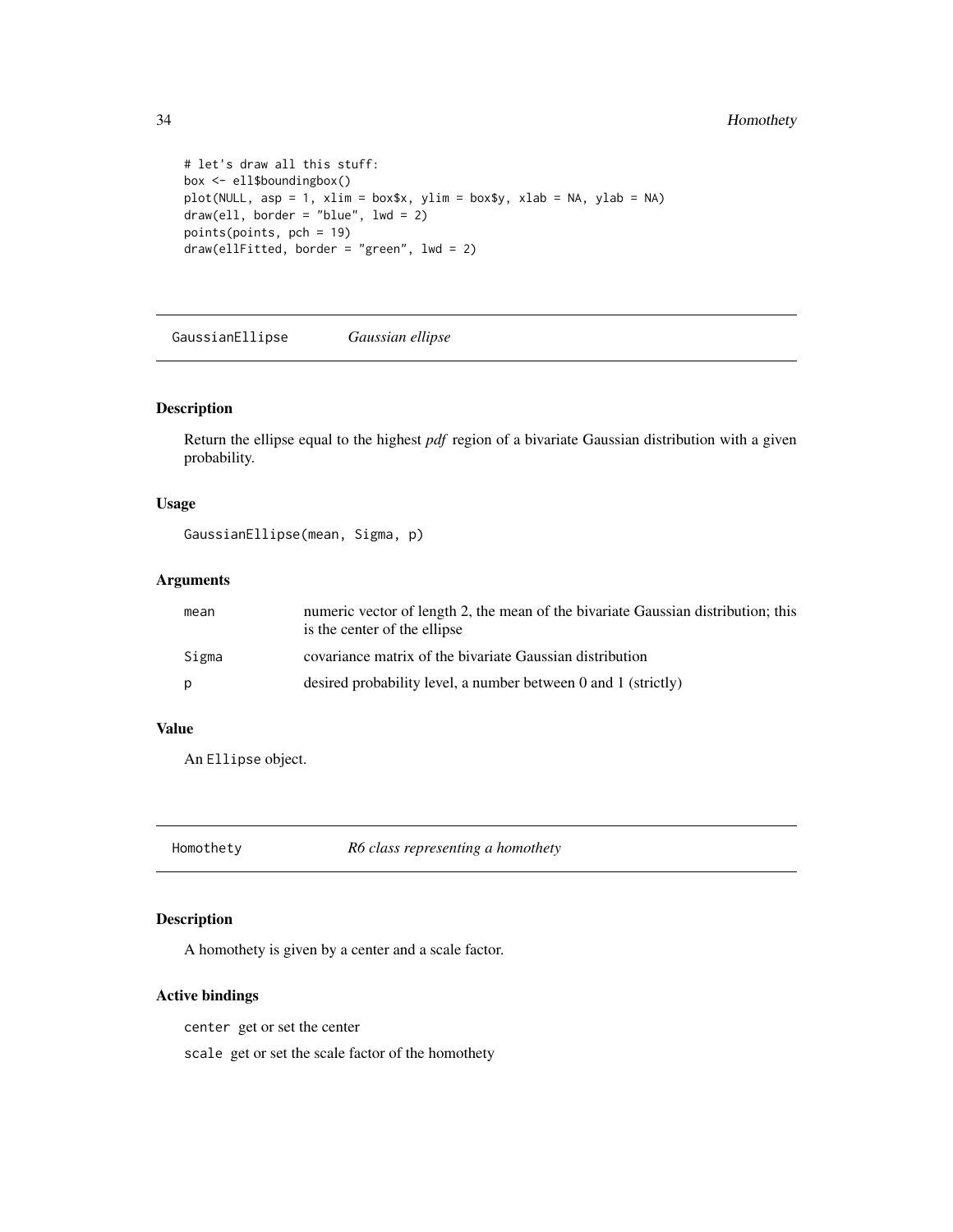#### Homothety 35

### Methods

### Public methods:

- [Homothety\\$new\(\)](#page-2-1)
- [Homothety\\$print\(\)](#page-2-2)
- [Homothety\\$transform\(\)](#page-3-2)
- [Homothety\\$transformCircle\(\)](#page-34-0)
- [Homothety\\$getMatrix\(\)](#page-34-1)
- [Homothety\\$asAffine\(\)](#page-35-1)
- [Homothety\\$clone\(\)](#page-3-5)

Method new(): Create a new Homothety object.

*Usage:* Homothety\$new(center, scale) *Arguments:* center a point, the center of the homothety

scale a number, the scale factor of the homothety

*Returns:* A new Homothety object.

*Examples:* Homothety\$new(c(1,1), 2)

Method print(): Show instance of a Homothety object.

*Usage:* Homothety\$print(...) *Arguments:*

... ignored

Method transform(): Transform a point or several points by the reference homothety.

Homothety\$transform(M)

*Arguments:*

*Usage:*

M a point or a two-column matrix of points, one point per row

<span id="page-34-0"></span>Method transformCircle(): Transform a circle by the reference homothety.

*Usage:* Homothety\$transformCircle(circ) *Arguments:* circ a Circle object *Returns:* A Circle object.

<span id="page-34-1"></span>Method getMatrix(): Augmented matrix of the homothety.

*Usage:*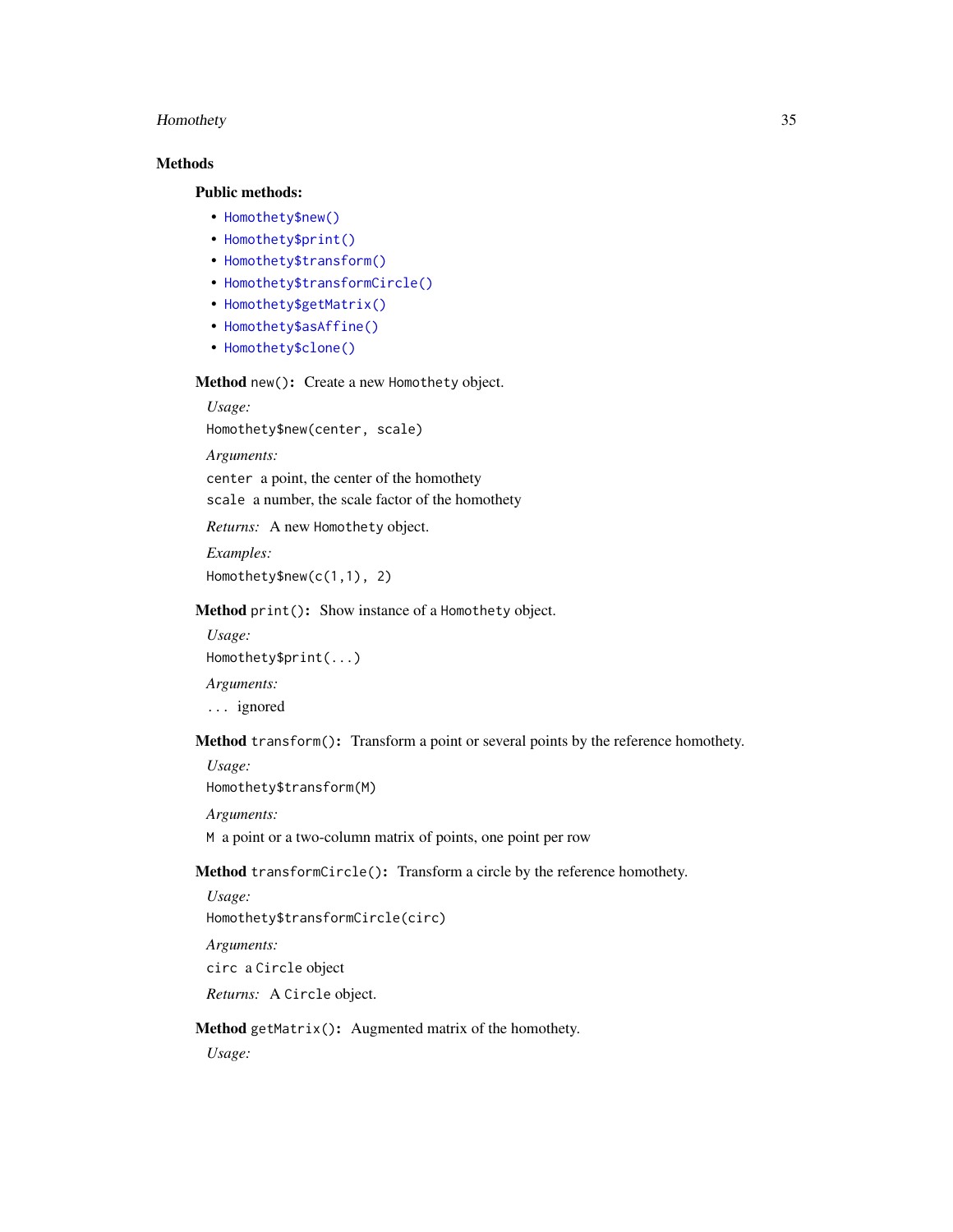```
Homothety$getMatrix()
Returns: A 3x3 matrix.
Examples:
H <- Homothety$new(c(1,1), 2)
P \leftarrow c(1,5)H$transform(P)
H$getMatrix() %*% c(P,1)
```
<span id="page-35-1"></span>Method asAffine(): Convert the reference homothety to an Affine object.

*Usage:* Homothety\$asAffine()

Method clone(): The objects of this class are cloneable with this method.

*Usage:* Homothety\$clone(deep = FALSE) *Arguments:* deep Whether to make a deep clone.

### Examples

```
## ------------------------------------------------
## Method `Homothety$new`
## ------------------------------------------------
Homothety$new(c(1,1), 2)
## ------------------------------------------------
## Method `Homothety$getMatrix`
## ------------------------------------------------
H <- Homothety$new(c(1,1), 2)
P \leftarrow c(1,5)H$transform(P)
H$getMatrix() %*% c(P,1)
```
intersectionCircleCircle

*Intersection of two circles*

### Description

Return the intersection of two circles.

### Usage

```
intersectionCircleCircle(circ1, circ2, epsilon = sqrt(.Machine$double.eps))
```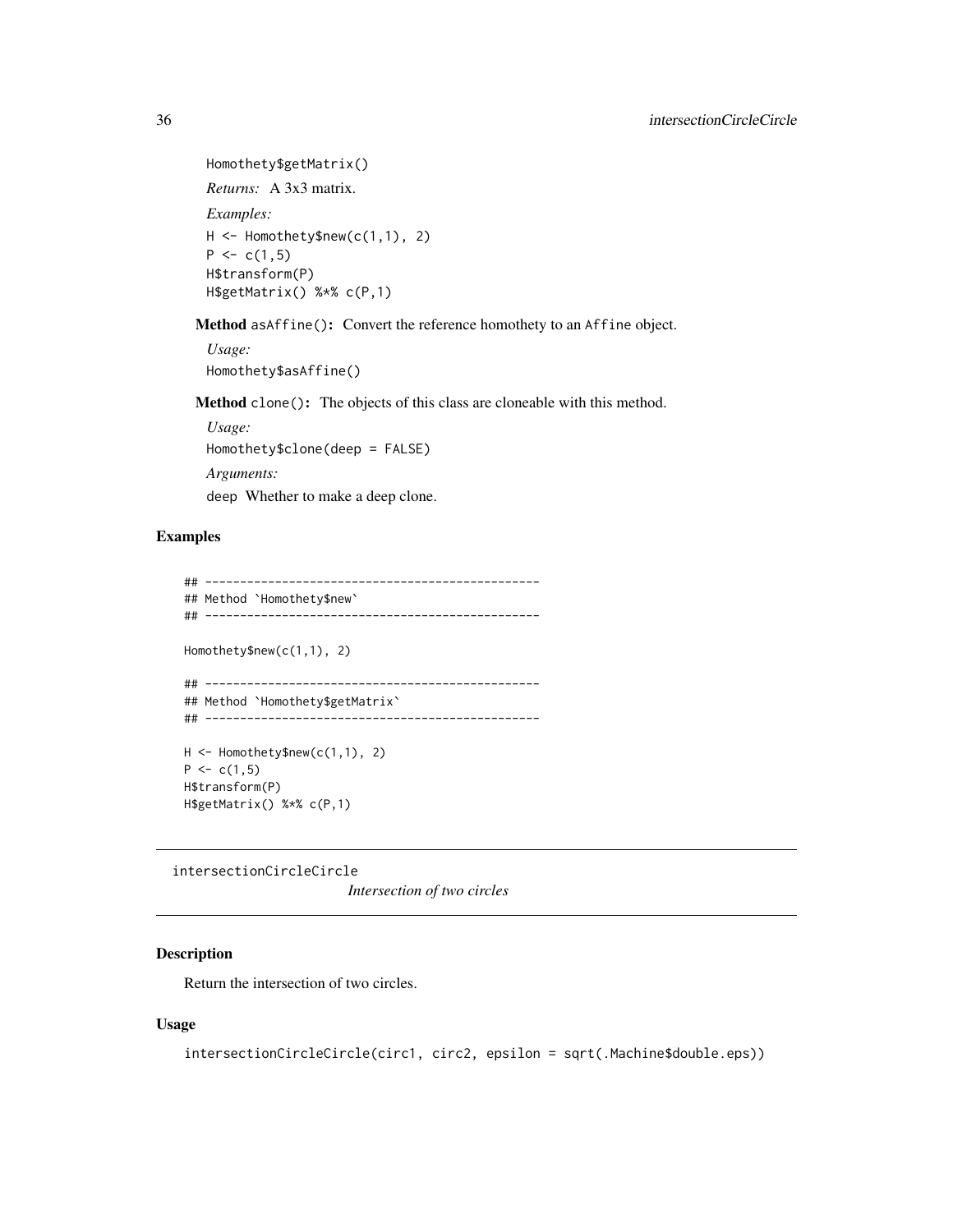# Arguments

| circ1, circ2 | two Circle objects                                      |
|--------------|---------------------------------------------------------|
| epsilon      | a small positive number used for the numerical accuracy |

# Value

NULL if there is no intersection, a point if the circles touch, a list of two points if the circles meet at two points, a circle if the two circles are identical.

intersectionCircleLine

*Intersection of a circle and a line*

# Description

Return the intersection of a circle and a line.

# Usage

```
intersectionCircleLine(circ, line, strict = FALSE)
```
# Arguments

| circ   | a Circle object                                                                                    |
|--------|----------------------------------------------------------------------------------------------------|
| line   | a Line object                                                                                      |
| strict | logical, whether to take into account line\$extendA and line\$extendB if they<br>are not both TRUE |

# Value

NULL if there is no intersection; a point if the infinite line is tangent to the circle, or NULL if strict=TRUE and the point is not on the line (segment or half-line); a list of two points if the circle and the infinite line meet at two points, when strict=FALSE; if strict=TRUE and the line is a segment or a half-line, this can return NULL or a single point.

# Examples

```
circ <- Circle$new(c(1,1), 2)
line <- Line$new(c(2,-2), c(1,2), FALSE, FALSE)
intersectionCircleLine(circ, line)
intersectionCircleLine(circ, line, strict = TRUE)
```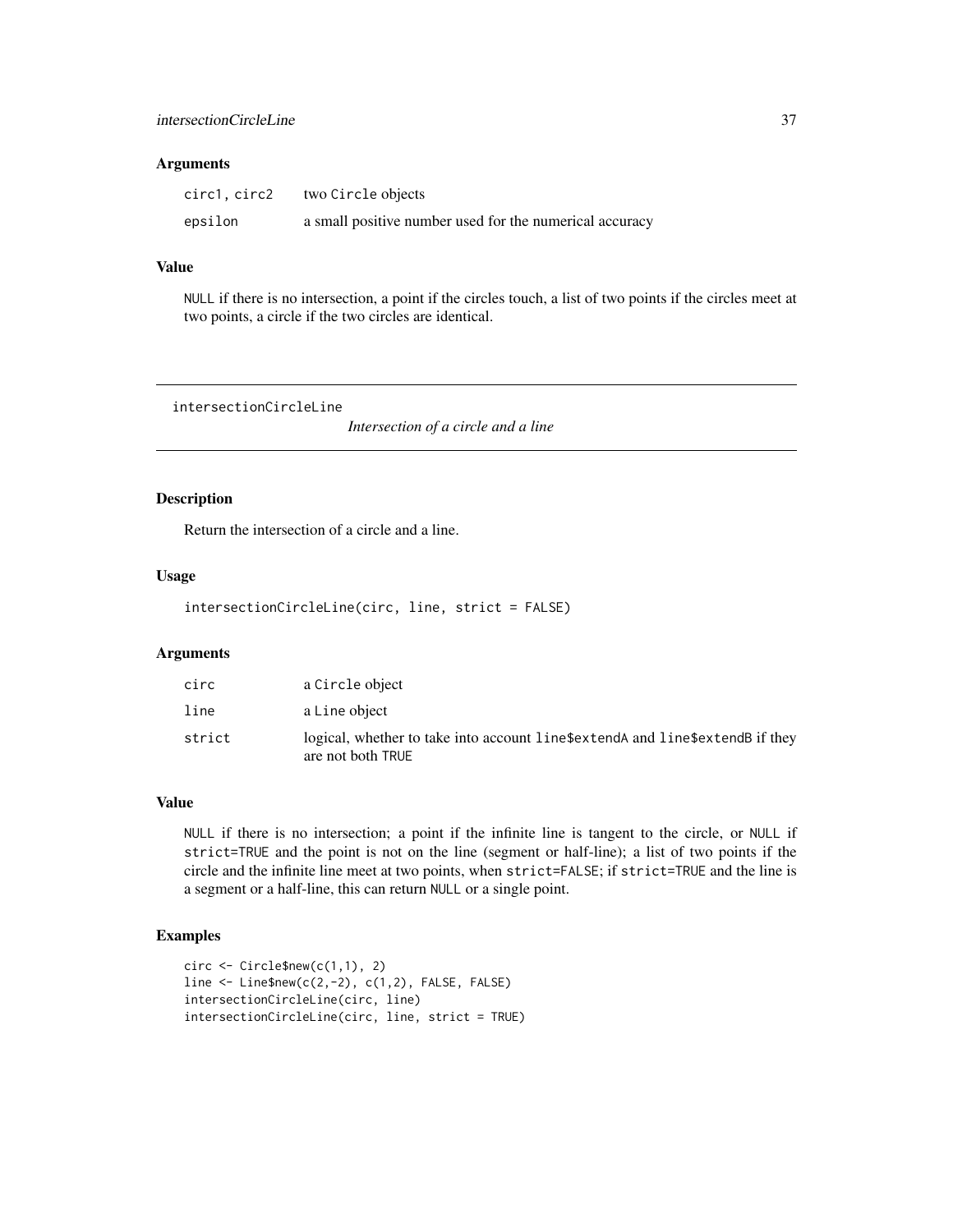intersectionEllipseLine

*Intersection of an ellipse and a line*

#### Description

Return the intersection of an ellipse and a line.

#### Usage

intersectionEllipseLine(ell, line, strict = FALSE)

# Arguments

| ell    | an Ellipse object or a Circle object                                                               |
|--------|----------------------------------------------------------------------------------------------------|
| line   | a Line object                                                                                      |
| strict | logical, whether to take into account line\$extendA and line\$extendB if they<br>are not both TRUE |

#### Value

NULL if there is no intersection; a point if the infinite line is tangent to the ellipse, or NULL if strict=TRUE and the point is not on the line (segment or half-line); a list of two points if the ellipse and the infinite line meet at two points, when strict=FALSE; if strict=TRUE and the line is a segment or a half-line, this can return NULL or a single point.

# Examples

```
ell <- Ellipse$new(c(1,1), 5, 1, 30)
line <- Line$new(c(2,-2), c(0,4))
( Is <- intersectionEllipseLine(ell, line) )
ell$includes(Is$I1); ell$includes(Is$I2)
```
intersectionLineLine *Intersection of two lines*

## Description

Return the intersection of two lines.

## Usage

```
intersectionLineLine(line1, line2, strict = FALSE)
```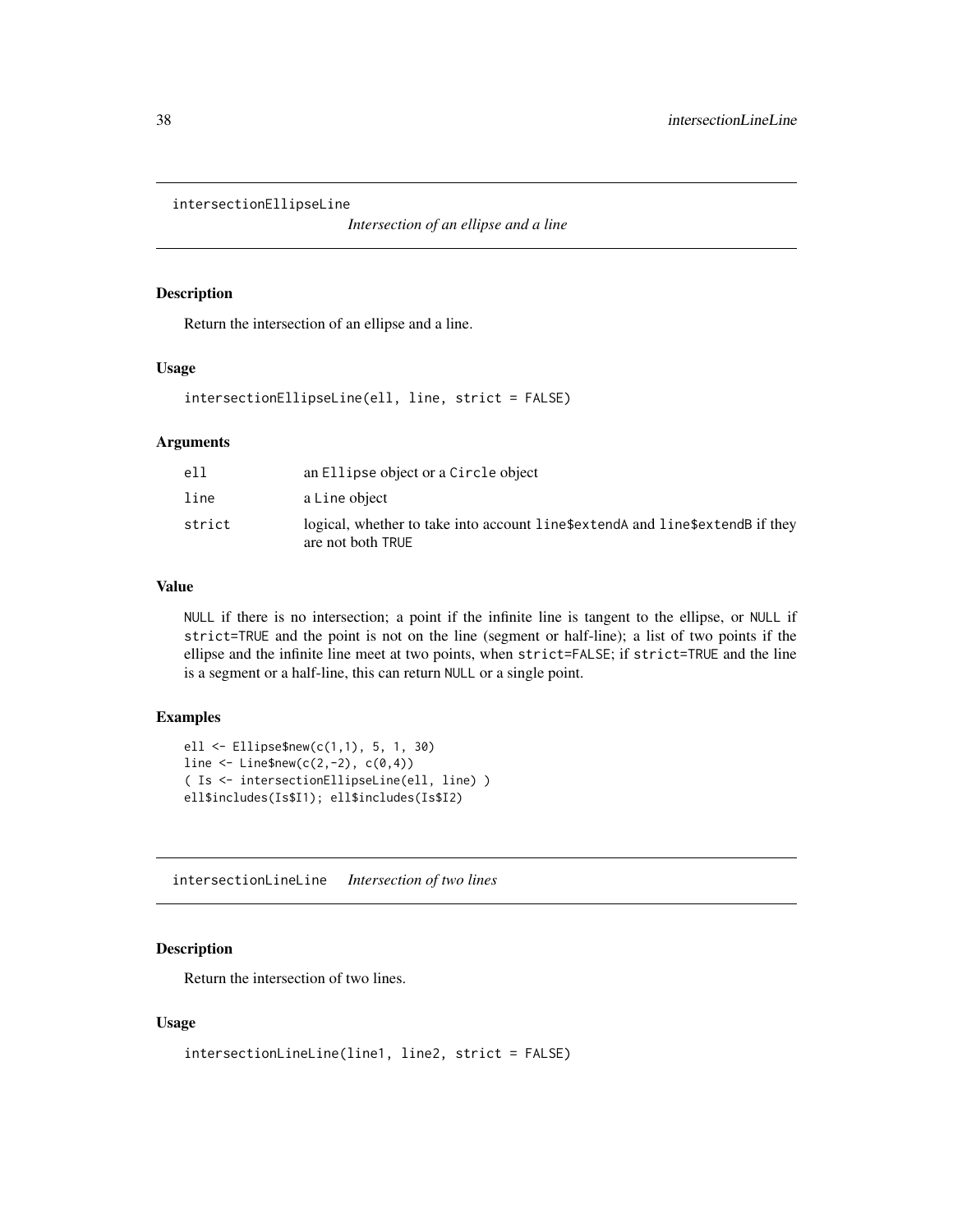#### **Inversion** 39

## Arguments

| line1, line2 | two Line objects                                                                          |
|--------------|-------------------------------------------------------------------------------------------|
| strict       | logical, whether to take into account the extensions of the lines (extend and<br>extendB) |

# Value

If strict = FALSE this returns either a point, or NULL if the lines are parallel, or a bi-infinite line if the two lines coincide. If strict = TRUE, this can also return a half-infinite line or a segment.

<span id="page-38-0"></span>

Inversion *R6 class representing an inversion*

# Description

An inversion is given by a pole (a point) and a power (a number, possibly negative, but not zero).

#### Active bindings

pole get or set the pole

power get or set the power

## **Methods**

# Public methods:

- [Inversion\\$new\(\)](#page-2-0)
- [Inversion\\$print\(\)](#page-2-1)
- [Inversion\\$invert\(\)](#page-12-0)
- [Inversion\\$transform\(\)](#page-3-0)
- [Inversion\\$invertCircle\(\)](#page-39-0)
- [Inversion\\$transformCircle\(\)](#page-34-0)
- [Inversion\\$invertLine\(\)](#page-40-0)
- [Inversion\\$transformLine\(\)](#page-3-1)
- [Inversion\\$invertGcircle\(\)](#page-40-1)
- [Inversion\\$compose\(\)](#page-3-2)
- [Inversion\\$clone\(\)](#page-3-3)

#### Method new(): Create a new Inversion object.

*Usage:* Inversion\$new(pole, power) *Arguments:* pole the pole power the power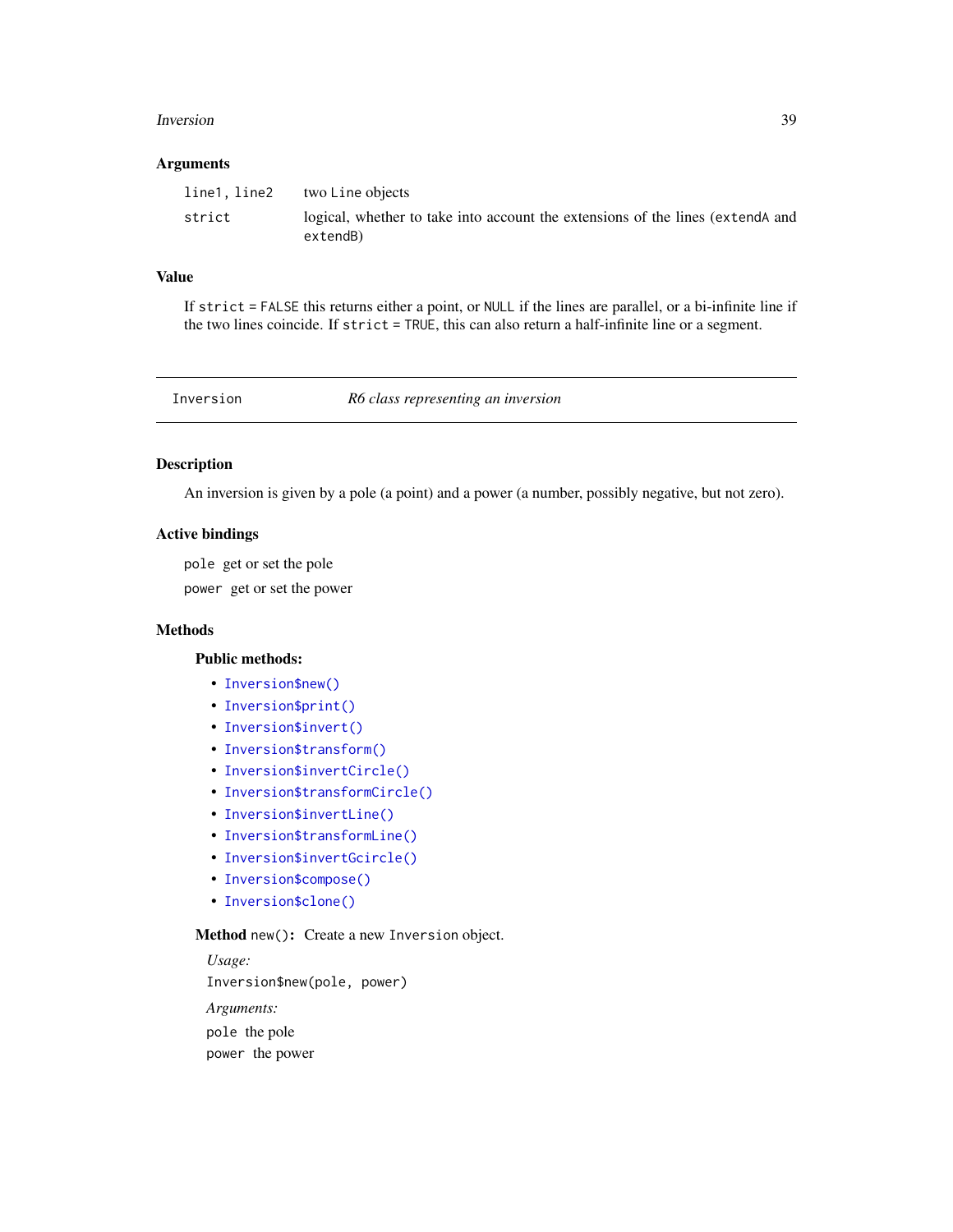#### 40 Inversion

#### *Returns:* A new Inversion object.

Method print(): Show instance of an inversion object.

*Usage:*

Inversion\$print(...)

*Arguments:*

... ignored

*Examples:*

Inversion\$new(c(0,0), 2)

Method invert(): Inversion of a point.

*Usage:*

Inversion\$invert(M)

*Arguments:*

M a point or Inf

*Returns:* A point or Inf, the image of M.

Method transform(): An alias of invert.

*Usage:*

Inversion\$transform(M)

*Arguments:*

M a point or Inf

*Returns:* A point or Inf, the image of M.

<span id="page-39-0"></span>Method invertCircle(): Inversion of a circle.

*Usage:*

Inversion\$invertCircle(circ)

*Arguments:*

circ a Circle object

*Returns:* A Circle object or a Line object.

*Examples:*

```
# A Pappus chain
# https://www.cut-the-knot.org/Curriculum/Geometry/InversionInArbelos.shtml
opar \leq par(mar = c(\emptyset, \emptyset, \emptyset, \emptyset))
plot(0, 0, type = "n", asp = 1, xlim = c(0,6), ylim = c(-4,4),
      xlab = NA, ylab = NA, axes = FALSE)
A \leftarrow c(\emptyset, \emptyset); B \leftarrow c(\emptyset, \emptyset)ABsqr <- c(crossprod(A-B))
iota <- Inversion$new(A, ABsqr)
C \leftarrow \text{iota$i\tiny{in}vert(c(8,0))Sigma1 <- Circle$new((A+B)/2, sqrt(ABsqr)/2)
Sigma2 <- Circle$new((A+C)/2, sqrt(c(crossprod(A-C)))/2)
draw(Sigma1); draw(Sigma2)
```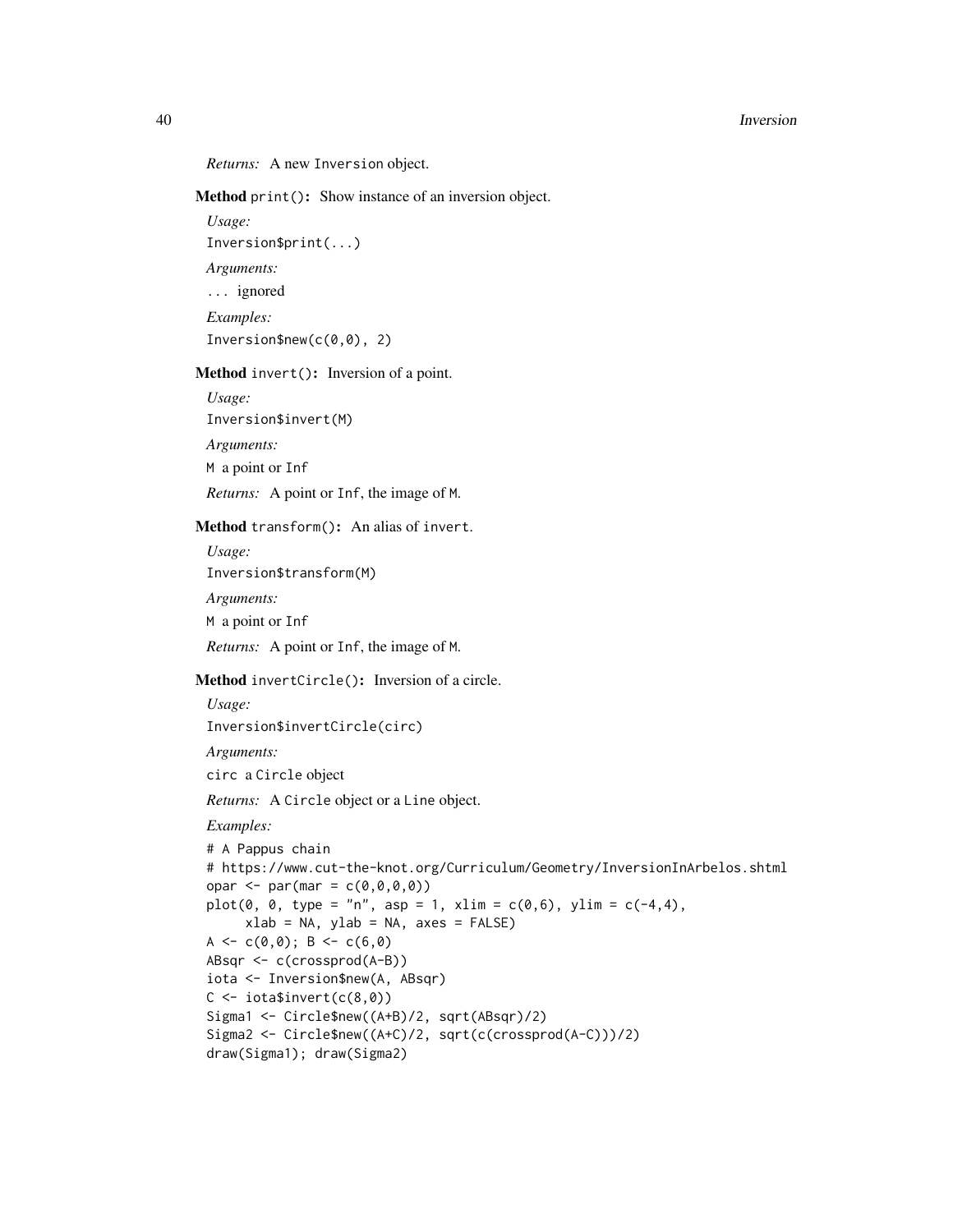#### Inversion 41

```
circ\theta \leftarrow Circle$new(c(7, \theta), 1)iotacirc0 <- iota$invertCircle(circ0)
draw(iotacirc0)
for(i in 1:6){
  circ <- circ0$translate(c(0,2*i))
  iotacirc <- iota$invertCircle(circ)
 draw(iotacirc)
  circ <- circ0$translate(c(0,-2*i))
  iotacirc <- iota$invertCircle(circ)
  draw(iotacirc)
}
par(opar)
```
Method transformCircle(): An alias of invertCircle.

*Usage:*

Inversion\$transformCircle(circ)

*Arguments:*

circ a Circle object

*Returns:* A Circle object or a Line object.

<span id="page-40-0"></span>Method invertLine(): Inversion of a line.

*Usage:*

Inversion\$invertLine(line)

*Arguments:*

line a Line object

*Returns:* A Circle object or a Line object.

Method transformLine(): An alias of invertLine.

*Usage:* Inversion\$transformLine(line) *Arguments:* line a Line object *Returns:* A Circle object or a Line object.

<span id="page-40-1"></span>Method invertGcircle(): Inversion of a generalized circle (i.e. a circle or a line).

*Usage:* Inversion\$invertGcircle(gcircle) *Arguments:* gcircle a Circle object or a Line object *Returns:* A Circle object or a Line object.

Method compose(): Compose the reference inversion with another inversion. The result is a Möbius transformation.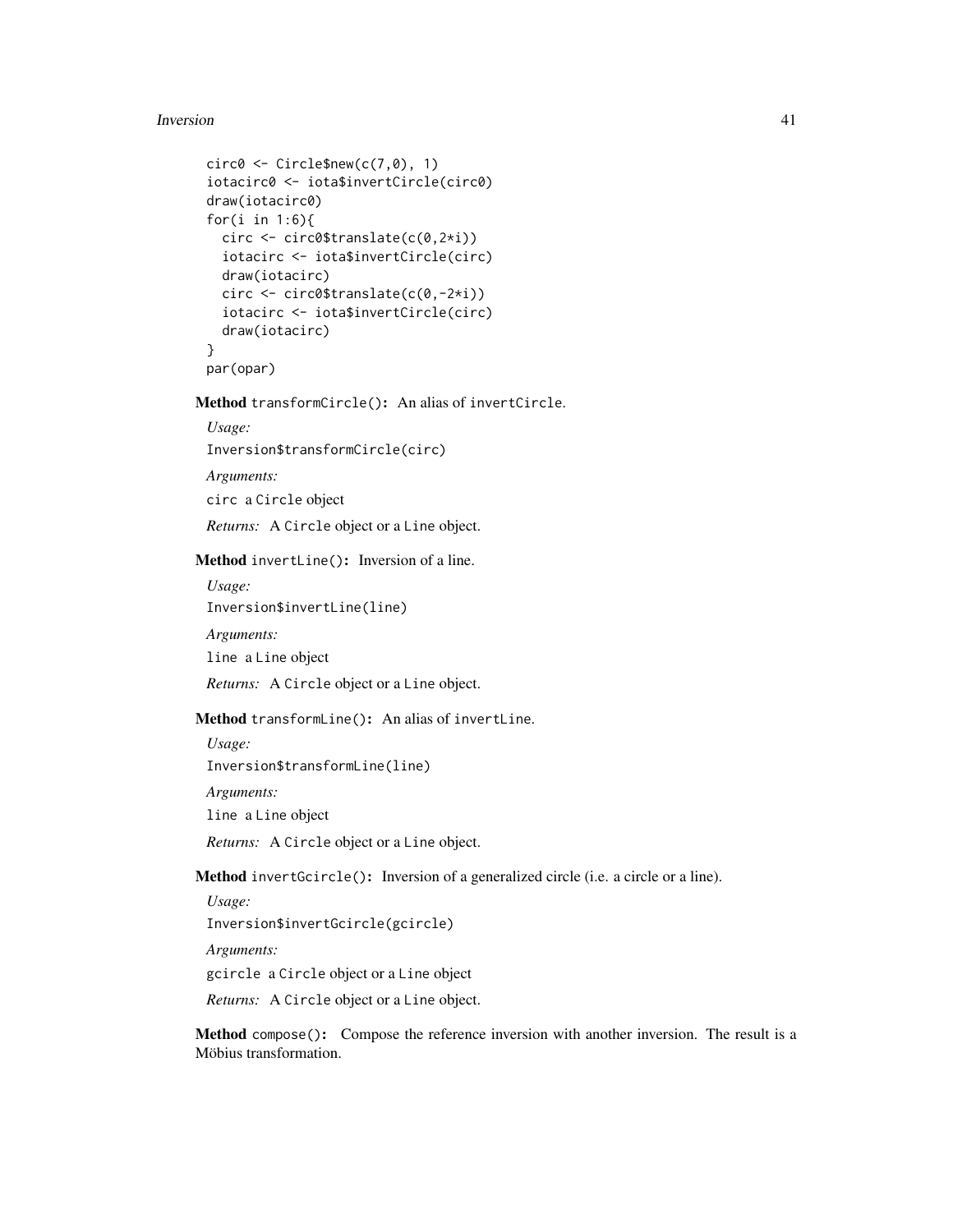```
Usage:
Inversion$compose(iota1, left = TRUE)
Arguments:
iota1 an Inversion object
left logical, whether to compose at left or at right (i.e. returns iota1 o iota0 or iota0 o
   iota1)
Returns: A Mobius object.
```
Method clone(): The objects of this class are cloneable with this method.

*Usage:* Inversion\$clone(deep = FALSE) *Arguments:* deep Whether to make a deep clone.

#### See Also

[inversionSwappingTwoCircles](#page-44-0), [inversionFixingTwoCircles](#page-42-0), [inversionFixingThreeCircles](#page-42-1) to create some inversions.

## Examples

```
## ------------------------------------------------
## Method `Inversion$print`
## ------------------------------------------------
Inversion$new(c(0,0), 2)
## ------------------------------------------------
## Method `Inversion$invertCircle`
## ------------------------------------------------
# A Pappus chain
# https://www.cut-the-knot.org/Curriculum/Geometry/InversionInArbelos.shtml
opar <- par(mar = c(\emptyset, \emptyset, \emptyset, \emptyset))
plot(0, 0, type = "n", asp = 1, xlim = c(0,6), ylim = c(-4,4),
     xlab = NA, ylab = NA, axes = FALSE)
A <- c(\emptyset, \emptyset); B <- c(6, \emptyset)ABsqr <- c(crossprod(A-B))
iota <- Inversion$new(A, ABsqr)
C \leftarrow \text{iota$i<br>never(<math>c(8,0)</math>)Sigma1 <- Circle$new((A+B)/2, sqrt(ABsqr)/2)
Sigma2 <- Circle$new((A+C)/2, sqrt(c(crossprod(A-C)))/2)
draw(Sigma1); draw(Sigma2)
circ\theta \leftarrow Circle$new(c(7, \theta), 1)iotacirc0 <- iota$invertCircle(circ0)
draw(iotacirc0)
for(i in 1:6){
  circ <- circ0$translate(c(0,2*i))
```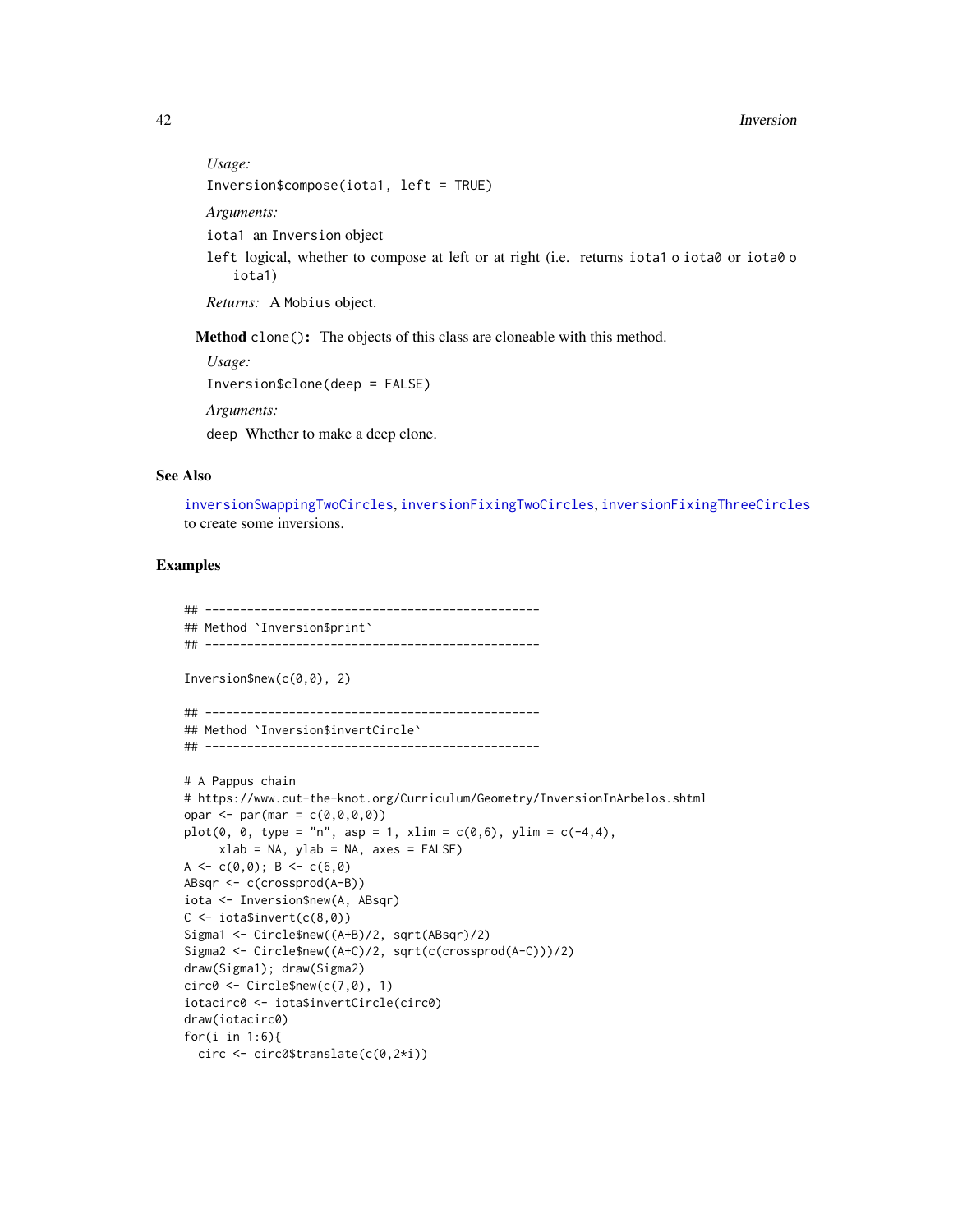# inversionFixingThreeCircles 43

```
iotacirc <- iota$invertCircle(circ)
  draw(iotacirc)
  circ <- circ0$translate(c(0,-2*i))
  iotacirc <- iota$invertCircle(circ)
  draw(iotacirc)
}
par(opar)
```
<span id="page-42-1"></span>inversionFixingThreeCircles

*Inversion fixing three circles*

# Description

Return the inversion which lets invariant three given circles.

#### Usage

inversionFixingThreeCircles(circ1, circ2, circ3)

#### Arguments

circ1, circ2, circ3 Circle objects

## Value

An Inversion object, which lets each of circ1, circ2 and circ3 invariant.

<span id="page-42-0"></span>inversionFixingTwoCircles *Inversion fixing two circles*

## Description

Return the inversion which lets invariant two given circles.

# Usage

```
inversionFixingTwoCircles(circ1, circ2)
```
# Arguments

circ1, circ2 Circle objects

# Value

An Inversion object, which maps circ1 to circ2 and circ2 to circ2.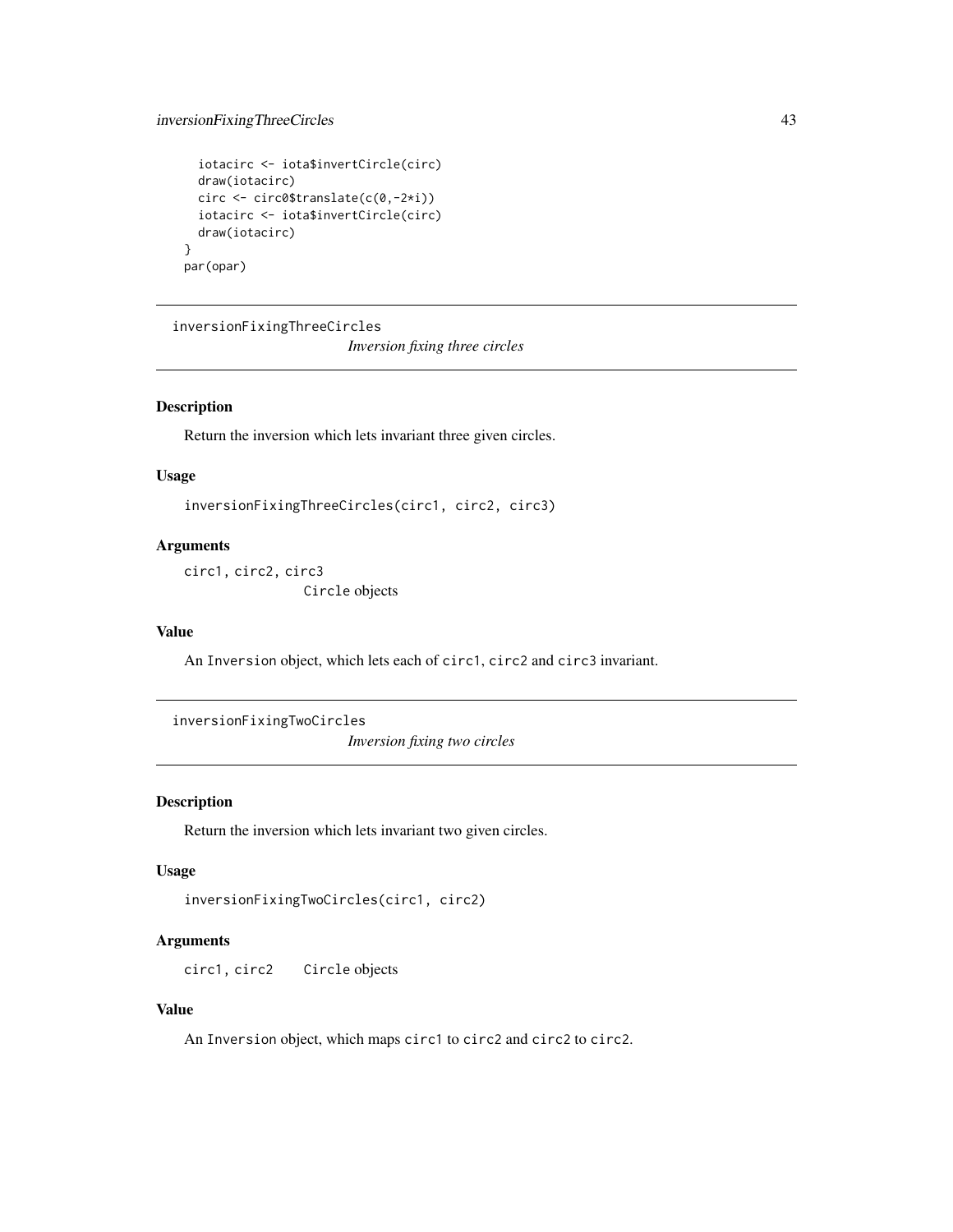inversionFromCircle *Inversion on a circle*

# Description

Return the inversion on a given circle.

## Usage

inversionFromCircle(circ)

## Arguments

circ a Circle object

# Value

An Inversion object

inversionKeepingCircle

*Inversion keeping a circle unchanged*

# Description

Return an inversion with a given pole which keeps a given circle unchanged.

# Usage

```
inversionKeepingCircle(pole, circ)
```
# Arguments

| pole | inversion pole, a point |
|------|-------------------------|
| circ | a Circle object         |

# Value

An Inversion object.

# Examples

```
circ \leftarrow Circle$new(c(4,3), 2)
iota <- inversionKeepingCircle(c(1,2), circ)
iota$transformCircle(circ)
```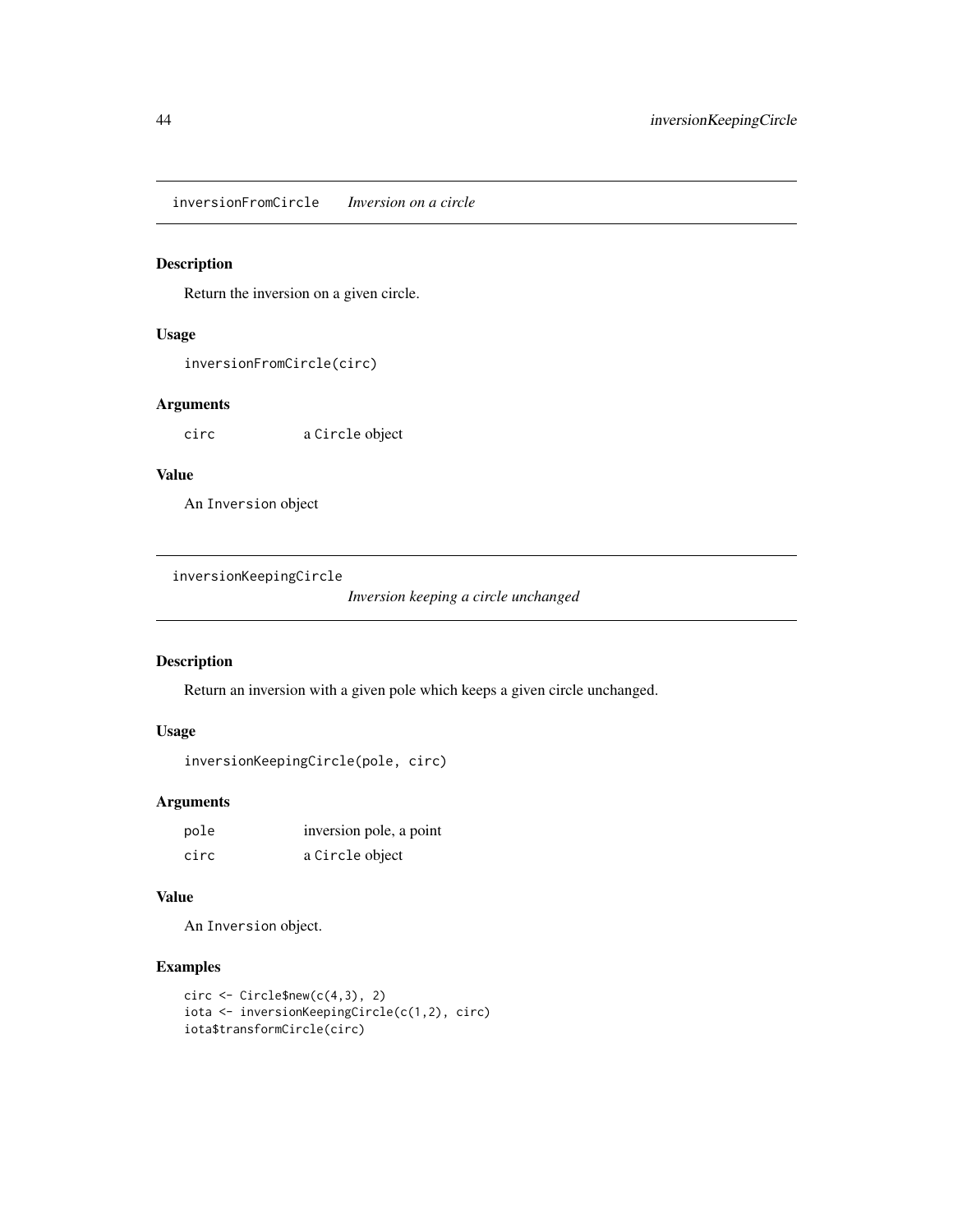<span id="page-44-0"></span>inversionSwappingTwoCircles

*Inversion swapping two circles*

# Description

Return the inversion which swaps two given circles.

## Usage

```
inversionSwappingTwoCircles(circ1, circ2, positive = TRUE)
```
# Arguments

| circ1, circ2 | Circle objects                                                                           |
|--------------|------------------------------------------------------------------------------------------|
| positive     | logical, whether the sign of the desired inversion power must be positive or<br>negative |

## Value

An Inversion object, which maps circ1 to circ2 and circ2 to circ1, except in the case when circ1 and circ2 are congruent and tangent: in this case a Reflection object is returned (a reflection is an inversion on a line).

<span id="page-44-1"></span>Line *R6 class representing a line*

# Description

A line is given by two distinct points, named A and B, and two logical values extendA and extendB, indicating whether the line must be extended beyond A and B respectively. Depending on extendA and extendB, the line is an infinite line, a half-line, or a segment.

## Active bindings

- A get or set the point A
- B get or set the point B
- extendA get or set extendA
- extendB get or set extendB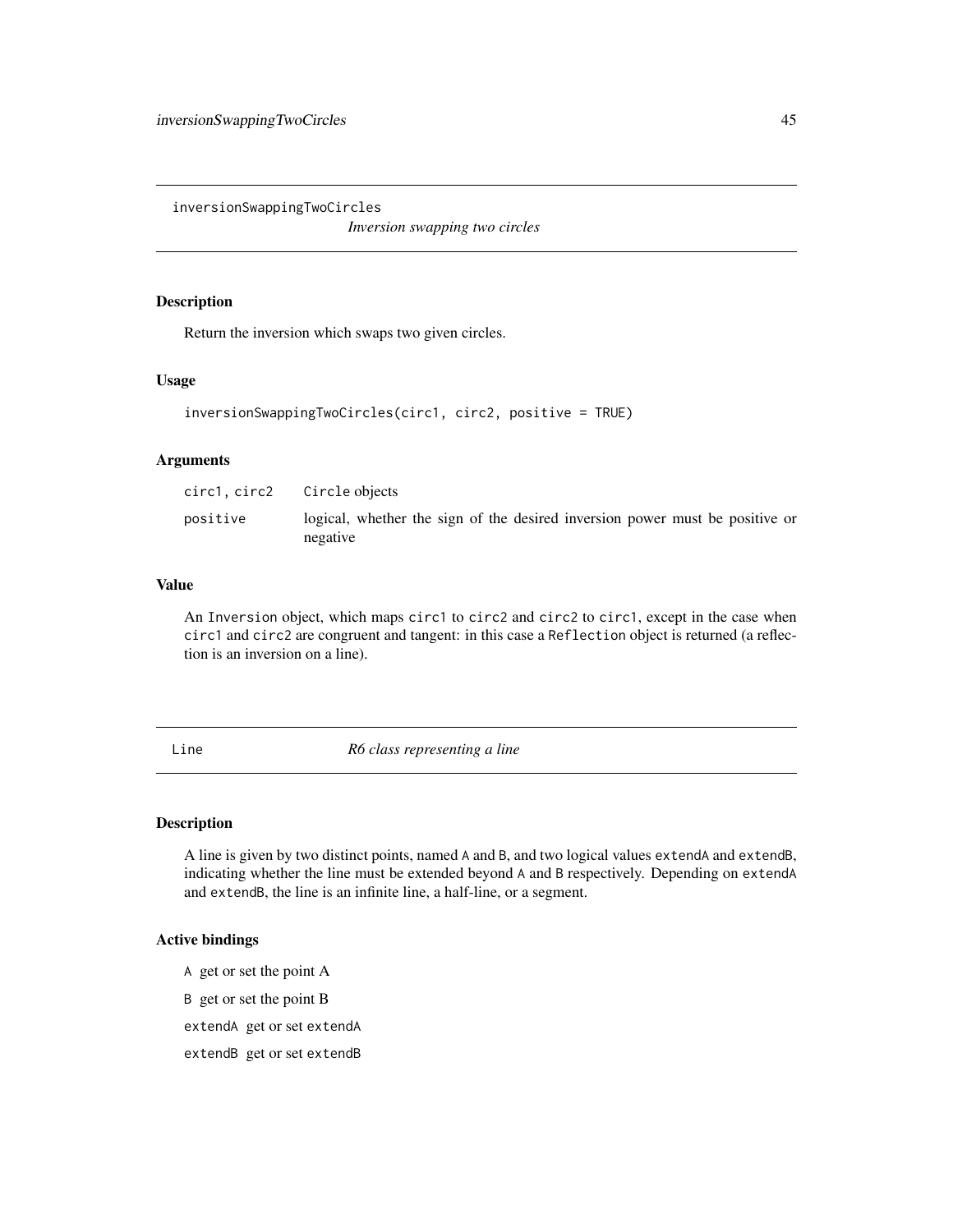# Methods

# Public methods:

- [Line\\$new\(\)](#page-2-0)
- [Line\\$print\(\)](#page-2-1)
- [Line\\$length\(\)](#page-31-0)
- [Line\\$directionAndOffset\(\)](#page-46-0)
- [Line\\$isEqual\(\)](#page-6-0)
- [Line\\$isParallel\(\)](#page-46-1)
- [Line\\$isPerpendicular\(\)](#page-46-2)
- [Line\\$includes\(\)](#page-10-0)
- [Line\\$perpendicular\(\)](#page-47-0)
- [Line\\$parallel\(\)](#page-47-1)
- [Line\\$projection\(\)](#page-47-2)
- [Line\\$distance\(\)](#page-47-3)
- [Line\\$reflection\(\)](#page-47-4)
- [Line\\$rotate\(\)](#page-12-1)
- [Line\\$translate\(\)](#page-12-2)
- [Line\\$invert\(\)](#page-12-0)
- [Line\\$clone\(\)](#page-3-3)

# Method new(): Create a new Line object.

```
Usage:
Line$new(A, B, extendA = TRUE, extendB = TRUE)
Arguments:
A, B points
extendA, extendB logical values
Returns: A new Line object.
Examples:
1 <- Line$new(c(1,1), c(1.5,1.5), FALSE, TRUE)
l
l$A
1$A <- c(0,0)
l
```
# Method print(): Show instance of a line object.

*Usage:* Line\$print(...) *Arguments:* ... ignored *Examples:* Line\$new(c(0,0), c(1,0), FALSE, TRUE)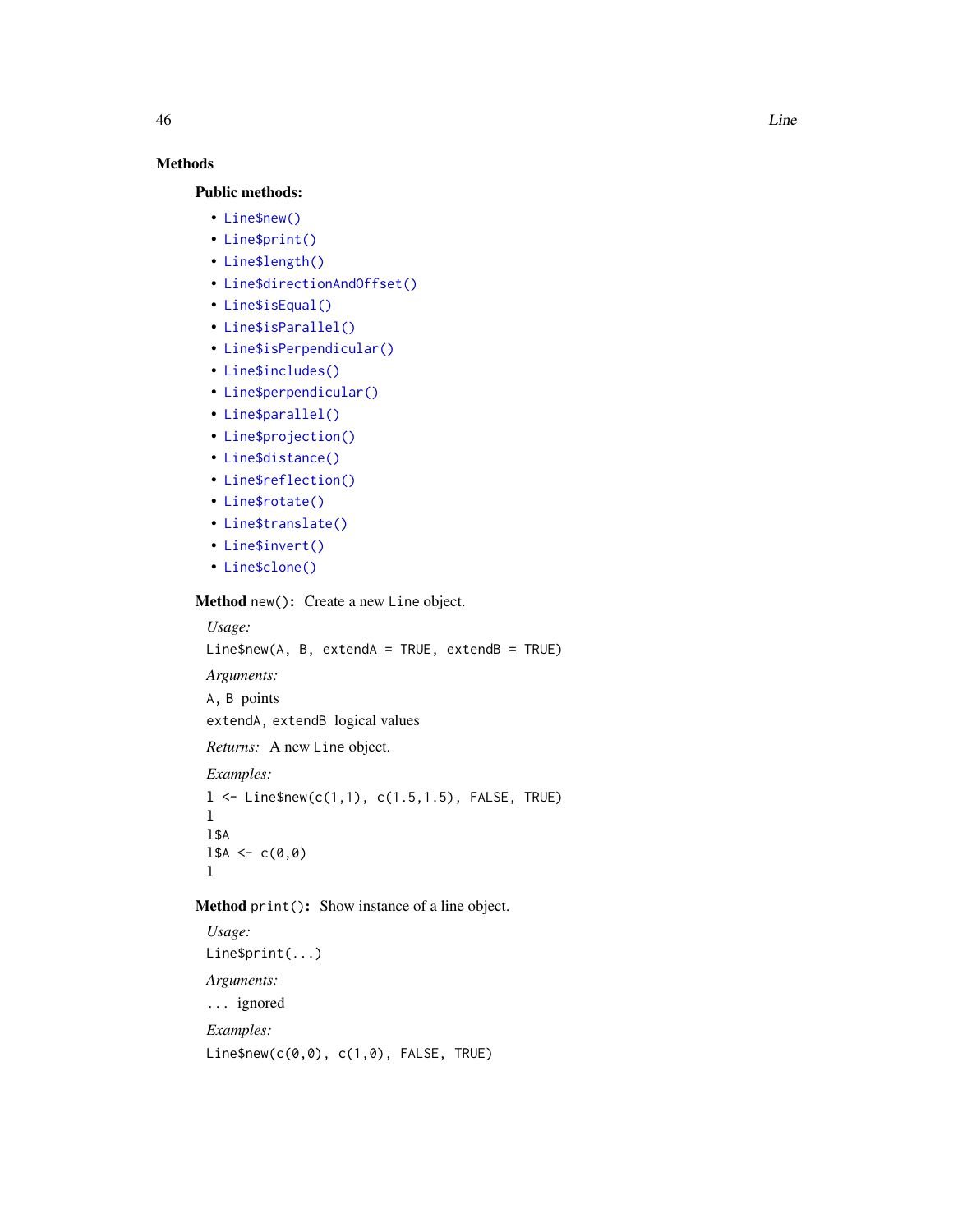Method length(): Segment length, returns the length of the segment joining the two point defining the line.

*Usage:* Line\$length()

<span id="page-46-0"></span>Method directionAndOffset(): Direction (angle between 0 and 2pi) and offset (positive number) of the reference line.

*Usage:* Line\$directionAndOffset()

*Details:* The equation of the line is  $cos(\theta)x + sin(\theta)y = d$  where  $\theta$  is the direction and d is the offset.

Method isEqual(): Check whether the reference line equals a given line, without taking into account extendA and extendB.

*Usage:*

Line\$isEqual(line)

*Arguments:*

line a Line object

*Returns:* TRUE or FALSE.

<span id="page-46-1"></span>Method isParallel(): Check whether the reference line is parallel to a given line.

*Usage:*

Line\$isParallel(line)

*Arguments:*

line a Line object

*Returns:* TRUE or FALSE.

<span id="page-46-2"></span>Method isPerpendicular(): Check whether the reference line is perpendicular to a given line.

*Usage:*

Line\$isPerpendicular(line)

*Arguments:*

line a Line object

*Returns:* TRUE or FALSE.

Method includes(): Whether a point belongs to the reference line.

*Usage:*

Line\$includes(M, strict = FALSE, checkCollinear = TRUE)

*Arguments:*

M the point for which we want to test whether it belongs to the line

strict logical, whether to take into account extendA and extendB

checkCollinear logical, whether to check the collinearity of A, B, M; set to FALSE only if you are sure that M is on the line (AB) (if you use strict=TRUE)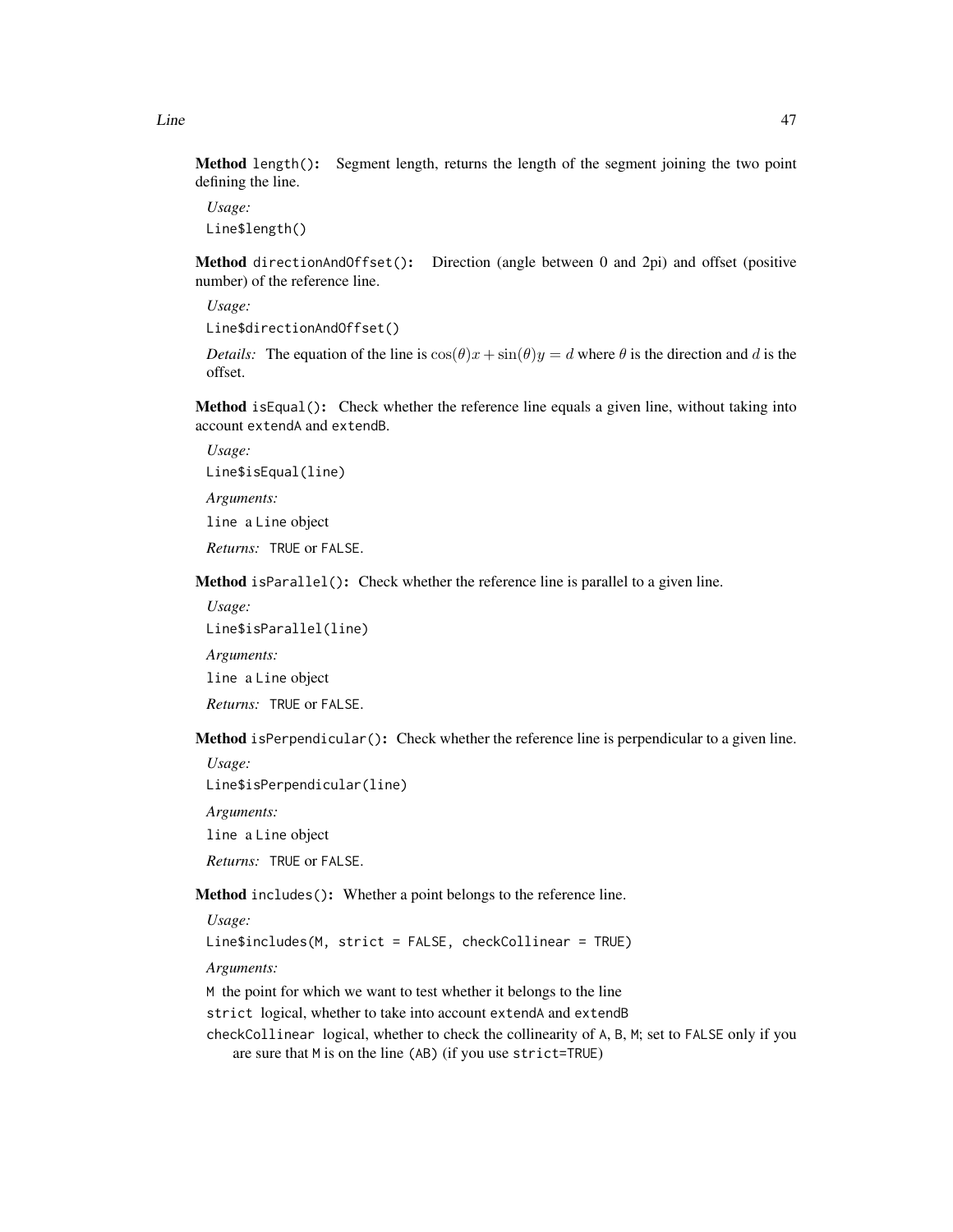```
Returns: TRUE or FALSE.
Examples:
A <- c(0,0); B <- c(1,2); M <- c(3,6)
l <- Line$new(A, B, FALSE, FALSE)
l$includes(M, strict = TRUE)
```
<span id="page-47-0"></span>Method perpendicular(): Perpendicular line passing through a given point.

*Usage:*

Line\$perpendicular(M, extendH = FALSE, extendM = TRUE)

*Arguments:*

M the point through which the perpendicular passes.

extendH logical, whether to extend the perpendicular line beyond the meeting point extendM logical, whether to extend the perpendicular line beyond the point M

*Returns:* A Line object; its two points are the meeting point and the point M.

<span id="page-47-1"></span>Method parallel(): Parallel to the reference line passing through a given point.

*Usage:* Line\$parallel(M) *Arguments:* M a point *Returns:* A Line object.

<span id="page-47-2"></span>Method projection(): Orthogonal projection of a point to the reference line.

*Usage:* Line\$projection(M) *Arguments:* M a point *Returns:* A point.

<span id="page-47-3"></span>Method distance(): Distance from a point to the reference line.

*Usage:*

Line\$distance(M)

*Arguments:*

M a point

*Returns:* A positive number.

<span id="page-47-4"></span>Method reflection(): Reflection of a point with respect to the reference line.

*Usage:* Line\$reflection(M) *Arguments:* M a point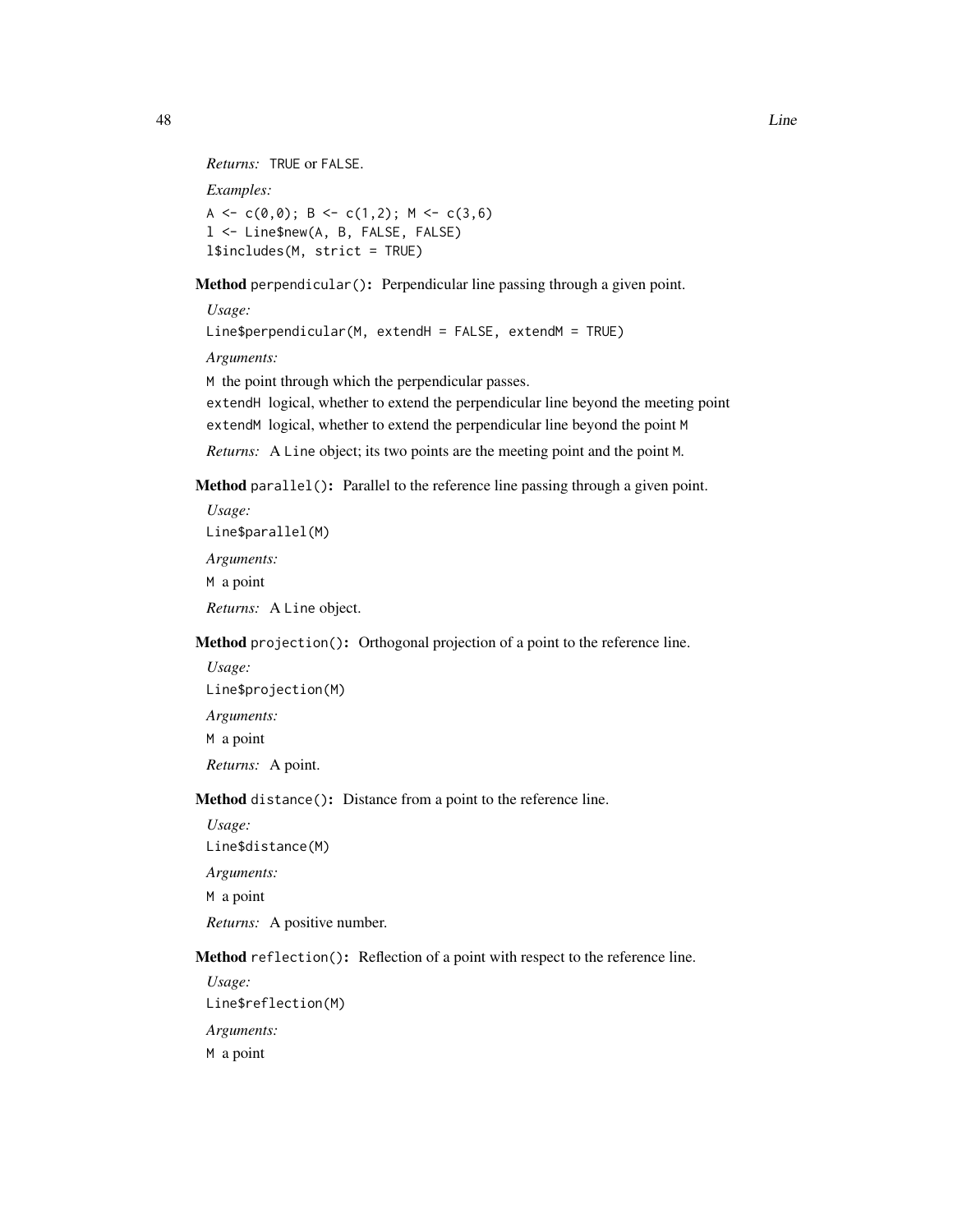*Returns:* A point.

Method rotate(): Rotate the reference line.

*Usage:*

Line\$rotate(alpha, O, degrees = TRUE)

*Arguments:*

alpha angle of rotation

O center of rotation

degrees logical, whether alpha is given in degrees

*Returns:* A Line object.

Method translate(): Translate the reference line.

*Usage:*

Line\$translate(v)

*Arguments:*

v the vector of translation

*Returns:* A Line object.

Method invert(): Invert the reference line.

*Usage:* Line\$invert(inversion)

*Arguments:*

inversion an Inversion object

*Returns:* A Circle object or a Line object.

Method clone(): The objects of this class are cloneable with this method.

*Usage:* Line\$clone(deep = FALSE) *Arguments:* deep Whether to make a deep clone.

# Examples

```
## ------------------------------------------------
## Method `Line$new`
## ------------------------------------------------
1 < - Line$new(c(1,1), c(1.5,1.5), FALSE, TRUE)
l
l$A
1$A <- c(0,0)
l
## ------------------------------------------------
```
Line 2008 and 2008 and 2008 and 2008 and 2008 and 2008 and 2008 and 2008 and 2008 and 2008 and 2008 and 2008 and 2008 and 2008 and 2008 and 2008 and 2008 and 2008 and 2008 and 2008 and 2008 and 2008 and 2008 and 2008 and 2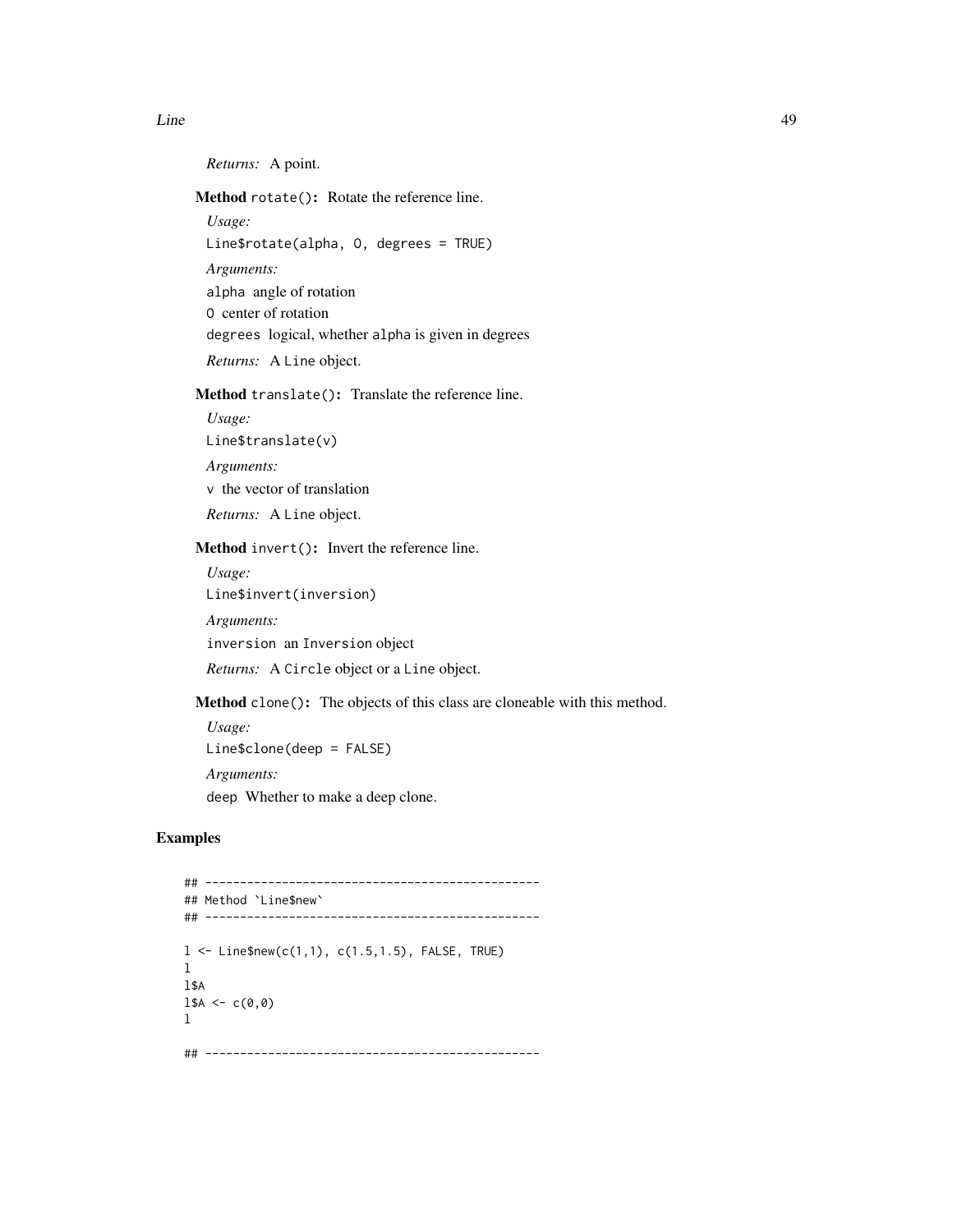```
## Method `Line$print`
## ------------------------------------------------
Line$new(c(0,0), c(1,0), FALSE, TRUE)
## ------------------------------------------------
## Method `Line$includes`
## ------------------------------------------------
A <- c(0,0); B <- c(1,2); M <- c(3,6)
l <- Line$new(A, B, FALSE, FALSE)
l$includes(M, strict = TRUE)
```
LownerJohnEllipse *Löwner-John ellipse (ellipse hull)*

# Description

Minimum area ellipse containing a set of points.

#### Usage

```
LownerJohnEllipse(pts)
```
#### Arguments

pts the points in a two-columns matrix (one point per row); at least three distinct points

#### Value

An Ellipse object.

## Examples

```
pts <- cbind(rnorm(30, sd=2), rnorm(30))
ell <- LownerJohnEllipse(pts)
box <- ell$boundingbox()
plot(NULL, asp = 1, xlim = box$x, ylim = box$y, xlab = NA, ylab = NA)
draw(ell, col = "seaShell")
points(pts, pch = 19)
all(apply(pts, 1, ell$contains)) # should be TRUE
```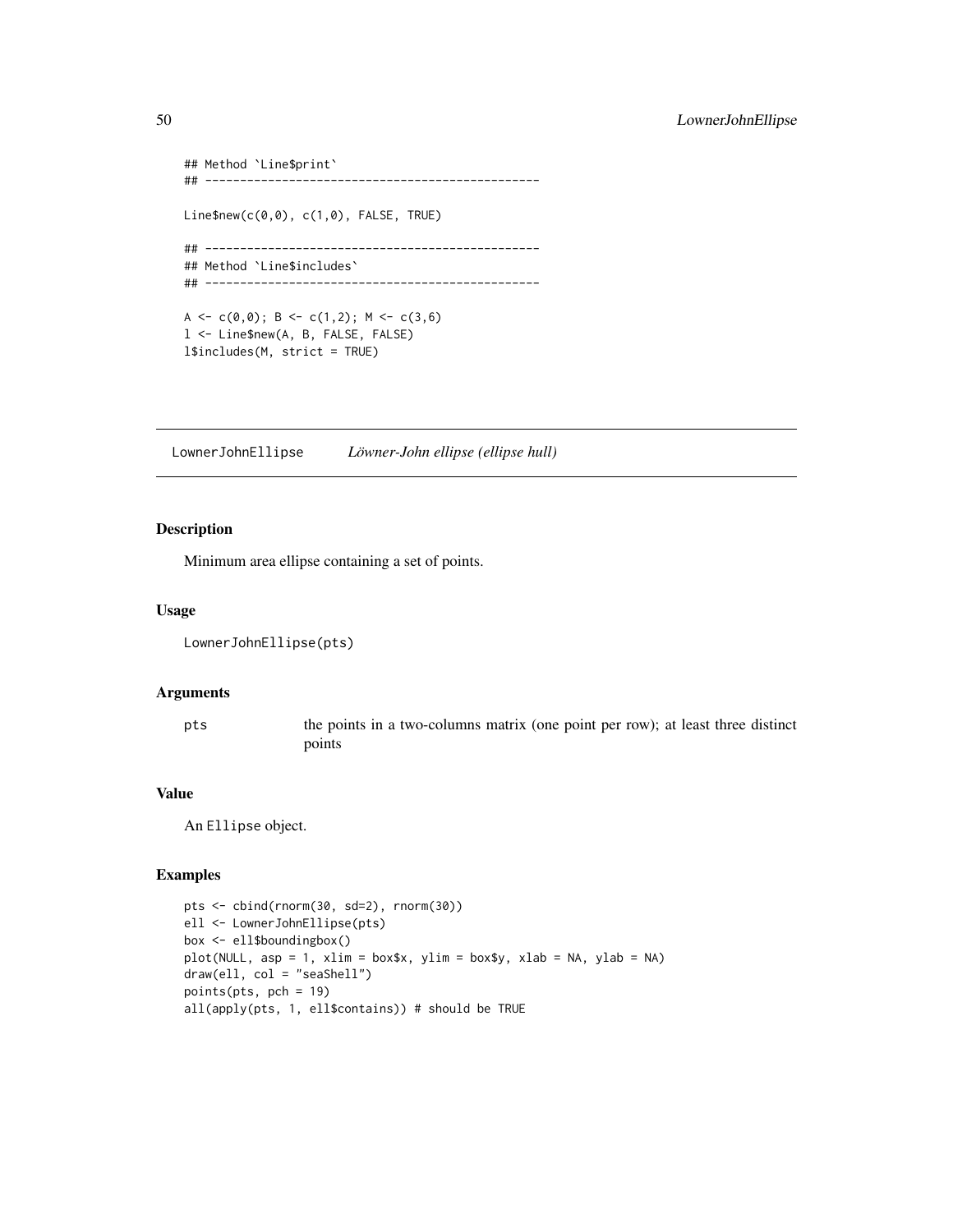midCircles *Mid-circle(s)*

# Description

Return the mid-circle(s) of two circles.

# Usage

```
midCircles(circ1, circ2)
```
#### Arguments

circ1, circ2 Circle objects

# Details

A mid-circle of two circles is a generalized circle (i.e. a circle or a line) such that the inversion on this circle swaps the two circles. The case of a line appears only when the two circles have equal radii.

# Value

A Circle object, or a Line object, or a list of two such objects.

#### See Also

[inversionSwappingTwoCircles](#page-44-0)

# Examples

```
circ1 \leftarrow Circle$new(c(5,4),2)
circ2 \leftarrow Circle$new(c(6,4),1)midcircle <- midCircles(circ1, circ2)
inversionFromCircle(midcircle)
inversionSwappingTwoCircles(circ1, circ2)
```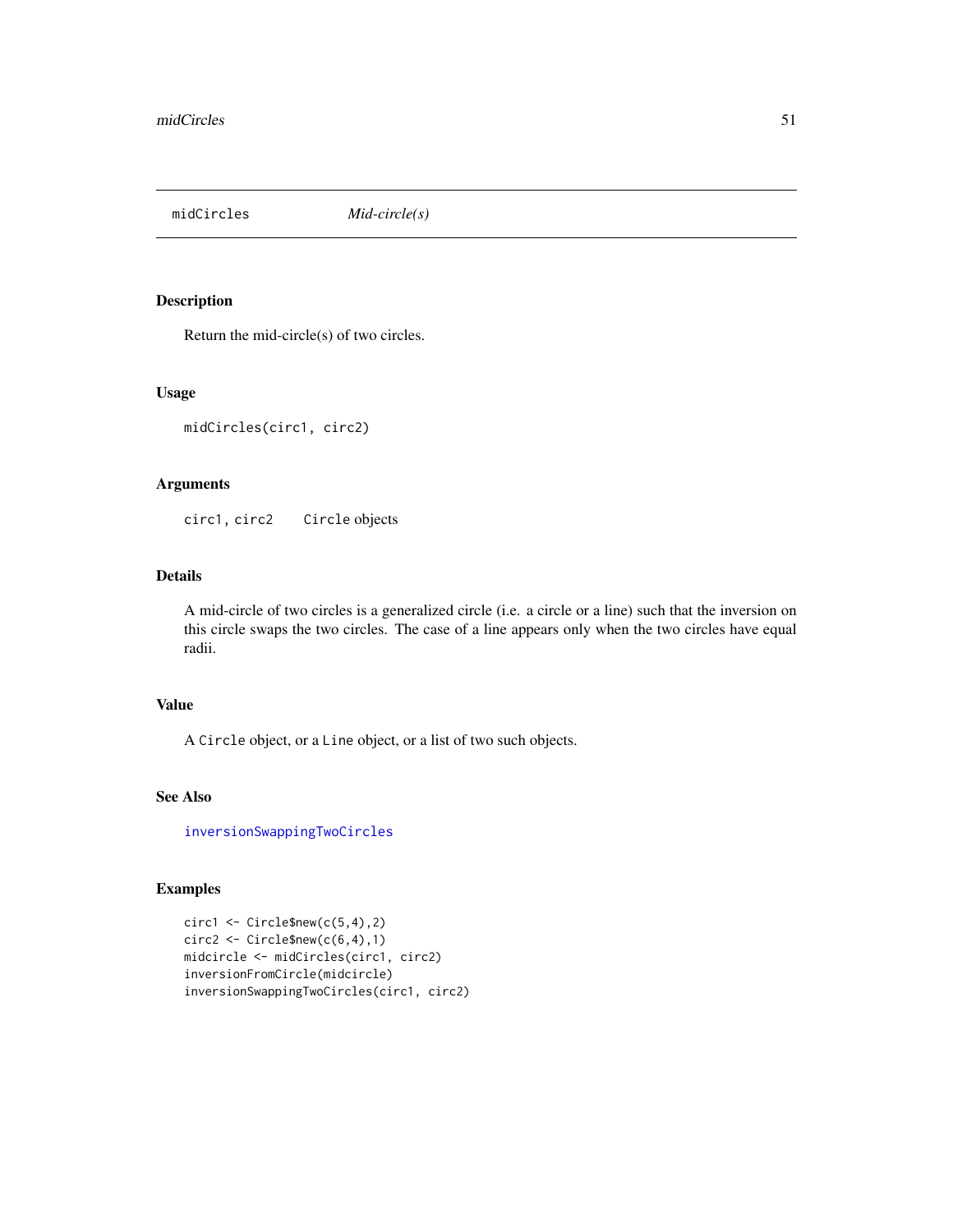# Description

A Möbius transformation is given by a matrix of complex numbers with non-null determinant.

# Active bindings

- a get or set a
- b get or set b
- c get or set c
- d get or set d

# Methods

# Public methods:

- [Mobius\\$new\(\)](#page-2-0)
- [Mobius\\$print\(\)](#page-2-1)
- [Mobius\\$getM\(\)](#page-52-0)
- [Mobius\\$compose\(\)](#page-3-2)
- [Mobius\\$inverse\(\)](#page-3-4)
- [Mobius\\$power\(\)](#page-11-0)
- [Mobius\\$gpower\(\)](#page-52-1)
- [Mobius\\$transform\(\)](#page-3-0)
- [Mobius\\$fixedPoints\(\)](#page-53-0)
- [Mobius\\$transformCircle\(\)](#page-34-0)
- [Mobius\\$transformLine\(\)](#page-3-1)
- [Mobius\\$transformGcircle\(\)](#page-53-1)
- [Mobius\\$clone\(\)](#page-3-3)

Method new(): Create a new Mobius object.

*Usage:* Mobius\$new(M) *Arguments:* M the matrix corresponding to the Möbius transformation

*Returns:* A new Mobius object.

Method print(): Show instance of a Mobius object.

*Usage:* Mobius\$print(...)

*Arguments:*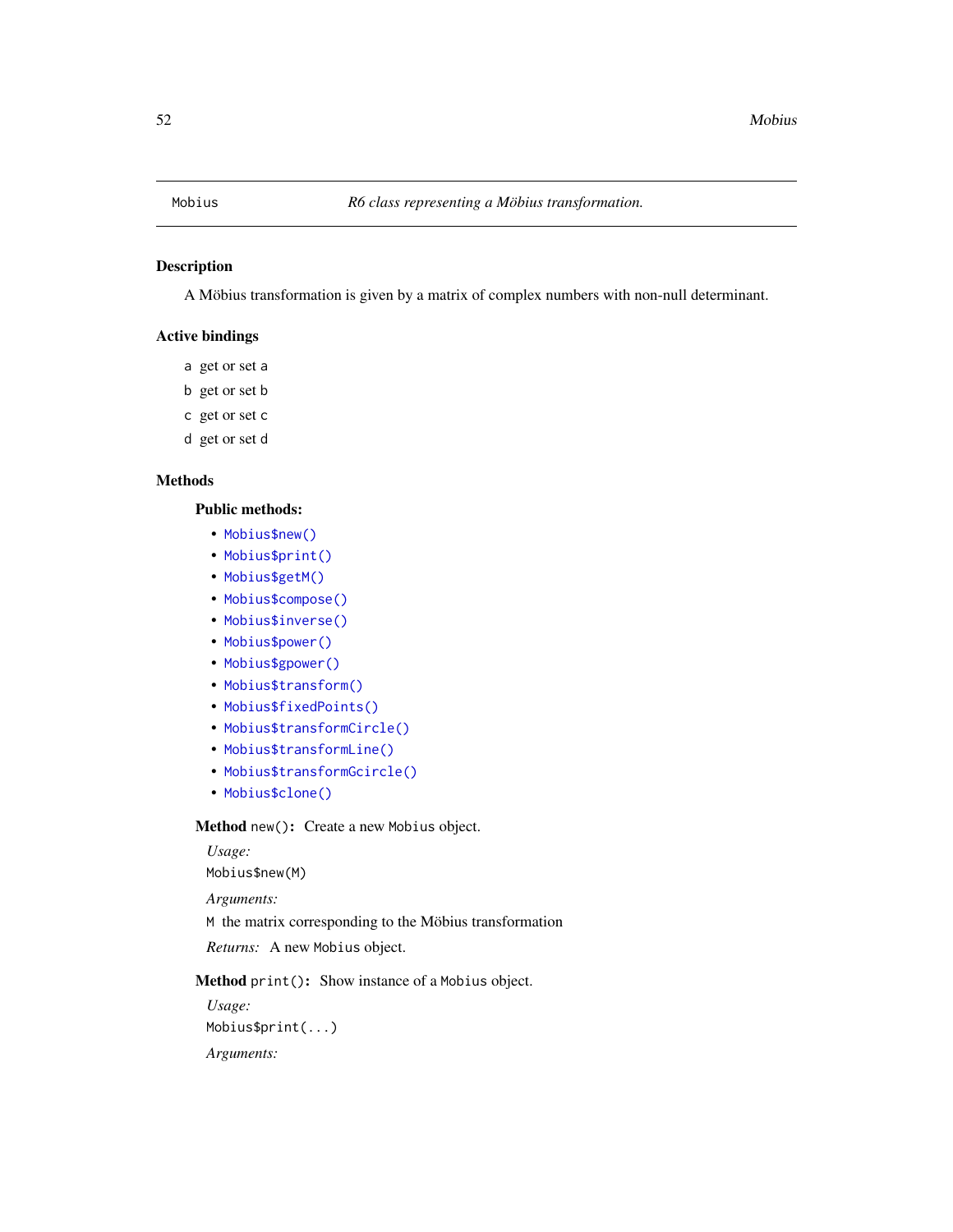#### Mobius 53

... ignored *Examples:* Mobius\$new(rbind(c(1+1i,2),c(0,3-2i)))

<span id="page-52-0"></span>Method getM(): Get the matrix corresponding to the Möbius transformation.

*Usage:* Mobius\$getM()

Method compose(): Compose the reference Möbius transformation with another Möbius transformation

```
Usage:
Mobius$compose(M1, left = TRUE)
Arguments:
M1 a Mobius object
left logical, whether to compose at left or at right (i.e. returns M1 o M0 or M0 o M1)
```
*Returns:* A Mobius object.

Method inverse(): Inverse of the reference Möbius transformation.

*Usage:* Mobius\$inverse()

*Returns:* A Mobius object.

Method power(): Power of the reference Möbius transformation.

*Usage:*

Mobius\$power(k)

*Arguments:*

k an integer, possibly negative

*Returns:* The Möbius transformation M^k, where M is the reference Möbius transformation.

<span id="page-52-1"></span>Method gpower(): Generalized power of the reference Möbius transformation.

*Usage:*

Mobius\$gpower(k)

*Arguments:*

k a real number, possibly negative

*Returns:* A Mobius object, the generalized k-th power of the reference Möbius transformation.

*Examples:*

 $M < -$  Mobius\$new(rbind(c(1+1i,2),c(0,3-2i))) Mroot <- M\$gpower(1/2) Mroot\$compose(Mroot) # should be M

Method transform(): Transformation of a point by the reference Möbius transformation.

*Usage:*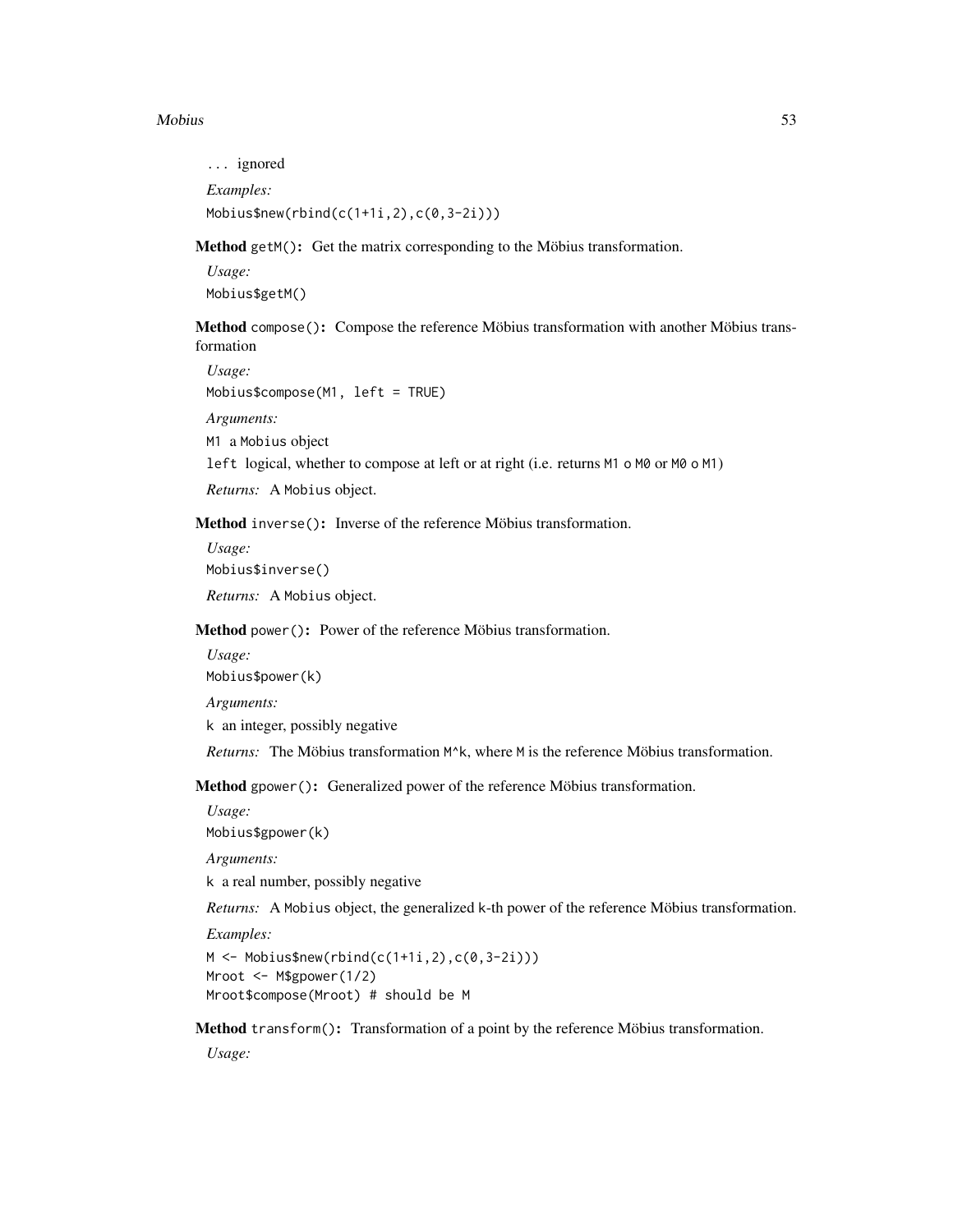#### 54 Mobius

Mobius\$transform(M)

*Arguments:*

M a point or Inf

*Returns:* A point or Inf, the image of M.

*Examples:*

Mob  $\leq$  Mobius\$new(rbind(c(1+1i,2),c(0,3-2i))) Mob\$transform(c(1,1)) Mob\$transform(Inf)

<span id="page-53-0"></span>Method fixedPoints(): Returns the fixed points of the reference Möbius transformation.

*Usage:*

Mobius\$fixedPoints()

*Returns:* One point, or a list of two points, or a message in the case when the transformation is the identity map.

Method transformCircle(): Transformation of a circle by the reference Möbius transformation.

*Usage:* Mobius\$transformCircle(circ)

*Arguments:*

circ a Circle object

*Returns:* A Circle object or a Line object.

Method transformLine(): Transformation of a line by the reference Möbius transformation.

*Usage:* Mobius\$transformLine(line) *Arguments:* line a Line object *Returns:* A Circle object or a Line object.

<span id="page-53-1"></span>Method transformGcircle(): Transformation of a generalized circle (i.e. a circle or a line) by the reference Möbius transformation.

*Usage:* Mobius\$transformGcircle(gcirc)

*Arguments:*

gcirc a Circle object or a Line object

*Returns:* A Circle object or a Line object.

Method clone(): The objects of this class are cloneable with this method.

*Usage:* Mobius\$clone(deep = FALSE) *Arguments:* deep Whether to make a deep clone.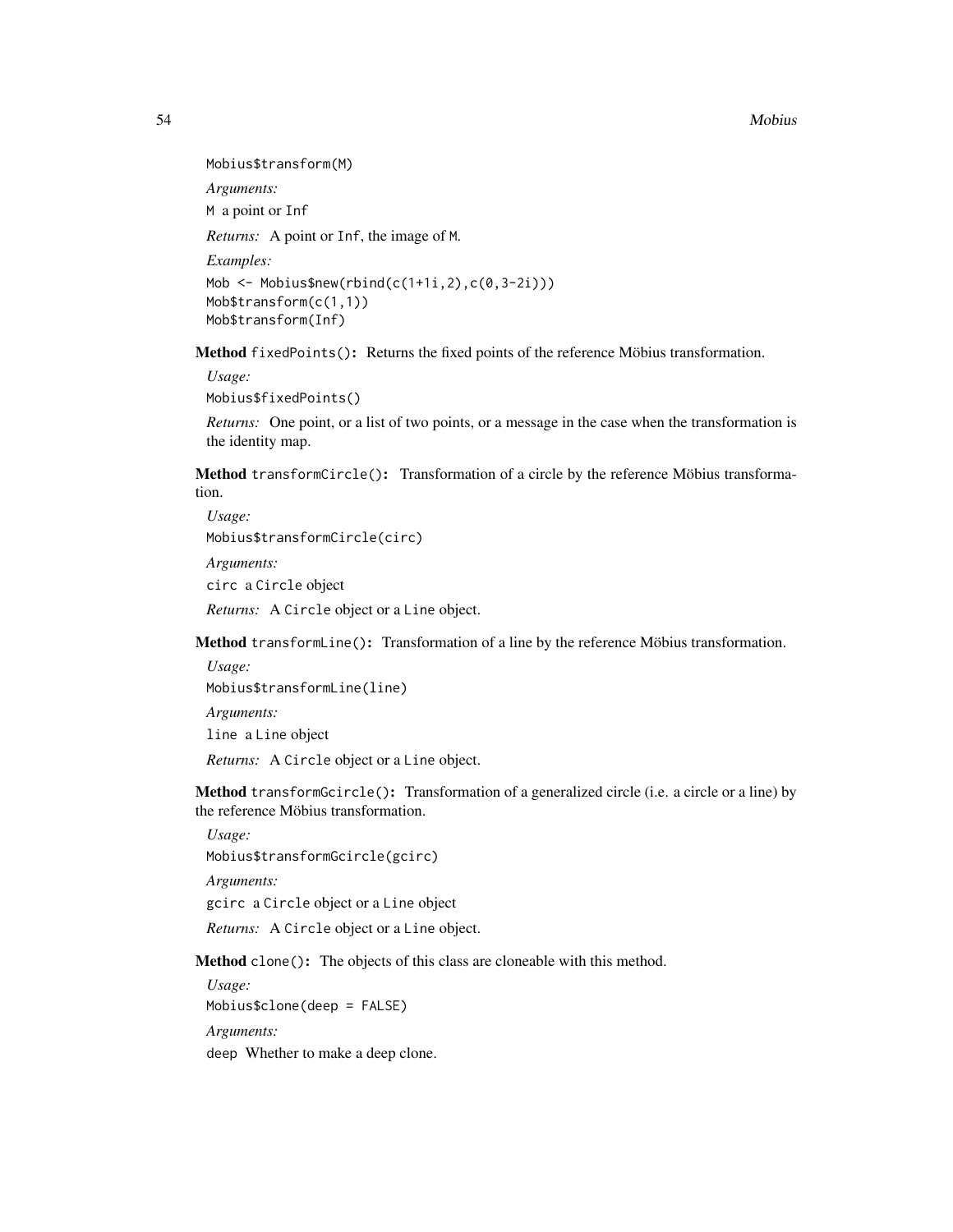# MobiusMappingCircle 55

# See Also

[MobiusMappingThreePoints](#page-55-0) to create a Möbius transformation, and also the compose method of the [Inversion](#page-38-0) R6 class.

# Examples

```
## ------------------------------------------------
## Method `Mobius$print`
## ------------------------------------------------
Mobius$new(rbind(c(1+1i,2),c(0,3-2i)))
## ------------------------------------------------
## Method `Mobius$gpower`
## ------------------------------------------------
M <- Mobius$new(rbind(c(1+1i,2),c(0,3-2i)))
Mroot <- M$gpower(1/2)
Mroot$compose(Mroot) # should be M
## ------------------------------------------------
## Method `Mobius$transform`
## ------------------------------------------------
Mob \leq Mobius$new(rbind(c(1+1i,2),c(0,3-2i)))
Mob$transform(c(1,1))
```
MobiusMappingCircle *Möbius transformation mapping a given circle to a given circle*

# Description

Mob\$transform(Inf)

Returns a Möbius transformation mapping a given circle to another given circle.

#### Usage

```
MobiusMappingCircle(circ1, circ2)
```
## Arguments

circ1, circ2 Circle objects

#### Value

A Möbius transformation which maps circ1 to circ2.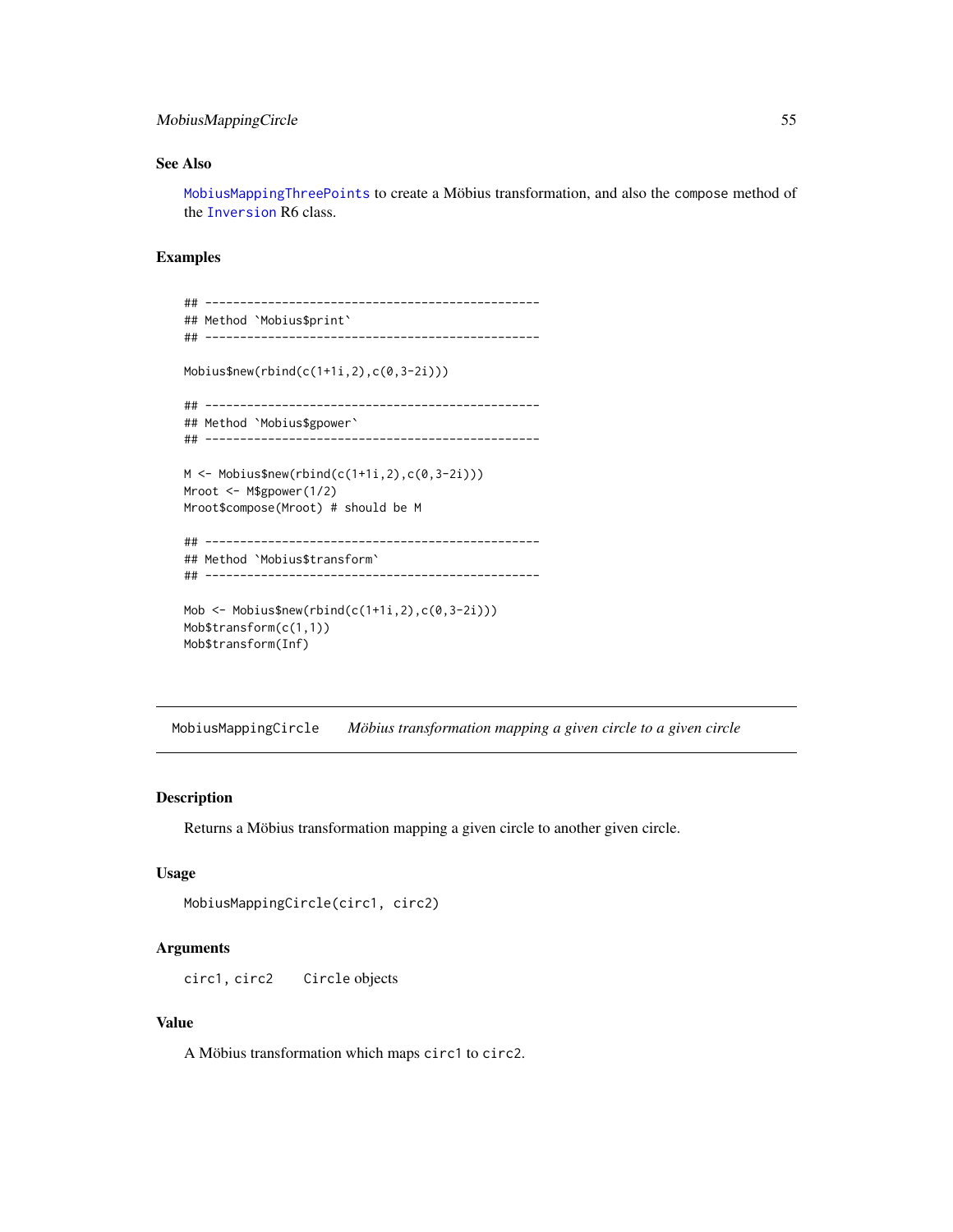# Examples

```
library(PlaneGeometry)
C1 \leftarrow Circle$new(c(0, 0), 1)
C2 \leq C1 Circle$new(c(1, 2), 3)
M <- MobiusMappingCircle(C1, C2)
C3 <- M$transformCircle(C1)
C3$isEqual(C2)
```
<span id="page-55-0"></span>MobiusMappingThreePoints

*Möbius transformation mapping three given points to three given points*

# Description

Return a Möbius transformation which sends P1 to Q1, P2 to Q2 and P3 to Q3.

## Usage

```
MobiusMappingThreePoints(P1, P2, P3, Q1, Q2, Q3)
```
## Arguments

| P1, P2, P3 | three distinct points, Inf allowed |
|------------|------------------------------------|
| Q1, Q2, Q3 | three distinct points, Inf allowed |

# Value

A Mobius object.

MobiusSwappingTwoPoints

*Möbius transformation swapping two given points*

# Description

Return a Möbius transformation which sends A to B and B to A.

## Usage

```
MobiusSwappingTwoPoints(A, B)
```
#### Arguments

A, B two distinct points, Inf not allowed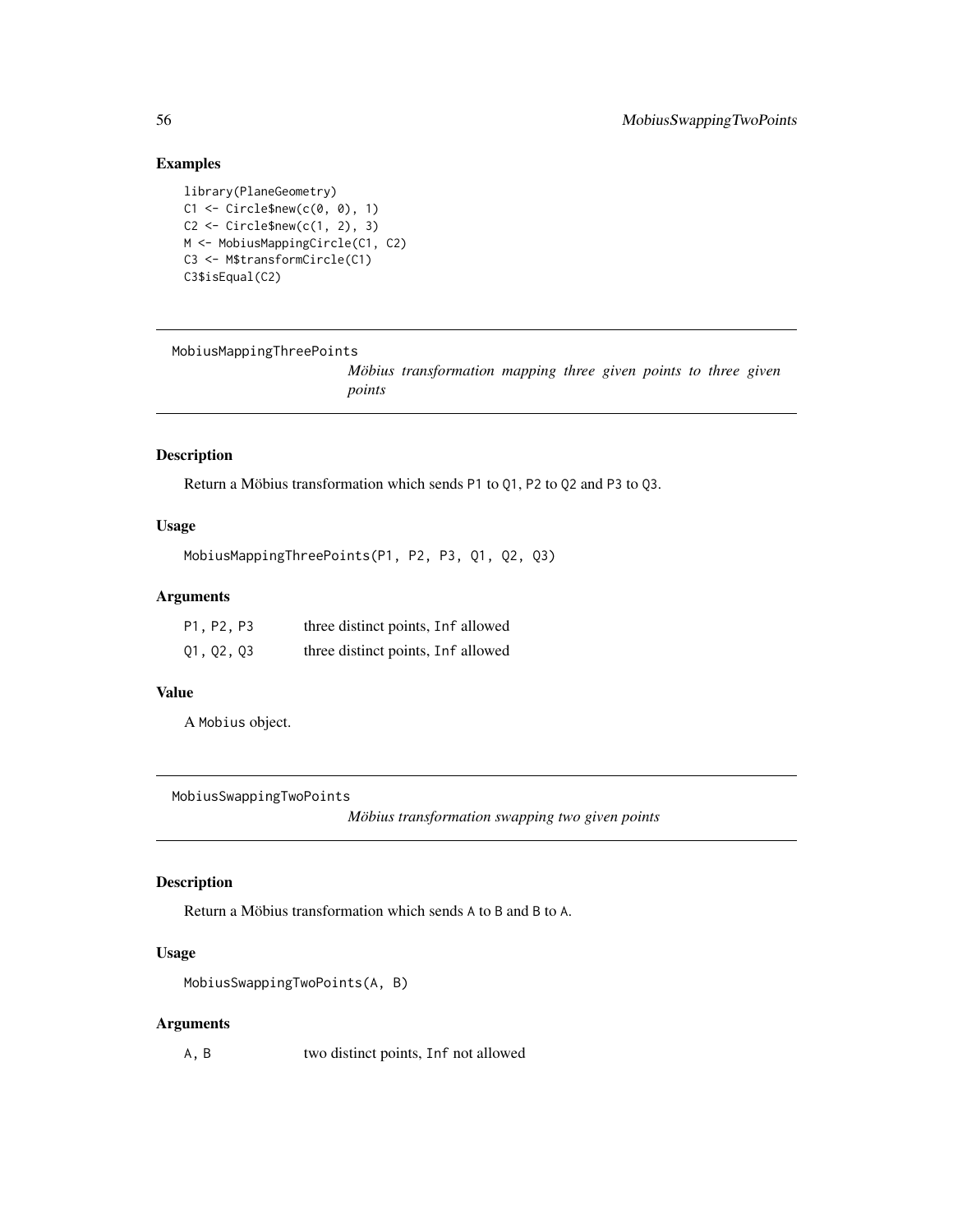# Projection 57

## Value

A Mobius object.

Projection *R6 class representing a projection*

# Description

A projection on a line D parallel to another line Delta is given by the line of projection (D) and the directrix line (Delta).

## Active bindings

D get or set the projection line

Delta get or set the directrix line

# Methods

# Public methods:

- [Projection\\$new\(\)](#page-2-0)
- [Projection\\$print\(\)](#page-2-1)
- [Projection\\$project\(\)](#page-57-0)
- [Projection\\$transform\(\)](#page-3-0)
- [Projection\\$getMatrix\(\)](#page-34-1)
- [Projection\\$asAffine\(\)](#page-35-0)
- [Projection\\$clone\(\)](#page-3-3)

Method new(): Create a new Projection object.

*Usage:*

```
Projection$new(D, Delta)
```
*Arguments:*

D, Delta two Line objects such that the two lines meet (not parallel); or Delta = NULL for orthogonal projection onto D

*Returns:* A new Projection object.

*Examples:*

 $D \le -$  Line\$new(c(1,1), c(5,5)) Delta  $\leq$  Line\$new(c(0,0), c(3,4)) Projection\$new(D, Delta)

Method print(): Show instance of a projection object.

```
Usage:
Projection$print(...)
Arguments:
```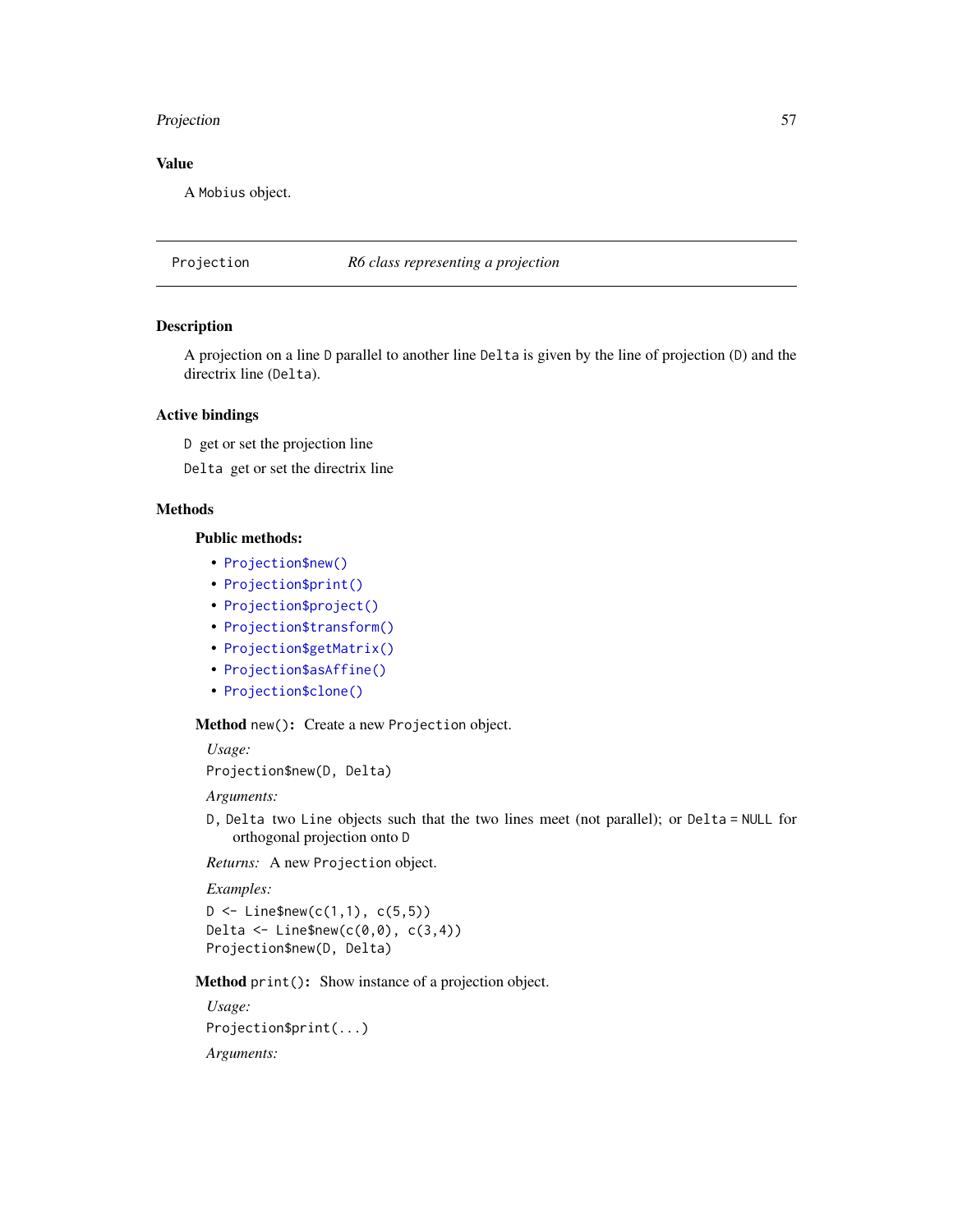... ignored

<span id="page-57-0"></span>Method project(): Project a point.

*Usage:*

Projection\$project(M)

*Arguments:*

M a point

*Examples:*

```
D \le - Line$new(c(1,1), c(5,5))
Delta \leq Line$new(c(0,0), c(3,4))
P <- Projection$new(D, Delta)
M \leftarrow c(1,3)Mprime <- P$project(M)
D$includes(Mprime) # should be TRUE
Delta$isParallel(Line$new(M, Mprime)) # should be TRUE
```
Method transform(): An alias of project.

*Usage:* Projection\$transform(M) *Arguments:* M a point

Method getMatrix(): Augmented matrix of the projection.

```
Usage:
Projection$getMatrix()
Returns: A 3x3 matrix.
Examples:
P <- Projection$new(Line$new(c(2,2), c(4,5)), Line$new(c(0,0), c(1,1)))
M \leftarrow c(1,5)P$project(M)
P$getMatrix() %*% c(M,1)
```
Method asAffine(): Convert the reference projection to an Affine object.

*Usage:* Projection\$asAffine()

Method clone(): The objects of this class are cloneable with this method.

*Usage:* Projection\$clone(deep = FALSE) *Arguments:* deep Whether to make a deep clone.

#### Note

For an orthogonal projection, you can use the projection method of the [Line](#page-44-1) R6 class.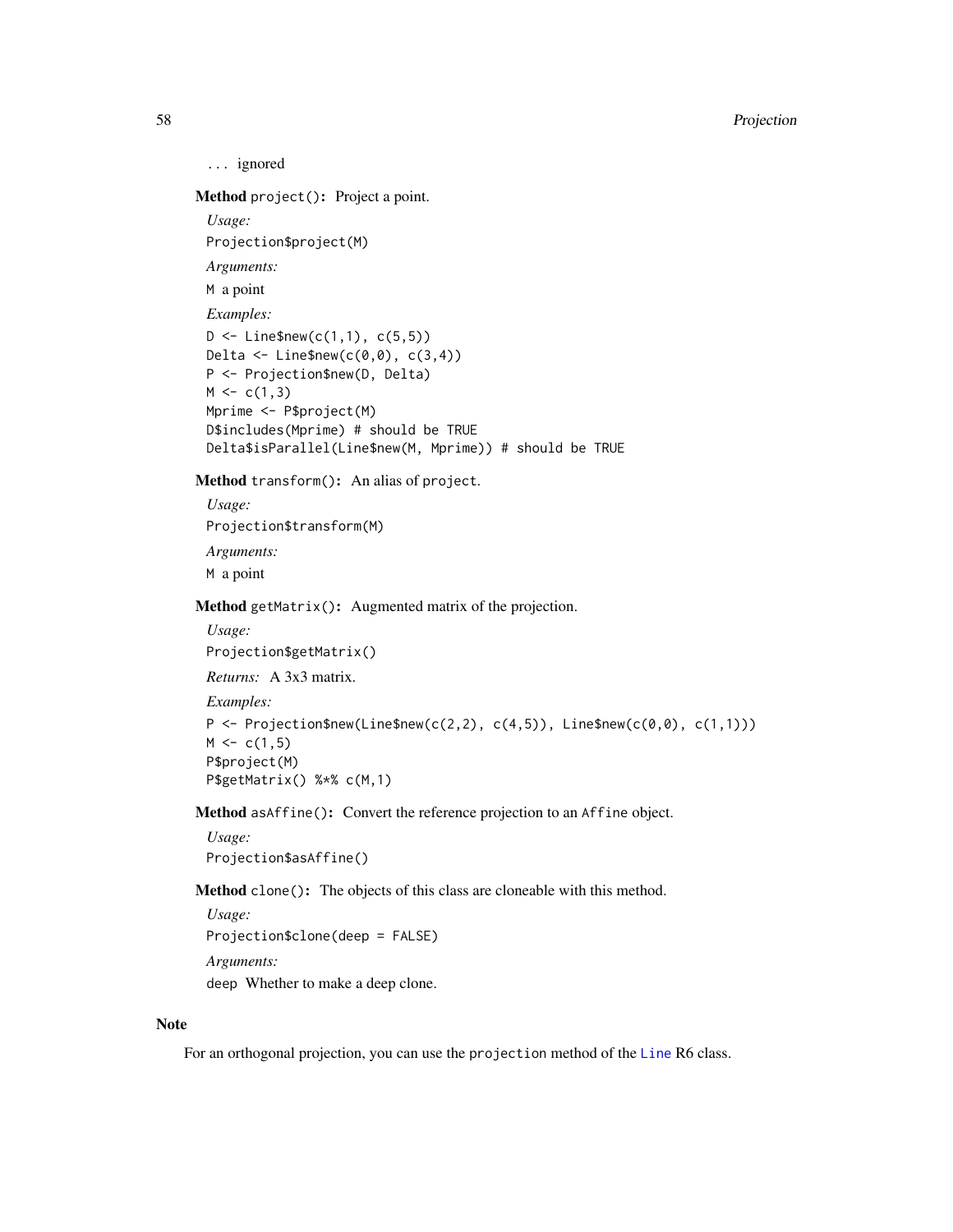#### radicalCenter 59

## Examples

```
## ------------------------------------------------
## Method `Projection$new`
## ------------------------------------------------
D \le - Line$new(c(1,1), c(5,5))
Delta \leq Line$new(c(0,0), c(3,4))
Projection$new(D, Delta)
## ------------------------------------------------
## Method `Projection$project`
## ------------------------------------------------
D \le - Line$new(c(1,1), c(5,5))
Delta \leq Line$new(c(0,0), c(3,4))
P <- Projection$new(D, Delta)
M \leftarrow c(1,3)Mprime <- P$project(M)
D$includes(Mprime) # should be TRUE
Delta$isParallel(Line$new(M, Mprime)) # should be TRUE
## ------------------------------------------------
## Method `Projection$getMatrix`
## ------------------------------------------------
P \leq Projection$new(Line$new(c(2,2), c(4,5)), Line$new(c(0,0), c(1,1)))
M \leftarrow c(1, 5)P$project(M)
P$getMatrix() %*% c(M,1)
```
radicalCenter *Radical center*

## Description

Returns the radical center of three circles.

# Usage

radicalCenter(circ1, circ2, circ3)

# Arguments

circ1, circ2, circ3 Circle objects

#### Value

A point.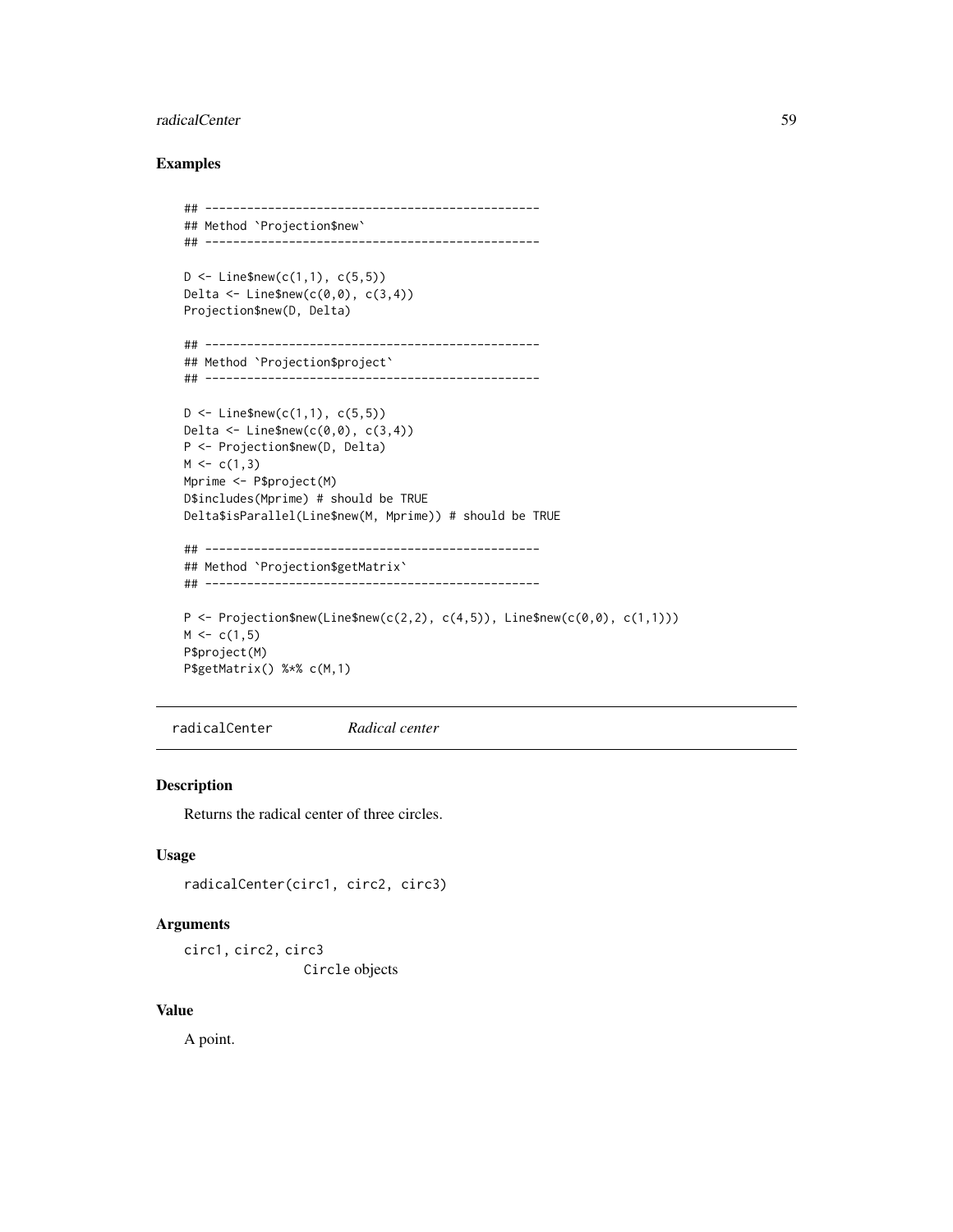# Description

A reflection is given by a line.

#### Active bindings

line get or set the line of the reflection

# Methods

# Public methods:

- [Reflection\\$new\(\)](#page-2-0)
- [Reflection\\$print\(\)](#page-2-1)
- [Reflection\\$reflect\(\)](#page-59-0)
- [Reflection\\$transform\(\)](#page-3-0)
- [Reflection\\$reflectCircle\(\)](#page-60-0)
- [Reflection\\$transformCircle\(\)](#page-34-0)
- [Reflection\\$reflectLine\(\)](#page-60-1)
- [Reflection\\$transformLine\(\)](#page-3-1)
- [Reflection\\$getMatrix\(\)](#page-34-1)
- [Reflection\\$asAffine\(\)](#page-35-0)
- [Reflection\\$clone\(\)](#page-3-3)

## Method new(): Create a new Reflection object.

*Usage:* Reflection\$new(line)

*Arguments:*

line a Line object

*Returns:* A new Reflection object.

*Examples:*

 $l < -$  Line\$new(c(1,1), c(1.5,1.5), FALSE, TRUE) Reflection\$new(l)

# Method print(): Show instance of a reflection object.

*Usage:* Reflection\$print(...) *Arguments:* ... ignored

<span id="page-59-0"></span>Method reflect(): Reflect a point.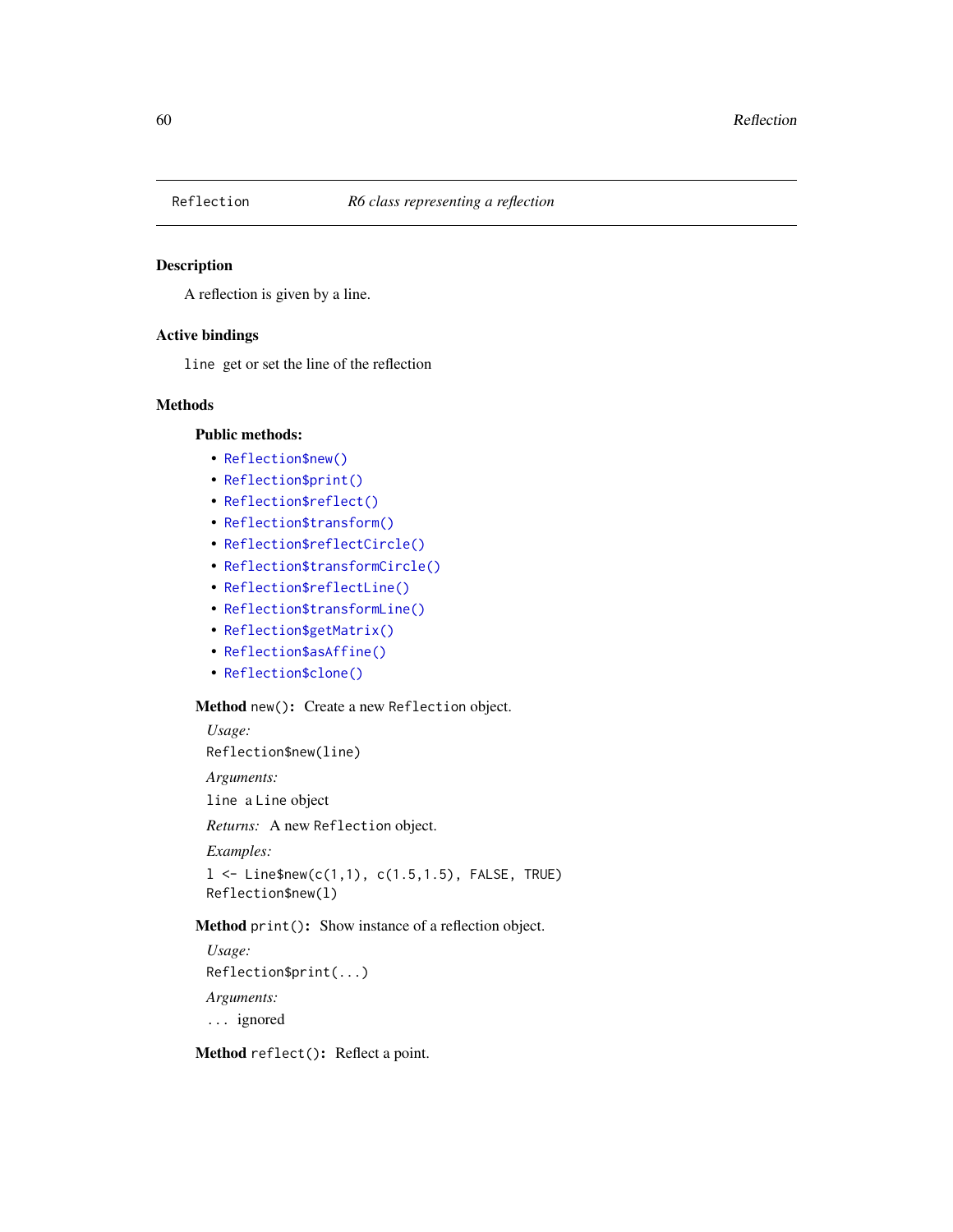#### Reflection 61

*Usage:* Reflection\$reflect(M) *Arguments:* M a point, Inf allowed

# Method transform(): An alias of reflect.

*Usage:* Reflection\$transform(M) *Arguments:* M a point, Inf allowed

# <span id="page-60-0"></span>Method reflectCircle(): Reflect a circle.

*Usage:* Reflection\$reflectCircle(circ) *Arguments:* circ a Circle object *Returns:* A Circle object.

# Method transformCircle(): An alias of reflectCircle.

*Usage:* Reflection\$transformCircle(circ) *Arguments:* circ a Circle object *Returns:* A Circle object.

# <span id="page-60-1"></span>Method reflectLine(): Reflect a line.

*Usage:*

Reflection\$reflectLine(line)

*Arguments:*

line a Line object

*Returns:* A Line object.

# Method transformLine(): An alias of reflectLine.

*Usage:*

Reflection\$transformLine(line)

*Arguments:* line a Line object

*Returns:* A Line object.

# Method getMatrix(): Augmented matrix of the reflection.

*Usage:* Reflection\$getMatrix()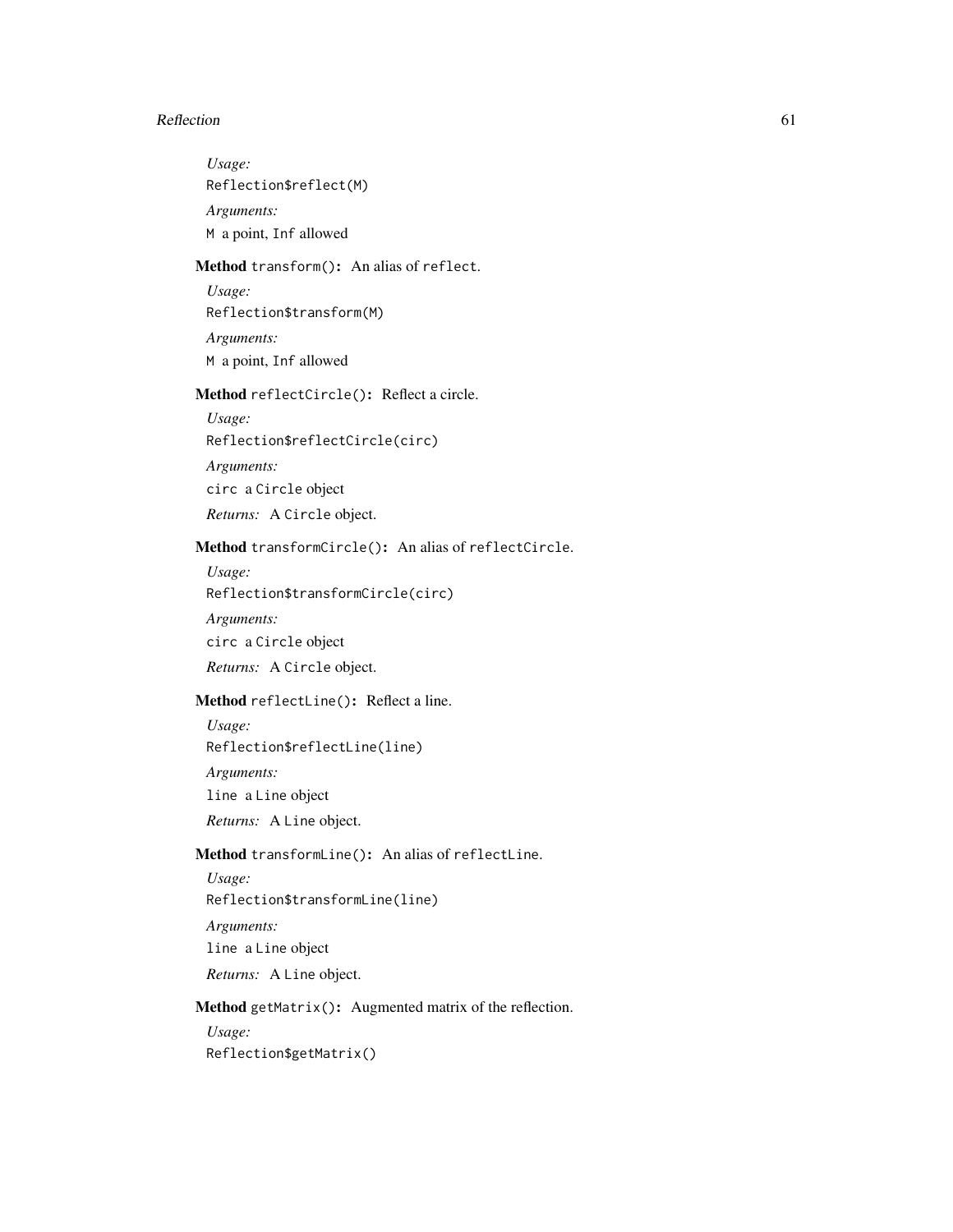#### 62 Rotation Research 2008 Rotation Research 2008 Rotation Research 2008 Rotation Research 2008 Rotation Research 2008 Rotation Research 2008 Rotation Research 2008 Rotation Research 2008 Rotation Research 2008 Rotation Res

```
Returns: A 3x3 matrix.
Examples:
R \leq R Reflection$new(Line$new(c(2,2), c(4,5)))
P \leftarrow c(1,5)R$reflect(P)
R$getMatrix() %*% c(P,1)
```
Method asAffine(): Convert the reference reflection to an Affine object.

*Usage:* Reflection\$asAffine()

Method clone(): The objects of this class are cloneable with this method.

*Usage:* Reflection\$clone(deep = FALSE) *Arguments:* deep Whether to make a deep clone.

## Examples

```
## ------------------------------------------------
## Method `Reflection$new`
## ------------------------------------------------
1 <- Line$new(c(1,1), c(1.5,1.5), FALSE, TRUE)
Reflection$new(l)
## ------------------------------------------------
## Method `Reflection$getMatrix`
## ------------------------------------------------
R \leq R \leq R Reflection$new(Line$new(c(2,2), c(4,5)))
P \leftarrow c(1,5)R$reflect(P)
R$getMatrix() %*% c(P,1)
```
Rotation *R6 class representing a rotation*

# Description

A rotation is given by an angle (theta) and a center.

#### Active bindings

theta get or set the angle of the rotation

center get or set the center

degrees get or set the degrees field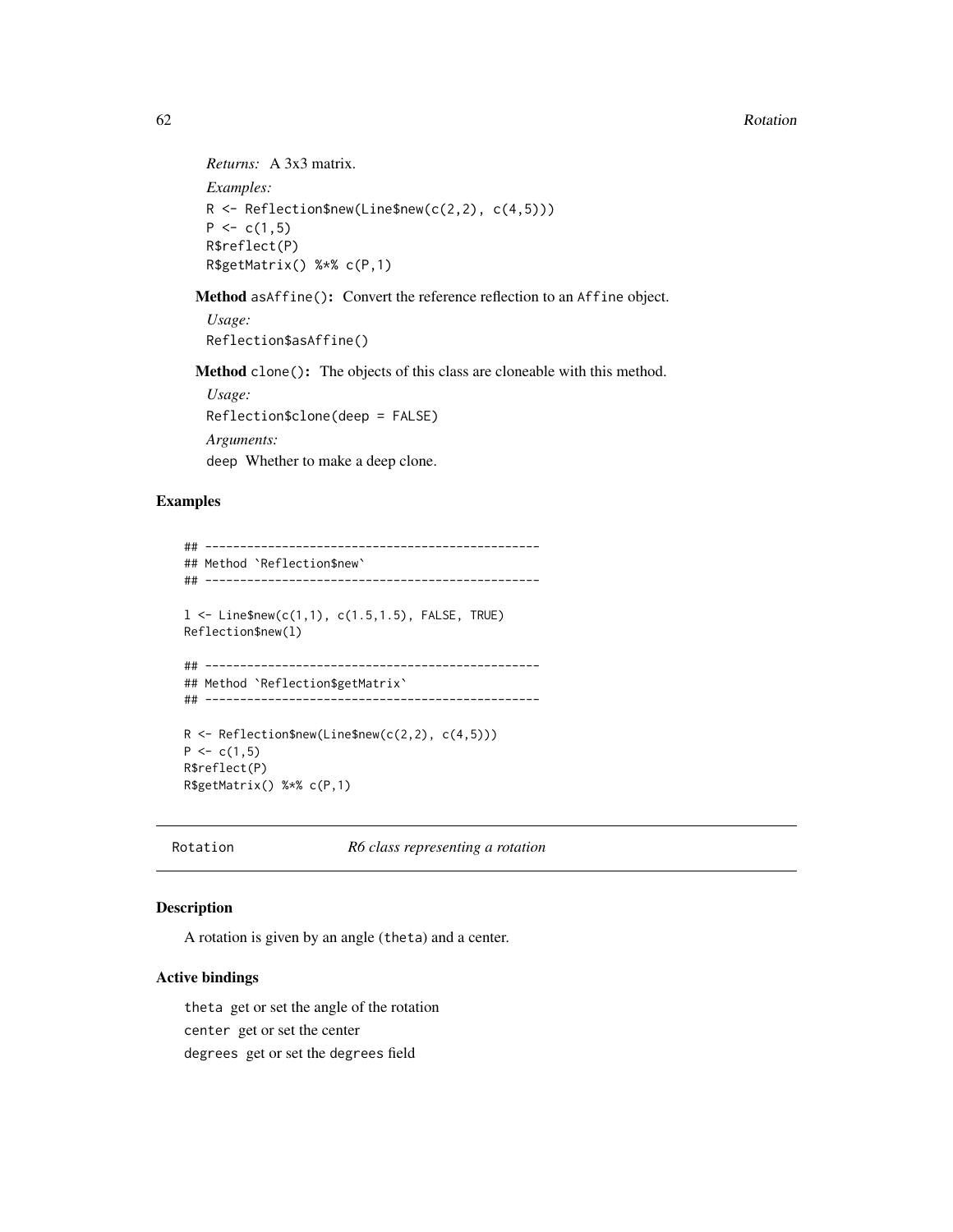#### Rotation 63

# Methods

## Public methods:

- [Rotation\\$new\(\)](#page-2-0)
- [Rotation\\$print\(\)](#page-2-1)
- [Rotation\\$rotate\(\)](#page-12-1)
- [Rotation\\$transform\(\)](#page-3-0)
- [Rotation\\$rotateCircle\(\)](#page-63-0)
- [Rotation\\$transformCircle\(\)](#page-34-0)
- [Rotation\\$rotateEllipse\(\)](#page-63-1)
- [Rotation\\$transformEllipse\(\)](#page-3-5)
- [Rotation\\$rotateLine\(\)](#page-63-2)
- [Rotation\\$transformLine\(\)](#page-3-1)
- [Rotation\\$getMatrix\(\)](#page-34-1)
- [Rotation\\$asAffine\(\)](#page-35-0)
- [Rotation\\$clone\(\)](#page-3-3)

#### Method new(): Create a new Rotation object.

*Usage:*

Rotation\$new(theta, center, degrees = TRUE)

*Arguments:*

theta a number, the angle of the rotation

center a point, the center of the rotation

degrees logical, whether theta is given in degrees

*Returns:* A new Rotation object.

*Examples:*

Rotation\$new(60, c(1,1))

# Method print(): Show instance of a Rotation object.

*Usage:* Rotation\$print(...)

*Arguments:*

... ignored

# Method rotate(): Rotate a point or several points.

*Usage:*

Rotation\$rotate(M)

*Arguments:*

M a point or a two-column matrix of points, one point per row

Method transform(): An alias of rotate.

*Usage:* Rotation\$transform(M)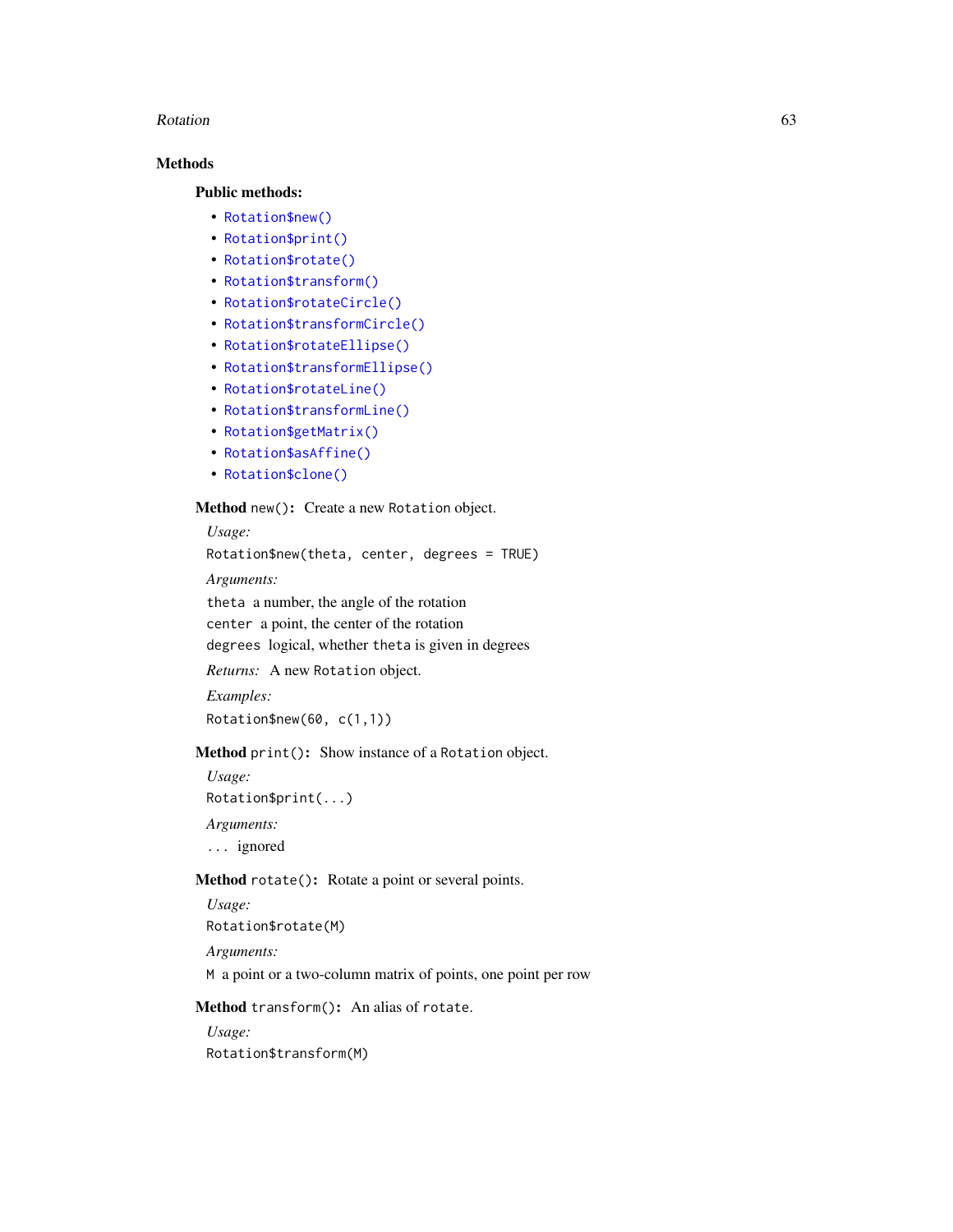#### 64 Rotation Research 2012 12:30 Rotation Research 2013 12:30 Rotation Research 2013

*Arguments:*

M a point or a two-column matrix of points, one point per row

# <span id="page-63-0"></span>Method rotateCircle(): Rotate a circle.

*Usage:* Rotation\$rotateCircle(circ) *Arguments:* circ a Circle object *Returns:* A Circle object.

# Method transformCircle(): An alias of rotateCircle.

*Usage:* Rotation\$transformCircle(circ)

*Arguments:*

circ a Circle object

*Returns:* A Circle object.

# <span id="page-63-1"></span>Method rotateEllipse(): Rotate an ellipse.

*Usage:*

Rotation\$rotateEllipse(ell)

*Arguments:*

ell an Ellipse object

*Returns:* An Ellipse object.

# Method transformEllipse(): An alias of rotateEllipse.

*Usage:* Rotation\$transformEllipse(ell) *Arguments:* ell an Ellipse object *Returns:* An Ellipse object.

## <span id="page-63-2"></span>Method rotateLine(): Rotate a line.

*Usage:* Rotation\$rotateLine(line) *Arguments:* line a Line object

*Returns:* A Line object.

## Method transformLine(): An alias of rotateLine.

*Usage:*

Rotation\$transformLine(line)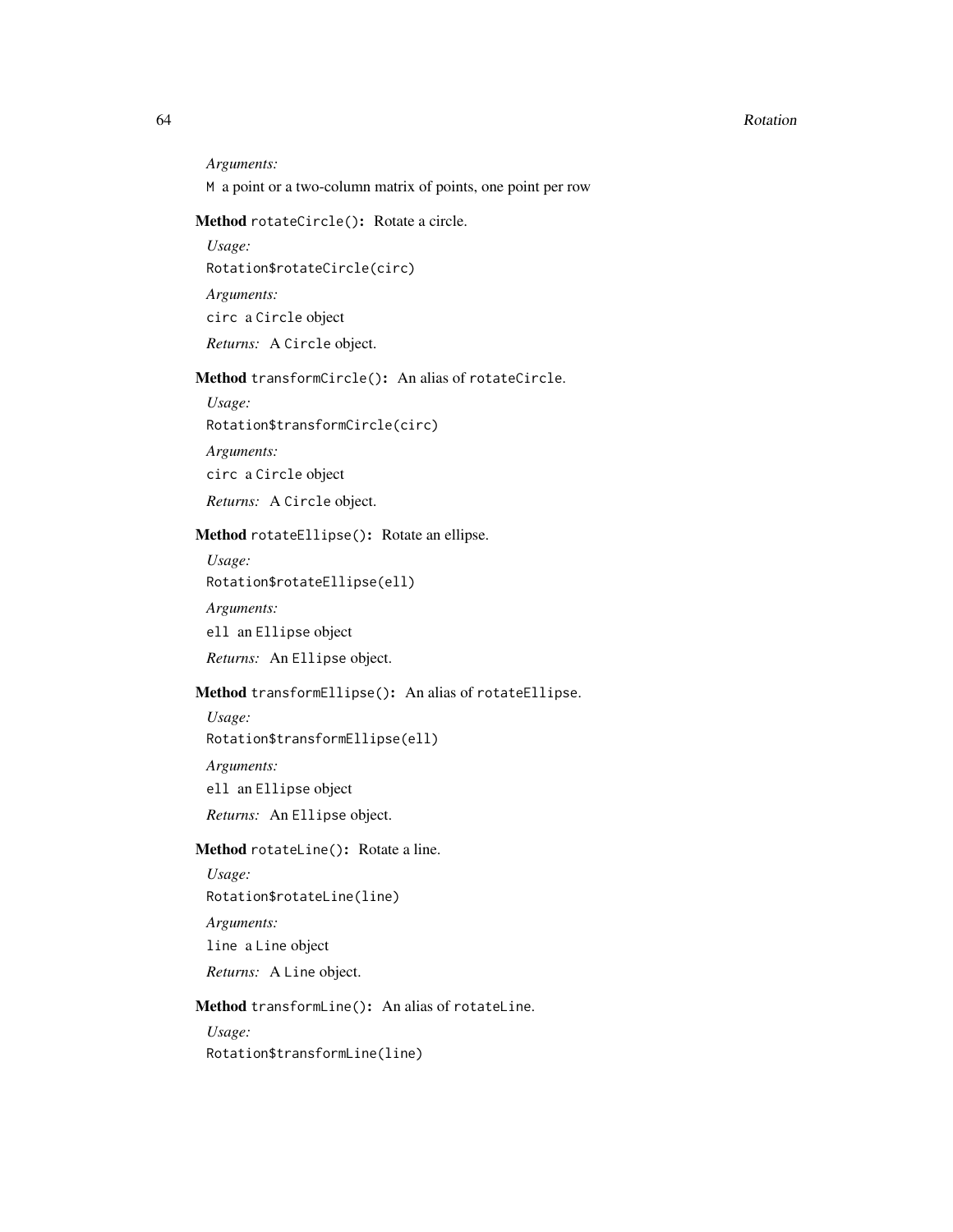#### Rotation 65

*Arguments:* line a Line object *Returns:* A Line object.

Method getMatrix(): Augmented matrix of the rotation.

```
Usage:
Rotation$getMatrix()
Returns: A 3x3 matrix.
Examples:
R <- Rotation$new(60, c(1,1))
P \leftarrow c(1,5)R$rotate(P)
R$getMatrix() %*% c(P,1)
```
Method asAffine(): Convert the reference rotation to an Affine object.

```
Usage:
Rotation$asAffine()
```
Method clone(): The objects of this class are cloneable with this method.

```
Usage:
Rotation$clone(deep = FALSE)
Arguments:
deep Whether to make a deep clone.
```
# Examples

```
## ------------------------------------------------
## Method `Rotation$new`
## ------------------------------------------------
Rotation$new(60, c(1,1))
## ------------------------------------------------
## Method `Rotation$getMatrix`
## ------------------------------------------------
R \leftarrow \text{Rotation$new}(60, c(1,1))P \leftarrow c(1,5)R$rotate(P)
R$getMatrix() %*% c(P,1)
```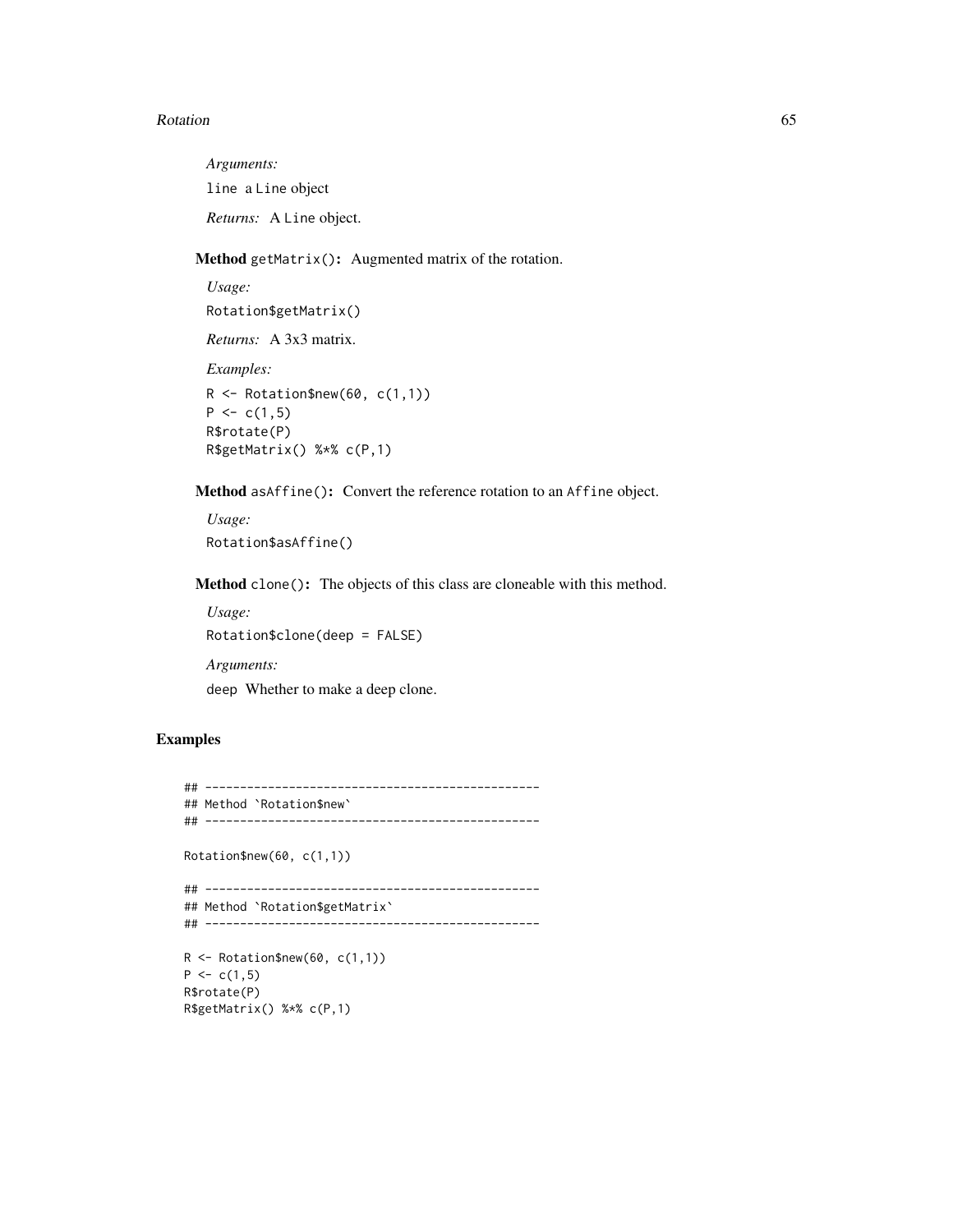## Description

A (non-uniform) scaling is given by a center, a direction vector, and a scale factor.

#### Active bindings

center get or set the center

direction get or set the direction

scale get or set the scale factor

# Methods

#### Public methods:

- [Scaling\\$new\(\)](#page-2-0)
- [Scaling\\$print\(\)](#page-2-1)
- [Scaling\\$transform\(\)](#page-3-0)
- [Scaling\\$getMatrix\(\)](#page-34-1)
- [Scaling\\$asAffine\(\)](#page-35-0)
- [Scaling\\$scaleCircle\(\)](#page-66-0)
- [Scaling\\$clone\(\)](#page-3-3)

# Method new(): Create a new Scaling object.

## *Usage:*

Scaling\$new(center, direction, scale)

*Arguments:*

center a point, the center of the scaling direction a vector, the direction of the scaling scale a number, the scale factor

*Returns:* A new Scaling object.

*Examples:* Scaling\$new(c(1,1), c(1,3), 2)

Method print(): Show instance of a Scaling object.

*Usage:* Scaling\$print(...) *Arguments:* ... ignored

Method transform(): Transform a point or several points by the reference scaling.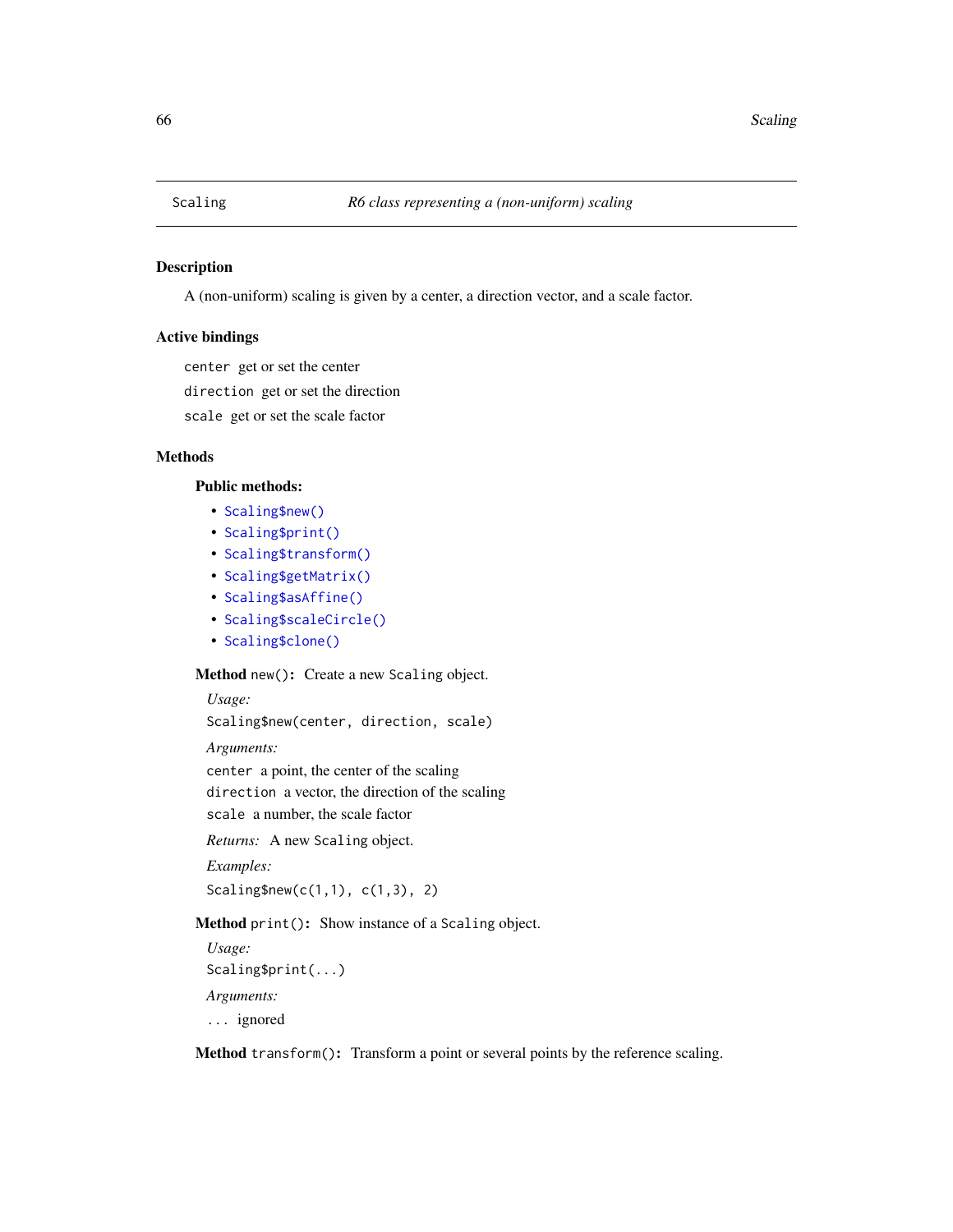#### Scaling 67 and 57 and 57 and 57 and 57 and 57 and 57 and 57 and 57 and 57 and 57 and 57 and 57 and 57 and 57 and 57 and 57 and 57 and 57 and 57 and 57 and 57 and 57 and 57 and 57 and 57 and 57 and 57 and 57 and 57 and 57 a

*Usage:* Scaling\$transform(M) *Arguments:* M a point or a two-column matrix of points, one point per row

Method getMatrix(): Augmented matrix of the scaling.

```
Usage:
Scaling$getMatrix()
Returns: A 3x3 matrix.
Examples:
S <- Scaling$new(c(1,1), c(2,3), 2)
P \leftarrow c(1,5)S$transform(P)
S$getMatrix() %*% c(P,1)
```
Method asAffine(): Convert the reference scaling to an Affine object.

```
Usage:
Scaling$asAffine()
```
<span id="page-66-0"></span>Method scaleCircle(): Scale a circle. The result is an ellipse.

```
Usage:
Scaling$scaleCircle(circ)
Arguments:
circ a Circle object
Returns: An Ellipse object.
```
Method clone(): The objects of this class are cloneable with this method.

*Usage:* Scaling\$clone(deep = FALSE)

*Arguments:*

deep Whether to make a deep clone.

# References

R. Goldman, *An Integrated Introduction to Computer Graphics and Geometric Modeling*. CRC Press, 2009.

# Examples

```
Q \leftarrow c(1,1); w \leftarrow c(1,3); s \leftarrow 2S <- Scaling$new(Q, w, s)
# the center is mapped to itself:
S$transform(Q)
# any vector \code{u} parallel to the direction vector is mapped to \code{s*u}:
u \le -3*w
```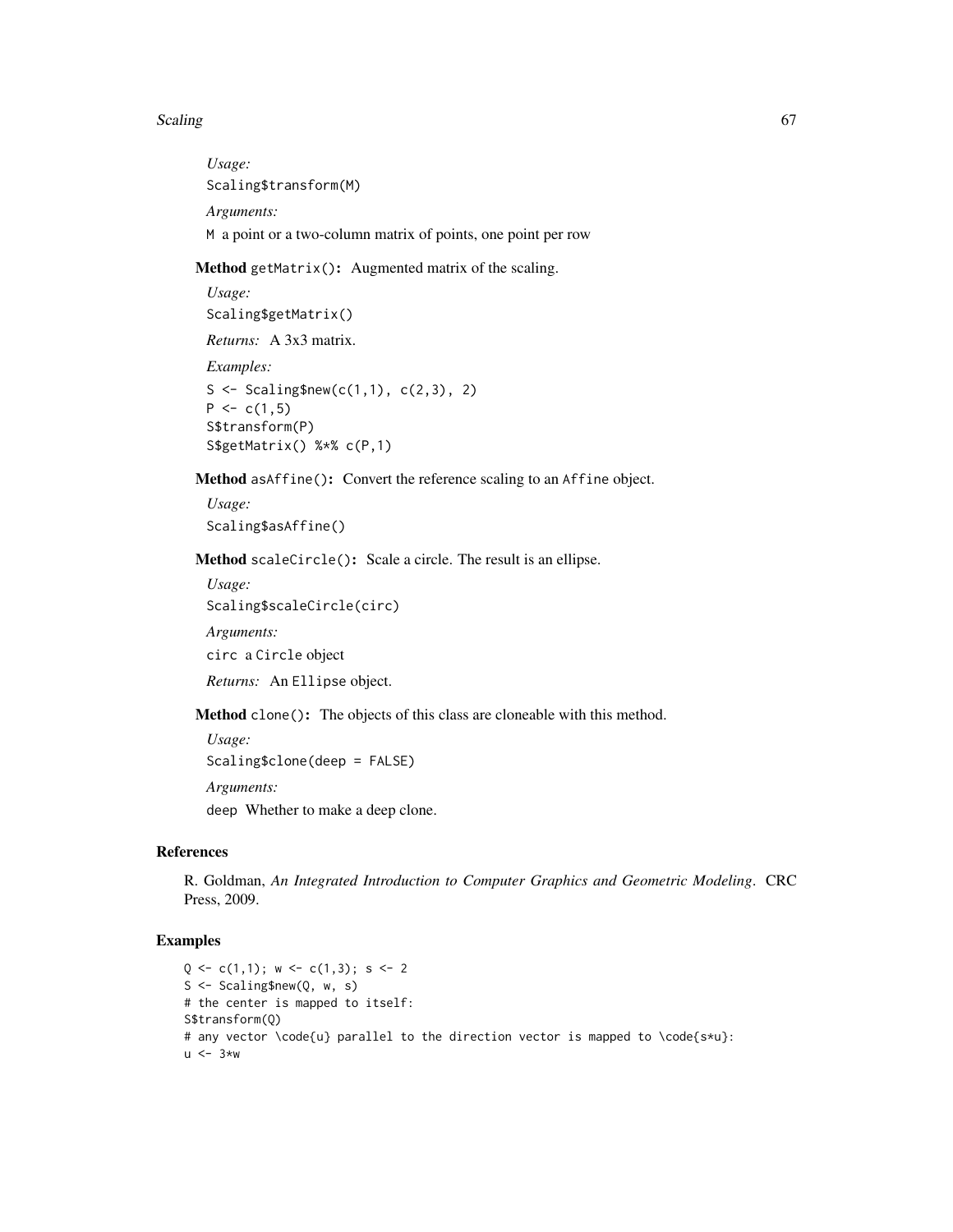```
all.equal(s*u, S$transform(u) - S$transform(c(\theta, \theta)))
# any vector perpendicular to the direction vector is mapped to itself
wt <- 3*c(-w[2], w[1])
all.equal(wt, S$transform(wt) - S$transform(c(\theta, \theta)))
## ------------------------------------------------
## Method `Scaling$new`
## ------------------------------------------------
Scaling$new(c(1,1), c(1,3), 2)
## ------------------------------------------------
## Method `Scaling$getMatrix`
## ------------------------------------------------
S <- Scaling$new(c(1,1), c(2,3), 2)
P \leftarrow c(1,5)S$transform(P)
S$getMatrix() %*% c(P,1)
```
ScalingXY *R6 class representing an axis-scaling*

#### **Description**

An axis-scaling is given by a center, and two scale factors sx and sy, one for the x-axis and one for the y-axis.

#### Active bindings

center get or set the center

- sx get or set the scale factor of the x-axis
- sy get or set the scale factor of the y-ayis

#### Methods

#### Public methods:

- [ScalingXY\\$new\(\)](#page-2-0)
- [ScalingXY\\$print\(\)](#page-2-1)
- [ScalingXY\\$transform\(\)](#page-3-0)
- [ScalingXY\\$getMatrix\(\)](#page-34-1)
- [ScalingXY\\$asAffine\(\)](#page-35-0)
- [ScalingXY\\$clone\(\)](#page-3-3)

Method new(): Create a new ScalingXY object.

*Usage:*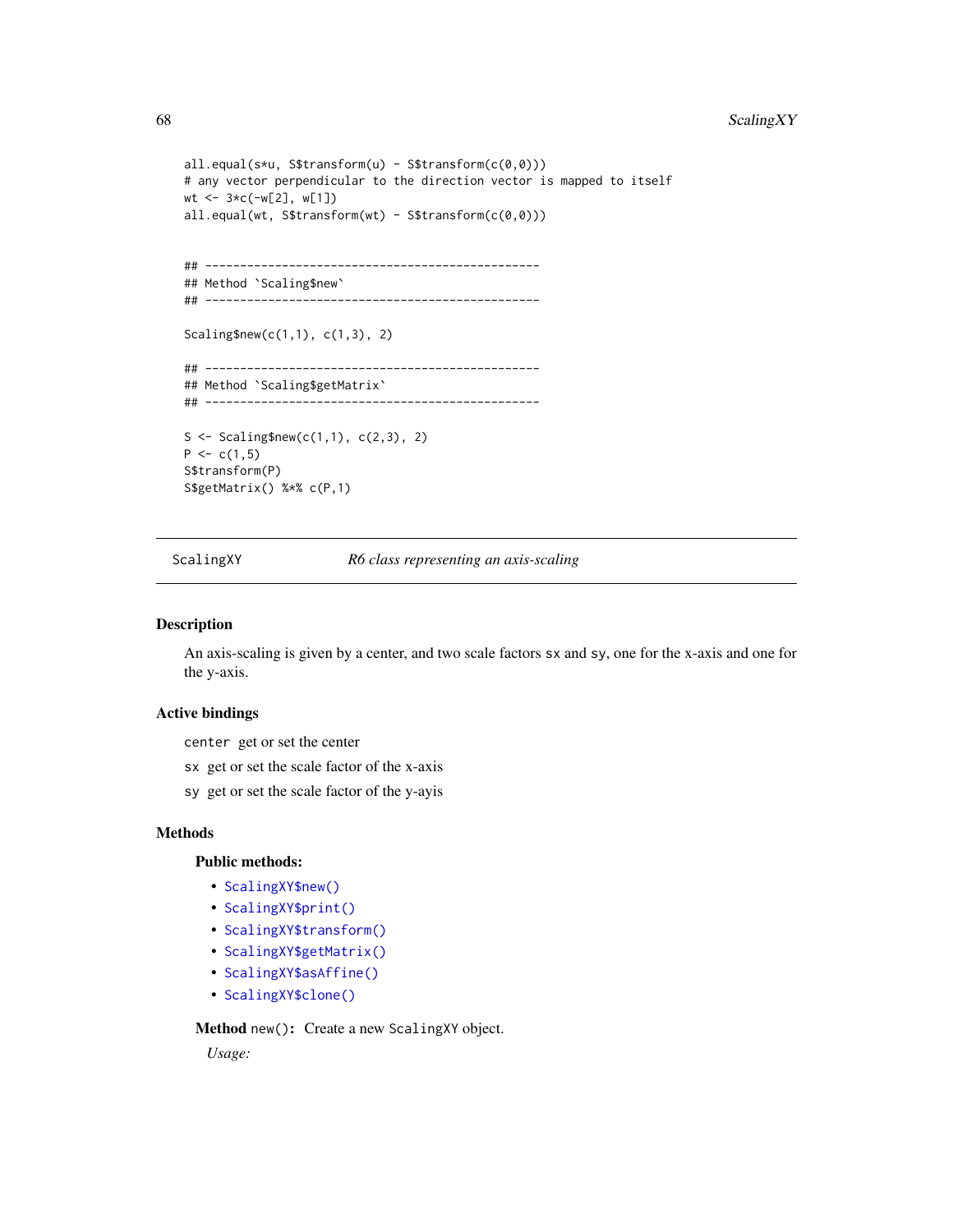# ScalingXY 69

ScalingXY\$new(center, sx, sy) *Arguments:* center a point, the center of the scaling sx a number, the scale factor of the x-axis

sy a number, the scale factor of the y-axis

*Returns:* A new ScalingXY object.

*Examples:* ScalingXY\$new(c(1,1), 4, 2)

Method print(): Show instance of a ScalingXY object.

*Usage:* ScalingXY\$print(...)

*Arguments:*

... ignored

Method transform(): Transform a point or several points by the reference axis-scaling.

*Usage:*

ScalingXY\$transform(M)

*Arguments:*

M a point or a two-column matrix of points, one point per row

*Returns:* A point or a two-column matrix of points.

Method getMatrix(): Augmented matrix of the axis-scaling.

```
Usage:
ScalingXY$getMatrix()
Returns: A 3x3 matrix.
Examples:
S \leq ScalingXY$new(c(1,1), 4, 2)
P \leq -c(1,5)S$transform(P)
S$getMatrix() %*% c(P,1)
```
Method asAffine(): Convert the reference axis-scaling to an Affine object.

*Usage:* ScalingXY\$asAffine()

Method clone(): The objects of this class are cloneable with this method.

*Usage:* ScalingXY\$clone(deep = FALSE) *Arguments:* deep Whether to make a deep clone.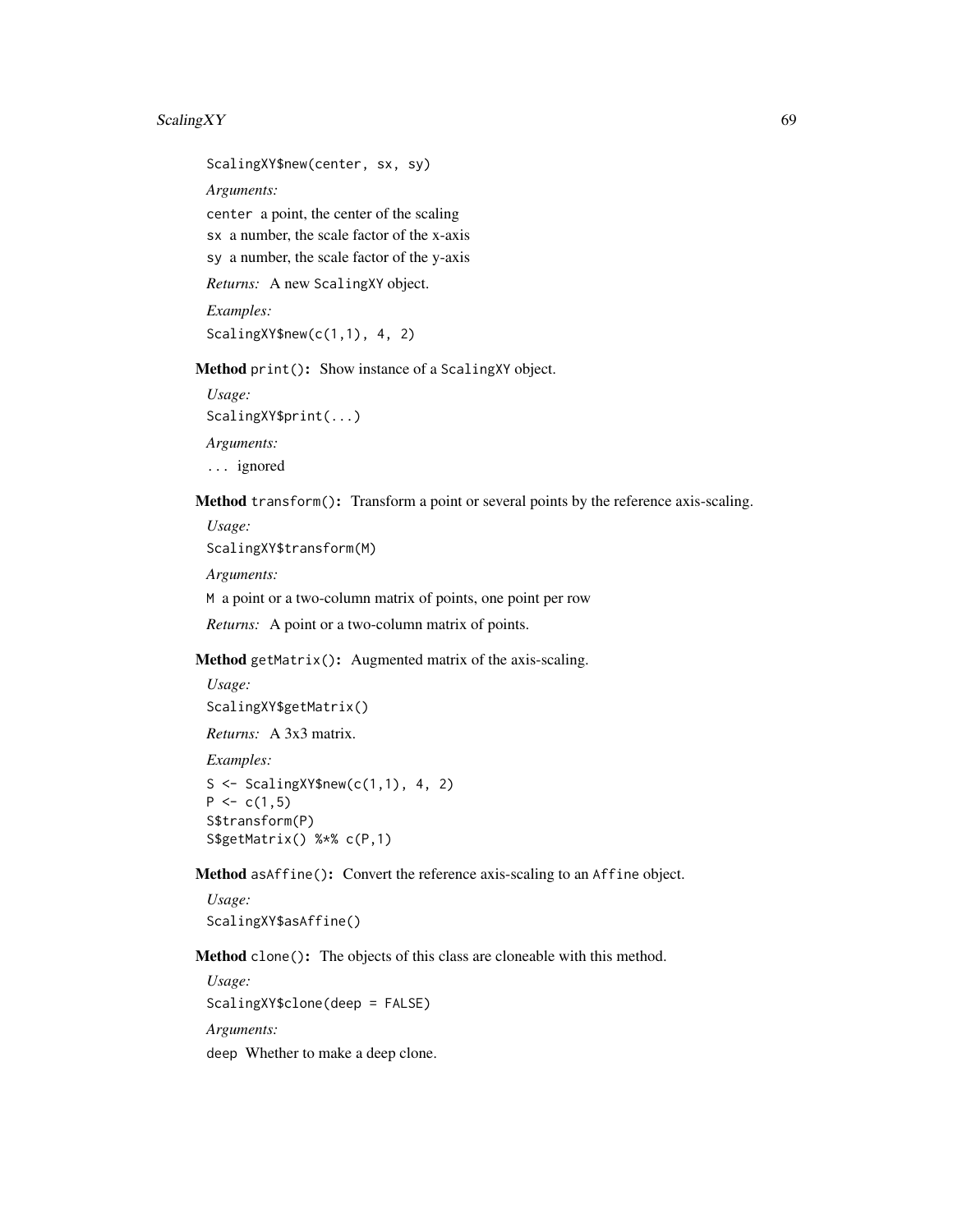70 Shear Shear Shear Shear Shear Shear Shear Shear Shear Shear Shear Shear Shear Shear Shear Shear Shear Shear

## Examples

```
## ------------------------------------------------
## Method `ScalingXY$new`
## ------------------------------------------------
ScalingXY$new(c(1,1), 4, 2)
## ------------------------------------------------
## Method `ScalingXY$getMatrix`
## ------------------------------------------------
S <- ScalingXY$new(c(1,1), 4, 2)
P \leftarrow c(1,5)S$transform(P)
S$getMatrix() %*% c(P,1)
```
Shear *R6 class representing a shear transformation*

#### Description

A shear is given by a vertex, two perpendicular vectors, and an angle.

# Active bindings

vertex get or set the vertex

vector get or set the first vector

ratio get or set the ratio between the length of vector and the length of the second vector, perpendicular to the first one

angle get or set the angle

degrees get or set the degrees field

## Methods

# Public methods:

- [Shear\\$new\(\)](#page-2-0)
- [Shear\\$print\(\)](#page-2-1)
- [Shear\\$transform\(\)](#page-3-0)
- [Shear\\$getMatrix\(\)](#page-34-1)
- [Shear\\$asAffine\(\)](#page-35-0)
- [Shear\\$clone\(\)](#page-3-3)

Method new(): Create a new Shear object.

*Usage:*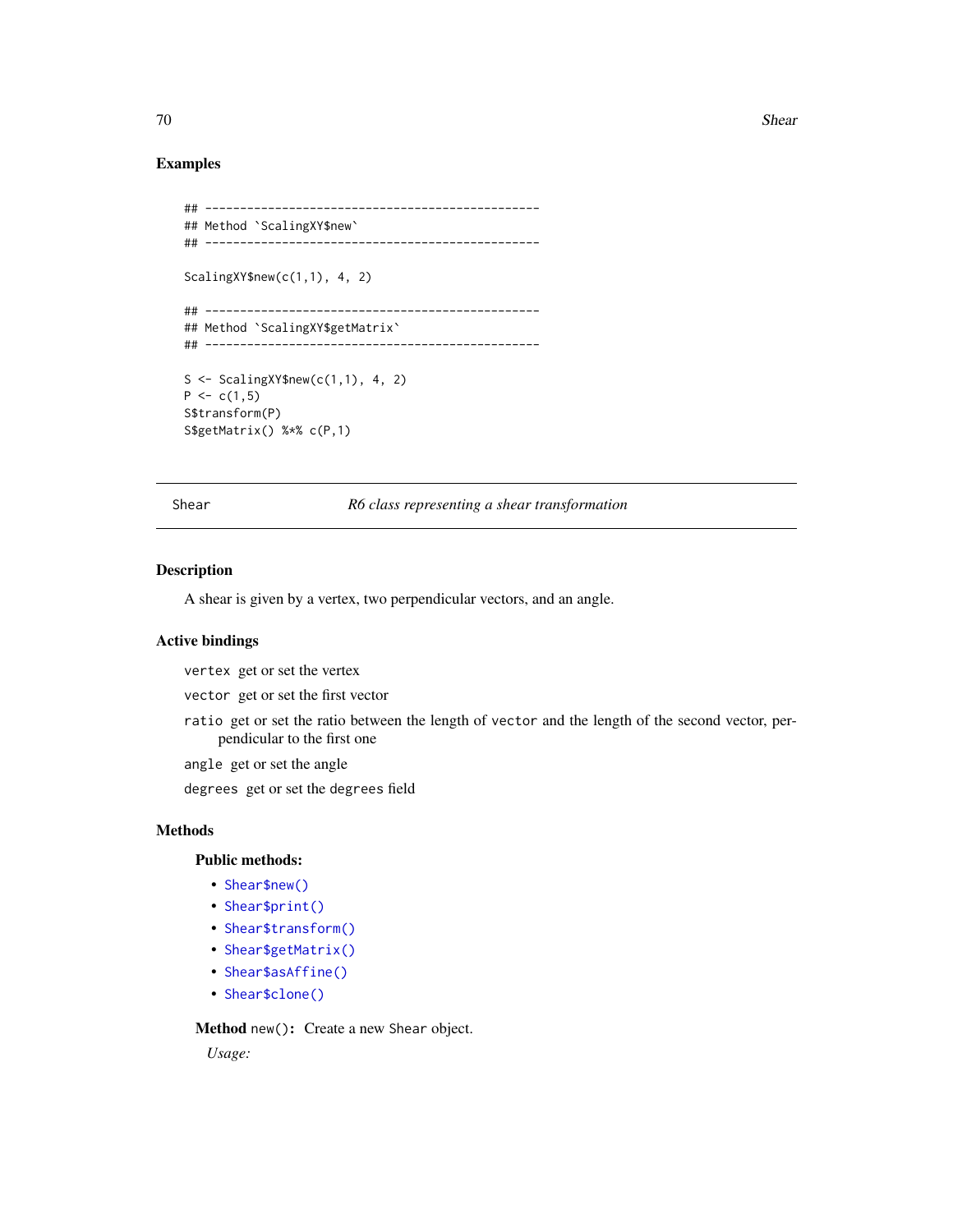#### Shear 71

Shear\$new(vertex, vector, ratio, angle, degrees = TRUE) *Arguments:* vertex a point vector a vector ratio a positive number, the ratio between the length of vector and the length of the second vector, perpendicular to the first one angle an angle strictly between -90 degrees and 90 degrees degrees logical, whether angle is given in degrees *Returns:* A new Shear object. *Examples:* Shear\$new(c(1,1), c(1,3), 0.5, 30) Method print(): Show instance of a Shear object. *Usage:* Shear\$print(...)

*Arguments:* ... ignored

Method transform(): Transform a point or several points by the reference shear.

*Usage:* Shear\$transform(M) *Arguments:*

M a point or a two-column matrix of points, one point per row

Method getMatrix(): Augmented matrix of the shear.

```
Usage:
Shear$getMatrix()
Returns: A 3x3 matrix.
Examples:
S <- Shear$new(c(1,1), c(1,3), 0.5, 30)
S$getMatrix()
```
Method asAffine(): Convert the reference shear to an Affine object.

*Usage:* Shear\$asAffine() *Examples:* Shear\$new( $c(\emptyset, \emptyset)$ ,  $c(1, \emptyset)$ , 1, atan(30), FALSE)\$asAffine()

Method clone(): The objects of this class are cloneable with this method.

*Usage:* Shear\$clone(deep = FALSE) *Arguments:* deep Whether to make a deep clone.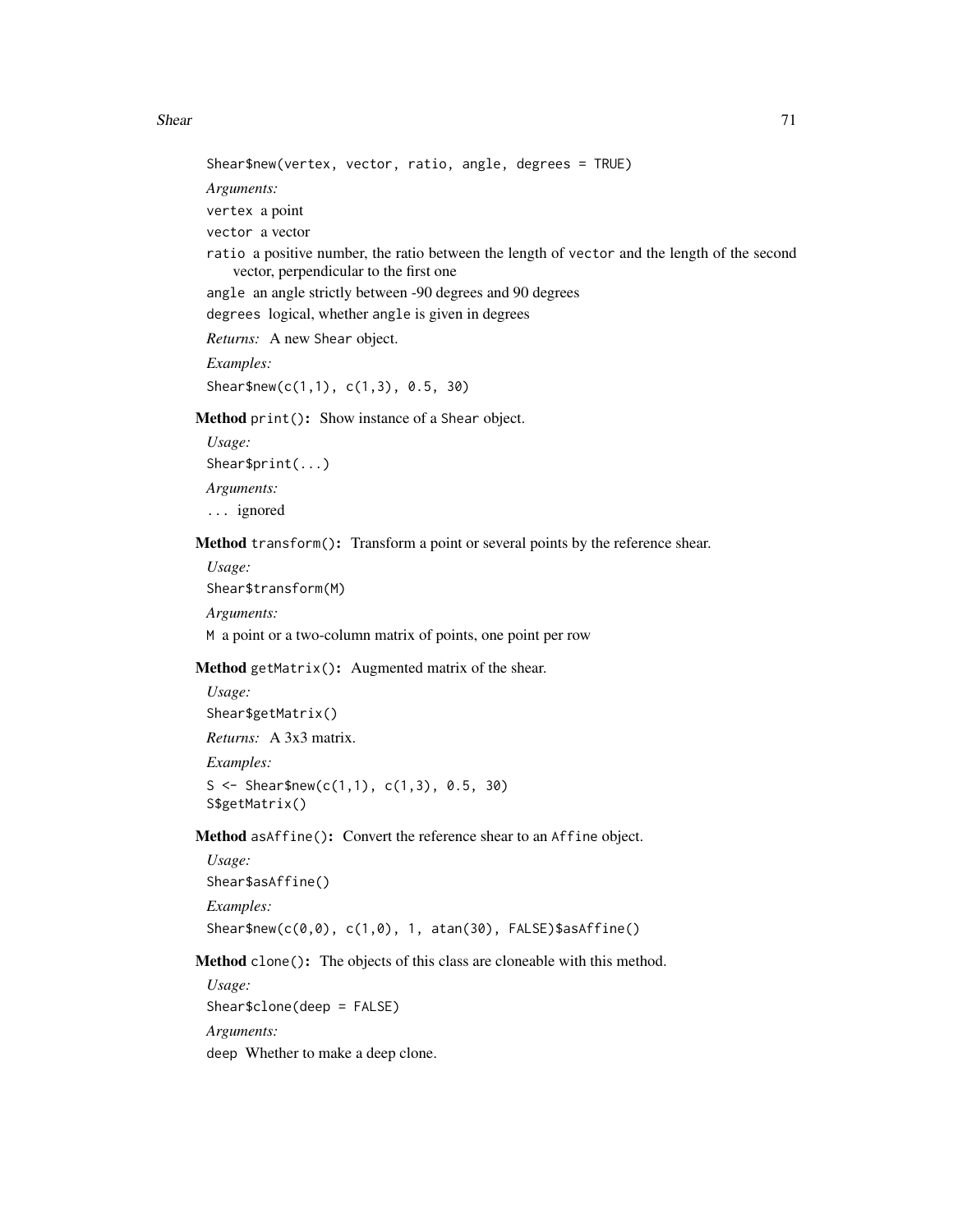## References

R. Goldman, *An Integrated Introduction to Computer Graphics and Geometric Modeling*. CRC Press, 2009.

# Examples

```
P <- c(0,0); w <- c(1,0); ratio <- 1; angle <- 45
shear <- Shear$new(P, w, ratio, angle)
wt \le ratio \star c(-w[2], w[1])
Q \le -P + w; R \le -Q + wt; S \le -P + wtA <- shear$transform(P)
B <- shear$transform(Q)
C <- shear$transform(R)
D <- shear$transform(S)
plot(0, 0, type = "n", asp = 1, xlim = c(0,1), ylim = c(0,2))
lines(rbind(P,Q,R,S,P), lwd = 2) # unit square
lines(rbind(A,B,C,D,A), lwd = 2, col = "blue") # image by the shear
## ------------------------------------------------
## Method `Shear$new`
## ------------------------------------------------
Shear$new(c(1,1), c(1,3), 0.5, 30)
## ------------------------------------------------
## Method `Shear$getMatrix`
## ------------------------------------------------
S <- Shear$new(c(1,1), c(1,3), 0.5, 30)
S$getMatrix()
## ------------------------------------------------
## Method `Shear$asAffine`
## ------------------------------------------------
Shear$new(c(0,0), c(1,0), 1, atan(30), FALSE)$asAffine()
```
soddyCircle *Inner Soddy circle*

## Description

Inner Soddy circles associated to three circles.

## Usage

soddyCircle(circ1, circ2, circ3)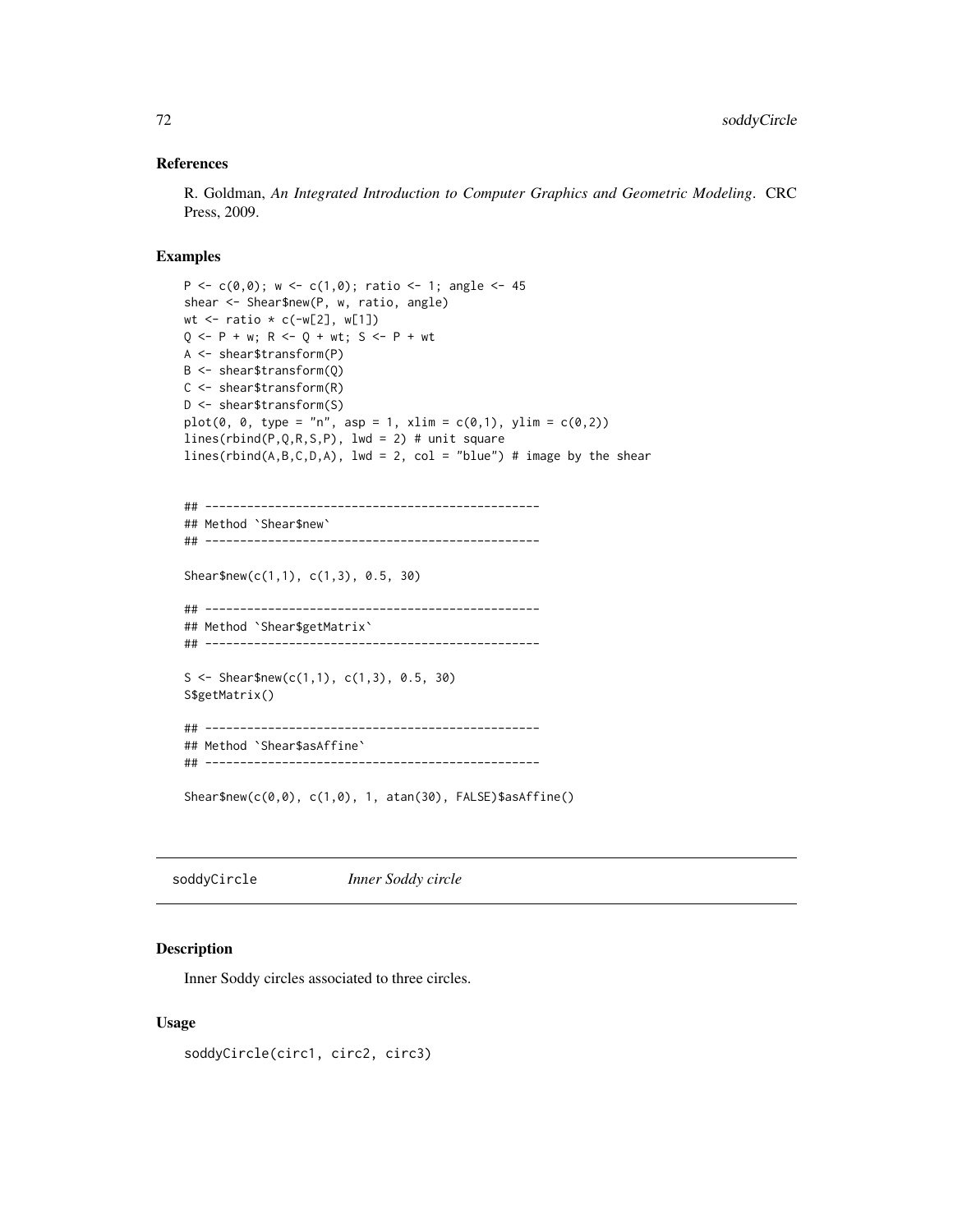#### <span id="page-72-0"></span>SteinerChain 73

## Arguments

circ1, circ2, circ3 distinct circles

# Value

A Circle object.

SteinerChain *Steiner chain*

# Description

Return a Steiner chain of circles.

# Usage

SteinerChain(c0, n, phi, shift, ellipse = FALSE)

# Arguments

| c0      | exterior circle, a Circle object                                                                                                                             |
|---------|--------------------------------------------------------------------------------------------------------------------------------------------------------------|
| n       | number of circles, not including the inner circle; at least 3                                                                                                |
| phi     | $-1$ < phi < 1 controls the radii of the circles                                                                                                             |
| shift   | any number; it produces a kind of rotation around the inner circle; values be-<br>tween 0 and n cover all possibilities                                      |
| ellipse | logical; the centers of the circles of the Steiner chain lie on an ellipse, and this<br>ellipse is returned as an attribute if you set this argument to TRUE |

## Value

A list of n+1 Circle objects. The inner circle is stored at the last position.

## Examples

```
c0 \leftarrow Circle$new(c(1,1), 3)
chain <- SteinerChain(c0, 5, 0.3, 0.5, ellipse = TRUE)
plot(0, 0, type = "n", asp = 1, xlim = c(-4, 4), ylim = c(-4, 4))
invisible(lapply(chain, draw, lwd = 2, border = "blue"))
draw(c0, 1wd = 2)draw(attr(chain, "ellipse"), lwd = 2, border = "red")
```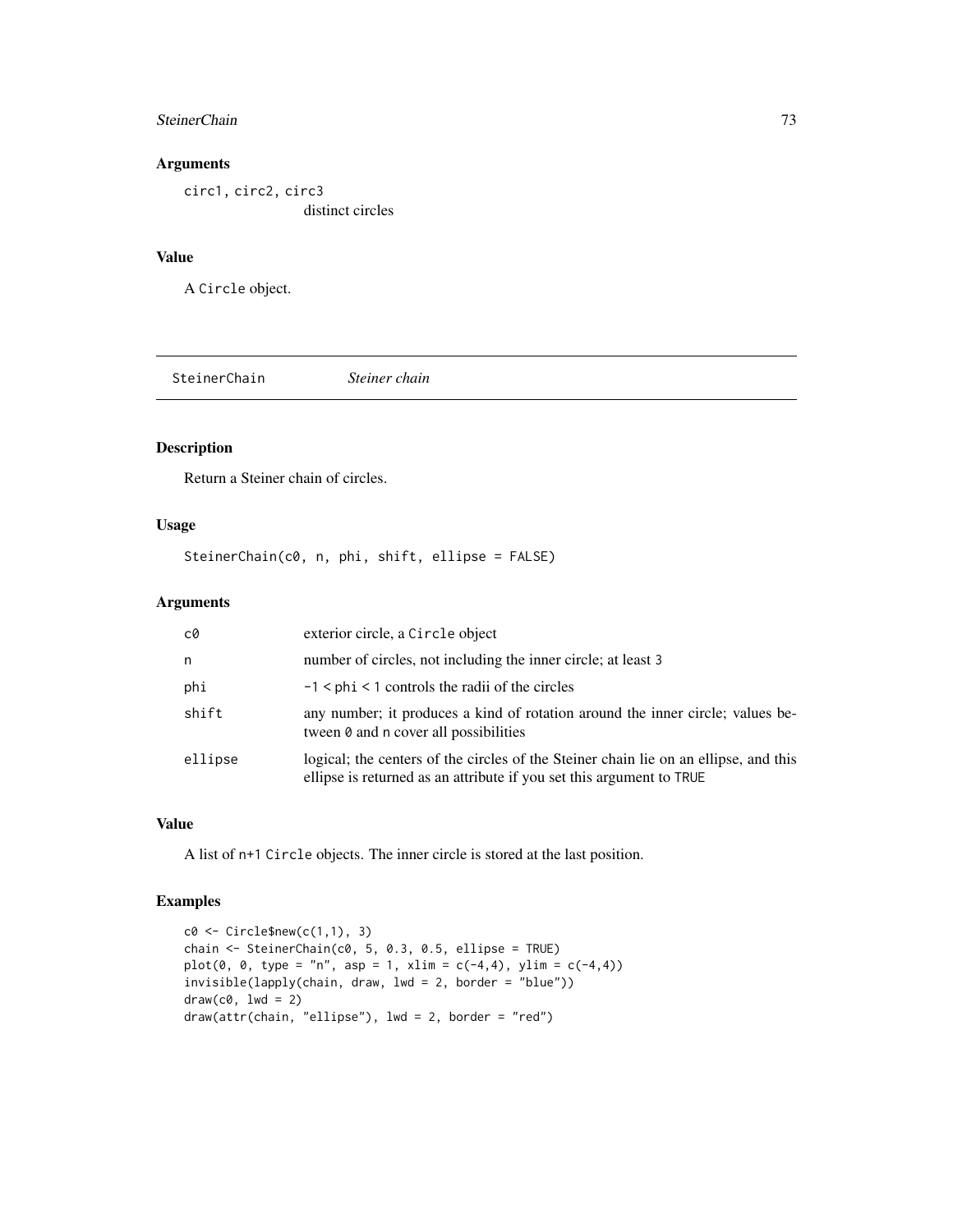<span id="page-73-0"></span>

## Description

A translation is given by a vector v.

#### Active bindings

v get or set the vector of translation

## Methods

## Public methods:

- [Translation\\$new\(\)](#page-2-0)
- [Translation\\$print\(\)](#page-2-1)
- [Translation\\$project\(\)](#page-57-0)
- [Translation\\$transform\(\)](#page-3-0)
- [Translation\\$translateLine\(\)](#page-74-0)
- [Translation\\$transformLine\(\)](#page-3-1)
- [Translation\\$translateEllipse\(\)](#page-74-1)
- [Translation\\$transformEllipse\(\)](#page-3-2)
- [Translation\\$getMatrix\(\)](#page-34-0)
- [Translation\\$asAffine\(\)](#page-35-0)
- [Translation\\$clone\(\)](#page-3-3)

# Method new(): Create a new Translation object.

*Usage:* Translation\$new(v)

*Arguments:*

v a numeric vector of length two, the vector of translation

*Returns:* A new Translation object.

Method print(): Show instance of a translation object.

*Usage:* Translation\$print(...) *Arguments:*

... ignored

Method project(): Transform a point or several points by the reference translation.

*Usage:*

Translation\$project(M)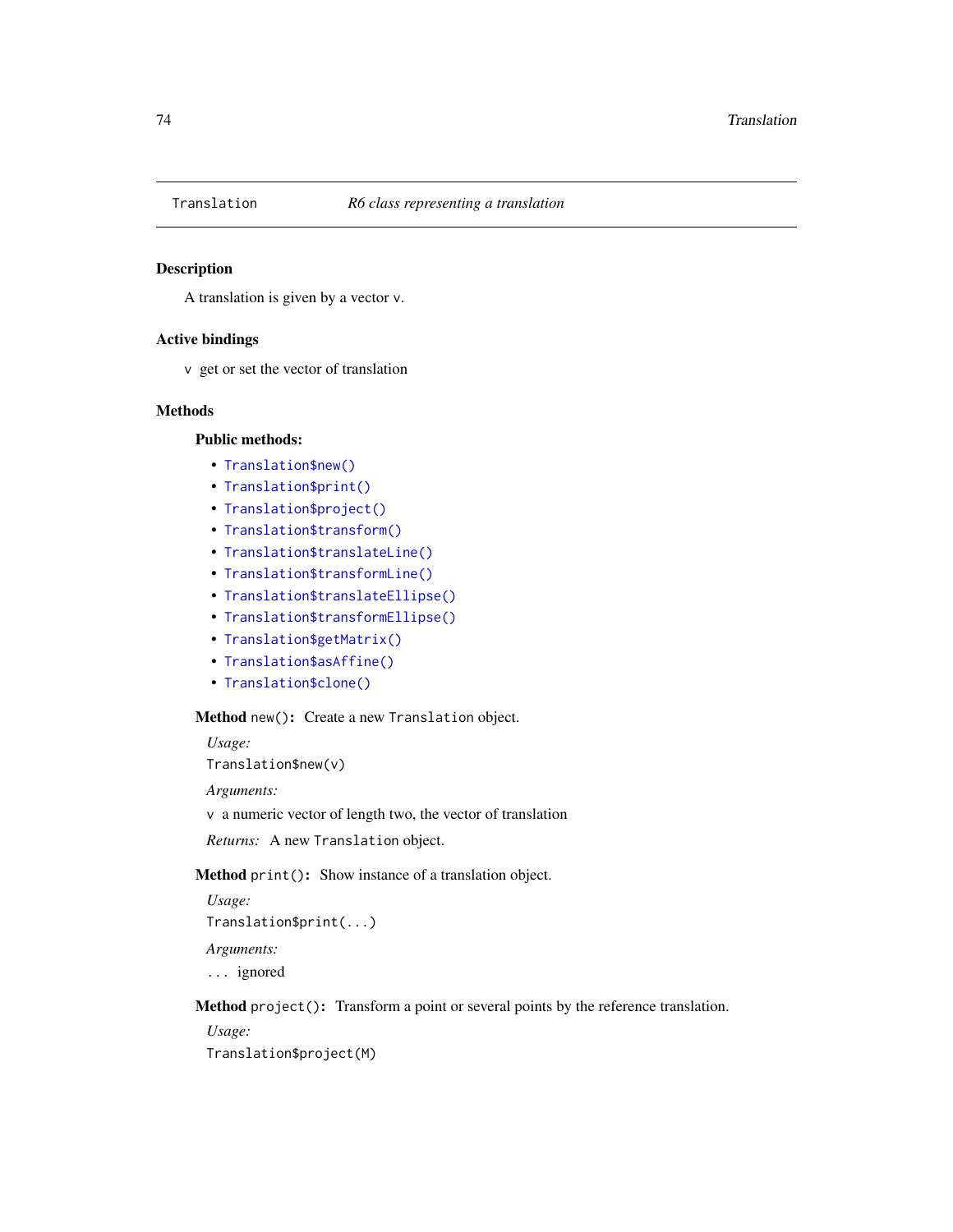#### Translation 75

*Arguments:*

M a point or a two-column matrix of points, one point per row

Method transform(): An alias of translate.

*Usage:*

Translation\$transform(M)

*Arguments:*

M a point or a two-column matrix of points, one point per row

<span id="page-74-0"></span>Method translateLine(): Translate a line.

*Usage:*

Translation\$translateLine(line)

*Arguments:*

line a Line object

*Returns:* A Line object.

## Method transformLine(): An alias of translateLine.

*Usage:*

Translation\$transformLine(line)

*Arguments:*

line a Line object

*Returns:* A Line object.

# <span id="page-74-1"></span>Method translateEllipse(): Translate a circle or an ellipse.

*Usage:* Translation\$translateEllipse(ell) *Arguments:* ell an Ellipse object or a Circle object *Returns:* An Ellipse object or a Circle object.

# Method transformEllipse(): An alias of translateEllipse.

*Usage:* Translation\$transformEllipse(ell) *Arguments:* ell an Ellipse object or a Circle object *Returns:* An Ellipse object or a Circle object.

#### Method getMatrix(): Augmented matrix of the translation.

*Usage:* Translation\$getMatrix() *Returns:* A 3x3 matrix.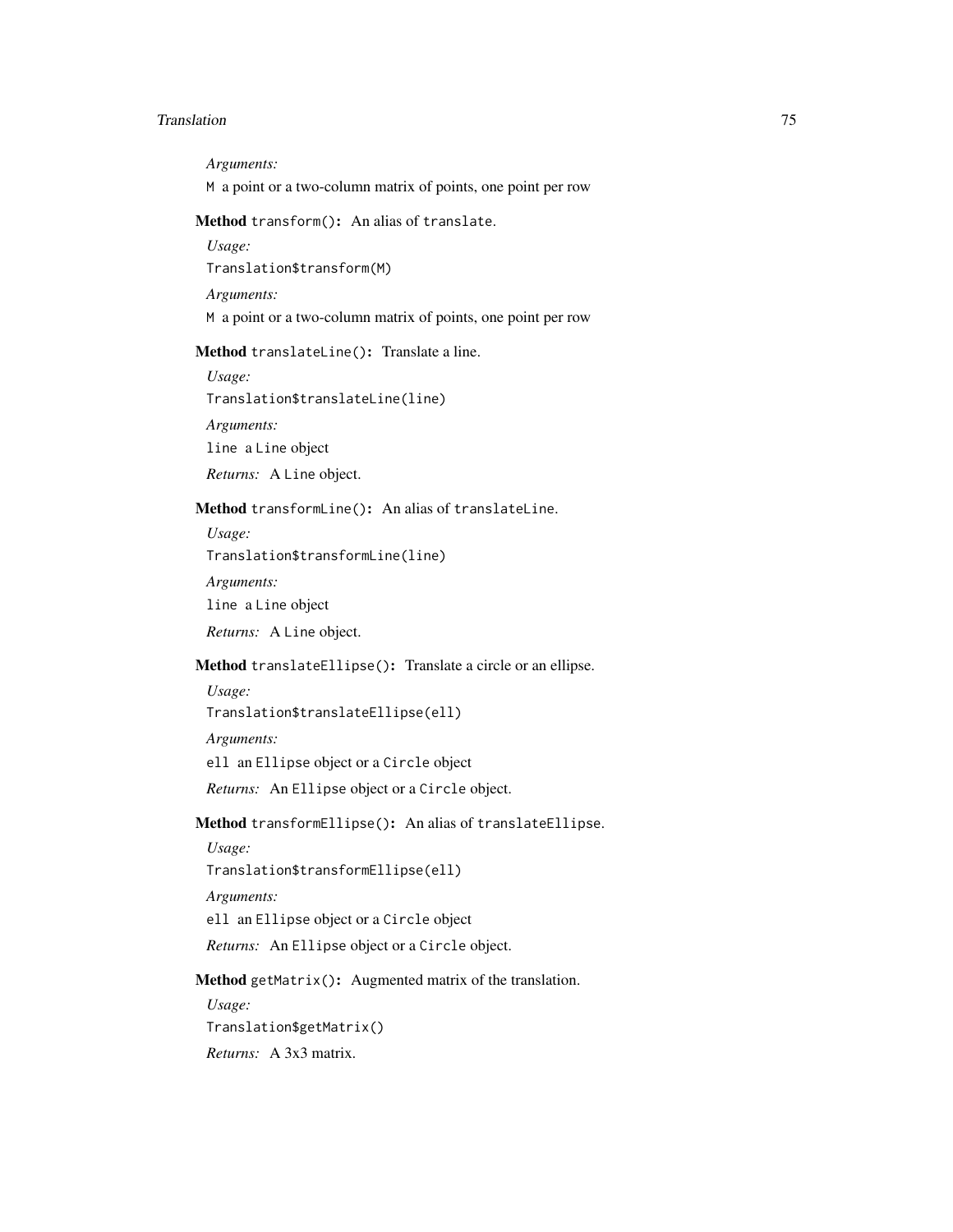<span id="page-75-0"></span>Method asAffine(): Convert the reference translation to an Affine object.

*Usage:* Translation\$asAffine()

Method clone(): The objects of this class are cloneable with this method.

*Usage:* Translation\$clone(deep = FALSE) *Arguments:* deep Whether to make a deep clone.

## Triangle *R6 class representing a triangle*

## Description

A triangle has three vertices. They are named A, B, C.

## Active bindings

- A get or set the vertex A
- B get or set the vertex B
- C get or set the vertex C

## Methods

## Public methods:

- [Triangle\\$new\(\)](#page-2-0)
- [Triangle\\$print\(\)](#page-2-1)
- [Triangle\\$flatness\(\)](#page-77-0)
- [Triangle\\$a\(\)](#page-77-1)
- [Triangle\\$b\(\)](#page-77-2)
- [Triangle\\$c\(\)](#page-77-3)
- [Triangle\\$edges\(\)](#page-77-4)
- [Triangle\\$orientation\(\)](#page-78-0)
- [Triangle\\$contains\(\)](#page-20-0)
- [Triangle\\$isAcute\(\)](#page-78-1)
- [Triangle\\$angleA\(\)](#page-78-2)
- [Triangle\\$angleB\(\)](#page-78-3)
- [Triangle\\$angleC\(\)](#page-78-4)
- [Triangle\\$angles\(\)](#page-78-5)
- [Triangle\\$X175\(\)](#page-78-6)
- [Triangle\\$VeldkampIsoperimetricPoint\(\)](#page-79-0)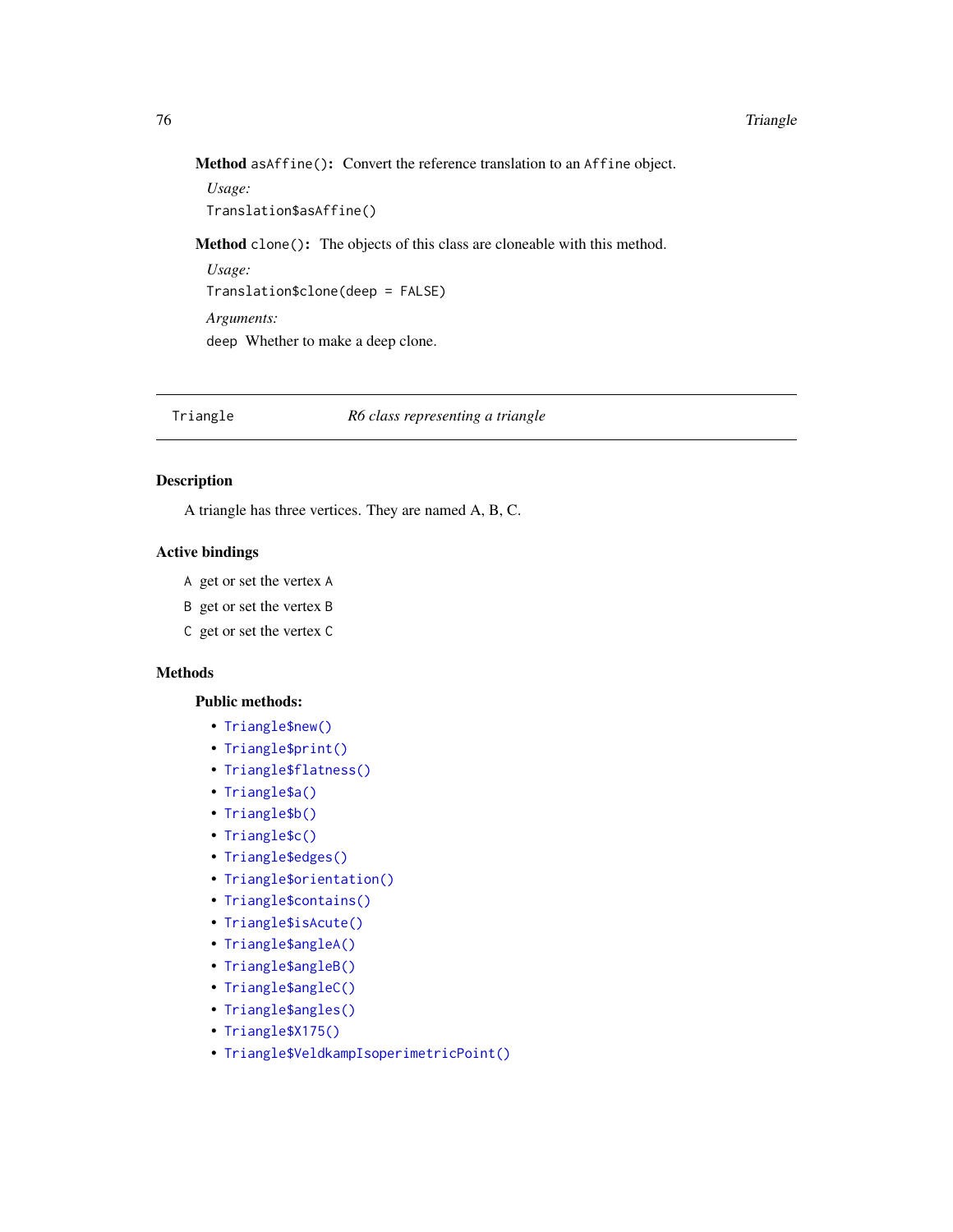- [Triangle\\$centroid\(\)](#page-79-1)
- [Triangle\\$orthocenter\(\)](#page-79-2)
- [Triangle\\$area\(\)](#page-79-3)
- [Triangle\\$incircle\(\)](#page-79-4)
- [Triangle\\$inradius\(\)](#page-79-5)
- [Triangle\\$incenter\(\)](#page-79-6)
- [Triangle\\$excircles\(\)](#page-79-7)
- [Triangle\\$excentralTriangle\(\)](#page-79-8)
- [Triangle\\$BevanPoint\(\)](#page-79-9)
- [Triangle\\$medialTriangle\(\)](#page-80-0)
- [Triangle\\$orthicTriangle\(\)](#page-80-1)
- [Triangle\\$incentralTriangle\(\)](#page-80-2)
- [Triangle\\$NagelTriangle\(\)](#page-80-3)
- [Triangle\\$NagelPoint\(\)](#page-80-4)
- [Triangle\\$GergonneTriangle\(\)](#page-81-0)
- [Triangle\\$GergonnePoint\(\)](#page-81-1)
- [Triangle\\$tangentialTriangle\(\)](#page-81-2)
- [Triangle\\$symmedialTriangle\(\)](#page-81-3)
- [Triangle\\$symmedianPoint\(\)](#page-81-4)
- [Triangle\\$circumcircle\(\)](#page-82-0)
- [Triangle\\$circumcenter\(\)](#page-82-1)
- [Triangle\\$circumradius\(\)](#page-82-2)
- [Triangle\\$BrocardCircle\(\)](#page-82-3)
- [Triangle\\$BrocardPoints\(\)](#page-82-4)
- [Triangle\\$LemoineCircleI\(\)](#page-82-5)
- [Triangle\\$LemoineCircleII\(\)](#page-82-6)
- [Triangle\\$LemoineTriangle\(\)](#page-82-7)
- [Triangle\\$LemoineCircleIII\(\)](#page-83-0)
- [Triangle\\$ParryCircle\(\)](#page-83-1)
- [Triangle\\$pedalTriangle\(\)](#page-83-2)
- [Triangle\\$CevianTriangle\(\)](#page-83-3)
- [Triangle\\$MalfattiCircles\(\)](#page-83-4)
- [Triangle\\$AjimaMalfatti1\(\)](#page-83-5)
- [Triangle\\$AjimaMalfatti2\(\)](#page-84-0)
- [Triangle\\$equalDetourPoint\(\)](#page-84-1)
- [Triangle\\$trilinearToPoint\(\)](#page-84-2)
- [Triangle\\$pointToTrilinear\(\)](#page-84-3)
- [Triangle\\$isogonalConjugate\(\)](#page-84-4)
- [Triangle\\$rotate\(\)](#page-12-0)
- [Triangle\\$translate\(\)](#page-12-1)
- [Triangle\\$SteinerEllipse\(\)](#page-85-0)
- [Triangle\\$SteinerInellipse\(\)](#page-85-1)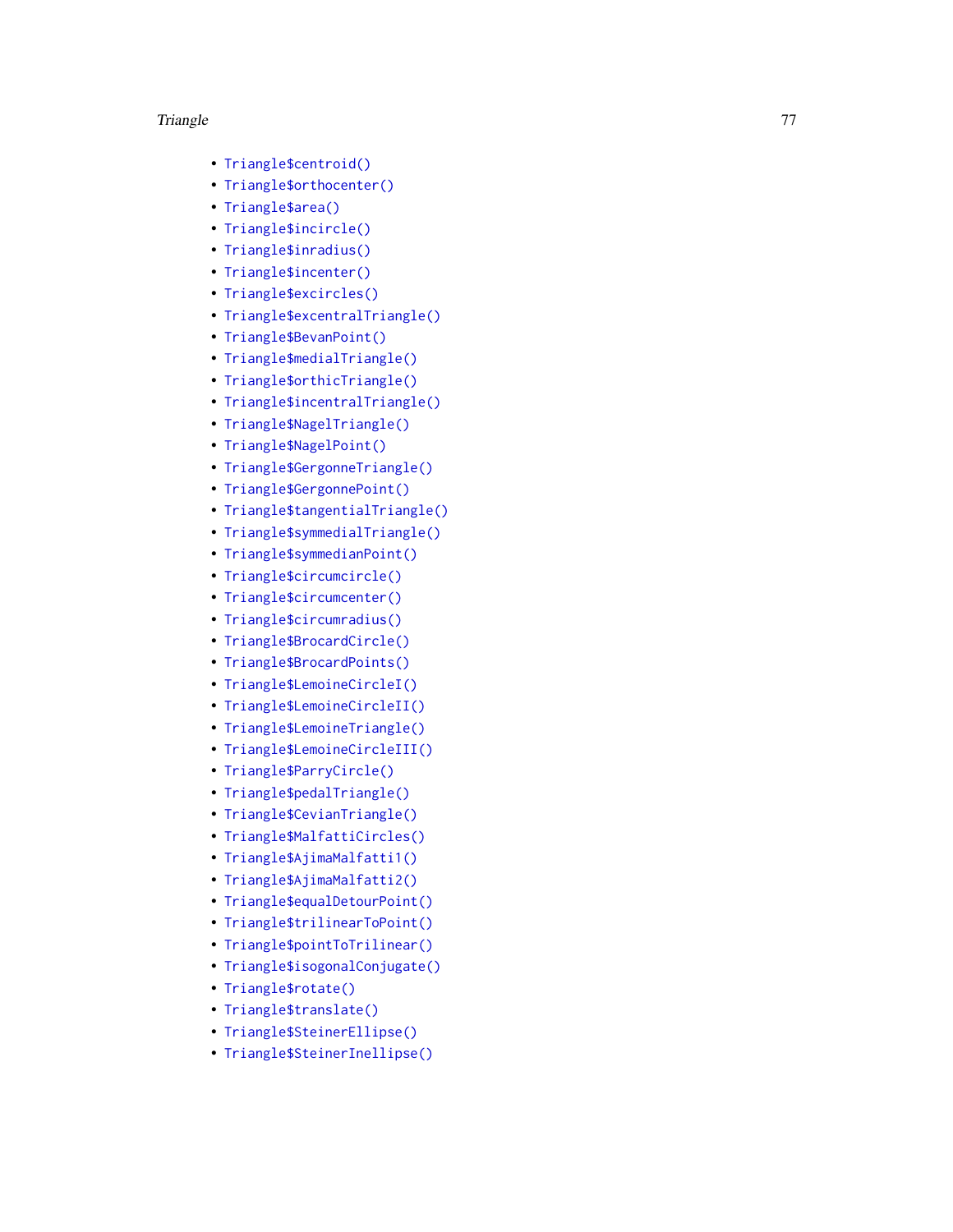- [Triangle\\$MandartInellipse\(\)](#page-85-2)
- [Triangle\\$randomPoints\(\)](#page-12-2)
- [Triangle\\$hexylTriangle\(\)](#page-86-0)
- [Triangle\\$clone\(\)](#page-3-3)

## Method new(): Create a new Triangle object.

```
Usage:
Triangle$new(A, B, C)
Arguments:
A, B, C vertices
Returns: A new Triangle object.
Examples:
t <- Triangle$new(c(0,0), c(1,0), c(1,1))
t
t$C
tC < -c(2, 2)t
```
## Method print(): Show instance of a triangle object

```
Usage:
Triangle$print(...)
Arguments:
... ignored
Examples:
Triangle$new(c(0,0), c(1,0), c(1,1))
```
## <span id="page-77-0"></span>Method flatness(): Flatness of the triangle.

*Usage:* Triangle\$flatness()

*Returns:* A number between 0 and 1. A triangle is flat when its flatness is 1.

<span id="page-77-1"></span>Method a(): Length of the side BC.

*Usage:* Triangle\$a()

<span id="page-77-2"></span>Method b(): Length of the side AC.

*Usage:* Triangle\$b()

<span id="page-77-3"></span>Method c(): Length of the side AB.

*Usage:* Triangle\$c()

<span id="page-77-4"></span>Method edges(): The lengths of the sides of the triangle.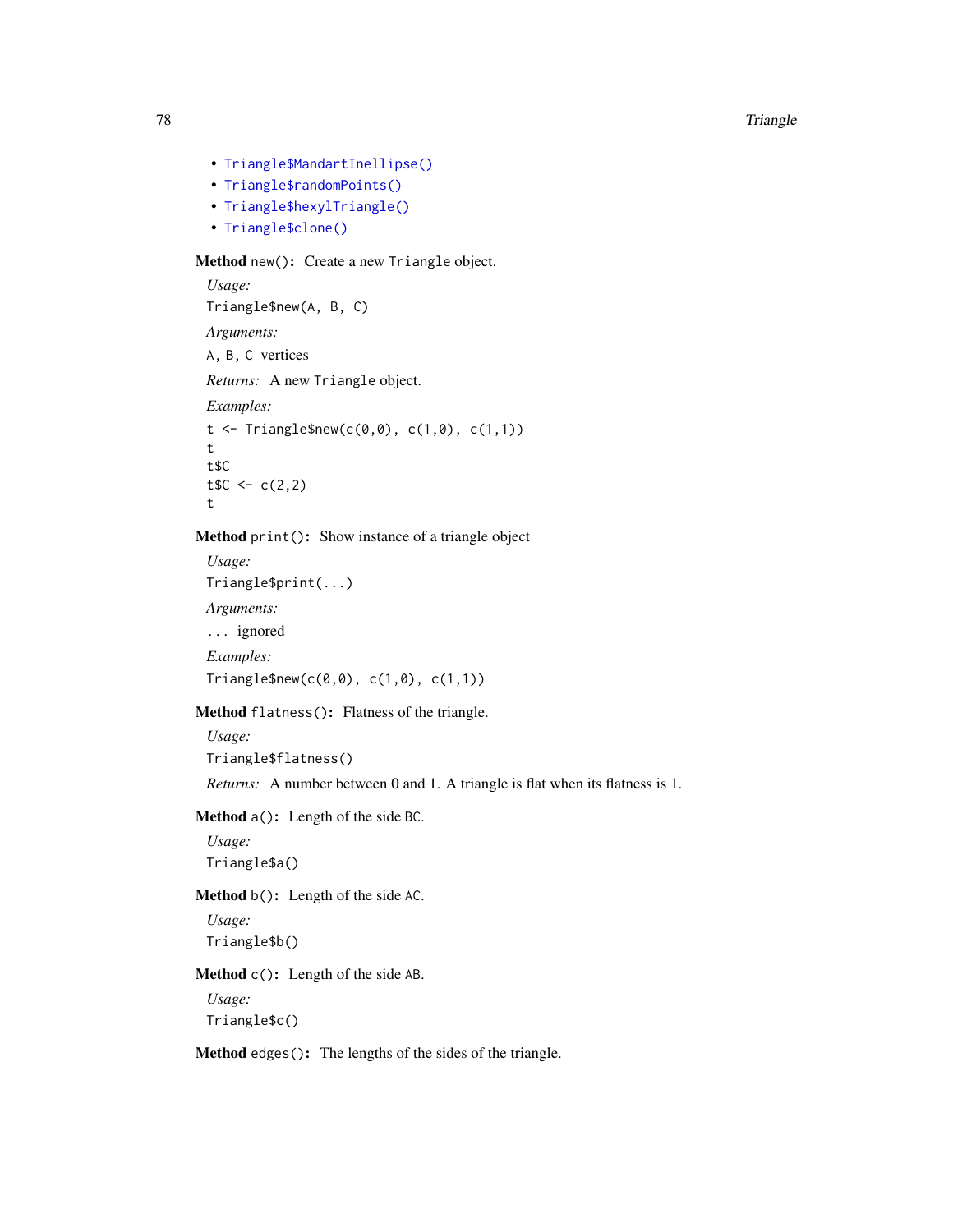*Usage:* Triangle\$edges() *Returns:* A named numeric vector.

## <span id="page-78-0"></span>Method orientation(): Determine the orientation of the triangle.

*Usage:*

Triangle\$orientation()

*Returns:* An integer: 1 for counterclockwise, -1 for clockwise, 0 for collinear.

Method contains(): Determine whether a point lies inside the reference triangle.

*Usage:*

Triangle\$contains(M)

*Arguments:*

M a point

<span id="page-78-1"></span>Method isAcute(): Determines whether the reference triangle is acute.

*Usage:*

Triangle\$isAcute()

*Returns:* 'TRUE' if the triangle is acute (or right), 'FALSE' otherwise.

<span id="page-78-2"></span>Method angleA(): Angle at the vertex A.

*Usage:* Triangle\$angleA()

*Returns:* The angle at the vertex A in radians.

<span id="page-78-3"></span>Method angleB(): Angle at the vertex B.

*Usage:* Triangle\$angleB() *Returns:* The angle at the vertex B in radians.

<span id="page-78-4"></span>Method angleC(): Angle at the vertex C.

*Usage:* Triangle\$angleC()

*Returns:* The angle at the vertex C in radians.

<span id="page-78-5"></span>Method angles(): The three angles of the triangle.

*Usage:*

Triangle\$angles()

*Returns:* A named vector containing the values of the angles in radians.

<span id="page-78-6"></span>**Method**  $X175()$ : Isoperimetric point, also known as the  $X(175)$  triangle center; this is the center of the outer Soddy circle.

*Usage:*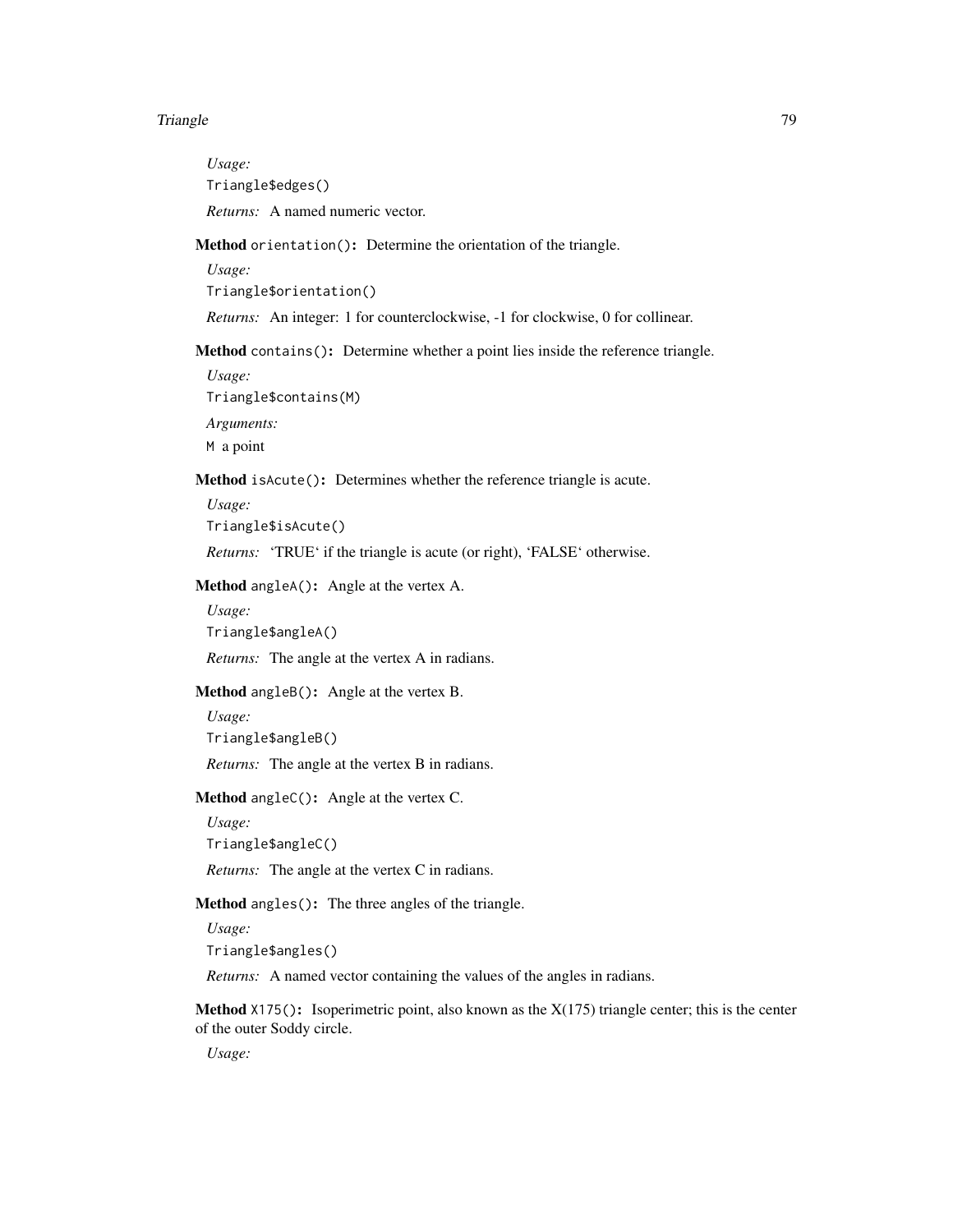```
Triangle$X175()
```
<span id="page-79-0"></span>Method VeldkampIsoperimetricPoint(): Isoperimetric point in the sense of Veldkamp.

*Usage:*

Triangle\$VeldkampIsoperimetricPoint()

*Returns:* The isoperimetric point in the sense of Veldkamp, if it exists. Otherwise, returns 'NULL'.

<span id="page-79-1"></span>Method centroid(): Centroid.

*Usage:* Triangle\$centroid()

<span id="page-79-2"></span>Method orthocenter(): Orthocenter.

*Usage:* Triangle\$orthocenter()

<span id="page-79-3"></span>Method area(): Area of the triangle.

*Usage:* Triangle\$area()

<span id="page-79-4"></span>Method incircle(): Incircle of the triangle.

*Usage:*

Triangle\$incircle()

*Returns:* A Circle object.

# <span id="page-79-5"></span>Method inradius(): Inradius of the reference triangle.

*Usage:* Triangle\$inradius()

<span id="page-79-6"></span>Method incenter(): Incenter of the reference triangle.

*Usage:* Triangle\$incenter()

<span id="page-79-7"></span>Method excircles(): Excircles of the triangle.

*Usage:* Triangle\$excircles()

*Returns:* A list with the three excircles, Circle objects.

<span id="page-79-8"></span>Method excentralTriangle(): Excentral triangle of the reference triangle.

*Usage:*

Triangle\$excentralTriangle()

*Returns:* A Triangle object.

<span id="page-79-9"></span>Method BevanPoint(): Bevan point. This is the circumcenter of the excentral triangle. *Usage:*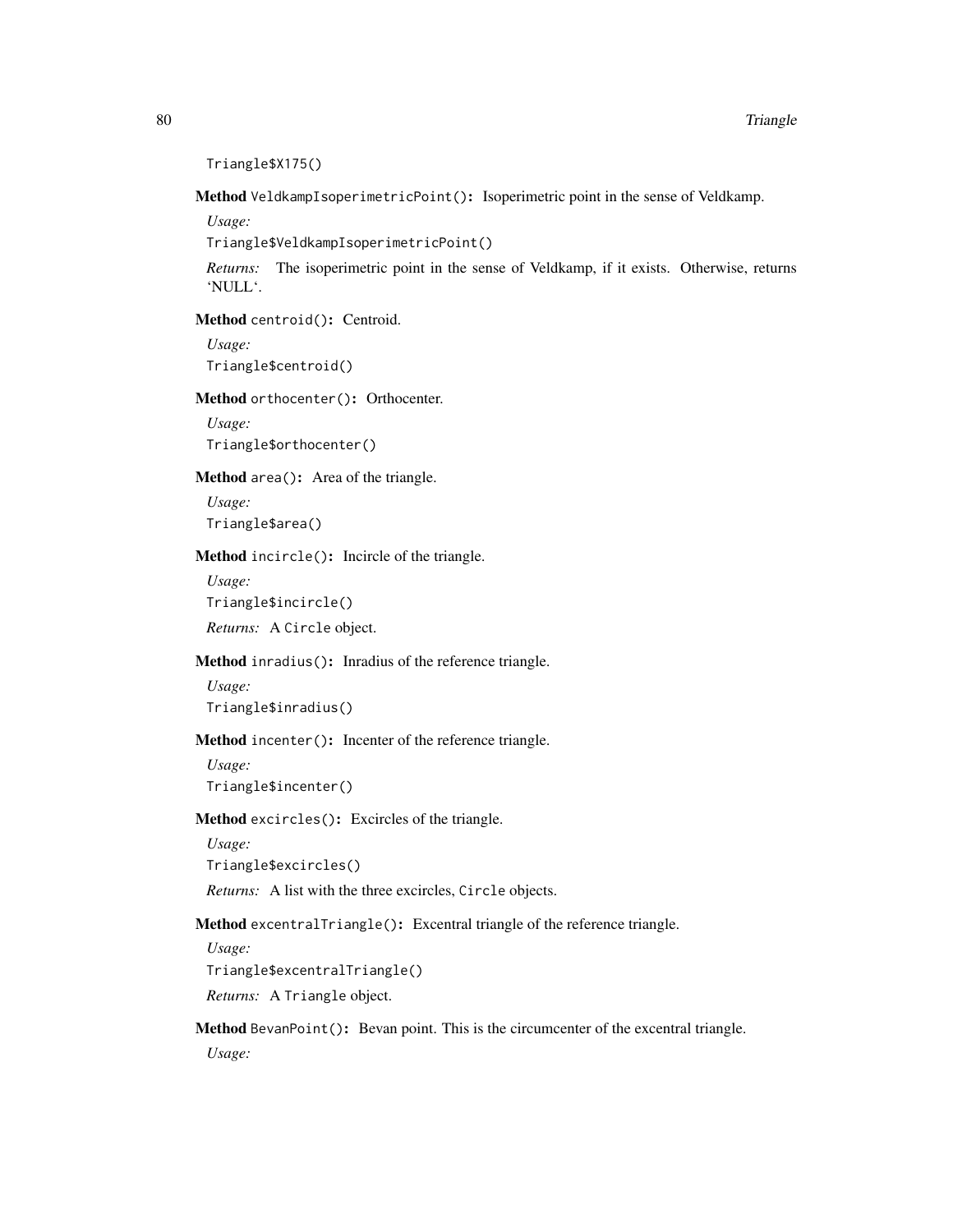```
Triangle$BevanPoint()
```
<span id="page-80-0"></span>Method medialTriangle(): Medial triangle. Its vertices are the mid-points of the sides of the reference triangle.

*Usage:* Triangle\$medialTriangle()

<span id="page-80-1"></span>Method orthicTriangle(): Orthic triangle. Its vertices are the feet of the altitudes of the reference triangle.

```
Usage:
Triangle$orthicTriangle()
```
<span id="page-80-2"></span>Method incentralTriangle(): Incentral triangle.

*Usage:*

Triangle\$incentralTriangle()

*Details:* It is the triangle whose vertices are the intersections of the reference triangle's angle bisectors with the respective opposite sides.

*Returns:* A Triangle object.

<span id="page-80-3"></span>Method NagelTriangle(): Nagel triangle (or extouch triangle) of the reference triangle.

*Usage:*

Triangle\$NagelTriangle(NagelPoint = FALSE)

*Arguments:*

NagelPoint logical, whether to return the Nagel point as attribute

*Returns:* A Triangle object.

*Examples:*

```
t \le - Triangle$new(c(0,-2), c(0.5,1), c(3,0.6))
lineAB <- Line$new(t$A, t$B)
lineAC <- Line$new(t$A, t$C)
lineBC <- Line$new(t$B, t$C)
NagelTriangle <- t$NagelTriangle(NagelPoint = TRUE)
NagelPoint <- attr(NagelTriangle, "Nagel point")
excircles <- t$excircles()
opar <- par(mar = c(\emptyset, \emptyset, \emptyset, \emptyset))
plot(0, 0, type="n", asp = 1, xlim = c(-1, 5), ylim = c(-3, 3),xlab = NA, ylab = NA, axes = FALSE)
draw(t, lwd = 2)draw(lineAB); draw(lineAC); draw(lineBC)
draw(excircles$A, border = "orange")
draw(excircles$B, border = "orange")
draw(excircles$C, border = "orange")
draw(NagelTriangle, lwd = 2, col = "red")draw(Line$new(t$A, NagelTriangle$A, FALSE, FALSE), col = "blue")
draw(Line$new(t$B, NagelTriangle$B, FALSE, FALSE), col = "blue")
draw(Line$new(t$C, NagelTriangle$C, FALSE, FALSE), col = "blue")
points(rbind(NagelPoint), pch = 19)
par(opar)
```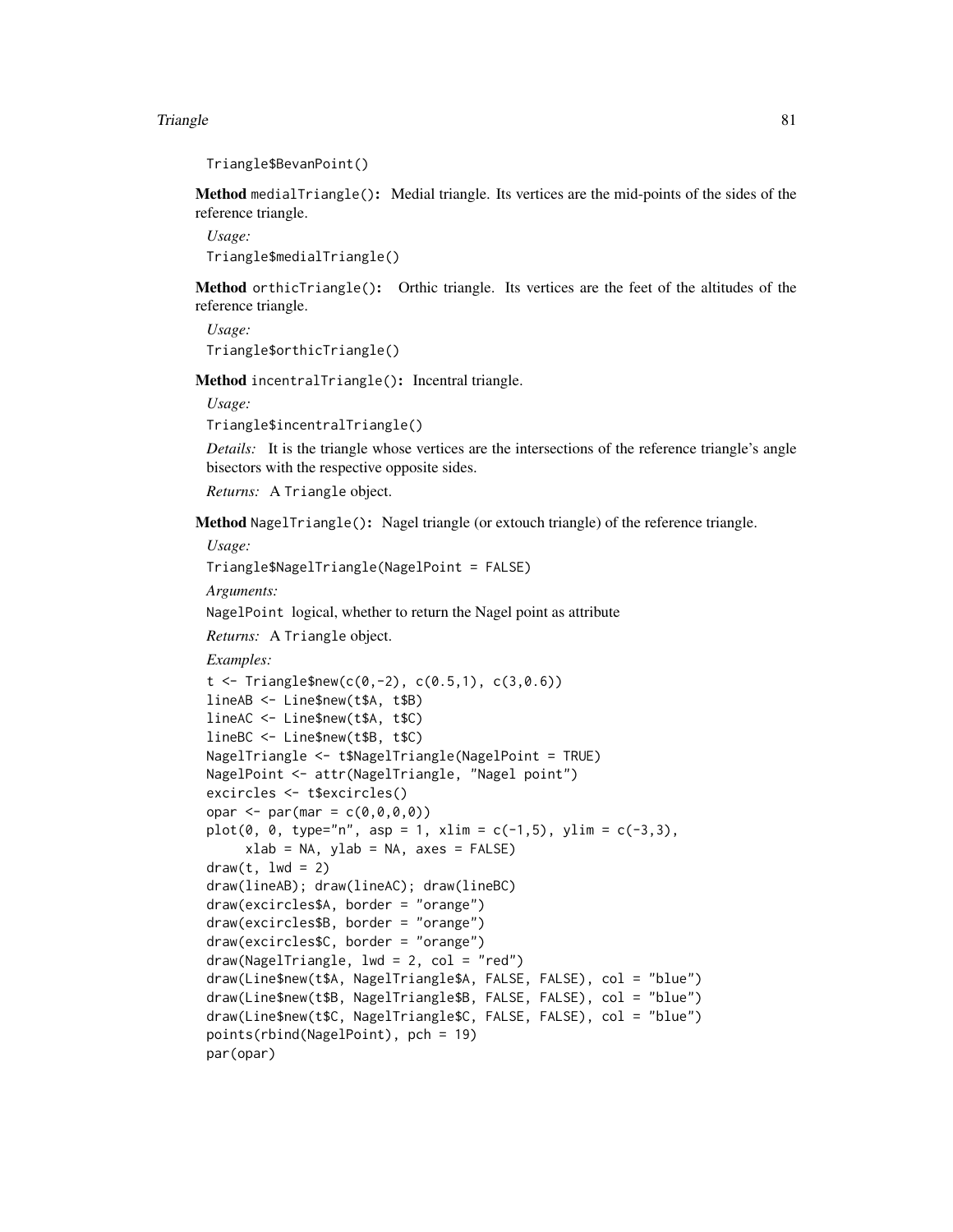Method NagelPoint(): Nagel point of the triangle.

*Usage:*

Triangle\$NagelPoint()

<span id="page-81-0"></span>Method GergonneTriangle(): Gergonne triangle of the reference triangle.

*Usage:*

Triangle\$GergonneTriangle(GergonnePoint = FALSE)

*Arguments:*

GergonnePoint logical, whether to return the Gergonne point as an attribute

*Details:* The Gergonne triangle is also known as the *intouch triangle* or the *contact triangle*. This is the triangle made of the three tangency points of the incircle.

*Returns:* A Triangle object.

<span id="page-81-1"></span>Method GergonnePoint(): Gergonne point of the reference triangle.

*Usage:* Triangle\$GergonnePoint()

<span id="page-81-2"></span>Method tangentialTriangle(): Tangential triangle of the reference triangle. This is the triangle formed by the lines tangent to the circumcircle of the reference triangle at its vertices. It does not exist for a right triangle.

*Usage:* Triangle\$tangentialTriangle() *Returns:* A Triangle object.

<span id="page-81-3"></span>Method symmedialTriangle(): Symmedial triangle of the reference triangle.

*Usage:*

Triangle\$symmedialTriangle()

*Returns:* A Triangle object.

*Examples:*

```
t < - Triangle$new(c(0,-2), c(0.5,1), c(3,0.6))
symt <- t$symmedialTriangle()
symmedianA <- Line$new(t$A, symt$A, FALSE, FALSE)
symmedianB <- Line$new(t$B, symt$B, FALSE, FALSE)
symmedianC <- Line$new(t$C, symt$C, FALSE, FALSE)
K <- t$symmedianPoint()
opar <- par(mar = c(\emptyset, \emptyset, \emptyset, \emptyset))
plot(NULL, asp = 1, xlim = c(-1,5), ylim = c(-3,3),xlab = NA, ylab = NA, axes = FALSE)
draw(t, lwd = 2)draw(symmedianA, lwd = 2, col = "blue")draw(symmedianB, lwd = 2, col = "blue")draw(symmedianC, lwd = 2, col = "blue")points(rbind(K), pch = 19, col = "red")par(opar)
```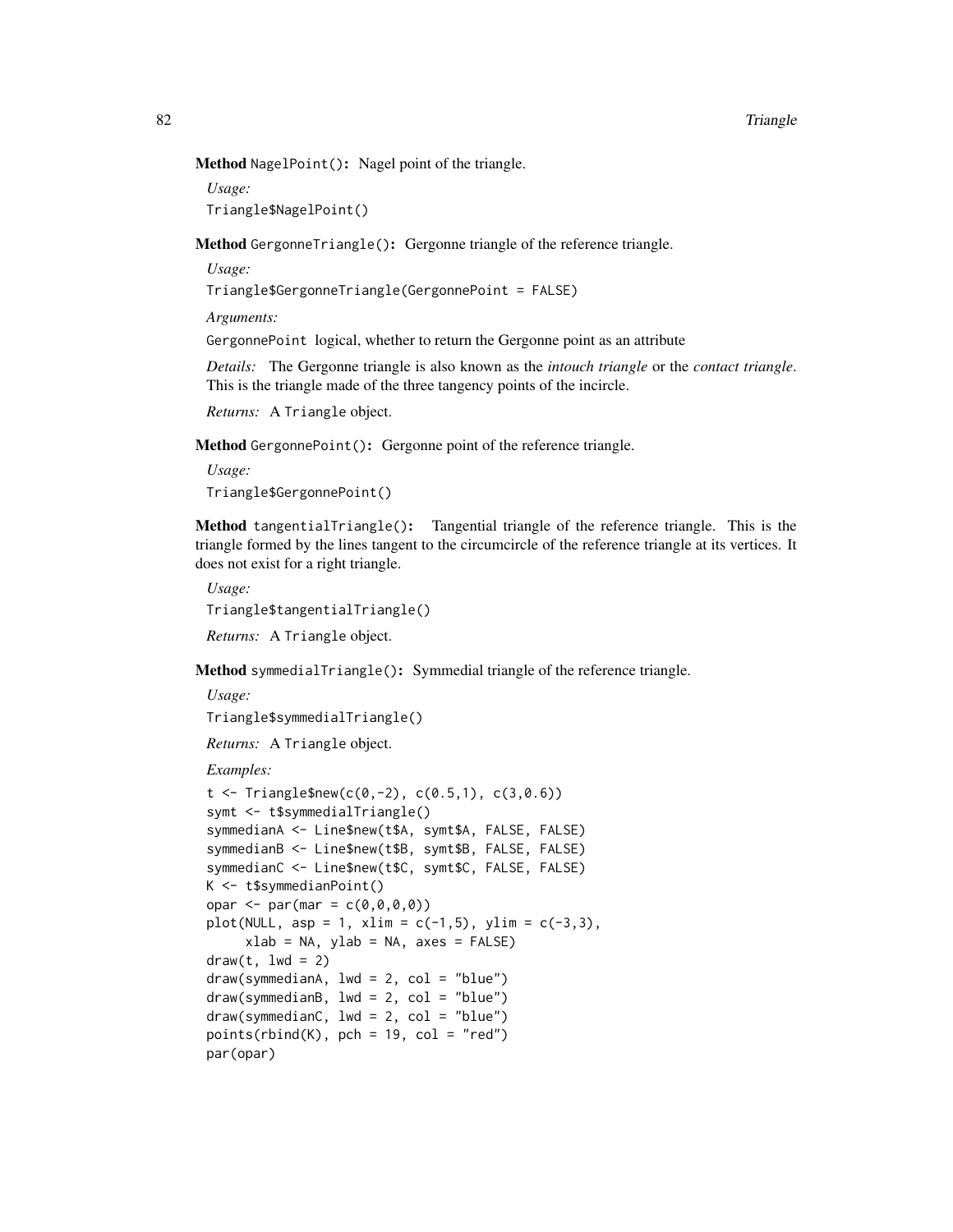Method symmedianPoint(): Symmedian point of the reference triangle.

*Usage:*

Triangle\$symmedianPoint()

*Returns:* A point.

<span id="page-82-0"></span>Method circumcircle(): Circumcircle of the reference triangle.

*Usage:* Triangle\$circumcircle()

*Returns:* A Circle object.

<span id="page-82-1"></span>Method circumcenter(): Circumcenter of the reference triangle.

*Usage:* Triangle\$circumcenter()

<span id="page-82-2"></span>Method circumradius(): Circumradius of the reference triangle.

*Usage:* Triangle\$circumradius()

<span id="page-82-3"></span>Method BrocardCircle(): The Brocard circle of the reference triangle (also known as the seven-point circle).

*Usage:* Triangle\$BrocardCircle()

*Returns:* A Circle object.

<span id="page-82-4"></span>Method BrocardPoints(): Brocard points of the reference triangle.

*Usage:*

```
Triangle$BrocardPoints()
```
*Returns:* A list of two points, the first Brocard point and the second Brocard point.

<span id="page-82-5"></span>Method LemoineCircleI(): The first Lemoine circle of the reference triangle.

*Usage:*

Triangle\$LemoineCircleI()

*Returns:* A Circle object.

<span id="page-82-6"></span>Method LemoineCircleII(): The second Lemoine circle of the reference triangle (also known as the cosine circle)

*Usage:* Triangle\$LemoineCircleII()

*Returns:* A Circle object.

<span id="page-82-7"></span>Method LemoineTriangle(): The Lemoine triangle of the reference triangle.

*Usage:*

Triangle\$LemoineTriangle()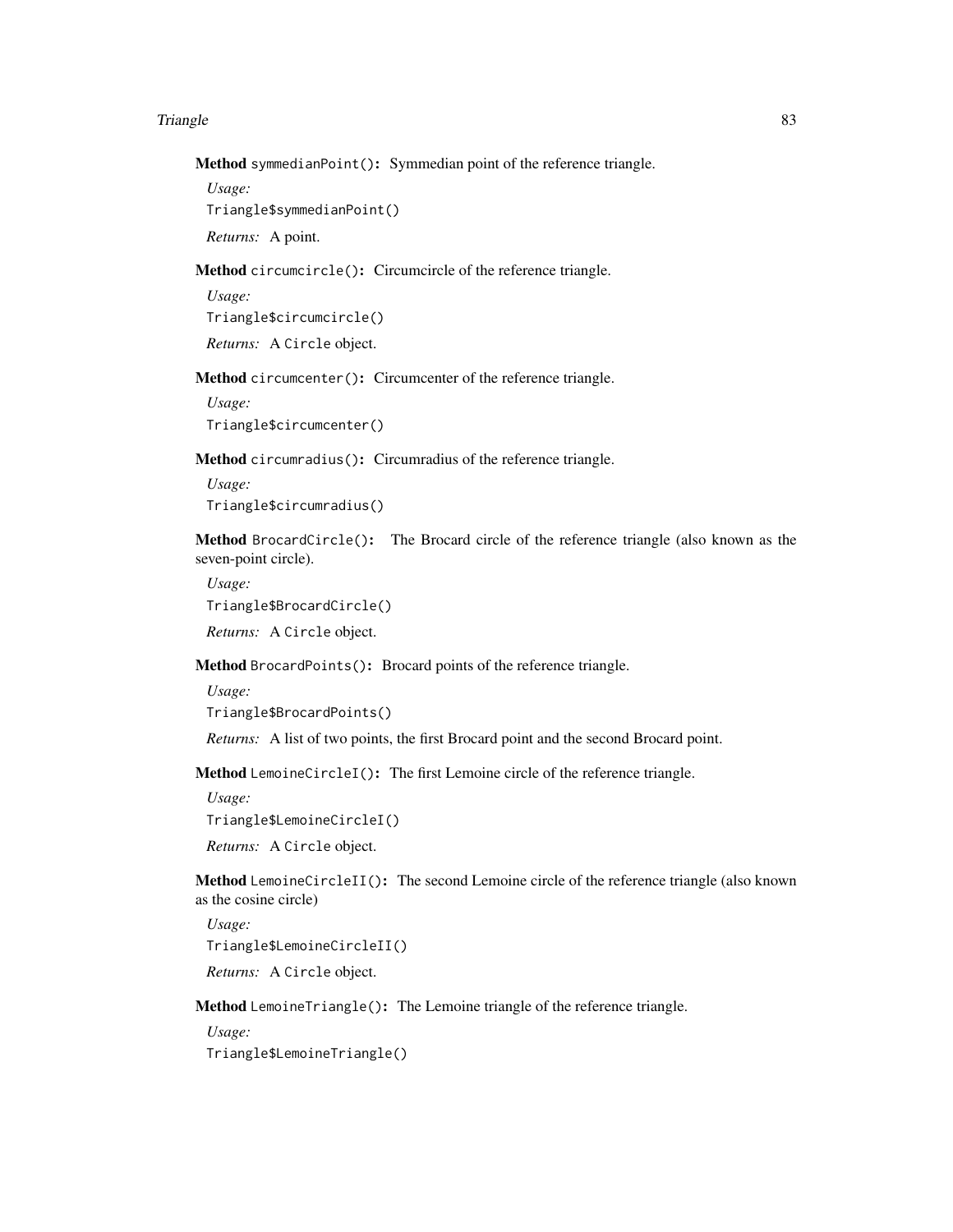```
Returns: A Triangle object.
```
<span id="page-83-0"></span>Method LemoineCircleIII(): The third Lemoine circle of the reference triangle.

*Usage:* Triangle\$LemoineCircleIII() *Returns:* A Circle object.

<span id="page-83-1"></span>Method ParryCircle(): Parry circle of the reference triangle.

*Usage:* Triangle\$ParryCircle() *Returns:* A Circle object.

<span id="page-83-2"></span>Method pedalTriangle(): Pedal triangle of a point with respect to the reference triangle. The pedal triangle of a point P is the triangle whose vertices are the feet of the perpendiculars from P to the sides of the reference triangle.

*Usage:* Triangle\$pedalTriangle(P) *Arguments:* P a point *Returns:* A Triangle object.

<span id="page-83-3"></span>Method CevianTriangle(): Cevian triangle of a point with respect to the reference triangle.

*Usage:*

Triangle\$CevianTriangle(P)

*Arguments:*

P a point

*Returns:* A Triangle object.

<span id="page-83-4"></span>Method MalfattiCircles(): Malfatti circles of the triangle.

*Usage:*

```
Triangle$MalfattiCircles(tangencyPoints = FALSE)
```
*Arguments:*

tangencyPoints logical, whether to retourn the tangency points of the Malfatti circles as an attribute.

*Returns:* A list with the three Malfatti circles, Circle objects.

*Examples:*

```
t \le Triangle$new(c(0,0), c(2,0.5), c(1.5,2))
Mcircles <- t$MalfattiCircles(TRUE)
plot(NULL, asp = 1, xlim = c(0, 2.5), ylim = c(0, 2.5),xlab = NA, ylab = NA)
grid()
draw(t, col = "blue", lw = 2)invisible(lapply(Mcircles, draw, col = "green", border = "red"))
invisible(lapply(attr(Mcircles, "tangencyPoints"), function(P){
 points(P[1], P[2], pch = 19)
}))
```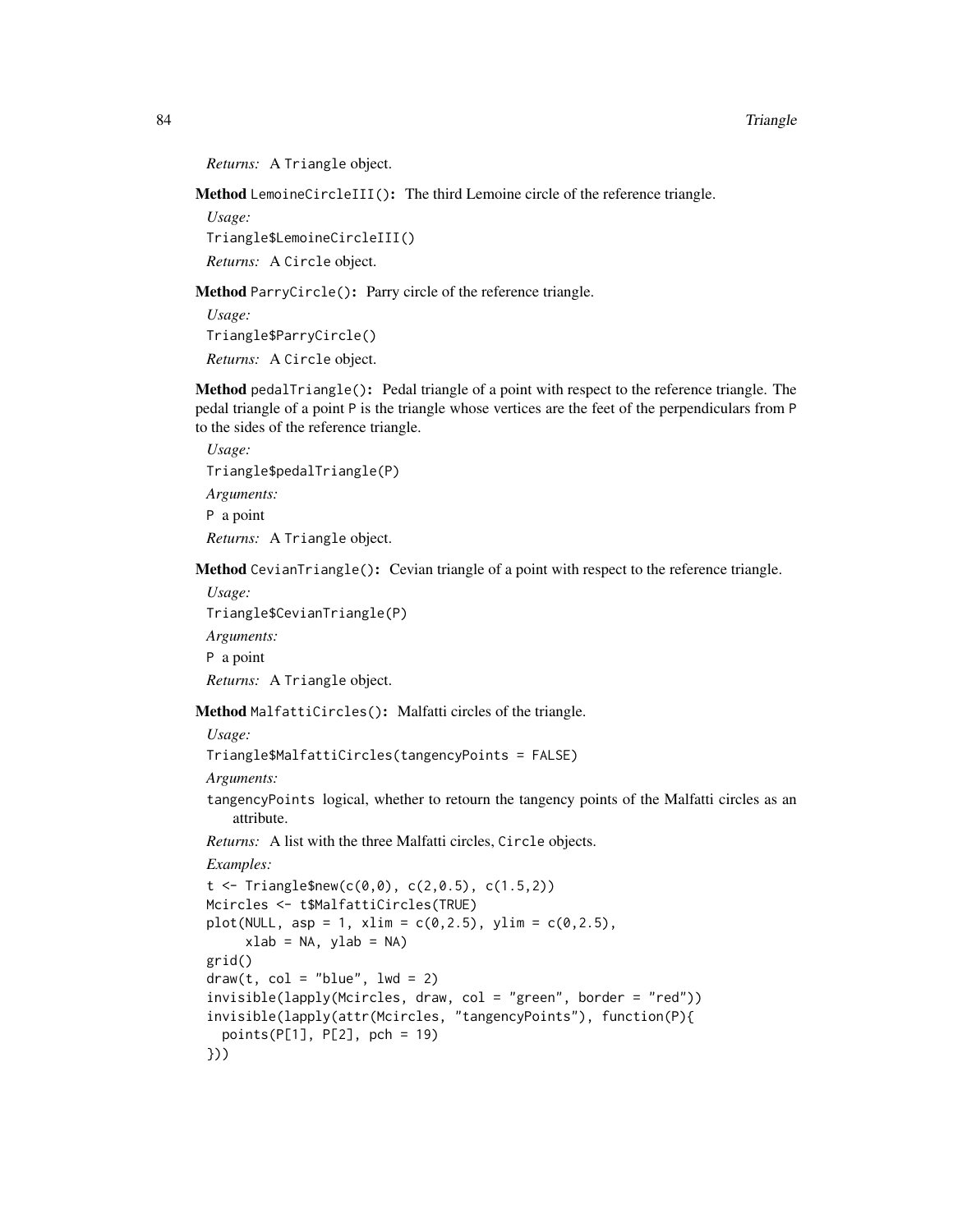Method AjimaMalfatti1(): First Ajima-Malfatti point of the triangle.

*Usage:* Triangle\$AjimaMalfatti1()

<span id="page-84-0"></span>Method AjimaMalfatti2(): Second Ajima-Malfatti point of the triangle.

*Usage:*

Triangle\$AjimaMalfatti2()

<span id="page-84-1"></span>Method equalDetourPoint(): Equal detour point of the triangle.

*Usage:*

Triangle\$equalDetourPoint(detour = FALSE)

*Arguments:*

detour logical, whether to return the detour as an attribute

*Details:* Also known as the X(176) triangle center.

<span id="page-84-2"></span>Method trilinearToPoint(): Point given by trilinear coordinates.

*Usage:*

Triangle\$trilinearToPoint(x, y, z)

*Arguments:*

x, y, z trilinear coordinates

*Returns:* The point with trilinear coordinates x: y: z with respect to the reference triangle.

*Examples:*

```
t < - Triangle$new(c(0,0), c(2,1), c(5,7))
incircle <- t$incircle()
t$trilinearToPoint(1, 1, 1)
incircle$center
```
<span id="page-84-3"></span>Method pointToTrilinear(): Give the trilinear coordinates of a point with respect to the reference triangle.

*Usage:* Triangle\$pointToTrilinear(P) *Arguments:* P a point

*Returns:* The trilinear coordinates, a numeric vector of length 3.

<span id="page-84-4"></span>Method isogonalConjugate(): Isogonal conjugate of a point with respect to the reference triangle.

*Usage:* Triangle\$isogonalConjugate(P)

*Arguments:*

P a point

*Returns:* A point, the isogonal conjugate of P.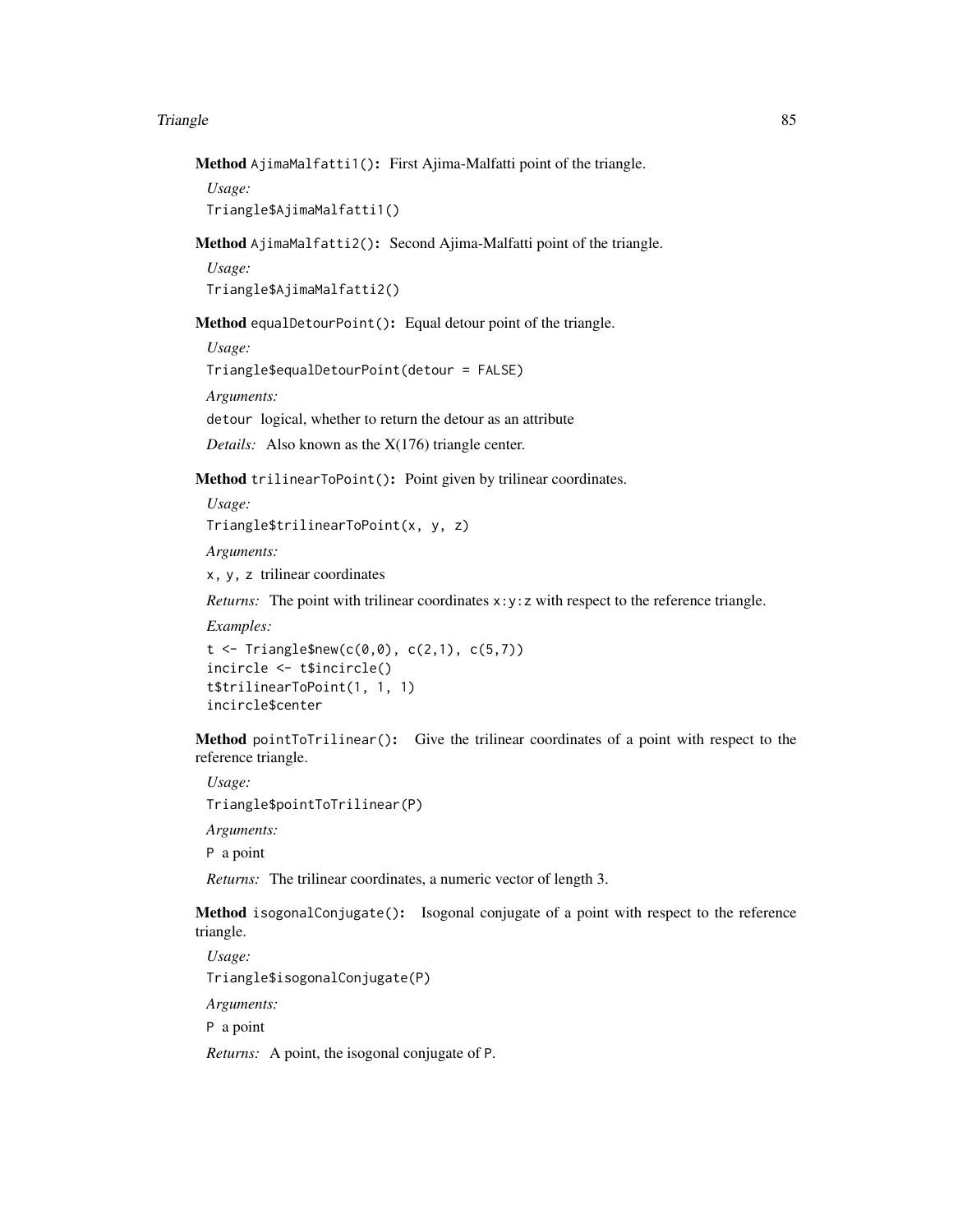Method rotate(): Rotate the triangle.

*Usage:*

Triangle\$rotate(alpha, O, degrees = TRUE)

*Arguments:*

alpha angle of rotation

O center of rotation

degrees logical, whether alpha is given in degrees

*Returns:* A Triangle object.

Method translate(): Translate the triangle.

*Usage:* Triangle\$translate(v) *Arguments:* v the vector of translation

*Returns:* A Triangle object.

<span id="page-85-0"></span>Method SteinerEllipse(): The Steiner ellipse (or circumellipse) of the reference triangle. This is the ellipse passing through the three vertices of the triangle and centered at the centroid of the triangle.

*Usage:* Triangle\$SteinerEllipse() *Returns:* An Ellipse object. *Examples:*  $t < -$  Triangle\$new(c(0,0), c(2,0.5), c(1.5,2)) ell <- t\$SteinerEllipse() plot(NULL, asp = 1, xlim =  $c(0, 2.5)$ , ylim =  $c(-0.7, 2.4)$ ,  $xlab = NA$ ,  $ylab = NA$ )  $draw(t, col = "blue", lw = 2)$  $draw(ell, border = "red", lwd = 2)$ 

<span id="page-85-1"></span>Method SteinerInellipse(): The Steiner inellipse (or midpoint ellipse) of the reference triangle. This is the ellipse tangent to the sides of the triangle at their midpoints, and centered at the centroid of the triangle.

```
Usage:
Triangle$SteinerInellipse()
Returns: An Ellipse object.
Examples:
t \le Triangle$new(c(0,0), c(2,0.5), c(1.5,2))
ell <- t$SteinerInellipse()
plot(NULL, asp = 1, xlim = c(0, 2.5), ylim = c(-0.1, 2.4),
     xlab = NA, ylab = NA)
draw(t, col = "blue", lw = 2)draw(e11, border = "red", Ind =2)
```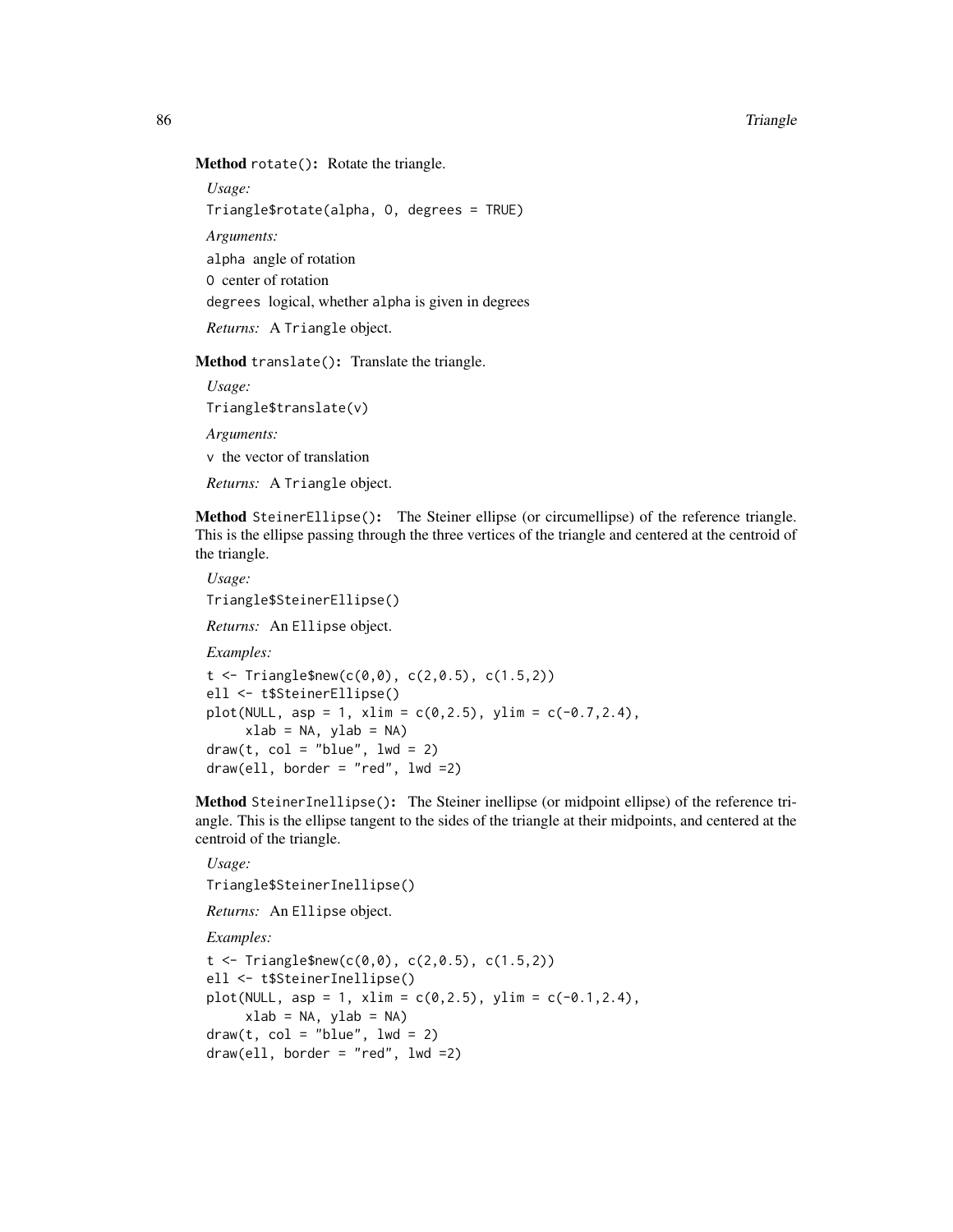<span id="page-86-1"></span>Method MandartInellipse(): The Mandart inellipse of the reference triangle. This is the unique ellipse tangent to the triangle's sides at the contact points of its excircles

*Usage:* Triangle\$MandartInellipse()

*Returns:* An Ellipse object.

Method randomPoints(): Random points on or in the reference triangle.

*Usage:* Triangle\$randomPoints(n, where = "in") *Arguments:* n an integer, the desired number of points where "in" to generate inside the triangle, "on" to generate on the triangle *Returns:* The generated points in a two columns matrix with n rows.

<span id="page-86-0"></span>Method hexylTriangle(): Hexyl triangle.

*Usage:* Triangle\$hexylTriangle()

Method clone(): The objects of this class are cloneable with this method.

```
Usage:
Triangle$clone(deep = FALSE)
Arguments:
deep Whether to make a deep clone.
```
#### **Note**

The Steiner ellipse is also the smallest area ellipse which passes through the vertices of the triangle, and thus can be obtained with the function [EllipseFromThreeBoundaryPoints](#page-29-0). We can also note that the major axis of the Steiner ellipse is the Deming least squares line of the three triangle vertices.

## See Also

[TriangleThreeLines](#page-89-0) to define a triangle by three lines.

# Examples

```
# incircle and excircles
A <- c(0,0); B <- c(1,2); C <- c(3.5,1)
t <- Triangle$new(A, B, C)
incircle <- t$incircle()
excircles <- t$excircles()
JA <- excircles$A$center
JB <- excircles$B$center
JC <- excircles$C$center
JAJBJC <- Triangle$new(JA, JB, JC)
A_JA <- Line$new(A, JA, FALSE, FALSE)
B_JB <- Line$new(B, JB, FALSE, FALSE)
```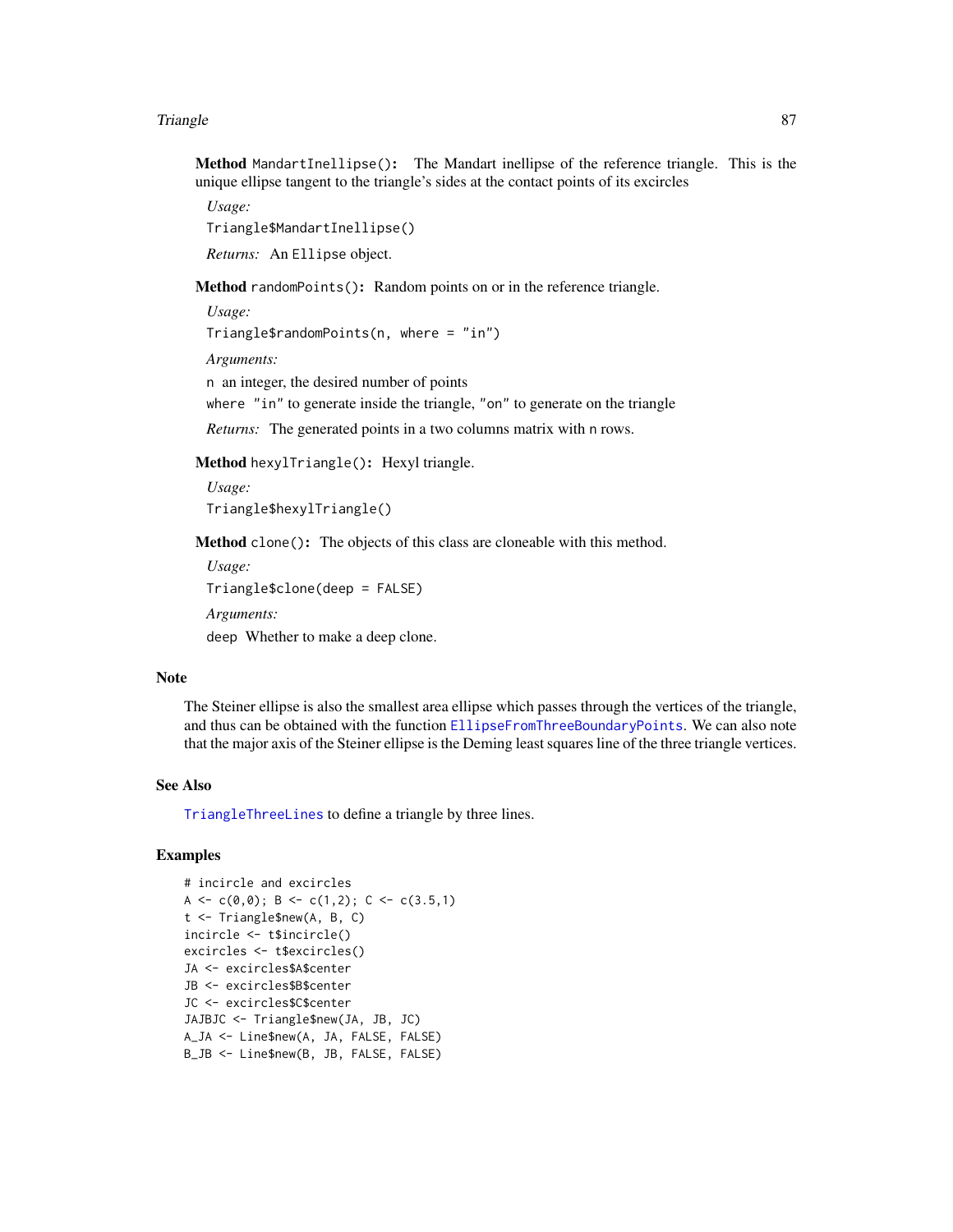```
C_JC <- Line$new(C, JC, FALSE, FALSE)
opar <- par(mar = c(\emptyset, \emptyset, \emptyset, \emptyset))
plot(NULL, asp = 1, xlim = c(0,6), ylim = c(-4,4),xlab = NA, ylab = NA, axes = FALSE)
draw(t, lwd = 2)draw(incircle, border = "orange")
draw(excircles$A); draw(excircles$B); draw(excircles$C)
draw(JAJBJC, col = "blue")
draw(A_JA, col = "green")draw(B_JB, col = "green")
draw(C_JC, col = "green")
par(opar)
## ------------------------------------------------
## Method `Triangle$new`
## ------------------------------------------------
t < - Triangle$new(c(0,0), c(1,0), c(1,1))
t
t$C
tC < -c(2, 2)t
## ------------------------------------------------
## Method `Triangle$print`
## ------------------------------------------------
Triangle$new(c(0,0), c(1,0), c(1,1))
## ------------------------------------------------
## Method `Triangle$NagelTriangle`
## ------------------------------------------------
t < - Triangle$new(c(0,-2), c(0.5,1), c(3,0.6))
lineAB <- Line$new(t$A, t$B)
lineAC <- Line$new(t$A, t$C)
lineBC <- Line$new(t$B, t$C)
NagelTriangle <- t$NagelTriangle(NagelPoint = TRUE)
NagelPoint <- attr(NagelTriangle, "Nagel point")
excircles <- t$excircles()
opar <- par(mar = c(0,0,0,0))
plot(0, 0, type="n", asp = 1, xlim = c(-1,5), ylim = c(-3,3),xlab = NA, ylab = NA, axes = FALSE)
draw(t, lwd = 2)draw(lineAB); draw(lineAC); draw(lineBC)
draw(excircles$A, border = "orange")
draw(excircles$B, border = "orange")
draw(excircles$C, border = "orange")
draw(NagelTriangle, lwd = 2, col = "red")
draw(Line$new(t$A, NagelTriangle$A, FALSE, FALSE), col = "blue")
draw(Line$new(t$B, NagelTriangle$B, FALSE, FALSE), col = "blue")
draw(Line$new(t$C, NagelTriangle$C, FALSE, FALSE), col = "blue")
```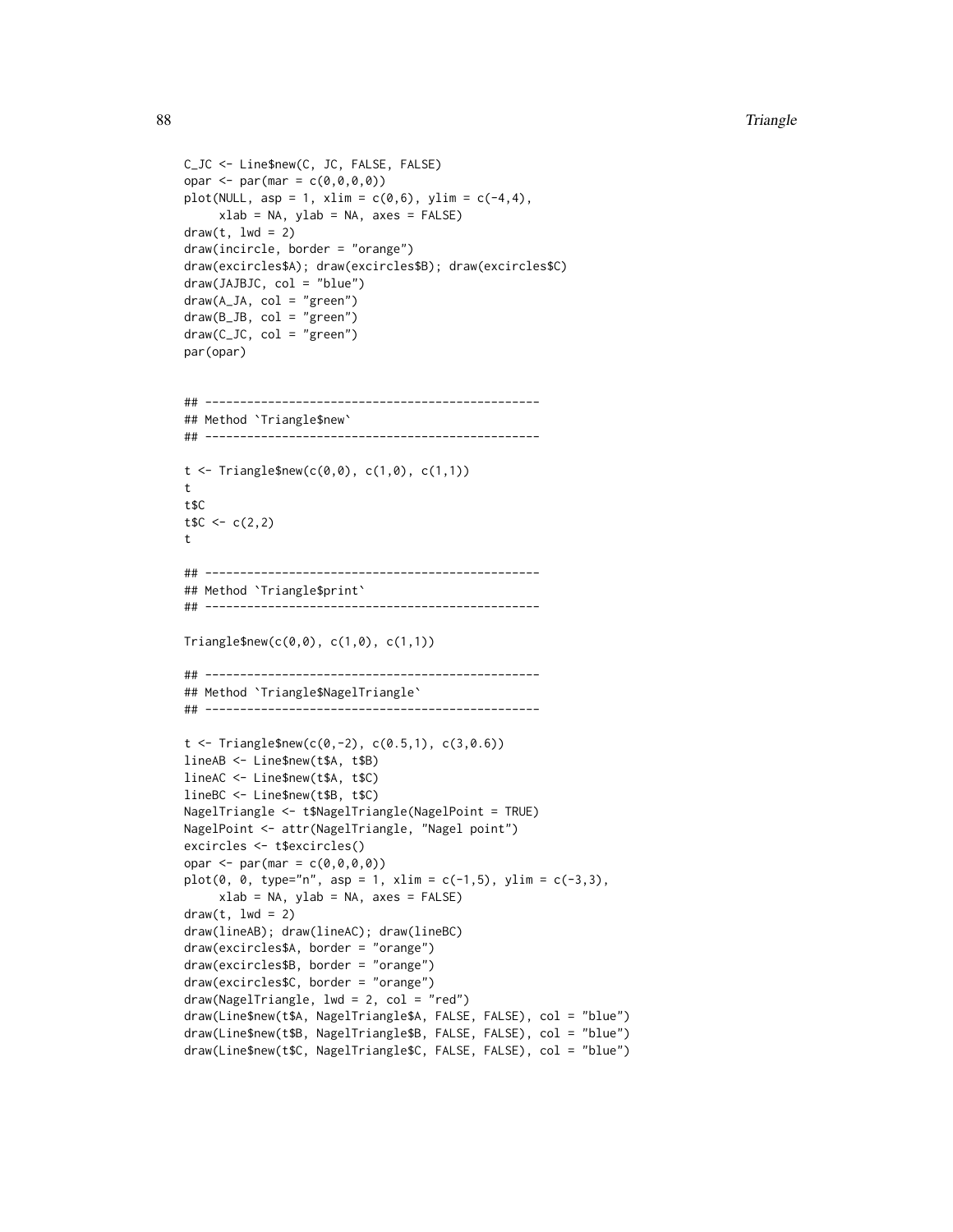```
points(rbind(NagelPoint), pch = 19)
par(opar)
## ------------------------------------------------
## Method `Triangle$symmedialTriangle`
## ------------------------------------------------
t < - Triangle$new(c(0,-2), c(0.5,1), c(3,0.6))
symt <- t$symmedialTriangle()
symmedianA <- Line$new(t$A, symt$A, FALSE, FALSE)
symmedianB <- Line$new(t$B, symt$B, FALSE, FALSE)
symmedianC <- Line$new(t$C, symt$C, FALSE, FALSE)
K <- t$symmedianPoint()
opar <- par(mar = c(0,0,0,0))
plot(NULL, asp = 1, xlim = c(-1,5), ylim = c(-3,3),xlab = NA, ylab = NA, axes = FALSE)
draw(t, lwd = 2)draw(symmedianA, lwd = 2, col = "blue")
draw(symmedianB, lwd = 2, col = "blue")
draw(symmedianC, lwd = 2, col = "blue")
points(rbind(K), pch = 19, col = "red")par(opar)
## ------------------------------------------------
## Method `Triangle$MalfattiCircles`
## ------------------------------------------------
t < - Triangle$new(c(0,0), c(2,0.5), c(1.5,2))
Mcircles <- t$MalfattiCircles(TRUE)
plot(NULL, asp = 1, xlim = c(0, 2.5), ylim = c(0, 2.5),xlab = NA, ylab = NA)
grid()
draw(t, col = "blue", lw = 2)invisible(lapply(Mcircles, draw, col = "green", border = "red"))
invisible(lapply(attr(Mcircles, "tangencyPoints"), function(P){
  points(P[1], P[2], pch = 19)
}))
## ------------------------------------------------
## Method `Triangle$trilinearToPoint`
## ------------------------------------------------
t < - Triangle$new(c(0,0), c(2,1), c(5,7))
incircle <- t$incircle()
t$trilinearToPoint(1, 1, 1)
incircle$center
## ------------------------------------------------
## Method `Triangle$SteinerEllipse`
## ------------------------------------------------
t < - Triangle$new(c(0,0), c(2,0.5), c(1.5,2))
```

```
ell <- t$SteinerEllipse()
```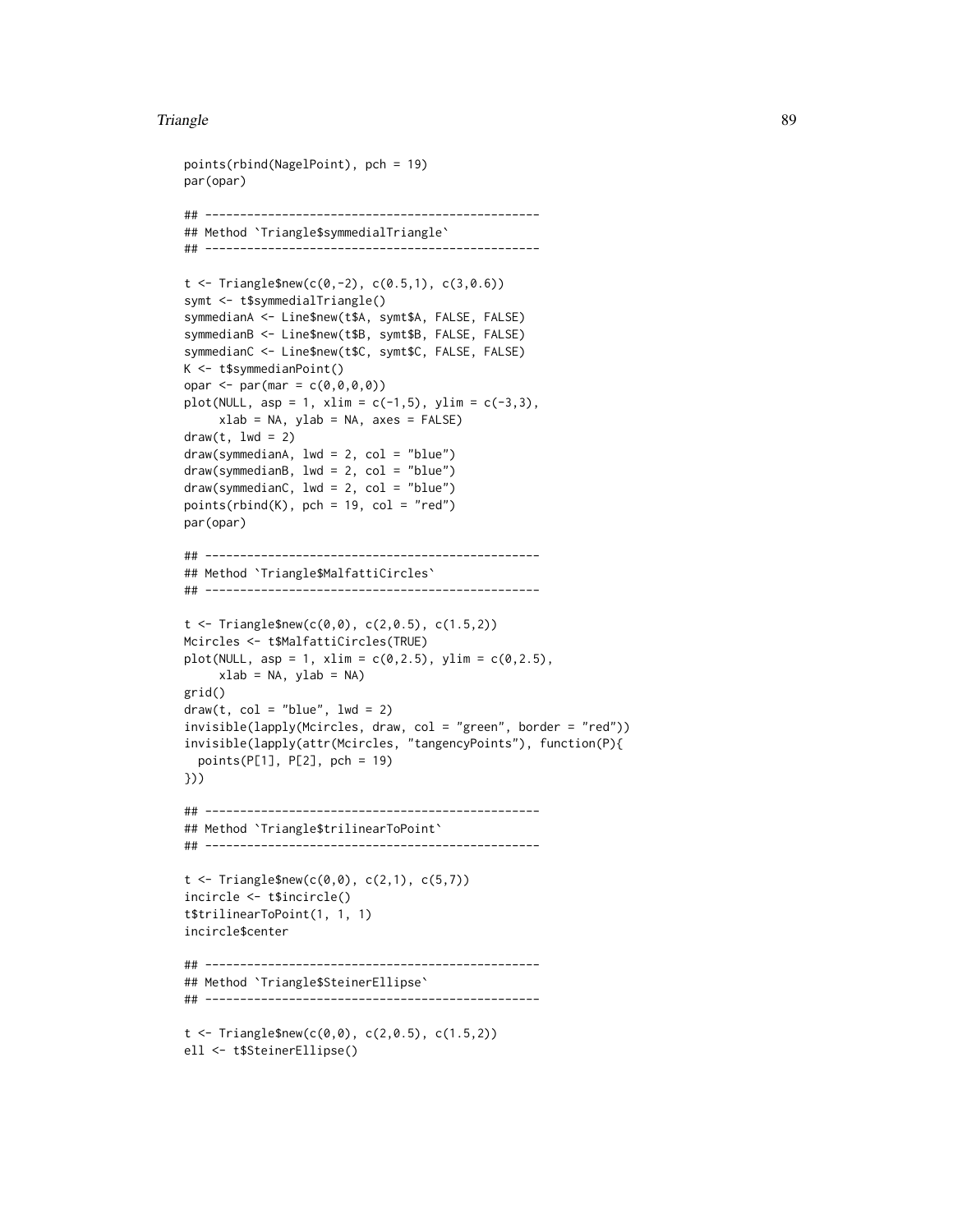```
plot(NULL, asp = 1, xlim = c(0, 2.5), ylim = c(-0.7, 2.4),
    xlab = NA, ylab = NA)
draw(t, col = "blue", lw = 2)draw(ell, border = "red", lwd = 2)## ------------------------------------------------
## Method `Triangle$SteinerInellipse`
## ------------------------------------------------
t < - Triangle$new(c(0,0), c(2,0.5), c(1.5,2))
ell <- t$SteinerInellipse()
plot(NULL, asp = 1, xlim = c(0, 2.5), ylim = c(-0.1, 2.4),
     xlab = NA, ylab = NA)
draw(t, col = "blue", lwd = 2)draw(ell, border = "red", lwd =2)
```
<span id="page-89-0"></span>TriangleThreeLines *Triangle defined by three lines*

# Description

Return the triangle formed by three lines.

#### Usage

TriangleThreeLines(line1, line2, line3)

#### Arguments

line1, line2, line3 Line objects

## Value

A Triangle object.

unitCircle *Unit circle*

## Description

Circle centered at the origin with radius 1.

## Usage

unitCircle

## Format

An object of class Circle (inherits from R6) of length 25.